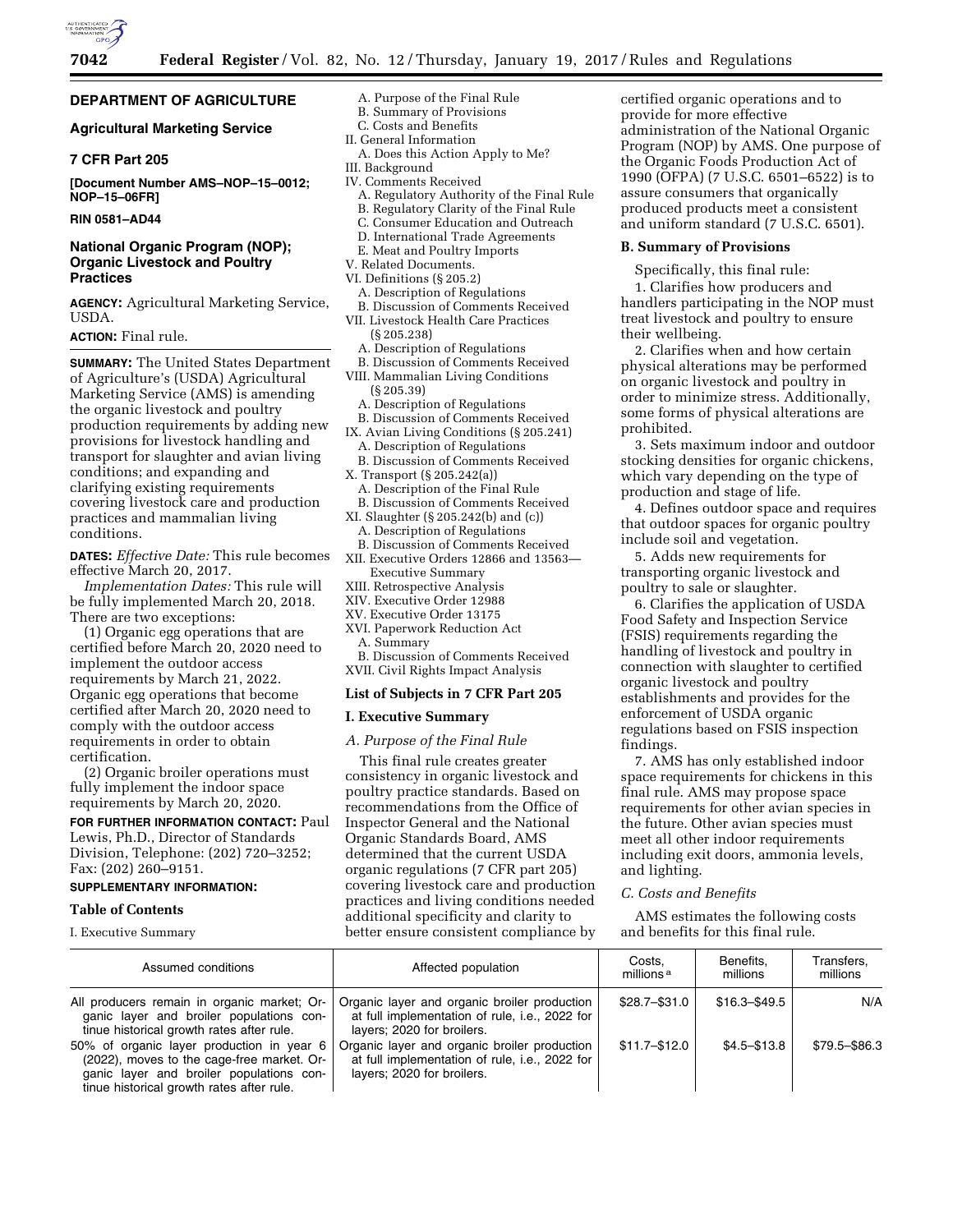| \$8.2<br>50% of current organic layer production<br>Current organic layer production; organic<br>broiler production at full implementation of<br>moves to the cage-free market in year 6<br>(2022). There are no new entrants after<br>rule in 2020.<br>publication of this rule that cannot comply. | $$4.1 - $12.4$ | \$45.6-\$49.5 |
|------------------------------------------------------------------------------------------------------------------------------------------------------------------------------------------------------------------------------------------------------------------------------------------------------|----------------|---------------|

a All values in the costs, benefits and transfer columns of this table are annualized and discounted at 3% and 7% rates.

### **II. General Information**

#### *A. Does this action apply to me?*

You may be affected by this action if you are engaged in the meat, egg, poultry, dairy, or animal fiber industries. Affected entities may include, but are not limited to:

• Individuals or business entities that are considering organic certification for a new or existing livestock farm or slaughter facility.

• Existing livestock farms and slaughter facilities that are currently certified organic under the USDA organic regulations.

• Certifying agents accredited by USDA to certify organic livestock operations and organic livestock handling operations.

This listing is not intended to be exhaustive, but identifies key entities likely to be affected by this action. Other types of entities could also be affected. To determine whether you or your business may be affected by this action, you should carefully examine the regulatory text. If you have questions regarding the applicability of this action to a particular entity, consult the person listed under **FOR FURTHER INFORMATION CONTACT**.

# **III Background**

This final rule addresses care and production practices, transport, slaughter, and living conditions for organic livestock and poultry.1 The provisions in this rule on outdoor access for organic poultry have a significant history of AMS actions that are based on National Organic Standards Board (the NOSB) recommendations. Outdoor access is a prominent issue in this final rule. Poultry practices for outdoor access currently vary, especially practices implemented for layer operations. Some organic poultry operations provide large, open-air

outdoor areas, while other operations provide minimal outdoor space or use screened and covered enclosures commonly called ''porches'' to meet outdoor access requirements. In a 2010 audit, the USDA Office of Inspector General identified inconsistencies in how accredited certifying agents (or ''certifiers'') consider porches under outdoor access while implementing certification of organic poultry operations. AMS initially responded to this audit finding by publishing draft guidance on outdoor access for organic poultry. However, after receiving public comment on the draft guidance, AMS determined that rulemaking was necessary to reduce the variation in outdoor access practices for organic poultry; therefore, AMS did not finalize the draft guidance. To assist with this rulemaking, the NOSB developed a series of recommendations to further clarify organic livestock and poultry care and production practices, transport, slaughter, and living conditions, including outdoor access for poultry. The NOSB deliberations on these recommendations revealed that there is considerable support for these recommendations within the organic community and consumers have specific expectations for organic livestock care, which includes outdoor access for poultry.

On April 13, 2016 AMS issued a proposed rule to amend organic livestock and poultry practices. Background on current organic livestock standards, NOSB recommendations contributing toward the development of the proposed rule, AMS policy, and related issues are described in preamble of that action.2

#### **IV. Comments Received**

In response to AMS's request for comments on the proposed rule, a total of 6,675 written comments were received. Approximately 78 percent of the submitted comments—or 5,182 comments—consisted of form letters. There were 1,493 individual comments on the proposed rule. Comments were

received from producers, producer associations, handlers, certifying agents, consumers and consumer groups, animal welfare organizations, veterinarians, state government agencies, foreign government agencies, and trade associations or organizations. AMS analysis and response to comments is described in the following preamble sections of the final rule.

### *A. Regulatory Authority of the Final Rule*

(Comment) Several comments argued that USDA does not have sufficient regulatory authority under OFPA to publish final rules for livestock living conditions and animal welfare as described in the proposed rule. They argued that the livestock section of OFPA only provides authority to prepare regulations regarding feeds and animal health care issues.

(Response) AMS affirms that USDA has the authority to conduct this rulemaking; this action falls within our purview to implement the Organic Foods Production Act. AMS is issuing these regulations to strengthen the USDA organic livestock production regulations with clear provisions to fulfill one purpose of OFPA: to assure consumers that organically-produced products meet a consistent and uniform standard (7 U.S.C. 6501). In accordance with OFPA, this action will clarify USDA statutory and regulatory mandates and establish consistent, transparent, and enforceable requirements. Two provisions within OFPA convey the intent for the USDA to develop more specific standards for organic livestock production; that purpose was also explained in the accompanying Senate Committee report.3 Section 6509(d)(2) authorizes

<sup>1</sup>As defined in § 205.2, the term ''livestock'' includes any cattle, sheep, goats, swine, poultry, or equine animals used for food or in the production of food, fiber, feed, or other agricultural-based consumer products. In this final rule, the terms "livestock" and "livestock and poultry" are used throughout the preamble. Unless otherwise specified, the term ''livestock'' refers to both mammalian livestock and avian livestock.

<sup>2</sup>*[https://www.federalregister.gov/documents/](https://www.federalregister.gov/documents/2016/04/13/2016-08023/national-organic-program-organic-livestock-and-poultry-practices)  [2016/04/13/2016–08023/national-organic-program](https://www.federalregister.gov/documents/2016/04/13/2016-08023/national-organic-program-organic-livestock-and-poultry-practices)[organic-livestock-and-poultry-practices.](https://www.federalregister.gov/documents/2016/04/13/2016-08023/national-organic-program-organic-livestock-and-poultry-practices)* 

<sup>3</sup>The Senate report that accompanied the OFPA legislation set the expectation for greater specificity in the future for organic livestock standards as the industry matured: ''More detailed standards are enumerated for crop production than for livestock production. This reflects the extent of knowledge and consensus on appropriate organic crop production methods and materials. With additional research and as more producers enter into organic livestock production, the Committee expects that USDA, with the assistance of the National Organic Standards Board will elaborate on livestock Continued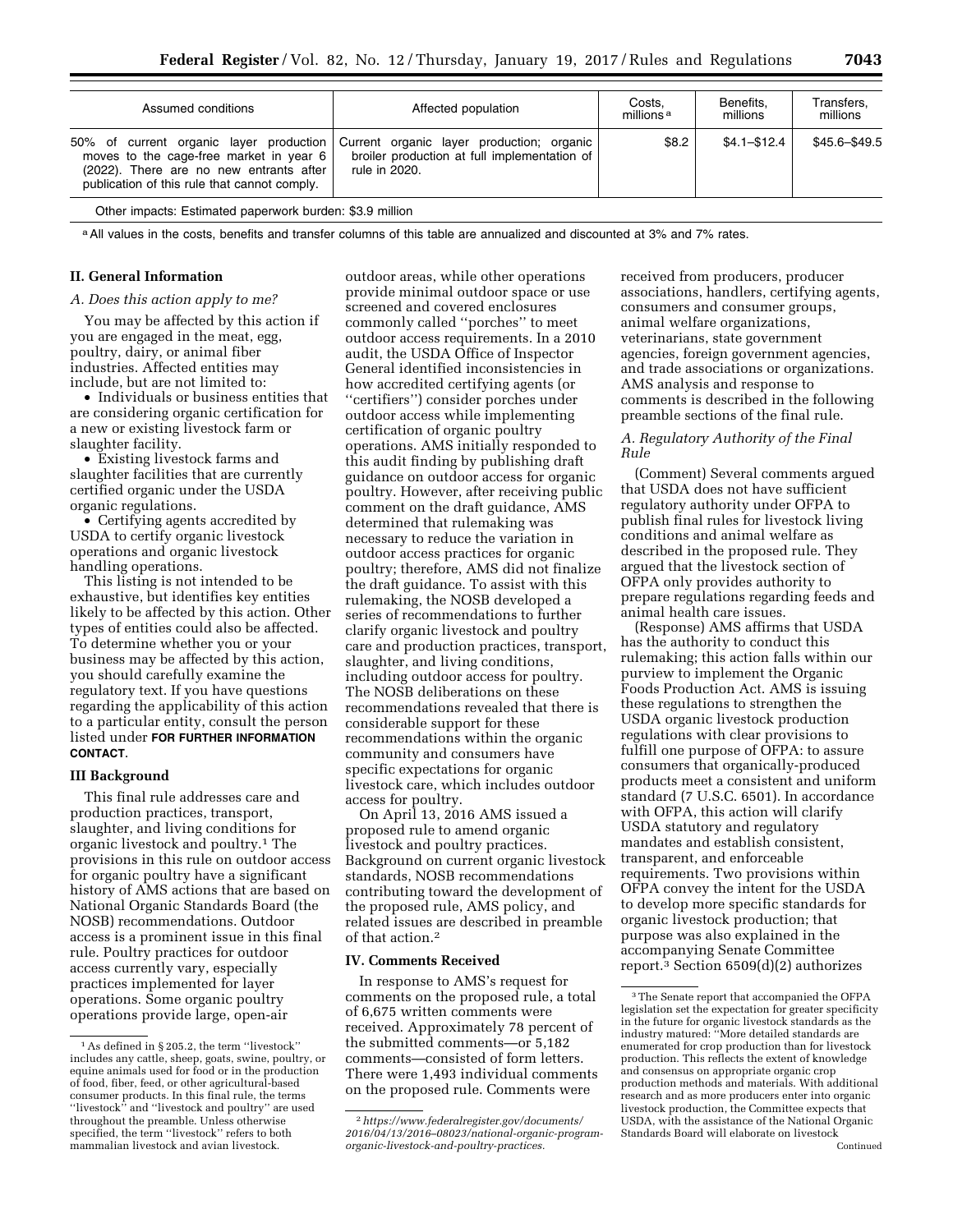the NOSB to recommend standards in addition to the OFPA provisions for livestock health care to ensure that livestock is organically produced. Further, section 6509(g) directs the Secretary to develop detailed regulations through notice and comment rulemaking to implement livestock production standards. AMS has already exercised this authority to implement additional regulations regarding feed and living conditions for organic livestock (see Access to Pasture, 75 FR 7154 (February 17, 2010)). Therefore, the statute contemplated that the assurance of organic integrity for livestock products would require more specific guidelines and provided the authority for that future regulatory activity.

This rule would continue the process initiated with the Access to Pasture rulemaking to establish clear and comprehensive requirements for all organic livestock, consistent with recommendations provided by USDA's Office of Inspector General and nine separate recommendations from the NOSB. Further, it will align regulatory language and intent to enable producers and consumers to readily discern the required practices for organic poultry production and to differentiate the products in the marketplace.

### *B. Regulatory Clarity of the Final Rule*

(Comment) The proposed rule sought comments on the clarity of the proposed requirements by posing the following specific question: ''Can farmers, handlers, and certifying agents readily determine how to comply with the proposed regulations?''

Though they did not directly answer the question posed in the proposed rule, a few comments nevertheless commented more generally on the clarity of the proposed rule. Speaking specifically of the revisions to mammalian living conditions, one comment indicated that the proposed rule was needed as a means to strengthen vague organic livestock standards. This comment did, however, highlight areas that continue to be unclear, claiming inconsistencies in the interpretation of standards upon implementation of the rule. Another commenter provided general support for the proposed rule, as rulemaking clarity will lead to consistent compliance by certified operations while addressing consumer expectations and demand. In

contrast, one comment stated that that rule is confusing specifically addressing mammals and avian species. Another comment stated that only organic certifiers with limited livestock experience will find the current the organic regulations clear and concise in contrast to the more seasoned organic inspector community. This commenter further stated that those experienced in the organic industry realize the challenge to promulgate universal standards. The comment also asserted that creating new standards will make it difficult for certifiers to be effective in their work.

(Response) Where appropriate, AMS has amended sections of the final rule to clarify the requirements based on comments, with the goal of making the requirements readily understandable for organic stakeholders.

#### *C. Consumer Education and Outreach*

(Comment) A few comments stated that USDA should do more to inform consumers about what organic means and doesn't mean, and that educating consumers about the existing standards would be better than changing the regulations.

(Response) AMS agrees that consumer education is important to ensure that organic consumers understand the limitations of the existing organic regulations. However, numerous comments and the NOSB have requested that AMS clarify the current regulatory text and add sufficient detail in support of consistent enforcement of the USDA organic regulations that affect the welfare of organic livestock and poultry. Therefore, AMS has opted to proceed with this rulemaking. AMS received a number of comments which addressed how the variability in outdoor access practices among organic producers threatens consumer confidence in the organic label. This is discussed more fully in the Executive Orders 12866 and 13563 section—see Impact of Consumer Confusion.

### *D. International Trade Agreements*

(Comment) A number of comments asked how the final rule would impact existing organic trade agreements, such as equivalency agreements and recognition agreements. For example, some comments highlighted where specific standards in the proposed rule differ from existing standards in specific countries. It was also asked whether existing equivalency agreements would require renegotiation as a result of a final rule.

(Response) When the USDA organic regulations are amended, the USDA notifies the trading partner in

accordance with the terms established in the international organic equivalency arrangement. In addition, the proposed regulations are shared with the World Trade Obligations (WTO) pursuant to the WTO Agreement on Technical Barriers to Trade. Under the current organic equivalency arrangements, the USDA notifies the trading partner in advance of any final USDA organic regulation that may affect the terms of the existing equivalency determination. The foreign country reviews the information, and may initiate discussion to determine whether a renegotiation of the equivalence arrangement is needed. With recognition arrangements, the certification bodies in the foreign country are accredited by the recognized foreign government authority to certify operations under the USDA organic regulations. As a result, the USDA notifies the foreign government of the final USDA organic regulation, and the foreign government authority informs its accredited certification bodies of the final regulation. AMS will provide training and technical assistance during the implementation period to assist foreign governments and accredited certification bodies.

#### *E. Meat and Poultry Imports*

(Comment) USDA received comments regarding meat and poultry imports and how AMS will regulate livestock slaughter by certified operations in foreign countries. One comment provided country-specific recommendations regarding cattle to stipulate that while cattle are in Australia, ''they must abide by the standards and guidelines prescribed in the Australian Animal Welfare Standards for the Land Transport of Livestock (The Standards).'' Additionally, a comment indicated that U.S. certifiers are currently unequipped to verify compliance with these other rules/laws for producers outside of the U.S.

(Response) Products certified under the USDA organic regulations must first comply with the requirements of the Food and Drug Administration (FDA) and Food Safety and Inspection Service (FSIS). In other countries, FSIS has memorandums of understanding that recognize other countries' processes for safe and humane livestock handling and slaughter. Generally, USDA organic requirements go beyond minimum regulatory requirements for humane handling and slaughter. For NOP requirements, certifiers must ensure inspectors are qualified to evaluate compliance of applicants for organic certification. Certifiers are not responsible for verifying compliance

criteria.'' Senate Committee on Agriculture, Forestry and Nutrition, *Report of the Committee on Agriculture, Forestry and Nutrition to Accompany S. 2830 Together with Additional and Minority Views, 101st Congress,* S. REP. NO. 101–357, at 289 (1990).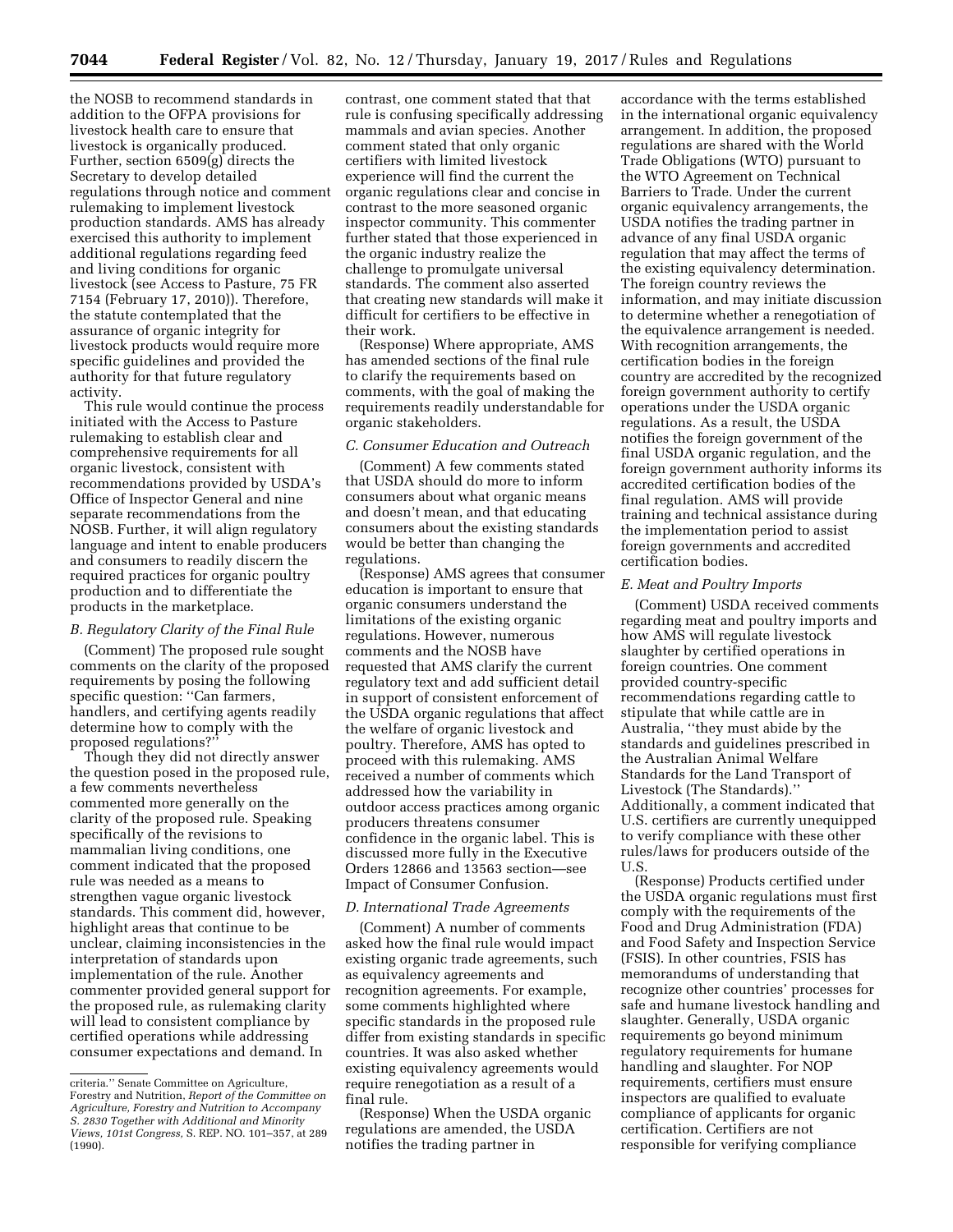with regulations other than those for organic certification. AMS did not amend the proposed rule based on these comments.

# **V. Related Documents**

Documents related to this final rule include the Organic Foods Production Act of 1990, as amended, (7 U.S.C. 6501–6522) and its implementing regulations (7 CFR part 205). The NOSB deliberated and made the recommendations described in this proposal at public meetings announced in the following **Federal Register**  Notices: 67 FR 19375 (April 19, 2002); 74 FR 46411 (September 9, 2009); 75 FR 57194 (September 20, 2010); and 76 FR 62336 (October 7, 2011). NOSB meetings are open to the public and allow for public participation.

AMS published a series of past proposed rules that addressed, in part, the organic livestock requirements at: 62 FR 65850 (December 16, 1997); 65 FR 13512 (March 13, 2000); 71 FR 24820 (April 27, 2006); and 73 FR 63584 (October 24, 2008). Past final rules relevant to this topic were published at: 65 FR 80548 (December 21, 2000); 71 FR 32803 (June 7, 2006); and 75 FR 7154 (February 17, 2010). AMS published the most recent proposed rule at 81 FR 21956 (April 13, 2016).

#### **VI. Definitions (§ 205.2)**

# *A. Description of Regulations*

### 1. Summary of the Final Rule

This final rule adds sixteen new terms to § 205.2: beak trimming, caponization, cattle wattling, de-beaking, de-snooding, dubbing, indoors or indoor space, mulesing, non-ambulatory, outdoors or outdoor space, perch, pullet, ritual slaughter, soil, toe clipping, and vegetation. Six of these terms caponization, cattle wattling, desnooding, dubbing, mulesing, and soil remain unchanged from the proposed rule. The definitions of seven additional terms were revised in response to comments: beak trimming, de-beaking, indoors or indoor space, outdoors or outdoor space, perch, pullets, and toe clipping. The term roost, which was included in the proposed rule, has been removed from the final rule in response to comments. Three terms that were not included in the proposed rule, nonambulatory, ritual slaughter, and vegetation, have been added to the final rule.

#### Physical Alterations

The final rule prohibits several physical alterations on organic livestock. Eight terms related to these physical alterations are defined in the final rule so that certifying agents and producers may ensure that they do not inadvertently perform a prohibited physical alteration which may be known by a different name locally.

# Indoors or Indoor Space

The final rule defines ''indoors or indoor space'' as the space inside of an enclosed building or housing structure that has a solid, slatted, or perforated floor. The term ''indoors'' from the proposed rule was modified to include ''or indoor space'' because both of these terms are used interchangeably throughout the rule. While all organic livestock must be provided with species-appropriate shelter, structures providing indoor space are not required. If indoor spaces are provided to organic livestock, then species-specific requirements for the indoor space must be met. Indoor spaces are differentiated from outdoor spaces based upon the structure being enclosed so that livestock may be confined within the footprint of the building.

Indoor space is enclosed so that livestock may be confined within the building or housing structure; outdoor space is the area outside of the enclosed building or enclosed housing structure, but includes roofed areas that are not enclosed. One of the key considerations distinguishing indoor space from outdoor space is how the livestock are managed in that space. How livestock are managed may determine whether space is considered indoors, outdoors, or neither indoors nor outdoors. As an example, a screened in and roofed porch to which the (enclosed) birds always have access, including during temporary confinement events, would be considered indoor space. That same porch would be considered neither indoors nor outdoors if the birds did not have continuous access to the space during temporary confinement events. If the screens were removed from that porch so that the birds could freely access other outdoor space, then the porch would be considered outdoor space (see ''Outdoors or outdoor space,'' below). These distinctions provide flexibility for producers to work with their certifying agents when developing their organic system plans (OSPs), yet still aligns with the position that enclosed porches are not considered to be outdoor space.

The final rule defines four types of avian indoor space. These indoor housing types are defined because each housing type has a differing indoor space requirement. AMS continues to include an indoor space requirement at  $§ 205.241(b)(8)(v)$  for housing that does

not fit within one of the types defined in § 205.2.

The final rule further clarifies the requirements for avian species indoor space requirements by defining the term ''perch'' as a rod or branch type structure or flat space above the floor of the house that accommodates roosting, allowing birds to utilize vertical space in the house.

#### Outdoors or Outdoor Space

The final rule defines ''outdoors or outdoor space'' to clarify the meaning of outdoor areas for mammalian and avian species. The term ''outdoors'' from the proposed rule was modified to include ''or outdoor space'' because these two terms are used interchangeably throughout the rule. ''Outdoors or outdoor space'' is defined as any area outside of an enclosed building or enclosed housing structure, but including roofed areas that are not enclosed. In this definition, ''outdoors or outdoor space'' includes all of the non-enclosed space encompassing soilbased areas such as pastures, pens, or sacrifice lots; hardened surface areas such as feedlots, walkways, or loafing sheds; and areas providing outdoor shelter such as windbreaks and shade structures.

The outdoor space has speciesspecific requirements. For example, this rule sets the requirement that 50 percent of the outdoor space for avian species must be soil-based and that the soil be maximally covered with vegetation. Vegetative cover must be maintained in a manner that does not provide harborage for rodents and other pests. For avian species, the definition of outdoors has been revised to include pasture pens, which are floorless pens that are moved regularly and provide direct access to soil and vegetation. These pens may consist of solid roofing over all or part of the pen to provide shelter for the birds. For further discussion see ''Pasture Pens vs. Other Mobile Housing'' in section IX. Avian Living Conditions.

To assist with the mitigation of biosecurity and predation risks, fencing, netting, or other materials are permitted over all or part of the outdoor areas to prevent predators and other wild birds from entering the outdoor area. Many producers also use portable or permanent shade structures throughout their pastures. Structures for shade are also permitted in the outdoor space. For example, the area within a standalone, roofed shade structure could be included as outdoor space area. Areas under the eaves or the awning of a building, with a roof attached to the outer wall of the indoor space structure,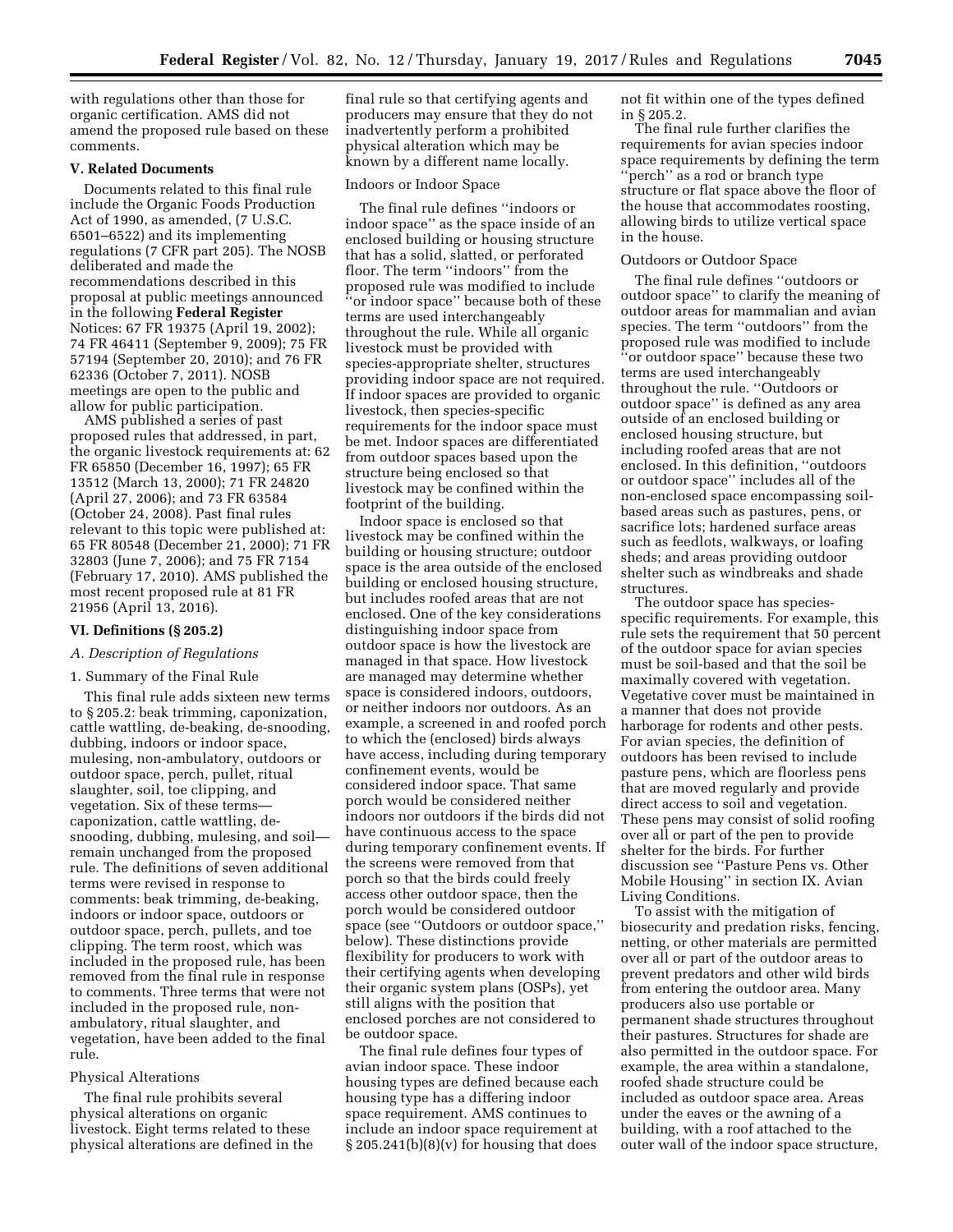can also be considered outdoors. While these areas may have solid roofs overhead, they can offer the same quality of outdoor space as uncovered outdoor areas, including natural ventilation/open air, direct sunlight, soil, vegetation, and open access to uncovered areas beyond.

The final rule defines ''soil'' as the outermost layer of the earth comprised of minerals, water, air, organic matter, fungi, and bacteria, in which plants may grow roots. Soil is defined to distinguish these areas from impervious areas such as concrete or pavement. Soil may consist of bare ground but is generally covered with vegetation. As described in the mammalian and avian living condition sections, maximum vegetative cover should be maintained on the soil as appropriate for the species, season, geography, and climate. Designated sacrifice areas or dry lots are permitted. Outdoor areas must be maintained in a manner that maintains or improves natural resources, including soil and water quality. Temporary confinement may be provided to protect soil and water quality.

#### Non-Ambulatory

The final rule adds the term ''nonambulatory'' and references the definition in 9 CFR 309.2(b). FSIS defines non-ambulatory as ''livestock that cannot rise from a recumbent position or that cannot walk, including, but not limited to, those with broken appendages, severed tendons or ligaments, nerve paralysis, fractured vertebral column, or metabolic conditions.'' Any non-ambulatory livestock on organic farms must be medically treated, even if the treatment causes the livestock to lose organic status or be humanely euthanized.

#### Pullets

AMS modified the definition of pullets, which is used by the AMS Livestock, Poultry, and Seed Program, to include species other than chickens. This final rule defines ''pullets'' as female chickens or other avian species being raised for egg production that have not yet started to lay eggs. Once avian females begin laying eggs, AMS refers to them as layers. The term ''pullets'' does not describe young broilers used for meat production.

### Stocking Density

The final rule defines ''stocking density'' as the weight of animals on a given area or unit of land. This term is used to describe the indoor and outdoor space requirements for organic livestock. For example, the final rule establishes maximum stocking densities for avian species, and the producer must ensure that the area provided is large enough to not exceed the established maximum stocking density when all birds in the flock are on the given area (*i.e.,* indoors) or unit of land.

#### Ritual Slaughter

The final rule adds the term ''ritual slaughter'' and references the definition in the Humane Methods of Slaughter Act (7 U.S.C. 1902(b)). This Act defines ritual slaughter as ''slaughtering in accordance with the ritual requirements of the Jewish faith or any other religious faith that prescribes a method of slaughter whereby the animal suffers loss of consciousness by anemia of the brain caused by the simultaneous and instantaneous severance of the carotid arteries with a sharp instrument and handling in connection with such slaughtering.''

Organic livestock and handling operations may use ritual slaughter to convert their livestock to meat or poultry without loss of organic status.

#### Vegetation

The final rule adds the term ''vegetation'' and defines it as living plant matter that is anchored in the soil by roots and provides ground cover. This term applies to the requirement for vegetation in outdoor areas, which is central to protecting soil and water quality as well as providing for livestock to exhibit their natural behaviors. The roots of vegetation provide stability and structure to soil. Vegetation helps water soak into the soil rather than running off, which can cause erosion. Livestock also have natural behaviors of grazing, rooting, nesting, etc., which require vegetation.

### *B. Discussion of Comments Received*

#### 1. Definition of Beak Trimming

(Comment) The term beak trimming was included in the proposed rule and was defined as the removal of the curved tip of the beak. Many comments expressed that the definition for this term was vague and that the difference between beak trimming and de-beaking was unclear. Comments also shared that it is common within the industry to use the terms beak trimming and de-beaking interchangeably and that a more quantitative measure should be included if the intent of the rule is to control the amount of beak trimmed. One comment requested additional clarification with regards to trimming the bottom of the beak. Some comments suggested revisions to the definition to provide clarity, including the American Veterinary Medical Association (AVMA) which recommended the following definition: ''Beak trimming (formerly de-beaking) is the removal of approximately one-quarter to one-third of the upper beak, or both upper and lower beak, of a bird in order to control injurious pecking and cannibalism.'' Four comments suggested that the proposed definition be revised to specify the anatomical name of the portion of the beak that is removed in beak trimming. Other comments stated that the definition should specify the age at which beak trimming can be performed.

(Response) AMS agrees with the majority of comments which expressed that the definition of beak trimming should be clarified. We have replaced the definition from the proposed rule with a definition similar to the one provided by AMVA which specifies that beak trimming is ''the removal of approximately one-quarter to one-third of the upper beak, or both upper and lower beak''. For the purposes of these regulations, AMS modified the AVMA definition to replace the word ''approximately'' with ''not more than'' in order to ensure that beak trimming is clearly distinguished from de-beaking. We believe that this definition adequately addresses the comments received and is both accurate and clear without being overly prescriptive. AMS does not believe that it is necessary to refer to anatomical names for portions of the beak in this definition since these terms are not used in the regulatory text. Other comments in response to the age at which beak trimming can be done are addressed in the avian living conditions section of the final rule.

### 2. Definition of De-Beaking

(Comment) The term de-beaking was included in the proposed rule and was defined as ''the removal of more than the beak tip.'' The comments received regarding the term beak trimming also addressed de-beaking, expressing that the proposed definition was vague and that the distinction between beak trimming and de-beaking was not clear. One comment requested that the definition of de-beaking be removed entirely as the industry has taken steps to eliminate this practice.

(Response) In response to comments, AMS amended the definition of debeaking in the final rule to make it more specific. AMS believes that it is important to define de-beaking in order to differentiate it from beak trimming. Comments did not provide a suggested definition for the term, and as a result AMS decided to define de-beaking as anything that goes beyond what is defined in this rule as beak trimming.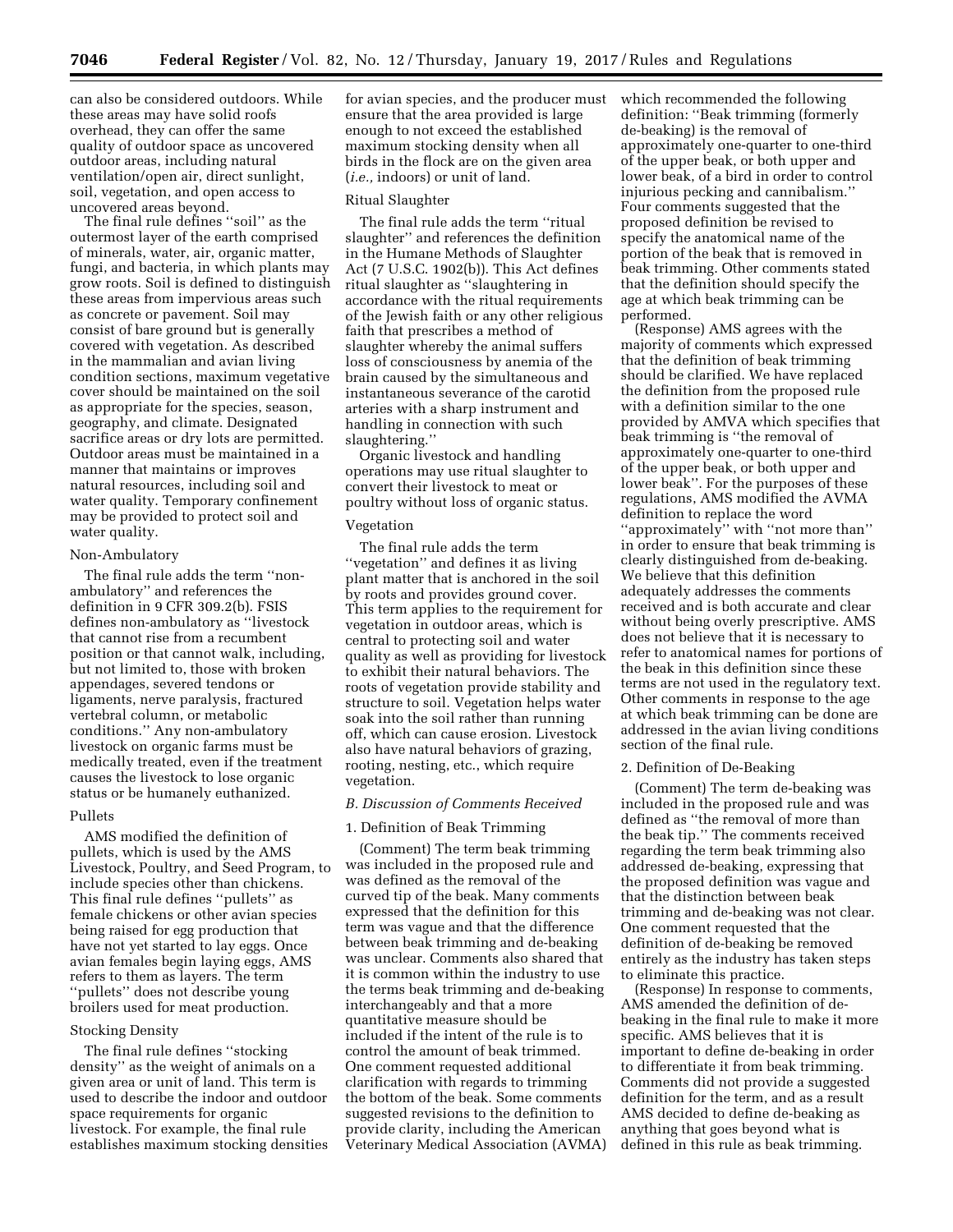Thus, the amended definition of debeaking clarifies that it is the removal of more than one-third of the upper beak, or more than one-third of both the upper and lower beaks of a bird.

### 3. Definition of Caponization

(Comment) AMS received two comments stating that the definition for ''caponization'' should not be included in the final rule. Comments stated that it is unnecessary for AMS to define ''caponization'' because it beyond the purview of the AMS.

(Response) This final rule prohibits caponization, as defined, based upon a recommendation from the NOSB. Thus, it is within AMS's purview. AMS believes that, because caponization is prohibited, it is necessary to clearly define what it is so that certifying agents and producers can ensure that they do not inadvertently perform this physical alteration.

# 4. Definition of Indoors

(Comment) AMS received a range of comments on the proposed definition of indoors. A number of comments suggested that the term ''indoors'' be replaced by the term ''indoors for avian species'' since the definition of the term is specifically related to avian living spaces. Other comments recommended changing the term ''pasture housing'' to ''mobile housing.'' These comments pointed out that there are fixed housing systems that offer pasture to birds. They also noted that the term ''pastureraised'' is defined by other third-party animal welfare standards, and those standards allow fixed housing to be used in combination with a spoke-andwheel pasture rotation for pasture-raised poultry. Thus, they felt that the term ''mobile housing'' is more accurate based on the type of housing that AMS intended to describe in the proposed definition.

Two comments recommended that the reference to 70% perforated flooring be removed from the description of pasture housing since this requirement is restrictive when considering that different types of pasture housing (or mobile housing) vary in design. These comments suggested that the definition instead focus on the mobility of the housing and its frequent movement.

Various comments expressed that more clarity is needed in the definition of ''indoors'' in order to define exactly what counts as indoors and outdoors for the various types of pasture-based systems used. These comments recommended that definitions for ''moveable pasture pen'' and ''day range system'' be added in order to provide additional clarity and to better represent

the actual types of pasture housing used in pastured-poultry operations. Commenters used ''Salatin'' style housing, ''Prairie Schooners,'' and simple hoop structures as examples of moveable pasture pens. The comments described these systems as providing direct access to soil and vegetation; having walls and roofs made of mesh, plastic, wood, and other materials; and having mobility. Birds in these systems are on pasture 24 hours per day, while roofing on all or part of the structure provides shade and protection. These commenters argued that these systems are unique, provide access to the soil and vegetation, and allow birds to exhibit natural behavior, and should be specifically permitted and addressed in the requirements.

(Response) AMS agrees that the proposed definition for indoors focuses specifically on describing what qualifies as indoor areas for avian species. Rather than creating a new term, ''indoors for avian species,'' AMS determined that it would be best to define indoors more broadly, and provide a separate subcategory of terms that define what is indoors specifically for avian species. Having a broadly applicable definition of indoors helps to clearly distinguish it from the meaning of outdoors. Further defining indoor areas for avian species within the definition of indoors allows AMS to provide more specificity where it is needed. As a result, AMS revised the basic definition of indoors to define it as the space inside of an enclosed building or housing structure with solid, slatted, or perforated flooring.

AMS also agrees with comment that stated that the term ''mobile housing'' is more appropriate to describe pasture housing that is regularly moved to provide birds with access to new pasture. In various situations, the term 'pasture housing'' may be applied to stationary housing that provides access to pasture, and this could cause confusion for producers, certifying agents, and inspectors. In response to comments, AMS replaced the term ''pasture housing'' with ''mobile housing'' in the final rule.

Additionally, AMS removed the reference to 70% perforated flooring from the definition of mobile housing. AMS agrees with comments that defining mobile housing without specifying what its flooring is made of is more applicable given the diversity of structures used in mobile housing systems.

AMS made several revisions in the final rule in response to comments requesting more clarity around the definitions of indoors and outdoors as they apply to pasture-based systems.

AMS agrees with comments that the proposed definitions for these terms did not adequately consider pastured poultry systems where birds are contained within a lightweight, floorless enclosure such as a pen that provides the birds in the pen with direct contact to soil and vegetation. As such, these systems did not clearly fall under either definition that AMS proposed for indoors or outdoors. AMS has clarified that pasture pens are outdoors or outdoor space by revising the definition in section 205.2. For further discussion of this topic, see section IX. Avian Living Conditions, ''Pasture Pens vs. Other Mobile Housing.''

Organic livestock must be provided with outdoor space as the default living space, along with shelter. Organic producers may choose to provide indoor covered, enclosed and floored space as shelter if needed for the health and wellbeing of the birds, but it is not required. In addition to revising the broad definition of indoors, AMS responded to these comments by providing a separate definition of pasture pens under the definition of outdoors at section 205.2. The definition of outdoors, similar to the definition of indoors, defines pasture pens in a subcategory of terms describing outdoors for avian species.

### Nest Box Areas and Other Indoors Comments

(Comment) A small number of comments stated that it was unclear from the proposed rule whether accessible nest box areas could be included in indoor space calculations. These comments suggested adding ''and accessible nest boxes'' to the first sentence of the definition for indoors. Some comments requested that the definition of indoors clarify that the term includes porches and lean-to type structures attached to the building or housing structure. One comment questioned the reference to feed and water on each level in the description of aviary housing. This comment noted that it is not necessary to include this specific requirement in case producers prefer to keep food and water on the main level of housing to encourage birds to move around and go outdoors. One comment suggested a new definition for ''indoors'' as: ''The flat space or platform areas which are under a solid roof and contained within a solid wall.'' Another comment that the definition for indoors specify that it may not contain prohibited materials.

(Response) AMS did not add ''accessible nest boxes'' to the definition of indoors as some comments requested. Most third-party animal welfare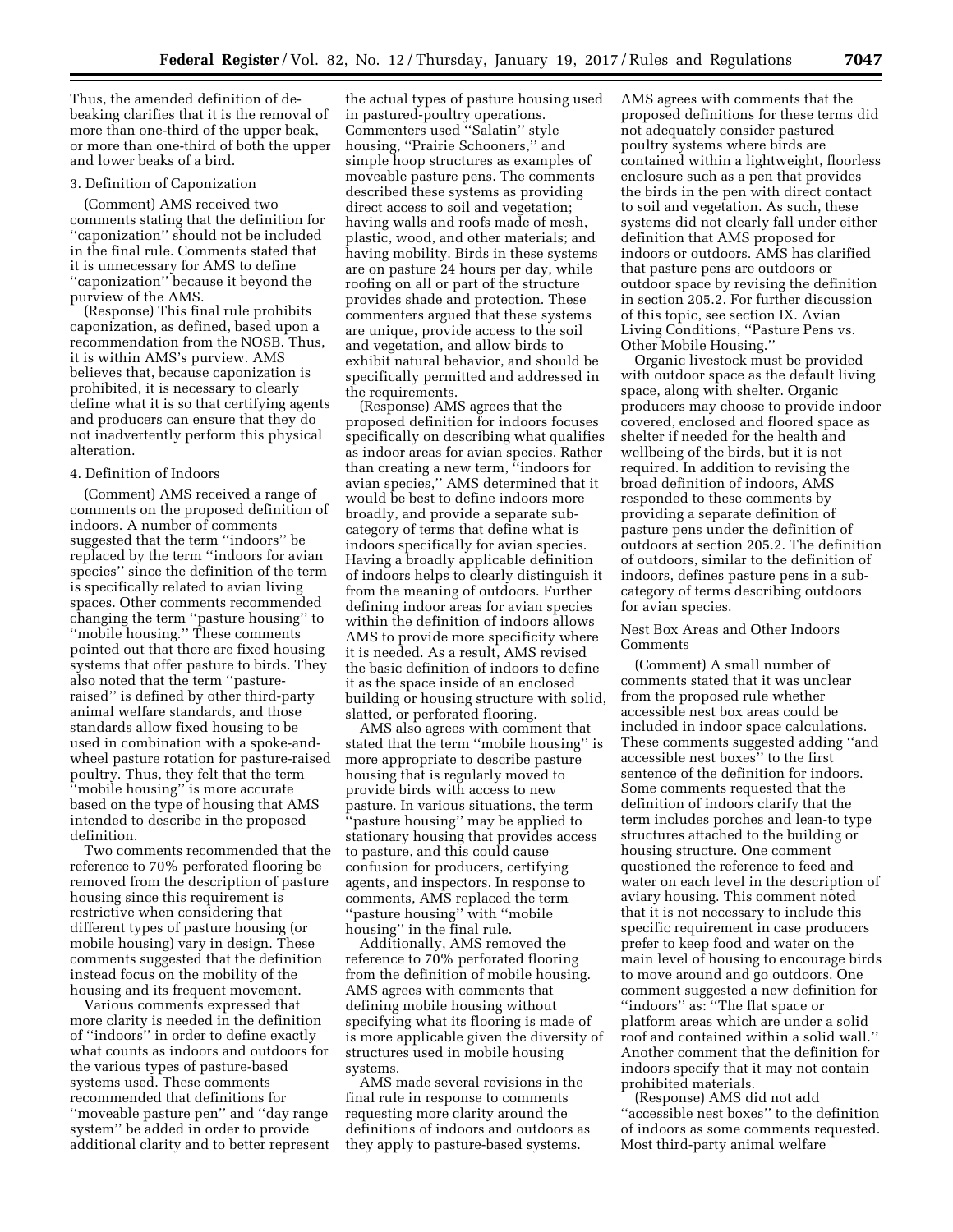**7048 Federal Register** / Vol. 82, No. 12 / Thursday, January 19, 2017 / Rules and Regulations

standards consider nest boxes to be distinct from usable floor areas of the house where birds can move around freely. These third-party standards use indoor space calculation methods that do not include nest boxes. AMS believes that aligning with other third-party animal welfare standards by excluding nest boxes from indoor space calculations is the most sensible approach. Since many organic egg producers participate in other thirdparty verified animal welfare programs, this approach avoids creating separate requirements for producers which could be confusing and burdensome.<sup>4</sup> In addition, AMS' approach aligns with the NOSB's 2011 recommendation stating that nest boxes cannot be included in the calculation of indoor space.5 Therefore, AMS did not change the definition of ''indoors'' to include nest boxes. AMS also clarified in § 205.241(b)(7) that nest boxes cannot be included in indoor space calculations.

AMS determined that a specific reference to porches and enclosed leanto type structures is not necessary in the definition of ''indoors.'' AMS believes that the definition adequately covers these types of structures and that including them in a broader list of housing categories would be confusing. However, AMS does provide clarification in the regulatory text under Avian Living Conditions (§ 205.241) that these structures can be counted as indoor space provided that they are fully accessible to birds at all times, including during temporary confinement.

AMS removed ''feed and water on each level'' from the definition of aviary housing in the definition of ''indoors or indoor space'' at § 205.2. Not all avian housing is designed this way, and this revision allows producers to work with their certifying agents to determine the best location for food and water depending on their housing system.

5NOSB, 2011. Formal Recommendation by the NOSB to the NOP, Animal Welfare and Stocking Rates. Available at: *[http://www.ams.usda.gov/rules](http://www.ams.usda.gov/rules-regulations/organic/nosb/recommendations)[regulations/organic/nosb/recommendations](http://www.ams.usda.gov/rules-regulations/organic/nosb/recommendations)*.

# 5. Definition of Outdoors

### Soil/Vegetation Requirement

(Comment) Many comments stated that the definition of outdoors should include a requirement for vegetation instead of soil. These comments expressed concern about soil and water quality in the absence of vegetation in outdoor areas used by livestock. Many also felt that vegetation is important for animal health and natural behaviors. Other comments requested that the 50 percent soil requirement in the definition of outdoors should be removed. These comments felt that this reference contradicted the use of feeding pads and feeding yards, which are specifically allowed under the rule. They also expressed concern that including a requirement specifically for 50 percent soil in the definition of outdoors could negatively impact soil and water quality during winter or dry months.

Various comments questioned the statement in the proposed definition indicating that areas with solid walls or a solid roof attached to the outer wall of an indoor living space cannot be considered outdoors. Comments questioned how these areas (such as eaves or awnings) are different from an outdoor space that has a solid roof and no walls and is not connected to the structure providing the indoor space. They reasoned that these areas provide the same quality of outdoor space and are important for providing shade and protection. Other comments stated that allowing areas under the eaves of buildings and awnings to be counted as outdoors would simplify outdoor space calculations.

Some comments stated that porches should be included in the definition of outdoors. They cited the need to calculate porches as outdoor space due to producer costs, biosecurity concerns, mortality rates, and environmental concerns.

(Response) AMS agrees with comments that it is important that outdoor areas for livestock include vegetation to protect soil and water quality and promote animal health and natural behaviors. AMS is also in agreement with comments that requested that the reference to soil be removed from the definition of outdoors. In response to these comments, AMS in conjunction with Natural Resource Conservation Service, determined that requirements for soil and vegetation in outdoor access areas should be included in the sections of the final rule that address mammalian and poultry living conditions rather than in the definition of outdoors.

Including a requirement for vegetation in the definition for outdoors may make it difficult for some producers to meet outdoor access requirements during certain times of the year (*i.e.* winter months, dry seasons), in certain regions, or for certain species.

AMS agrees that outdoor areas that are partially covered, such as areas under the eaves or the awning of a building, can be considered outdoors. These areas can offer the same qualities of outdoor space (such as natural ventilation, soil, vegetation, and open access to uncovered outdoor areas) as independent shade structures. In response to comments, AMS revised the definition of outdoors to remove the statement that disqualifies areas where there is a solid wall or roof attached to the indoor living space. This revision is intended specifically to accommodate for features of an avian housing structure that may provide cover but are in areas that are truly outdoors. In these areas, birds have access to soil and vegetation, natural ventilation, and open access to uncovered outdoor areas beyond. AMS considers these areas as distinct from porches specifically because they are not fully enclosed.

For further discussion about porches see ''Porches'' in the Discussion of Comments Received, section IX. Avian Living Conditions.

### 6. Definition of Perch and Roost

(Comment) AMS received a number of comments about the proposed definitions of the terms ''perch'' and ''roost.'' Comments stated that the terms in the proposed rule were confusing and are used interchangeably within the proposed rule and within the industry. Some comments suggested replacing the word roost with the word slats, to refer to raised slats positioned over a manure pit. Other comments stated that the reference to manure pit(s) should be removed from the definition of roost entirely, as not all roosts are located over one.

(Response) AMS recognizes that using both terms ''perch'' and ''roost'' could be confusing, as the terms can be used interchangeably by producers and industry. AMS determined that it is only necessary to include the term "perch" in the final rule. As defined, this term is intended to refer to various features in poultry housing, such as rods, branch type structures, and flat roost slats that accommodate roosting and are elevated to allow birds to stay off the floor of the house. Perches may be over a manure pit but this is not a requirement. AMS also removed ''roost'' from the definitions section and regulatory text section based on

<sup>4</sup>United Egg Producers: *[http://](http://www.unitedegg.org/information/pdf/UEP-Animal-Welfare-Guidelines2016.pdf)*

*[www.unitedegg.org/information/pdf/UEP-Animal-](http://www.unitedegg.org/information/pdf/UEP-Animal-Welfare-Guidelines2016.pdf)[Welfare-Guidelines2016.pdf.](http://www.unitedegg.org/information/pdf/UEP-Animal-Welfare-Guidelines2016.pdf)* 

Humane Farm Animal Care: *[http://](http://certifiedhumane.org/wp-content/uploads/2014/01/Std14.Layers.6A.pdf)* 

*[certifiedhumane.org/wp-content/uploads/2014/01/](http://certifiedhumane.org/wp-content/uploads/2014/01/Std14.Layers.6A.pdf) [Std14.Layers.6A.pdf.](http://certifiedhumane.org/wp-content/uploads/2014/01/Std14.Layers.6A.pdf)* 

Global Animal Partnership: *[http://gapstaging.](http://gapstaging.blob.core.windows.net/standards/DRAFT%205-Step%20Animal%20Welfare%20Rating%20Pilot%20Standards%20for%20Laying%20Hens.pdf) [blob.core.windows.net/standards/DRAFT%205-](http://gapstaging.blob.core.windows.net/standards/DRAFT%205-Step%20Animal%20Welfare%20Rating%20Pilot%20Standards%20for%20Laying%20Hens.pdf) [Step%20Animal%20Welfare%20Rating%20Pilot](http://gapstaging.blob.core.windows.net/standards/DRAFT%205-Step%20Animal%20Welfare%20Rating%20Pilot%20Standards%20for%20Laying%20Hens.pdf) [%20Standards%20for%20Laying%20Hens.pdf.](http://gapstaging.blob.core.windows.net/standards/DRAFT%205-Step%20Animal%20Welfare%20Rating%20Pilot%20Standards%20for%20Laying%20Hens.pdf)* 

American Humane Certified: *[http://www.humane](http://www.humaneheartland.org/index.php?option=com_content&view=article&id=3&Itemid=106&jsmallfib=1&dir=JSROOT/Animal+Welfare+Full+Standards+%2B+Supplements) [heartland.org/index.php?option=com](http://www.humaneheartland.org/index.php?option=com_content&view=article&id=3&Itemid=106&jsmallfib=1&dir=JSROOT/Animal+Welfare+Full+Standards+%2B+Supplements)*\_ *[content&view=article&id=3&Itemid=106&jsmallfib=](http://www.humaneheartland.org/index.php?option=com_content&view=article&id=3&Itemid=106&jsmallfib=1&dir=JSROOT/Animal+Welfare+Full+Standards+%2B+Supplements) [1&dir=JSROOT/Animal+Welfare+Full+Standards+](http://www.humaneheartland.org/index.php?option=com_content&view=article&id=3&Itemid=106&jsmallfib=1&dir=JSROOT/Animal+Welfare+Full+Standards+%2B+Supplements) [%2B+Supplements.](http://www.humaneheartland.org/index.php?option=com_content&view=article&id=3&Itemid=106&jsmallfib=1&dir=JSROOT/Animal+Welfare+Full+Standards+%2B+Supplements)*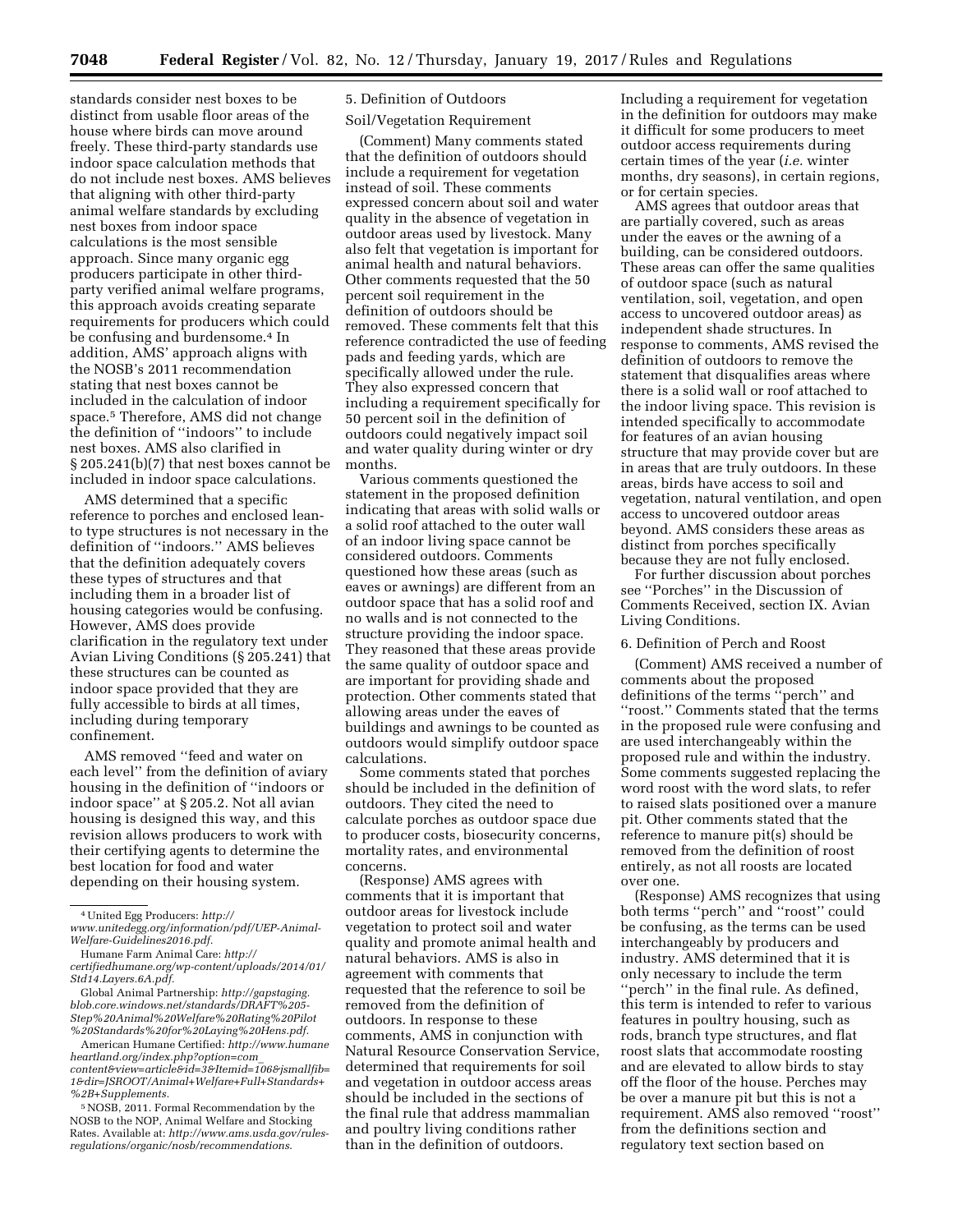comment feedback that the term was not requirements to be calculated by necessary.

# 7. Definition of Soil

(Comment) A small number of comments expressed confusion over the proposed definition of soil and asked whether soil, as defined, is required to be bare since the definition did not include a reference to vegetation. One of these comments suggested revising the definition to add ''which may be bare or vegetated'' in order to provide clarification. Another comment requested that the definition of soil be revised to describe it as being vegetated, citing soil and water quality concerns. Other comments expressed concern about conflicts with other definitions of soil currently in use. One of these comments suggested replacing the proposed definition of "soil" with a more technical definition from the Natural Resources Conservation Service (NRCS), while another comment suggested using the term ''certified ground.'' A separate commenter thought that the impact of the proposed rule was limited without an adequate definition of soil that clearly states the quality, depth, and presence of vegetation.

(Response) After considering the comments received, we have retained the definition of soil from the proposed rule because we believe that it is an accurate and a commonly understood description of the term. AMS believes that a more complex or overly technical definition of soil is unnecessary and could contribute to confusion. However, AMS recognizes that the intent of some comments was to avoid circumstances in which animals on bare soil could create soil or water quality problems, and the Agency agrees that avoiding such an outcome is paramount. The final rule provides additional clarification in the avian and mammalian living conditions sections regarding the various requirements for soil and vegetation in outdoor areas to differentiate between the needs and management of avian and mammalian species.

### 8. Definition of Stocking Density

(Comment) AMS received various comments identifying that the reference to ''unit of land'' in the definition for stocking density is limiting, since it applies to both outdoor and indoor space. Comments suggested that the definition refer to ''area of space'' instead of to ''unit of land.'' One comment suggested that AMS also remove the phrase ''at any one time'' from the definition of stocking density. The comment stated that this phrase could be interpreted to allow space

applying the stocking density to a percentage of animals that might be in an area at a point in time, rather than applying the stocking density to the total flock.

(Response) In the final rule, AMS has removed the phrase ''at any one time'' from the definition to reduce the chance of confusion over the intended meaning and application of the term. AMS has also revised the term to include ''given area'' in response to comments that the term is used for both indoor and outdoor areas.

For further discussion about space calculations, please see AMS's response to comments in Avian Living Conditions.

### 9. Definition of Toe Clipping

(Comment) AMS received various comments questioning whether toe clipping is the same as toe trimming. Toe clipping was a new term defined and used in the proposed rule. Toe trimming, a similar term, was also used in various places throughout the proposed rule and brought forth questions about interchangeability between the terms.

A number of comments also pointed out that toe clipping can be performed on both male and female birds. These comments said that the definition of the term would be more accurate if the specific reference to a male bird was removed.

(Response) AMS recognizes that the proposed rule defined toe clipping and used the term toe trimming in the proposed rule. AMS also recognizes that toe clipping can be done on both male and female birds. In response to comments, the final rule defines toe clipping as the removal of the nail and distal joint of the back two toes of a bird without reference to the sex of the bird. Additionally, the term ''toe clipping'' is used consistently throughout the final rule and ''toe trimming'' has been removed.

# 10. Miscellaneous Comments

#### Scratch Area

Two comments asked for clarification about of the definition and composition of a scratch area. AMS has removed the term ''scratch area'' from the regulatory text. Since the term ''scratch area'' is not included in the regulatory text, AMS sees no need to define the term.

# Enrichment/Suitable Enrichment

A small number of comments asked AMS to define the term enrichment or the phrase suitable enrichment. AMS has not defined the term, as we have removed the requirement for suitable

enrichment in the final rule. For further discussion, see AMS's response to comments in the section on FDA regulations and food safety.

# Willful Acts of Abuse

One comment requested that the rule provide a definition of ''willful acts of abuse.'' The comment noted that this definition was included in the NOSB's 2011 recommendation on transport and slaughter. Since the term ''willful acts of abuse'' is not included in the regulatory text, AMS sees no need to define the term.

#### Litter

One comment requested that AMS include a definition of litter in the rule. This comment stated that it is unclear if litter is intended to mean bedding or if it can consist solely of dehydrated manure. AMS determined that the term "litter" is commonly used by avian producers to describe substrates used to absorb moisture and dilute manure, as well as to provide birds the opportunity to express natural behaviors such as foraging and dust bathing. AMS did not provide a definition for litter in the final rule. Instead, litter is described in more detail in the avian living section of the rule.

### Dubbing

Four comments stated that the definition of dubbing does not include the removal of the wattles. AMS reviewed the uses of the term dubbing and found some references that included the removal of wattles and others that only referred to combs. Other sources refer to the practices separately as ''wattle trimming'' and ''comb trimming.'' AMS retained the definition of dubbing in the final rule to include the removal of both combs and wattles.

#### Swine Aggression

One comment requested that the final rule define ''swine aggression'' to prevent unnecessary confinement of pigs. This commenter stated that without a definition for the term, the provision of the rule allowing for individual housing for swine in cases where aggression is documented could be used for unnecessary confinement of pigs. AMS determined that it would be challenging to develop a definition for ''swine aggression'' that would be applicable across stages of production, and the diverse realities that exist on each farm. Instead, producers should work with their certifying agents to describe the types of aggression that would warrant individual housing on their operation as they develop an OSP.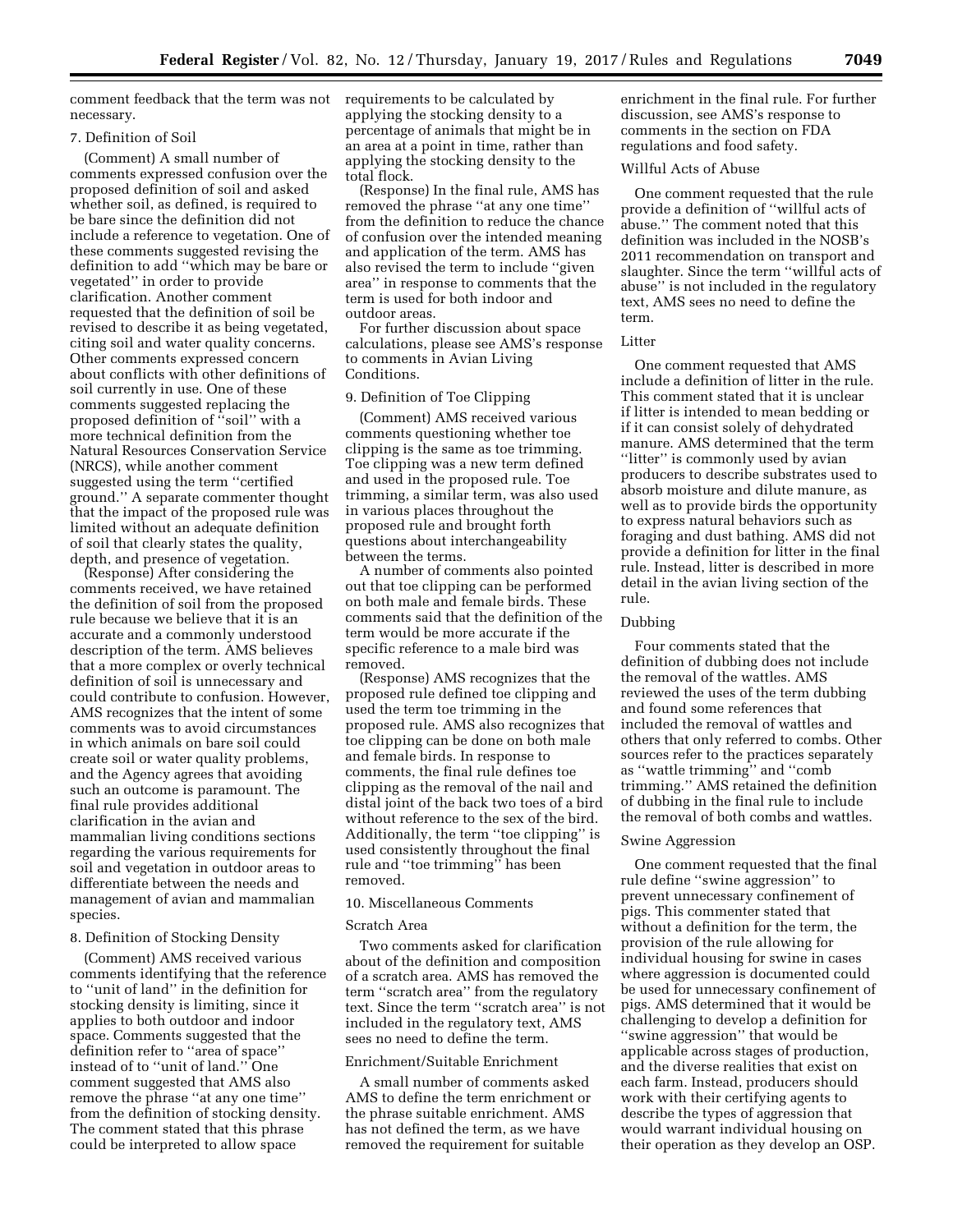### **VII. Livestock Health Care Practices (§ 205.238)**

### *A. Description of Regulations.*

### 1. Summary of the Final Rule

AMS amended current provisions and added new provisions to the organic livestock care and production practice standards. The amendment to § 205.238(a)(2) specifies that the sufficiency of the feed ration be demonstrated by appropriate body condition of the livestock. Livestock producers are required to monitor their animals to ensure body condition is being maintained. In addition, certifying agents need to verify the nutritional adequacy of the animals' diet by assessing the body condition of organic livestock during inspection. Suitable body condition varies between species, between breeds, and between production types; for example, a suitable condition for dairy cattle may be considered too thin in beef cattle. AMS plans to publish guidance to assist certifying agents, inspectors, and producers in assessing body condition for different species.

AMS revised § 205.238(a)(5) to clarify the conditions under which physical alterations may be performed on livestock. Physical alterations may only be performed for an animal's welfare, identification, or safety. Alterations must be done at a reasonably young age with minimal pain or stress to the animal, and may only be performed by a person who can competently perform the procedure. Competency in performing physical alterations may be demonstrated by appropriate training or experience of the person.

A 2009 NOSB recommendation allowed teeth clipping and tail docking in piglets, but this revision was retracted in the 2011 NOSB recommendation. In this final rule, AMS added § 205.238(a)(5)(i), which restricts needle teeth clipping and tail docking in pigs. These two types of physical alterations may not be performed on a routine basis, but may be performed as needed to improve animal welfare, as listed below.

Needle teeth clipping and tail docking in pigs may only be performed in response to documented animal welfare reasons after alternative steps to prevent harm fail. Teeth clipping, if performed, is limited to the top third of each needle tooth. For example, an organic swine producer who clipped needle teeth or performed tail docking would need to document excessive needle teeth scarring on the underline of a sow or piglets, or document tail biting on piglets in the litter. Swine producers

would also need to document that alternative methods to prevent scarring had failed. Such alternative methods may include, but are not limited to, cross-fostering prior to teat fidelity across litters to minimize weight variation, providing sufficient enrichment materials, and providing vegetation for rooting.

AMS is finalizing § 205.238(a)(5)(ii) to list the physical alterations that are prohibited in an organic operation. Based on the 2011 NOSB recommendations, the following physical alterations to avian species are prohibited: De-beaking, de-snooding, caponization, dubbing, toe clipping of chickens, toe clipping of turkeys unless with infra-red at hatchery, and beak clipping after 10 days of age. In addition, the following physical alterations to mammalian species are prohibited: Tail docking of cattle, wattling of cattle, face branding of cattle, tail docking of sheep shorter than the distal end of the caudal fold, and mulesing of sheep.

AMS added a new § 205.238(a)(7) which specifies that surgical procedures on livestock to treat an illness must be done in a manner that minimizes pain, stress, and suffering. The NOSB recommended that all surgical procedures for livestock be done with the use of anesthetics, analgesics, and sedatives. USDA organic regulations require that all surgical procedures for treatment of disease be undertaken in a manner that employs best management practices in order to minimize pain, stress, and suffering, and only with the use of anesthetics, analgesics, and sedatives as listed in §§ 205.603(a) and 205.603(b).

AMS added a new § 205.238(a)(8) that requires organic producers to actively monitor and document lameness within the herd or flock. Lameness can be an issue in various livestock species, including broilers, sheep, and dairy cattle. The requirement for producers to create a plan for monitoring and recording instances of lameness in the organic system plan enables organic livestock producers to identify and address potential problems among animals before they become widespread. In addition, documentation of lameness will provide an auditable trail for certifying agents to verify that livestock producers are monitoring these potential causes of animal suffering.

AMS revised § 205.238(b) to state that synthetic medications allowed under § 205.603 may be administered to alleviate pain or suffering. In addition, synthetic medications allowed under § 205.603 may be administered when preventative practices and veterinary

biologics are inadequate to prevent sickness.

AMS amended § 205.238(c)(1) to clarify that milk from an animal treated with an allowed substance in § 205.603, which has a withholding time, may not be sold, labeled, or represented as organic during that holding time. However, organic animals or breeder stock may continue to provide milk for organic calves on the same operation during the withholding time. This is consistent with the 2010 NOSB recommendation that a calf nursing a cow treated topically with lidocaine or other approved synthetic with a withdrawal time would not lose organic status. For example, if an organic beef cow was nursing her organic calf and the cow became injured, her calf could continue to nurse the cow even during the seven-day withholding period if lidocaine was used to minimize pain and stress during her treatment. In this scenario, the calf would not lose organic status.

AMS revised  $\S 205.238(c)(2)$  to clarify that other veterinary biologics, in addition to vaccines, are exempt from the prohibition on administering animal drugs in the absence of illness. The USDA Center for Veterinary Biologics (CVB) regulates vaccines and all other veterinary biologics. While vaccines are commonly referred to as veterinary biologics, the CVB also categorizes bacterins and toxoids as biologics. This change is consistent with the definition for biologics in § 205.2 and supports § 205.238(a)(6), which identifies the use of vaccines and other veterinary biologics as a required practice to improve animal health.

 $\widehat{A}MS$  revised  $\S 205.238(c)(3)$  to clarify that organic livestock producers are prohibited from administering synthetic or nonsynthetic hormones to promote growth, or for production and reproductive purposes. However, hormones listed in § 205.603 (*e.g.,*  oxytocin) may continue to be used to treat illnesses. Stakeholders have noted that the USDA organic regulations do not mention the use of hormones to stimulate production or for reproductive purposes. This addition clarifies that all hormones—unless used to treat an illness—are prohibited in organic production.

AMS added a new § 205.238(c)(8) to prohibit organic livestock producers from withholding treatment designed to minimize pain and suffering for injured, diseased, or sick animals. Injured, diseased, or sick animals may be treated with any allowed natural substance or synthetic medication that appears on the National List. However, if no appropriate medication is allowed for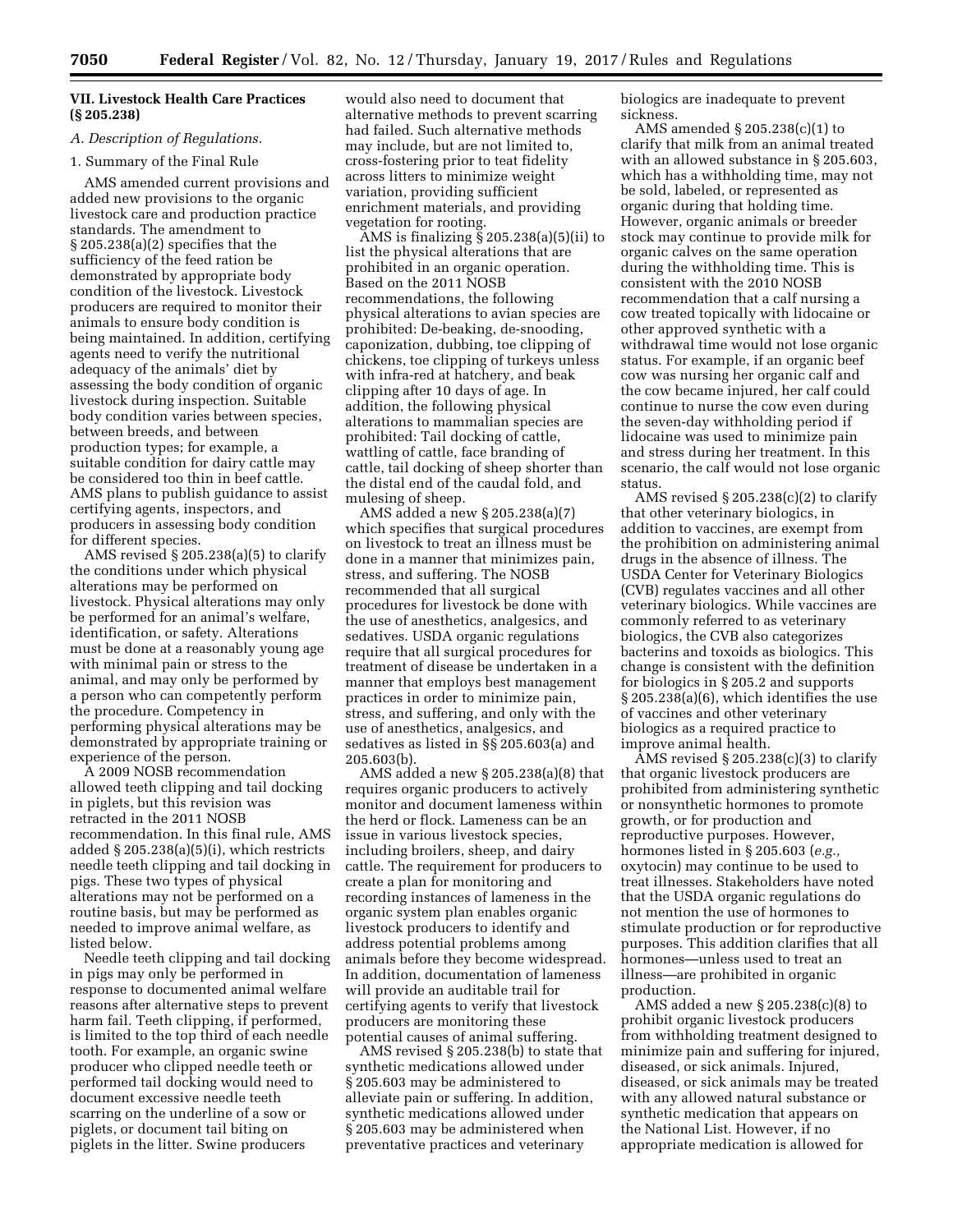organic production, organic livestock producers are required to administer treatment even if the animals subsequently lose their organic status. Furthermore, as recommended by the American Veterinary Medical Association, some forms of euthanasia may be an acceptable practice for minimizing pain and suffering.

AMS added a new  $\S 205.238(c)(9)$  that requires livestock producers to identify and record treatment of sick and injured animals in animal health records. Early identification can lead to more effective prevention or treatment, which will enhance the overall health of the livestock on that operation.

AMS added a new § 205.238(c)(10) that prohibits the practice of forced molting in poultry. Section 205.238(a)(2) of this final rule requires a nutritionally sufficient feed ration for livestock. Forced molting, a practice in which feed is severely restricted for a period of time in order to rejuvenate egg production, runs counter to this provision. The new  $205.238(c)(10)$  was added to be consistent with the NOSB recommendation.

AMS added a new § 205.238(d) that requires organic livestock operations to minimize internal parasite problems in livestock. The plan to minimize internal parasites must include preventative measures such as pasture management, fecal monitoring, and emergency measures in the event of a parasite outbreak. Livestock producers must also work with their certifying agents to approve a parasite control plan.

In certain cases, livestock may suffer from an illness or injury from which recovery is unlikely. AMS added a new § 205.238(e) to address euthanasia based on the 2011 NOSB recommendations. Section 205.238(e)(1) requires livestock producers to maintain written plans for euthanizing sick or injured livestock. Section 205.238(e)(2) prohibits the following methods of euthanasia: Suffocation, manual blows to the head by blunt instrument or manual blunt force trauma, and use of equipment that crushes the neck (*e.g.,* killing pliers or Burdizzo clamps). In the event of an emergency situation where a local, State, or Federal government agency requires the use of a non-organic method of euthanasia, organic livestock operations will not lose organic certification or face other penalties for the use of non-organic methods of euthanasia. The NOSB recommended listing the allowable methods of euthanasia, however, given that new humane euthanasia methods may emerge, AMS does not intend to discourage producer adoption of these techniques. Therefore, AMS allows

organic livestock producers to use any method of euthanasia except for those prohibited in section 205.238(e)(2). The list of prohibited methods could be amended to include other techniques, if needed, through future rulemaking. AMS added a new § 205.238(e)(3) which states that after the euthanasia procedure, livestock must be examined to ensure that they are dead.

## *B. Discussion of Comments Received*

#### 1. Selection of Breeds

(Comment) AMS received one comment requesting that we prohibit selective breeding of livestock and poultry for characteristics that may compromise their health and natural behaviors. The comment stated that some chicken breeds that are bred for increased white meat may have difficulty walking due to the size of their breasts relative to the strength/size of their legs.

(Response) Animal breeding is frequently conducted on non-certified operations, outside the scope of organic certification. Day-old birds are often selected and purchased by organic producers before the animals are brought into organic management. Selection of species and types of livestock with regard to suitability for site-specific conditions and resistance to prevalent diseases and parasites is a requirement under § 205.238(a). Some species or types of livestock or poultry may not be suitable for organic production. Under existing regulations, certifying agents should verify that producers have selected breeds that are suitable for their site-specific conditions and that are resistant to prevalent diseases and parasites.

2. Provision of Feed Ration Resulting in Appropriate Body Condition

(Comment) One comment stated that the language proposed at § 205.238(a)(2) ''. . . resulting in appropriate body condition'' should be the sole indicator of the sufficiency of feed rations. Other comments, while expressing support for the inclusion of this additional language, argued that ''appropriate body condition'' is difficult to quantify. One comment requested that body condition standards be specified in the final rule. Other comments requested that body condition assessment guidance accompany the final rule.

(Response) Livestock body condition may vary greatly depending on the livestock breed, age, season of the year, or stage of production. The primary requirement under this section is to require livestock to receive a feed ration that is sufficient to meet nutritional

requirements. This would generally be verified by comparing the net energy and other nutrient requirements for the animal with the diet provided. AMS has added ''. . . resulting in appropriate body condition'' as a secondary assessment factor within the regulations for inspectors to use to gauge the nutritional status of an individual animal or group of animals. Because qualified organic inspectors should have sufficient livestock experience to evaluate the nutritional condition of livestock as part of their qualifications to inspect an organic livestock operation, we agree that guidance on how to assess appropriate body condition by species would be helpful for training purposes. AMS will provide such guidance after publication of the final rule.

3. Physical Alterations—General, Surgeries, and Pain Management

AMS received a number of comments requesting specific changes in words and phrases regarding the first part of § 205.238(a)(5): Physical alterations may be performed to benefit the welfare or hygiene of the animals, for identification purposes or safety. Physical alterations must be performed on livestock at a reasonably young age, with minimal stress and pain and by a competent person. These specific comments will be addressed one by one in the following discussion of comments.

(Comment) AMS received many comments proposing that the word ''hygiene'' be removed from § 205.238(a)(5). Comments believed that a broad interpretation of hygiene could create conflict among regulatory provisions, resulting in a loophole where farmers could seek to justify physical alterations even when prohibited under proposed § 205.238(a)(5)(ii). For example, hygiene is the main reason the tails of cows are docked on dairy farms, and thus hygiene should not be a justification for physical alterations.

(Response) AMS agrees that the term hygiene could be used to justify physical alterations otherwise prohibited, and has removed hygiene from this section of the final rule.

(Comment) AMS received comments that ''reasonably young age'' in § 205.238(a)(5) was too vague. These comments requested that we provide target ages for all physical alterations for all livestock.

(Response) The appropriate age of animals for performing alterations may depend on several factors, such as the nature of the physical alteration, temperature, season, species breed, and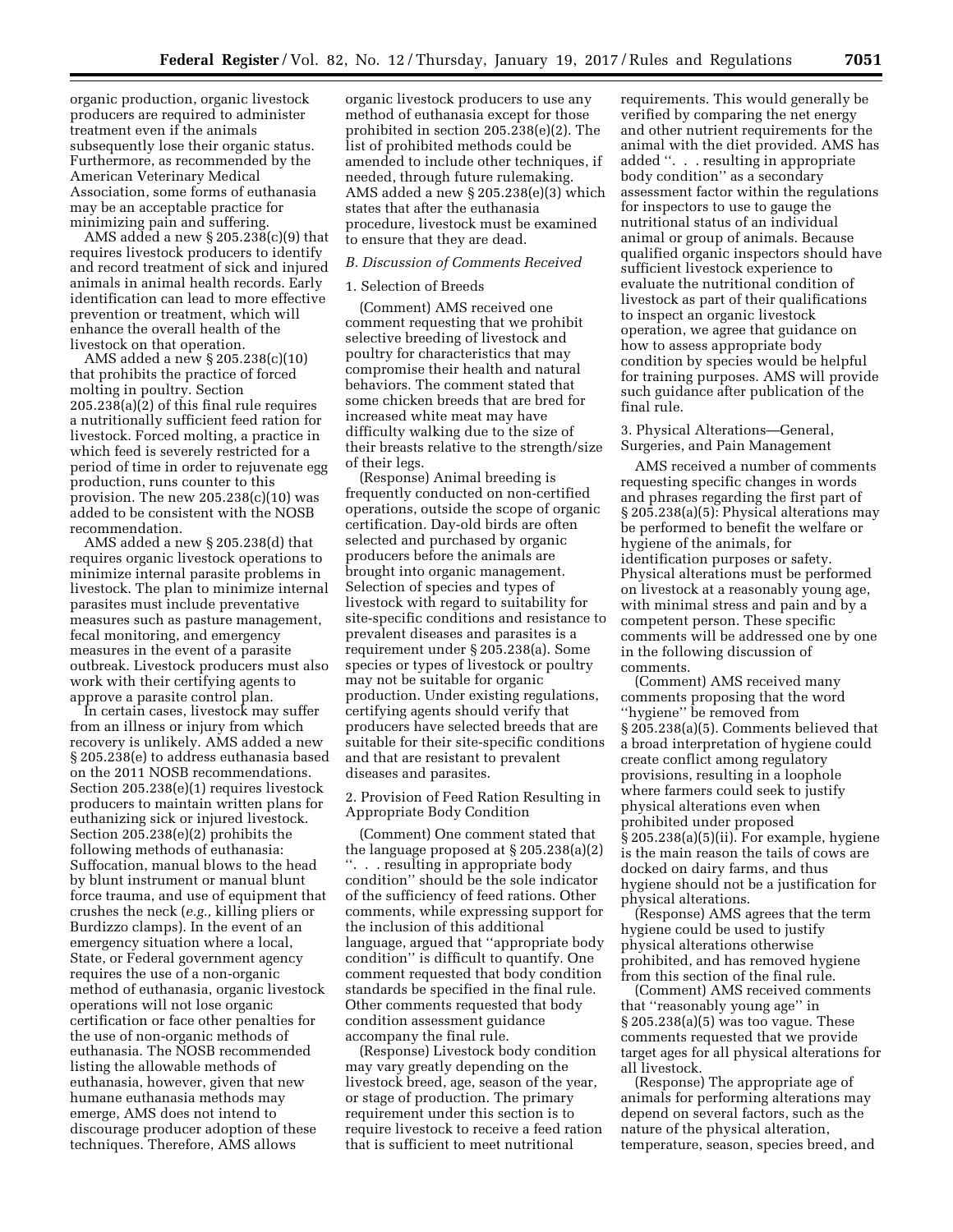health and condition of the animal. Certifying agents will need to work with producers on a case-by-case basis to assess the specific issues, needs, and justifications related to physical alterations on their operation by species and breed for inclusion in their organic system plans within the parameters provided in the final rule. Identifying target ages on every species for every possible physical alteration would be overly prescriptive and would unnecessarily impede operators in the humane management of their livestock. Therefore, AMS has not made changes in the final rule based on this comment.

(Comment) AMS received comments that ''by a competent person'' is too subjective to evaluate and should be removed from § 205.238(a)(5). Comments requested further that ''competent person'' be replaced with ''licensed veterinarian.''

(Response) While AMS did not define a ''competent person,'' AMS will rely on certifying agents to assess the requisite expertise of the individual. Most routine physical alterations, such as dehorning, castration, and beak clipping are not conducted by licensed veterinarians. Livestock operators perform these operations, often on a daily basis. Requiring all physical alterations to be conducted by a licensed veterinarian would result in significant expense and inconvenience to an organic livestock operator. The proposed rule requires that physical alterations be conducted by a "competent person." This would generally be understood to be someone who has the education, training, and experience necessary to conduct physical operations quickly and easily, with minimal stress and pain for the animal. Certifying agents will assess the competence of personnel conducting physical operations and determine if they have the necessary competencies based on the complexity of the alteration to be performed. AMS has not made any changes in the final rule based on this comment.

(Comment) For § 205.238(a)(5), AMS received many comments that the phrase ''minimal stress and pain'' was not an explicit enough description of how physical alterations must be performed on livestock. These comments requested that the use of synthetic pain medications allowed on § 205.603 be mandatory. Similar comments were made regarding the language at § 205.238(a)(7). Again, comments requested that USDA organic regulations mandate the use of synthetic pain medication rather than simply allow them.

(Response) AMS agrees that, in many situations, pain medications may be the

best way to minimize stress and pain. While certified operations are permitted to use pain medications to treat or prevent pain caused by performing allowed physical alterations, pain medications may not be necessary for some allowed physical alterations. Therefore, AMS has not made any changes based on these comments.

(Comment) AMS received one comment requesting that we add ''where effective non-physical methods are not available'' to § 205.238(a)(5).

(Response) Under this final rule, physical alterations may be performed to benefit the welfare of the animals, for identification purposes, or for safety purposes. This comment suggests an additional broad requirement that a producer would need to provide justifications for routine, allowed physical alterations, which were not recommended by the NOSB and were not presented for public comment in the proposed rule. Therefore, AMS has not made any changes based on this comment.

#### 4. Physical Alterations—Swine

(Comment) Many comments requested a complete prohibition of needle teeth clipping and tail docking in swine. Some comments supported the principle that needle teeth clipping and tail docking in pigs should not be routinely used, but could be permitted with documentation that alternative methods to prevent harm failed, as proposed in § 205.238(a)(5)(i). One comment supported the provisions regarding tail docking and needle teeth clipping in swine but requested clarification as to whether proof was required at the operation level or on a by litter basis. This comment felt that requiring proof to be provided at a by litter basis seemed excessive and potentially harmful to the welfare of the sows in that operation.

(Response) AMS does not agree with a complete prohibition of needle teeth clipping and tail docking in swine due to possible animal welfare impacts. AMS is retaining this provision based on consideration of recommendations by the NOSB. AMS will allow certifying agents to determine whether the specific need for physical alterations are sufficiently justified by producers on an operation, litter, or individual animal basis in their organic system plans.

### 5. Physical Alterations—Specific Prohibitions

(Comment) AMS received several comments regarding both the proposed language at  $\S$  205.238(a)(5)(ii) and the specific physical alterations proposed as prohibited for livestock and poultry.

Many comments were supportive of the physical alterations proposed as prohibited, with some comments offering refinements or requesting clarification. Many comments requested that additional practices be prohibited, and other comments argued that some of the practices that were proposed as prohibited should be allowed.

AMS received comments that the opening sentence of § 205.238(a)(5)(ii), ''The following practices must not be performed on a certified operation,'' creates a loophole in which practices can be performed during the one-year transition of a dairy animal.

(Response) AMS has clarified the regulatory text in the final rule to state:

''The following practices are prohibited . . .'' The discussion of comments on the specific physical alterations proposed as prohibited is divided into avian and mammalian sections.

### Avian Physical Alteration Prohibitions

(Comment) AMS received comments identifying that we used the terms ''toe clipping'' and ''toe trimming'' interchangeably and inconsistently in reference to altering the toes of male turkeys in the proposed rule. These comments also said that the proposed rule incorrectly defined this physical alteration practice as applying only to the toes of male turkeys, rather than all turkeys, in § 205.2 and § 205.238(a)(5)(ii) of the rule text. Another comment stated that toe trimming, toe cutting, and de-clawing are all essentially the same toe treatment. AMS also received a separate comment requesting that we prohibit toe clipping in turkeys, or only permit the use of infra-red, rather than a hot blade or electric cauterization.

(Response) The definition of ''toe clipping'' is addressed in this final rule in the Discussion of Comments Received for § 205.2. To be consistent with the changes made to the definition of ''toe clipping'' in § 205.2, the rule text at  $\S 205.238(a)(5)(ii)$  ". . toe clipping of male turkeys unless with infra-red at hatchery . . .'' has been changed to ''. . . toe clipping of turkeys unless with infra-red at hatchery . . .'' AMS received an NOSB recommendation advising the complete prohibition of toe clipping for chickens. Turkeys or other poultry were not included in this prohibition of toe clipping. Methods of both toe clipping and beak clipping are addressed together in a separate discussion following the below discussion of comments regarding beak clipping.

(Comment) AMS received various comments on beak trimming. Many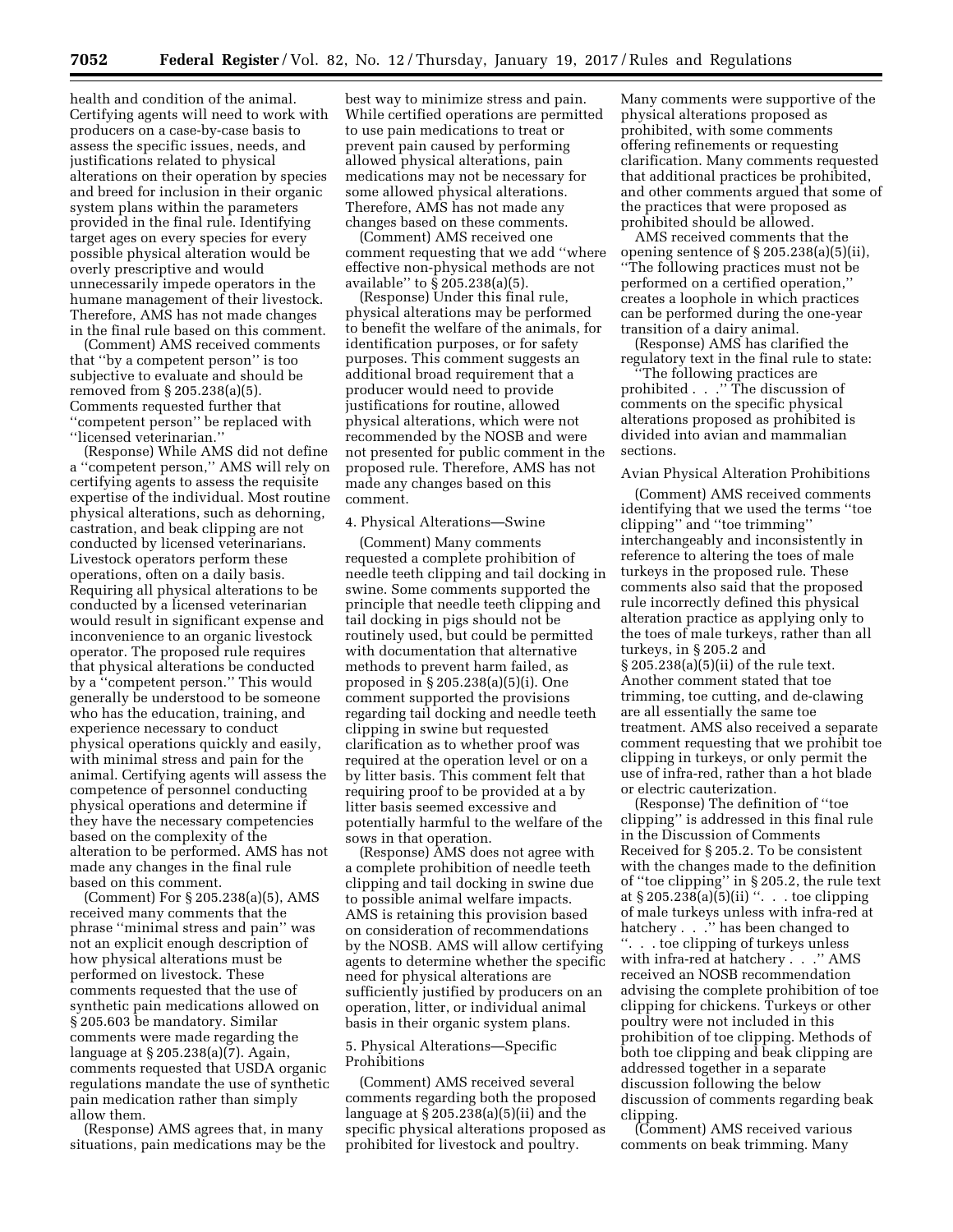comments requested that all beak trimming be prohibited, one requested that we only allow infra-red beak treatments, and another comment asked if re-trimming of beaks would be allowed. One comment suggested that AMS limit beak trimming to no more than the thickness of a dime. Some comments were opposed to the prohibition on de-beaking.

(Response) AMS is not completely prohibiting beak trimming in poultry in the final rule due to animal welfare and economic impacts to poultry producers. This physical alteration is allowed at up to 10 days of age. Re-trimming of beaks is allowed at up to 10 days of age, but is not permitted after 10 days of age. In addition, beak trimming cannot be limited to a specific measurement because of the wide variability in beaks of bird species and breeds. Therefore, AMS is retaining the definition of beak trimming in § 205.2 as the removal of the curved tip of the beak as recommended by the NOSB. AMS is also retaining de-beaking as defined in § 205.2, and de-beaking remains prohibited in § 205.238(a)(5)(ii) of the final rule as recommended by the NOSB. AMS received many requests about the methods of beak trimming, toe clipping, and toe cutting, which are addressed immediately below.

# Methods of Beak Trimming, Toe Clipping, and Toe Cutting

(Comment) A few comments inquired about various methods of beak clipping, toe trimming, and toe clipping, including the use of traditional mechanical devices, such as knives or scissors, and more modern methods, such as electric cauterization (also called a cautery knife), the hot blade, and infra-red. Some comments stated that the use of infra-red is less invasive and painful, causes less tissue damage, and results in fewer chronic pain issues compared with other methods of poultry beak trimming, toe trimming, and toe clipping. One comment stated that all forms of beak trimming, toe trimming, and toe clipping are inhumane. Other comments asked for guidance on methods of beak trimming.

(Response) Following a review of recent poultry periodicals and literature, AMS notes that infra-red is the newest technology being used for beak trimming, toe clipping, and toe cutting. Articles report that infra-red appears to be more humane and is gradually being adopted over electric cauterization and the hot blade.6 The final rule does not

require all beak trimming and toe clipping to use only the infra-red method since AMS did not include this restriction in the proposed rule and AMS does not know the availability, cost, or impact of only allowing infrared technology in organic production systems. AMS may request that NOSB provide additional advice and recommendations on methods of poultry beak trimming, toe clipping, and toe cutting if conditions warrant in the future.

(Comment) AMS received two comments requesting that the final rule exclude wattles from the definition of dubbing in § 205.2. They also asked that we remove the prohibition of dubbing in § 205.238(a)(5)(ii). One comment reported that dubbing is used in research to mitigate comb injuries, and is not currently used by the layer industry. This comment stated that with the push for outdoor access in regions where cold weather is a certainty, dubbing may be needed to stop frostbite and other comb injuries that could occur when birds are outdoors.

(Response) AMS disagrees with the comment and is retaining the definition of dubbing that includes both wattles and combs in § 205.2 along with the prohibition of dubbing in § 205.238(a)(5)(ii) of the final rule. Dubbing is the practice of cutting off the comb, wattle and earlobes of chickens. The practice of dubbing, sometimes carried out by poultry operators without anaesthetic, is a cause of pain and distress. Blood circulating from the comb to the wattles helps the bird to regulate its body temperature during hot weather. Removing either wattle or comb provides no benefit to the bird.

# Mammalian Physical Alteration Prohibitions

(Comment) AMS received various comments regarding prohibiting the use of some physical alterations of livestock and mandating pain-relieving medications for other physical alterations. Many comments requested that the final rule prohibit or restrict dehorning, yet allow disbudding of cattle. Some comments supported the allowance of dehorning or disbudding, but only if performed by a licensed veterinarian and with pain relief mandated. One comment noted that while caponization was prohibited in poultry, castration of cattle, sheep, pigs, or other animals was not mentioned. This comment requested that castrations be performed by licensed veterinarians with pain relief mandated. Another

comment proposed that castration be prohibited after two months of age.

(Response) Dehorning and castration of livestock are important practices for animal welfare and farm management. For example, dehorned livestock are easier and less dangerous to handle and transport; can present a lower risk of interference from dominant animals at feeding time; and can pose a reduced risk of injury to udders, flanks, and eyes of other animals. Castration is also an important practice from a safe handling and product quality perspective. Castrated male cattle (steers) are less aggressive, are easier to handle, and yield better marbled, more tender beef. Therefore, AMS is not prohibiting these practices in the final rule.

While best management practices suggest that dehorning and castration should be done at the earliest age practical to minimize pain and suffering,7 this suggestion is vague and, as such, would be difficult to enforce. Further, requiring alterations to be performed before a specific age may unnecessarily exclude some animals from further management as organic if alterations were delayed for reasons beyond a certified operation's control. Therefore, AMS did not make these changes in the final rule.

While the final rule does not mandate the use of allowed synthetics to manage pain, it does not prohibit the use of pain medications when performing allowed physical alterations. The final rule allows operations to work with their certifying agents to agree on a physical alteration process that uses medications, as needed, to meet the regulatory requirement to perform alterations while minimizing pain and stress.

(Comment) AMS received one comment seeking to prohibit all branding, and not just face branding. This same comment offered that there are many alternative animal identification methods such as ear tags, ear notches, back tags, neck chains, tail tags, freeze brands, tattoos, paint marks, leg bands, and electronic identification methods (*e.g.,* electronic ear tags, microchips, electronic collars). Another comment stated that our prohibition of face branding would place operations at odds in states with regulations that require face branding of steers from Mexico. Nevada was provided as the example.8

<sup>6</sup>American Veterinary Medical Association, Literature Review on the Welfare Implications of Beak Trimming, February 2010. *[https://](https://www.avma.org/KB/Resources/LiteratureReviews/Documents/beak_trimming_bgnd.pdf)* 

*[www.avma.org/KB/Resources/LiteratureReviews/](https://www.avma.org/KB/Resources/LiteratureReviews/Documents/beak_trimming_bgnd.pdf) [Documents/beak](https://www.avma.org/KB/Resources/LiteratureReviews/Documents/beak_trimming_bgnd.pdf)*\_*trimming*\_*bgnd.pdf*.

<sup>7</sup>American Veterinary Medical Association, Castration and Dehorning of Cattle. *[https://](https://www.avma.org/KB/Policies/Pages/Castration-and-Dehorning-of-Cattle.aspx)  [www.avma.org/KB/Policies/Pages/Castration-and-](https://www.avma.org/KB/Policies/Pages/Castration-and-Dehorning-of-Cattle.aspx)[Dehorning-of-Cattle.aspx.](https://www.avma.org/KB/Policies/Pages/Castration-and-Dehorning-of-Cattle.aspx)* 

<sup>8</sup>Nevada State regulations, Chapter 571— Diseased Animals; NAC 571.040 Cattle and bison, Continued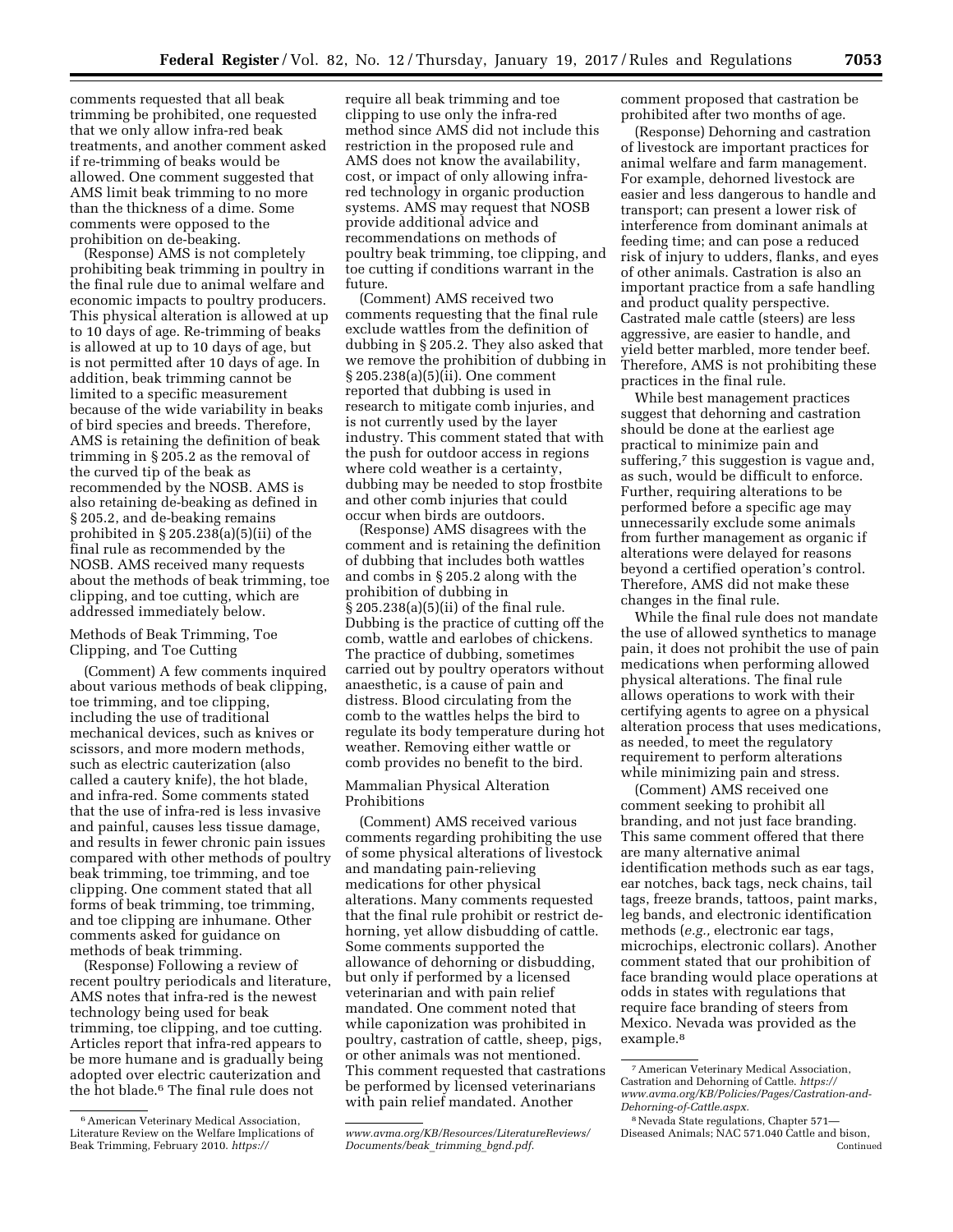(Response) In its recommendation on animal welfare, the NOSB recommended a prohibition specific to face branding. Therefore, the scope of the proposed rule submitted for public comment was limited to that aspect. AMS did not make changes based on this comment. In the future, if the NOSB recommends a prohibition on all branding, we will consider that aspect for proposed rulemaking, with opportunity for public comment.

With consideration to the comment regarding state requirements for face branding of imported cattle, AMS has considered this comment and has amended the final rule to provide an exception for these state requirements. We have amended paragraph  $205.238(a)(5)(ii)$  to prohibit face branding, except as required by state or federal law.

# 6. Monitoring and Recordkeeping Regarding Lameness and Treatment

(Comment) AMS received various comments on the proposed new section § 205.238(a)(8) that requires organic producers to actively monitor lameness within the herd or flock, to document cases and causes of lameness, and to describe how they were managed or treated. One comment from the dairy industry remarked that we do not provide a definition or a consistent system for identifying and assessing the degree and severity of lameness, and as a result, producer observations and recordkeeping will not be universal or consistent. For example, some operations may appear to have more cases because they are addressing a potentially worsening condition at an earlier stage, while less observant and less aggressively managed operations may not be as effective at identifying lameness. This comment described a private industry example of a system that offers consistency with a 5-point locomotion scoring (LS) scale in which an animal with a normal walk and no sign of lameness scores as one (1) with the scale progressing to a score of five (5) as a 'severely lame' cow.9

A few comments suggested that we develop thresholds to assist producers with developing plans to reduce the incidence of lameness. As an example, one comment suggested that if greater than 10% of a herd or flock for more than two years experienced lameness, the producer must implement a plan to reduce the incidence of lameness. Another comment suggested we collect data to establish the average percentage of lameness by species and then require producers to stay below that percentage.

Some comments expressed opposition to this proposed requirement. One comment reported that certifying agents are not trained or qualified to ''identify a particular disease or ailment'' and that this requirement would violate the certifying agents' prohibition on consulting. Other comments stated that USDA organic regulations already require livestock producers to maintain treatment records for sick and injured animals per the requirements of § 205.103, and that adding this additional record-keeping requirement was too prescriptive and would do little to ''lead to effective prevention or treatment.''

(Response) AMS included this new requirement in response to an NOSB recommendation, and it will be retained in the final rule. AMS agrees that a species-based system for scoring lameness will follow the final rule as guidance. AMS agrees with comments that establishing a percentage of herd or flock lameness threshold connected to species averages could be valuable, and we will consider requesting that the NOSB provide additional advice and recommendations on herd or flock lameness thresholds.

### 7. Ammonia Levels in Poultry Houses

(Comment) AMS received comments that it was redundant to include ammonia requirements in both § 205.238 and § 205.241, and comments recommended we keep the requirement in only one section. Other comments suggested we make the requirement in § 205.238 apply to all types of livestock production rather than limit the requirement to poultry production.

(Response) AMS agrees it is not necessary to include both sections as proposed. In the final rule, we have retained the requirement in § 205.241 and removed the requirement in § 205.238.

With regard to ammonia levels in other types of operations, the NOSB recommendations and subsequent proposed rule focused primarily on the ammonia levels in poultry houses. While AMS recognizes that ammonia levels may be relevant for other types of livestock production, we have not broadened the requirement to cover other types of operations in this final rule. AMS may consider future rulemaking to establish ammonia-level action thresholds if recommended by the NOSB and supported by public comment and available evidence.

The remaining discussion of comments regarding ammonia can be found in the discussion of comments in Avian Living Conditions at § 205.241.

8. Use of Milk From Animals Undergoing Treatments

(Comment) AMS received comments on the use of milk from animals undergoing treatment with allowed medications on the National List in § 205.603. Some of these comments asked if milk from cows treated with synthetic parasiticides could be provided to a cow's calf or other young calves in the same operation. One comment requested that the USDA organic regulations include nonsynthetic substances not prohibited on § 205.604 but require an FDA withholding period for milk when these substances are administered. A few comments did not want the milk from treated animals fed to any calf.

In addition, another comment requested the removal of the word ''edible'' from § 205.238(c)(1). This comment argued that including this word could allow the sale of fiber products as organic from animals that have been treated with antibiotics or other prohibited substances.

(Response) AMS concurs with the comments on allowing milk from animals treated with synthetic substances that are included on the National List in § 205.603 to be fed to a treated cow's calf or to other calves in the same operation. AMS also agrees with the comment indicating that the word ''edible'' may provide a loophole in the regulations that would allow the sale of fiber products as organic from animals that have been treated with antibiotics or other prohibited substances. The word ''edible'' has been removed from this regulation in the final rule.

AMS does not agree with comments on restricting the sale of milk from animals treated with nonsynthetic substances that are not included on the National List in § 205.604 but have an FDA-required withholding period. AMS is not aware of any nonsynthetic substance that is categorized as a drug with a required withholding period. The USDA organic regulations, in § 205.105(b), prohibit the use of nonsynthetic substances that are on the National List in § 205.604. Currently, under USDA organic regulations, if a nonsynthetic substance is not listed in § 205.604, it may be used in organic livestock production, provided its use complies with all regulation requirements that supersede the USDA organic regulations. Since USDA organic regulations require prohibited nonsynthetic substances to be listed in § 205.604, AMS cannot include a

<sup>2. (</sup>e) (1) *[http://www.leg.state.nv.us/NAC/NAC-](http://www.leg.state.nv.us/NAC/NAC-571.html#NAC571Sec002)*

<sup>&</sup>lt;sup>9</sup> Zinpro Performance Minerals, Locomotion Scoring of Dairy Cattle, *[www.zinpro.com/lameness/](http://www.zinpro.com/lameness/dairy/locomotion-scoring) [dairy/locomotion-scoring.](http://www.zinpro.com/lameness/dairy/locomotion-scoring)*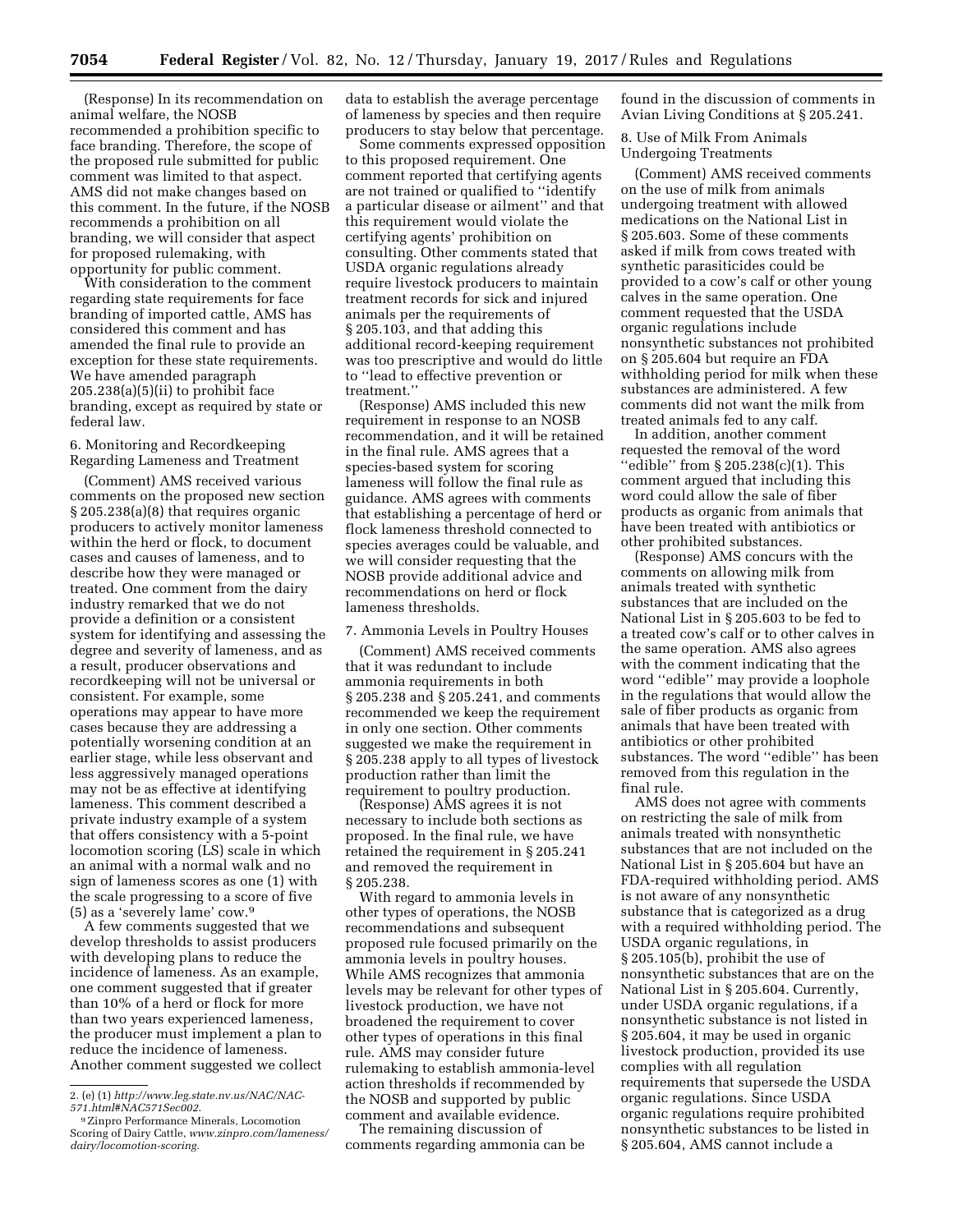prohibition of nonsynthetic substances not listed in § 205.604 under § 205.238(c)(1).

Accordingly, § 205.238(c)(1) in the final rule prohibits an operation to ''sell, label, or represent as organic any animal or product derived from any animal treated with antibiotics, any substance that contains a synthetic substance not allowed under § 205.603, or any substance that contains a nonsynthetic substance prohibited in § 205.604.'' Milk from animals undergoing treatment with synthetic substances allowed under § 205.603 cannot be sold as organic but may be fed to a treated animal's calf or to calves on the same operation. Milk from animals undergoing treatment with prohibited substances cannot be sold as organic or fed to organic livestock.

9. Administering Synthetic Medications for Disease

(Comment) AMS received comments on the rule revisions proposed for § 205.238(b). Some of these comments argued that the addition of § 205.238(b)(3), regarding regulation requirements for the use of parasiticides, created confusion. Other comments addressed concerns for physical alterations and surgical procedures and requested that AMS mandate, rather than simply allow, the use of pain medications to relieve pain. One comment requested that AMS add the term ''injury'' to the conditions for which administering synthetic medications is allowed in organic livestock production under § 205.603.

A few comments addressed the prohibition on administering animal drugs in the absence of illness since the scope of the phrase ''animal drug'' as defined by the FDA includes preventative procedures or products. These comments argued that the USDA organic regulations prohibit producers from utilizing drugs that are designed to keep animals healthy and prevent illness. One comment asked if antibiotics could be used to treat pain.

(Response) AMS agrees with the comments that stated that the amendment to § 205.238(b), as proposed, is confusing and should be clarified. In the final rule, § 205.238(b)(3) has been deleted and the requirements for this provision have been incorporated under § 205.238(b). Producers may administer medications that are allowed under § 205.603 to alleviate pain or suffering and when preventive practices and veterinary biologics are inadequate to prevent sickness. This amendment to § 205.238(b) includes allowing the administration of synthetic medications

when animals are injured or undergo surgery. The requirements for the use of parasiticides under § 205.238(b) is not changed in the final rule; parasiticides allowed under § 205.603 may be used on: (1) breeder stock, when used prior to the last one-third of gestation but not during lactation for progeny that are to be sold, labeled, or represented as organically produced; and (2) dairy stock, when used a minimum of 90 days prior to the production of milk or milk products that are to be sold, labeled, or represented as organic. AMS does not agree with comments that addressed the prohibition on administering animal drugs, including antibiotics, in the absence of illness to keep animals healthy and prevent illness. Under the USDA organic regulations, a livestock producer must establish and maintain preventive health care practices as prescribed in § 205.238(a). This requirement has been included within the USDA organic regulations since these regulations were published on December 21, 2000. This final rule has not changed this requirement. When preventive practices have been inadequate to prevent illness, a producer may administer synthetic medications that are listed in § 205.603. The USDA organic regulations do allow synthetic medications listed in § 205.603 to be used during surgery for the animal's welfare.

(Comment) One comment stated that it is inconsistent and confusing to allow other veterinary biologics, in addition to vaccines, to be exempt from the prohibition on administering animal drugs in the absence of illness. This comment argued that many vaccines contain compounded drugs, which may include prohibited chemicals such as hormones or anti-inflammatories.

(Response) AMS disagrees with this comment. The final rule does not add any new substances to the National List of Allowed and Prohibited Substances. Currently, vaccines are the only synthetic biologic substance on the National List. All other synthetic biologics are prohibited. Additionally, the USDA organic regulations require synthetic animal drugs that are allowed for use in organic livestock production to be manufactured with excipients (non-active drug ingredients) according to regulation requirements described under § 205.603(f).

(Comment) AMS received comments indicating that the requirements for use of synthetic medications allowed in § 205.238(c)(2) should be the same as the requirements for use of synthetic medications allowed in § 205.238(b)(3). These comments argued that the language in these regulation sections

should be consistent because they both address circumstances in which synthetic medications can and cannot be administered.

(Response) AMS agrees with these comments and has amended the final rule by inserting changes into § 205.238(b) to clarify when synthetic medications can be administered in organic livestock production. AMS also revised § 205.238(c)(2) to be consistent with paragraph (b) in this section and to describe the exceptions under which the use of synthetic medications are permitted.

#### 10. Prohibitions on the Use of Hormones

(Comment) AMS received comments asking if the new regulations in § 205.238(c)(3), which prohibit the administration of hormones for growth promotion, production, or reproduction, include oxytocin, which may be used in postparturition therapeutic applications. Comments expressed concern that the addition of the terms ''production'' and ''reproduction'' may cause confusion with the allowed use of oxytocin as a medical treatment in aiding cows after calving.

(Response) AMS agrees with comments about the potential for confusion when producers or certifying agents interpret the terms ''production'' and ''reproduction'' in applications of oxytocin for therapeutic use following calving. In the final rule, AMS amended § 205.238(c)(3) to provide clarification on the allowed use of oxytocin by adding the condition, ''except as provided in § 205.603.'' The inclusion of this condition clarifies the allowed use of oxytocin in organic livestock production for therapeutic applications.

# 11. Prohibition on Withholding Treatment To Minimize Pain and Suffering

(Comment) AMS received comments on § 205.238(c)(7) recommending that the USDA organic regulations require livestock producers to have a written marketing plan for diverted animals that have been treated with antibiotics or other prohibited substances. These comments added that such marketing plans might encourage medical treatment of illness or injury. A comment from a certifying agent proposed that § 205.238(c)(7) be amended to state that operations cannot: ''Withhold medical treatment designed to minimize pain and suffering from an ill or injured animal in an effort to preserve its organic status. All appropriate medications must be used to restore an animal to health when methods acceptable to organic production fail. Livestock and products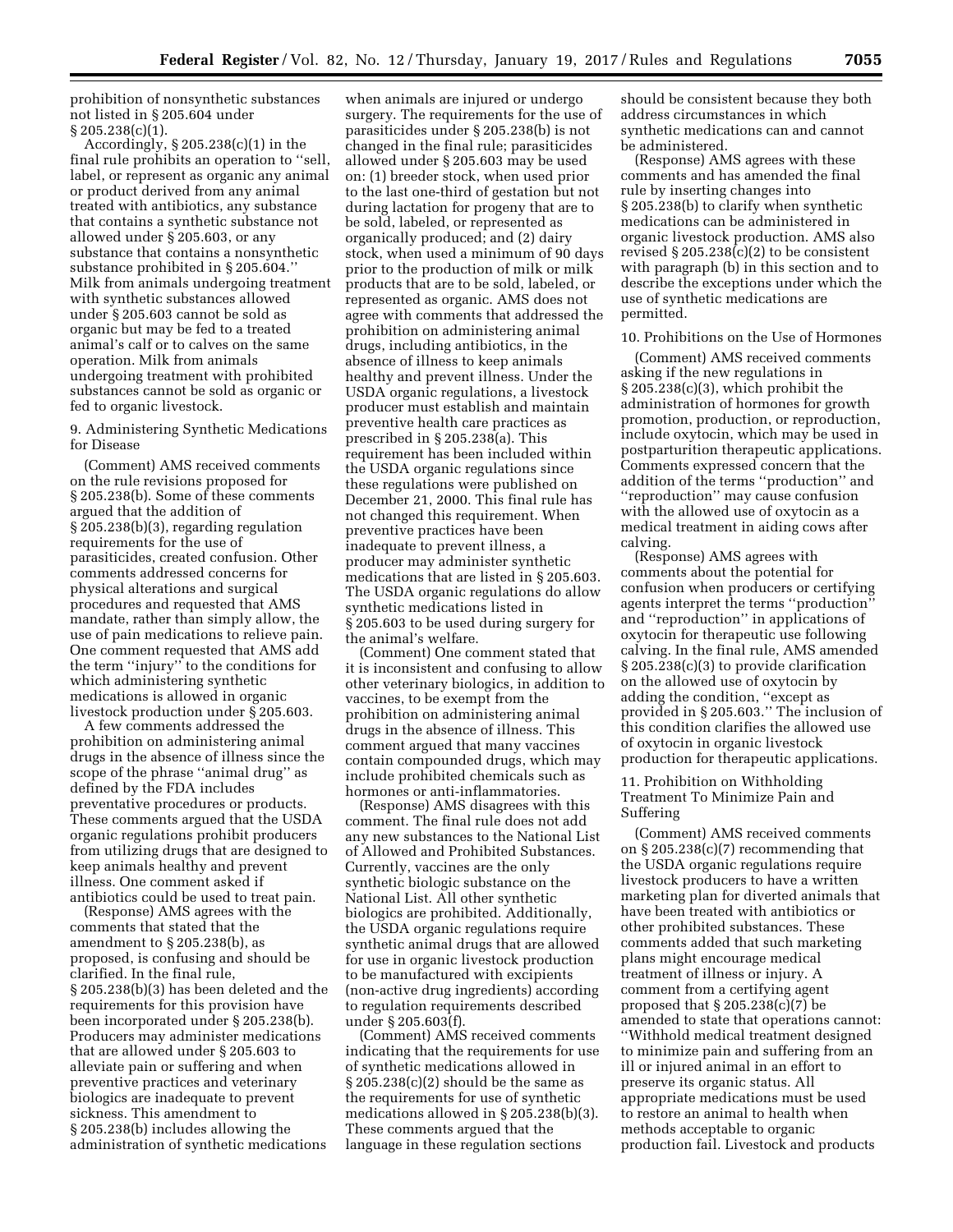from livestock treated with a prohibited substance must be clearly identified and shall not be sold, labeled, or represented as organically produced.''

(Response) AMS disagrees with these comments and did not add the requirement for a written marketing plan for diverted animals to § 205.238(c)(7). Under OFPA, AMS does not have the authority to require this type of marketing plan. AMS recognizes that a written marketing plan for diverted animals treated with prohibited substances would be a beneficial component of an organic system plan for producers and certifying agents. Certifying agents can encourage producers to include a component for marketing diverted animals in their organic system plan, however this is not required under USDA organic regulations. Organic livestock producers should clearly identify and separate any animal that has been treated with a prohibited substance. Products from livestock treated with a prohibited substance must be clearly identified and shall not be sold, labeled, or represented as organic. In addition, AMS has determined that  $\S 205.238(c)(7)$ , as described in the proposed rule, requires producers to apply all appropriate medications to restore an animal to health when methods acceptable to organic production fail. The amendment proposed by the certifying agent requiring producers to use all appropriate medications to restore an animal to health when methods acceptable to organic production fail is adequately addressed within § 205.238(c)(7).

# 12. Prohibition on Forced Molting

(Comment) AMS received comments indicating that  $\S 205.238(c)(10)$ , which prohibits the ''practice of forced molting or withdrawal of feed to induce molting,'' is too general. Some comments proposed details and definitions about humane methods of molting to better manage the natural molting behaviors of a flock. A certifying agent suggested that AMS add the following language: ''. . . or other interventions'' to § 205.238(c)(10). This comment indicated that including this phrase would clarify that the USDA organic regulations prohibit all forms of induced or forced molting. An additional comment suggested that forced molting be defined as the starvation of laying hens to make them enter the next laying cycle.

(Response) AMS disagrees with comments proposing that additional language is needed to indicate that all procedures of forced molting are prohibited under § 205.238(c)(10). This regulation specifies that organic producers must not practice forced molting or withdrawal of feed to induce molting. Forced molting practices, including but not limited to the starvation of laying hens, not allowing birds to exercise full range of motion, or the disposal of male chicks or live unhatched eggs by suffocation, are prohibited under § 205.238(c)(10). Because the regulation under § 205.238(c)(10) already includes the prohibition of forced molting or the withdrawal of feed to induce molting, AMS does not agree that additional language is needed to clarify this regulation.

# 13. Comprehensive Parasite Management Plan

(Comment) AMS received a number of comments in support of the requirement that producers have a comprehensive parasite management plan as required in § 205.238(d). A certifying agent commented in support of the internal parasite management plan, but argued that requiring producers to create a separate plan would be redundant and burdensome to producers. One comment stressed that a parasite management plan should be developed in conjunction with a comprehensive pest management plan.

(Response) AMS agrees with comments in support of a comprehensive pest management plan in livestock and poultry operations that also addresses management of all vectors of internal parasites, illness, and disease. Livestock producers should describe their comprehensive parasite management plan within their overall organic system plan. Under § 205.238(d), livestock producers would describe their parasite management plan as an integral component of comprehensive plans for mammalian living condition practices in § 205.239, or avian living condition practices in § 205.241.

AMS disagrees with comments indicating that a comprehensive plan to minimize internal parasites requires livestock producers to create a separate plan from their organic system plan, which would be redundant and burdensome. The USDA organic regulations do not require producers to create a separate plan, outside of their organic system plan, for comprehensive parasite management.

# 14. Humane Euthanasia Plan and Prohibited Methods

(Comment) AMS received comments that were in support of the new regulations on humane and prohibited methods of euthanasia described under

§ 205.238(e). Some comments also sought more details and clarification on methods of euthanasia. The USDA organic regulations specify only three euthanasia methods as prohibited in § 205.238(e)(2) and provide no other parameters for selecting an appropriate euthanasia method. In their comment on the proposed rule, the American Veterinary Medical Association (AVMA) indicated that organic livestock operations culling livestock should implement euthanasia methods according to the most recent edition of the AVMA Guidelines for the Euthanasia of Animals. AVMA argued that the guidelines are widely accepted scientific and ethical standard for euthanasia. Other comments included a request that the USDA organic regulations prohibit the practice of euthanizing piglets by manual blunt force trauma. Another comment asked that we reconsider the banning of Burdizzo devices for emergency euthanasia if other methods are not available. This comment indicated that properly used Burdizzo devices are effective as an emergency euthanasia device for larger animals. One comment requested that we clarify whether poultry operations who cull flocks using onsite euthanasia must adhere to the euthanasia requirements, and requested that we consider developing guidance on culling poultry flocks.

(Response) This final rule specifies, under § 205.238(e)(2), that the following methods of euthanasia are not permitted for use in organic livestock production: suffocation, manual blow to the head by blunt instrument or manual blunt force trauma, and use of equipment that crushes the neck, including killing pliers or Burdizzo clamps. Blow(s) to the head by blunt instrument as prohibited at § 205.238(e)(2) does apply to piglets. AMS disagrees with the comment to allow Burdizzo clamps and retains the prohibition of these clamps under § 205.238(e)(2). AMS agrees with the AVMA comment on euthanasia methods. The final rule, in § 205.238(c)(8), references the AVMA guidelines on euthanasia.

#### 15. Out of Scope Comments

Disposal of Male Chicks or Live Unhatched Eggs by Suffocation

(Comment) One comment asked if we could prohibit the common practice of the disposal of male chicks or live unhatched eggs by suffocation.

(Response) Under the USDA organic regulations, poultry or edible poultry products must be sourced from poultry that has been under continuous organic management beginning no later than the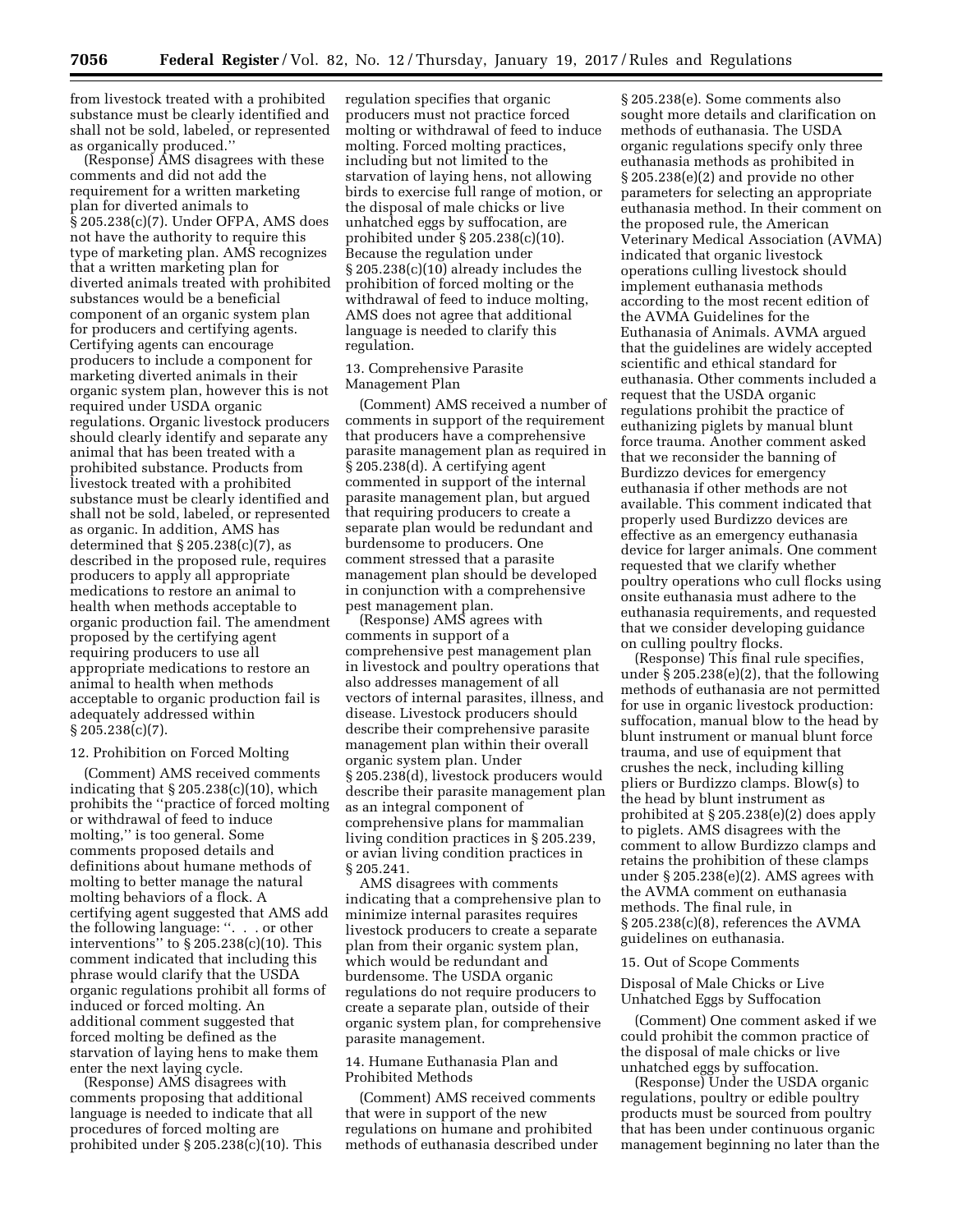second day of life. Male chicks or live unhatched eggs that are under continuous organic management can only be euthanized by methods described in § 205.238(e).

### **VIII. Mammalian Living Conditions (§ 205.39)**

# *A. Description of Regulations*

# 1. Summary of the Final Rule

AMS separated mammalian living conditions from avian living conditions due to the different physiology and husbandry practices for birds and mammals. As a result, AMS revised the title of § 205.239 from ''Livestock Living Conditions'' to ''Mammalian Livestock Living Conditions.'' By creating clear requirements for mammalian livestock and avian livestock, animal wellbeing can be enhanced and consumers can be assured of the integrity of the USDA organic seal. Information regarding avian living conditions are addressed in new § 205.241.

The final rule revised § 205.239(a)(1) to remove the requirement that all ruminant livestock must be able to feed simultaneously. One method of feeding livestock, including ruminants, is the use of a self-feeder or a creep-feeder. With creep-feeding and self-feeding, feed is accessible to all animals at all times though they may not feed at the exact same time. Self-feeding and creepfeeding provide organic ruminant producers with more flexibility and options to manage their farm and livestock in farm-specific methods.

AMS is maintaining the current § 205.239(a)(3), which requires the use of appropriate, clean, dry bedding. If roughages are used as bedding, they must be organically produced and handled by certified operations, with the exception of transitioning dairy producers.

AMS revised § 205.239(a)(4)(i) to specify that shelter must be designed to accommodate natural behaviors over every 24-hour period. Shelter must have sufficient space for the animals to lie down, stand up, and fully stretch their limbs and allow livestock to express their normal patterns of behavior over a 24-hour period. AMS recognizes that there are times when animals will be constrained for livestock handling or management purposes. An animal may be limited in its freedom of movement during parts of the day for a variety of reasons, including milking, feeding, or other handling purposes. Animals may be constrained for limited amounts of time to ensure hygiene and wellbeing of the animals. Stalls for organic dairy cattle are often designed to limit the animals from turning to the sides. This

stall design directs manure and urine into a collection system to prevent mastitis and maintain low somatic cell counts in the milk. Mammalian livestock may be housed for part of the day in stalls as described in the organic system plan as long as they have complete freedom of movement during significant parts of the day for grazing, loafing, and exhibiting natural social behavior. This allowance does not permit the use of gestation crates or other confinement systems in which swine would be housed individually in stalls for months at a time. However, if livestock are temporarily confined indoors as permitted in § 205.239(b), livestock must be able to move around, turn around, and stretch their limbs indoors for part of the day. Operations will need to fully describe the use of any stalls, methods used in stall management, and how livestock are able to express their normal patterns of behavior.

AMS added § 205.239(a)(4)(iv) to set requirements for an indoor space for bedding and resting that is sufficiently large and comfortable to keep the animals clean, dry, and free of lesions, with the exception of animals raised on pasture or range. Because livestock on pasture or range may not have access to traditional barns or bedded areas, AMS recognizes that while livestock do need to be provided with shelter (defined in § 205.2), livestock do not need to be provided with indoor space. These types of operations may use windbreaks or other methods to provide shelter for the livestock. Additionally, not all manmade shelters are designed to hold bedding; for example, a shelter designed to provide shade may be portable and thus incompatible with holding bedding. Operations need to describe in their OSP how they will provide shelter to their livestock in a manner suitable for the species, stage of production, and environment.

AMS added new requirements in § 205.239(a)(7) concerning the individual housing of dairy young stock. Section 205.239(a)(7) allows for the individual housing of animals until the weaning process is complete but no longer than six months, as long as the animals have sufficient room to turn around, lie down, stretch out while lying down, get up, rest, and groom themselves. In addition, the individual housing of young stock needs to be designed so that animals can see, smell, and hear other animals.

AMS added three new provisions in § 205.239(a)(8) to require the group housing of swine, with three listed exceptions: § 205.239(a)(8)(i) allows for sows to be individually housed at

farrowing and during the suckling period; § 205.239(a)(8)(ii) allows for boars to be individually housed to reduce the likelihood of fights and injuries; and  $\S 205.239(a)(8)(iii)$  allows for swine to be individually housed after multiple documented instances of aggression or to allow an individual pig to recover from a documented illness.

AMS added two new provisions in §§ 205.239(a)(9) and (10) concerning swine housing. Section 205.239(a)(9) prohibits the use of flat decks or piglet cages. This provision prohibits the stacking of piglets in flat decks in multiple layers. In addition, § 205.239(a)(10) requires that both indoor and outdoor areas for swine have some space that permits rooting. Rooting is a natural behavior that must be accommodated by organic swine producers and could be done in soil, deep packed straw, or other materials. Organic swine producers must also demonstrate how swine will be allowed to root during temporary confinement periods.

AMS added a new provision in § 205.239(a)(11) to further clarify the use of barns or other structures with stalls. If indoor shelter is provided by a structure with stalls, then there must be a sufficient number of stalls that allow for the natural behavior of the animals. In no case may a cage be considered a stall. One exception is provided for this provision: In the case of group-housed swine, more animals than feeding stalls may be allowed as long as all animals are fed routinely every day. AMS is aware of some enhanced swine welfare systems, in which animals are robotically fed once they enter an individual feeding stall; once finished, the animal may leave the stall and another animal may enter for its specific quantity of feed. AMS does not intend to prohibit such systems, which enhance the wellbeing of organic animals. AMS also added specific allowances for a variety of cattle barns, including tie stall barns, stanchion barns, and free stall barns. While these barns can all be suitable for organic certification systems, the specific procedures used by producers with these barns may be incompatible with organic production. If a producer provides too few stalls in a free stall barn or leaves an animal tied up for 24 hours per day in a tie stall barn, these methods would not be permitted under USDA organic regulations.

AMS added a new requirement for outdoor access in § 205.239(a)(12). Organic livestock are required to have unencumbered access to the outdoors year-round, unless temporary confinement is justified under a specific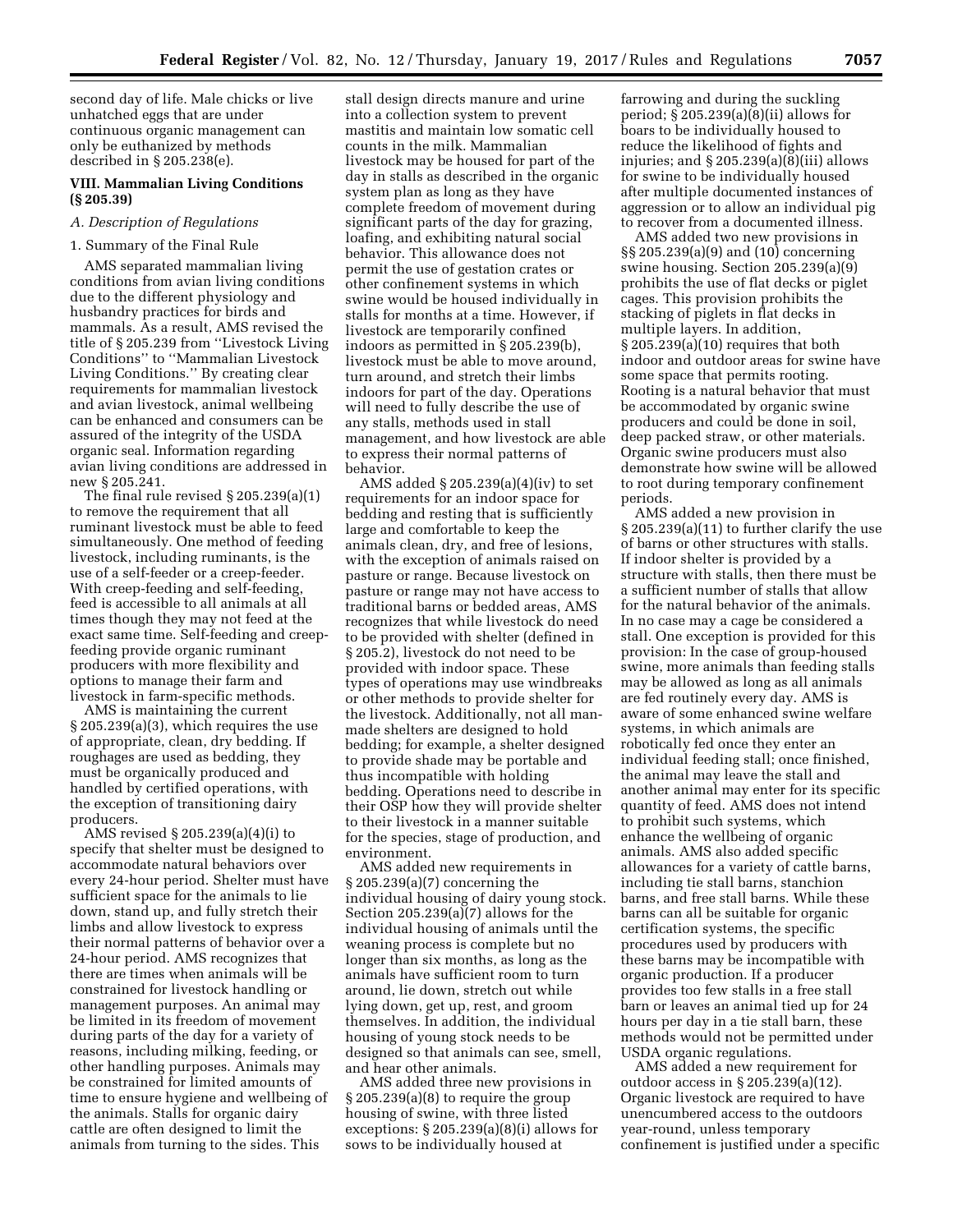reason described in the regulations (*e.g.,*  nighttime confinement for protection from predators). When the outdoor space includes soil, then maximal vegetative cover must be maintained as appropriate for the season, climate, geography, species of livestock, and stage of production. Ruminants must have access to graze during the growing season. Swine are not required to have access to the soil or vegetation; however, if a swine producer chooses to allow swine to have access to the soil as a rooting material, then the producer must maintain as much vegetative cover as possible given the natural behavior of swine to root, the season, and local environmental conditions.

AMS revised § 205.239(b)(7) to clarify the exemption for temporary confinement for the purpose of breeding livestock. Livestock may only be confined for the time required for natural or artificial breeding. A group of livestock may be confined before the procedures and while the various individuals are bred; afterward, the group shall be returned to living spaces that allow outdoor access. Livestock may not be confined indoors to observe estrus or until they are determined to be pregnant. Section 205.239(c)(1) describes the time when ruminants may be denied access to pasture, but not access to the outdoors, before and after a breeding attempt.

AMS revised  $\S$  205.239(b)(8) to clarify the temporary confinement exception for youth livestock projects. Because many youth livestock projects include the sale of market animals, organic animals that were under continuous organic management may be sold as organic animals at youth fairs, even if the sales facility is not certified organic. Thus, the revised provision includes an exemption to the § 205.239(b)(6) requirement that a livestock sales facility be certified as an organic operation. As an example, if a youth exhibition and sale is held at a livestock sales facility that is not certified organic, the youth may sell the organic animal as an organic animal, provided all other requirements for the organic management of livestock are met. During the youth event, the livestock may be temporarily confined indoors. Otherwise, non-certified sales facilities, such as auction barns or fairgrounds, may not sell or represent livestock as organic. AMS provided this exception to encourage the next generation of organic farmers.

AMS revised § 205.239(d) to reflect the similar proposed changes in § 205.239(a)(1). AMS removed the phrase requiring that all ruminants be able to feed simultaneously. This

change would allow the use of selffeeding and creep-feeding so that the ruminants would have access to feed continuously over a 24-hour period.

#### *B. Discussion of Comments Received*

1. Opposition To Changes in the Mammalian Living Conditions Section/ Make No Changes for Ruminants

(Comment) A number of comments were opposed any changes to the mammalian living conditions section. Some comments indicated that current organic regulations were sufficient and no more were needed. Other comments noted that the sections pertaining to ruminants were sufficient and that no changes needed to be made to them.

(Response) AMS revised the mammalian living conditions sections to clarify a number of provisions for mammals, including ruminants. These changes were recommended by the NOSB through an open public comment process. In addition, livestock living conditions have always been a part of the USDA organic regulations. AMS received many questions from certifying agents and organic producers concerning livestock living conditions that needed clarification in the regulatory text. Due to the NOSB recommendations and the need to clarify livestock living condition requirements, AMS believes that the changes are needed.

#### 2. Outdoor Area Requirements

Many comments were opposed to requiring soil as part of the outdoor access requirement for all mammals. These comments provided many reasons for excluding soil from the outdoor requirement, including environmental, soil quality, animal health, and disease transmission concerns. Commenters opposed soil for dairy animals during the non-growing season and for swine at any time, though some commenters supported soil for swine. Comments opposing soil as a requirement of outdoor access came from producers, certifying agents, trade associations, and others.

#### Environmental Concerns

(Comment) Comments showed concern that dairy cattle during the nongrowing season or during times when the cattle could be temporarily confined during the grazing season would cause environmental damage to the soil and surrounding waters if dairy cattle were required to be on the soil. Comments cited a variety of conditions (*e.g.,* during winter when the ground may become very muddy). Cattle walking and standing on the soil would destroy any

vegetation and cause the soil to wash away during subsequent rain events. Comments cited that USDA NRCS provided funding to build hardened outdoor spaces for dairy cattle to use so as to prevent damage to soil and prevent nutrients in the soil being washed into streams and rivers. These comments already noted that in the pasture rule response to comments, AMS recognized that sacrifice areas (soil-based areas that are designed for livestock to be held in during wet or winter conditions) are not possible in all regions and thus cannot be required.

Some comments were also concerned about the environmental damage that swine could do if the outdoor area included access to soil. Natural behavior of swine includes rooting of the soil, which destroys the vegetation and root structure of the vegetation. If swine are left too long on the land, the land loses vegetation and runoff could occur.

Other comments called for minimum outdoor space allowance for swine in order to protect the soil. These comments noted that if there was sufficient space, a minimum vegetative cover could be maintained, which would minimize or prevent any environmental damage the swine may cause. These comments suggested that the NOSB evaluate how much space is required for swine outdoors and then pass a recommendation that AMS could act upon. Other comments suggested that AMS use a space allowance that the NOSB livestock subcommittee had discussed but which had never been passed by the full board.

(Response) USDA organic regulations prohibit organic producers from reducing soil and water quality. The regulations also provide for temporary confinement of livestock to protect soil and water quality. AMS agrees with comments that livestock should be kept off of soil-covered areas during times of the year when livestock could damage soil and vegetation. In response to comments and consultation with NRCS regarding best practices, AMS removed ''soil'' as part of the outdoor requirements but requires that ruminants have access to pasture during the grazing season. However, outside of the grazing season, soil based outdoor areas are not required. Operations must provide year-round outdoor access, using either hardened surfaces or soil based areas unless the livestock are temporarily confined indoors.

AMS also agrees with some comments that thought the NOSB should reevaluate swine living conditions and determine minimum outdoor space requirements. AMS recognizes that if swine are placed in too small of an area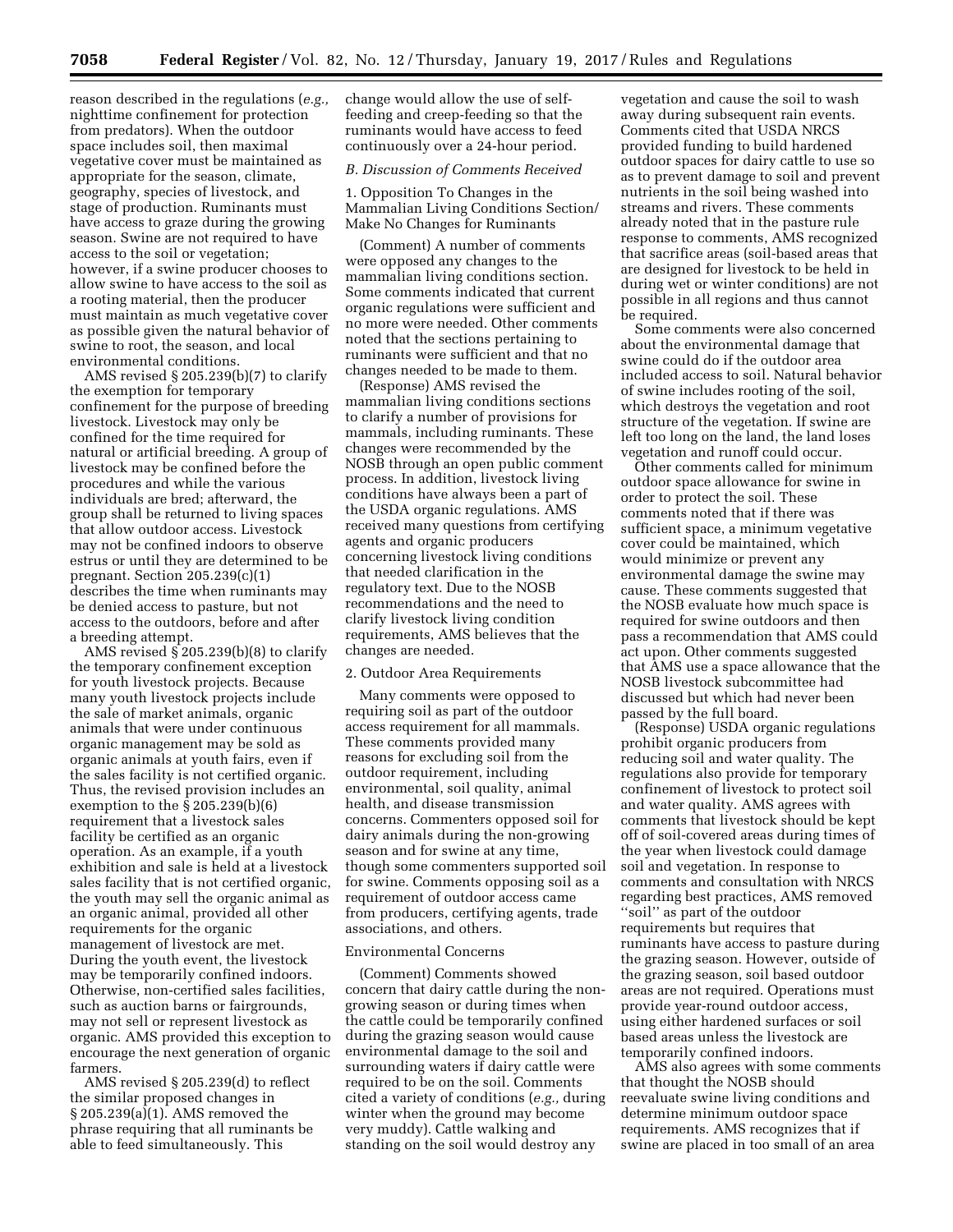with soil, environmental problems may occur. AMS is including this topic area in the list of issues that the NOSB may address in a future recommendation.

### Health Concerns

(Comment) Some comments expressed concern regarding health implications for swine if soil access was required as part of the outdoor space requirements. These comments noted that a number of diseases that had been eradicated in domestic swine, such as pseudorabies, were still present in feral swine. With outdoor space that requires soil access, domestic swine are more likely to come in contact with feral swine and contract one of these diseases. In the event that these diseases are detected in the domestic swine herd, there would be trade implications as countries may close their markets to U.S. pork.

These comments also discussed health concerns related to consumer safety. Trichinosis, a parasite in pork, has essentially been eradicated in the domestic swine herd. Comments expressed concerns that with outdoor access, swine could become infected with this parasite and could then infect consumers of this pork with this painful condition.

(Response) AMS also agrees with some comments that thought the NOSB should reevaluate swine living conditions and determine minimum outdoor space requirements. Therefore, the final rule requires year-round outdoor access for swine but does not require access to soil-covered areas. AMS recognizes that if swine are placed in too small of an area with soil, environmental problems may occur. AMS is including this topic area in the list of issues that the NOSB may address in a future recommendation. As part of the review process, the NOSB can take into consideration the presence of diseases in the soil or in feral hog populations, which if transmitted to domestic swine, may cause loss of foreign markets to organic and conventional pork producers.

### 3. Indoor Housing Requirements

Comments expressed concern with several topics regarding indoor housing for mammalian species, including stalls, space for natural behaviors, space for young dairy animals, swine confinement, the requirement that all mammals have access to indoors, and the use of bedding.

(Comment) Comments noted opposition to the proposed requirement that livestock be able to lie down in full lateral recumbence, turn around, and fully stretch their limbs. These

comments stated that most dairy producers use a type of stall housing whether free stall, tie stall, or stanchion barns—that would not provide the indoor space for a dairy cow to lie down in full lateral recumbence. Most comments wanted organic dairy producers to have the flexibility to use their existing barns and structures as part of an organic system plan approved by their certifying agent. These comments explained that cattle rarely lie down in that manner and usually only do so to sun themselves in a pasture. Many comments preferred the current language for natural maintenance, comfort behaviors, and an opportunity to exercise.

(Comment) Comments also showed concern with the proposed requirements for dairy young stock. Comments agreed with the description of the housing for dairy young stock, but these comments differed on the timing of when dairy young stock must be group-housed. Some comments wanted the dairy young stock to be group-housed by eight weeks of age while others wanted group housing to occur at six months of age. Those preferring a lower age for group housing cited EU organic standards, which include lower age requirements. The comments preferring six months of age discussed how weaning—the removal of milk from the diet of a young animal—is not a good stopping point as calves may retain the suckling impulse. Comments described how a calf can ruin the udder of a heifer by suckling on her in response to the suckling impulse, and these comments tended to prefer six months as the cutoff for group housing, which coincides with when dairy young stock must be provided with pasture or outdoor access if outside the growing season.

(Comment) Comments also addressed indoor housing for swine. Many comments were opposed to the use of farrowing crates or stalls and called for AMS to specifically prohibit their use. These comments wanted to ensure that swine had the opportunity to turn around, lie down, and move around, even during the farrowing period. Other comments were concerned that producers would individually house swine after documented cases of aggression. These comments requested that AMS define aggression so producers did not individually house swine unnecessarily. Comments were split on the requirement for bedding or rooting materials during the farrowing period. Some wanted to require rooting and nesting materials specifically during that time frame while others wanted to remove the requirement for bedding or rooting materials during the

farrowing period to reduce disease and maintain cleanliness of the hogs.

(Comment) Comments were split on the issue of a cleanliness standard. Some comments supported such a standard if appropriate guidance was issued. Other comments opposed a cleanliness standard based on the rationale that during certain stages of production—such as ruminants on early spring pastures or swine with access to the soil during rainy periods—animals will be healthy yet also be dirty with manure or mud. Comments that opposed this standard preferred the requirement for clean, dry bedding to be provided. One comment was concerned about the requirement for a shelter that can hold bedding. This comment noted that many cattle are raised in pasture or range conditions that would not include access to the indoors, though may include shade and windbreaks for animal wellbeing.

(Response) AMS agrees with the comments that indicated that indoor space requirements to allow for full lateral recumbence and turning around without touching the enclosure may negatively affect many current producers without enhancing animal well-being. To clarify this issue, AMS revised the standard to specifically state that over a 24-hour period, mammalian livestock must have the opportunity to move, turn around, and exhibit natural behaviors.

AMS also stated that tie stalls, free stalls, stanchion barns, compost pack, and bed pack barns are all suitable facilities for cattle and can be used as part of an Organic System Plan. As part of the OSP, mammalian livestock producers must describe how livestock, over a 24-hour period of time, will be able to turn around, move, lie down, and exhibit natural behaviors. AMS recognizes that certain stall facilities designed for animal comfort and cleanliness purposefully minimize the ability of the animal to turn around. Livestock cannot be confined to these stalls all day, even if the animal may be temporarily confined indoors. As an example, if during the winter, livestock are temporarily confined indoors in a tie stall barn due to a snow storm, the livestock must have the opportunity to move around, turn around, and exhibit natural behaviors.

AMS has declined to clarify individual housing in response to swine aggression. The threshold for aggression to allow for individual housing may differ depending on the facilities, the operation, the producer, and the breeds of swine involved. Swine producers must describe their response to aggression in their OSP, which must be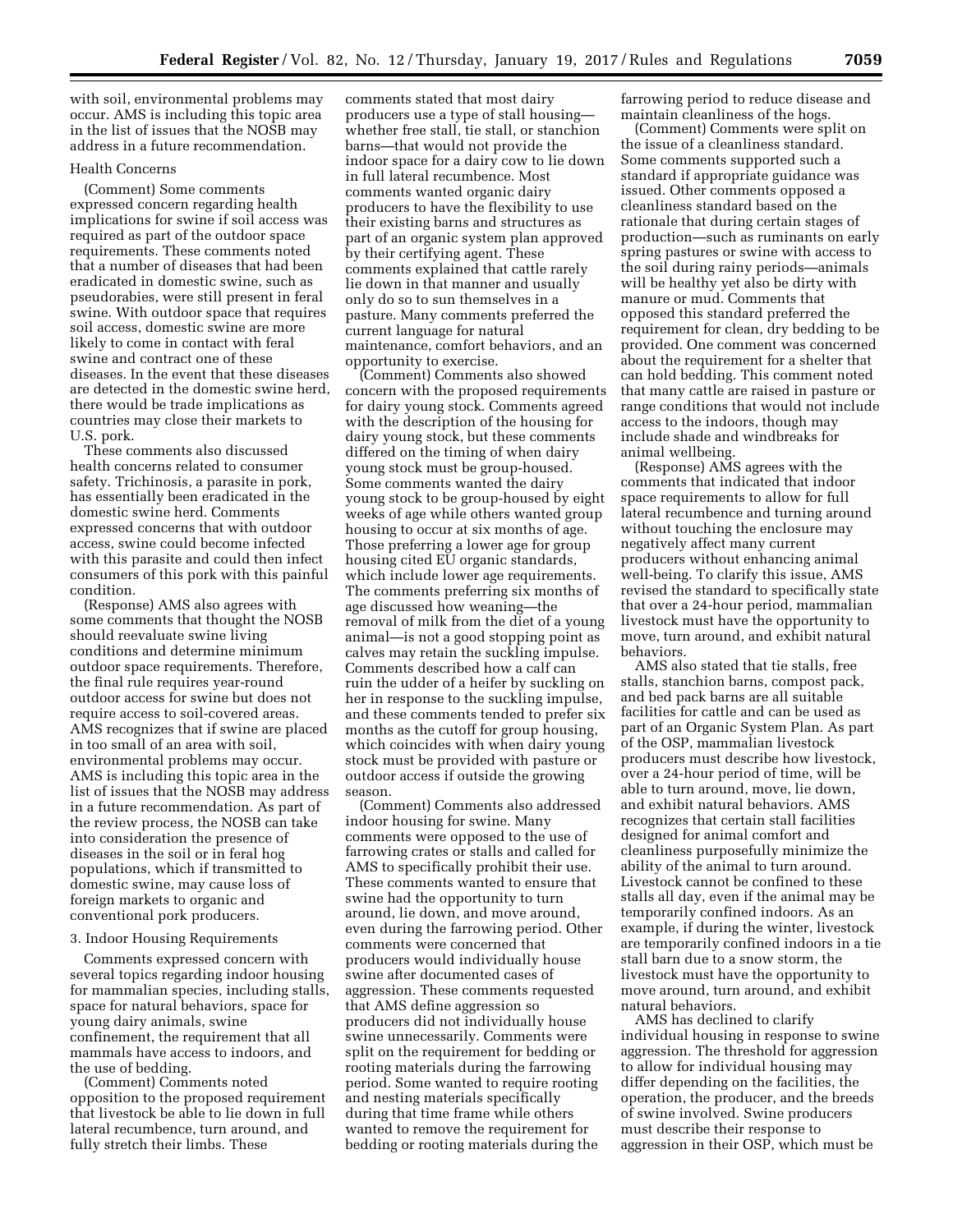approved by their certifying agent. AMS chooses to provide flexibility to organic swine producers to work with their certifying agents to develop a plan for when swine may be individually housed due to aggression.

AMS has chosen to keep the requirement for rooting materials but has removed the requirement that rooting must be available in exercise areas. Rooting is a natural behavior for swine and must be provided by organic swine producers. However, AMS agreed with the comments that requested that bedding and rooting material not be required during the farrowing period when swine may be individually housed. Swine producers may choose to use bedding and rooting material during the farrowing period, but it is not required.

AMS is clarifying that the USDA organic regulations for livestock require outdoor space as the default living space. Indoor space may be provided as a type of shelter, but it does not have to be provided to organic livestock. If indoor space is provided, then the structure must include space for appropriate bedding. However, in range or pasture conditions where no indoor space is required, the requirements for the indoor space do not apply, and bedding does not need to be provided. This does not allow producers to deny livestock access to the indoors if required by law or if it is necessary for the welfare of the animals. However, AMS recognizes that in many production systems, beef cattle, sheep, and some dairy animals may be routinely raised outdoors without indoor spaces. Shade and shelter must be provided based on what is appropriate for the animal species, season, and environmental condition.

#### **IX. Avian Living Conditions (§ 205.241)**

### *A. Description of Regulations*

### 1. Summary of the Final Rule

The new § 205.241, entitled ''Avian living conditions,'' includes requirements for all organic avian (''bird'' or ''poultry'') species, including but not limited to, chickens, turkeys, geese, quail, pheasant, and any other species that are raised for organic eggs, organic meat, or other organic agricultural products.

New § 205.241(a) establishes general requirements for organic poultry production. These general principles are further clarified in §§ 205.241(b), (c), and (d). Section 205.241(a) requires organic poultry operations to establish and maintain living conditions that accommodate the wellbeing and natural behaviors of the birds. These living

conditions include: Year-round access to the outdoors, soil, shade, shelter, exercise areas, fresh air, direct sunlight, clean water for drinking, materials for dust bathing, and adequate space to escape aggressive behaviors. The living conditions provided should be appropriate to the species, its stage of life, the climate, and the environment. These requirements, based upon a 2009 NOSB recommendation,10 are largely identical to previously established livestock requirements at § 205.239(a)(1), although AMS has added requirements for materials for dust bathing and for adequate outdoor space to escape aggressive behaviors.

New § 205.241(b) specifies the indoor space requirements for avian species. While shelter must always be provided to birds, indoor space is not a requirement. If indoor space is provided to the birds, then the indoor space requirement must be followed. New § 205.241(b)(1) requires that indoor space be sufficiently spacious to allow all birds to move freely, stretch their wings, stand normally, and engage in natural behaviors. Cages or environments that limit free movement within the indoor space are prohibited. In addition, the indoor space must allow birds to engage in natural behaviors such as dust bathing, scratching, and perching. The requirements are adopted from a 2009 NOSB recommendation and modify previously established requirements for organic livestock at § 205.239(a)(4) that required, ''shelter designed to allow for . . . natural maintenance, comfort behaviors, and opportunity to exercise''.

Section 205.241(b)(2) requires producers to monitor ammonia levels at least monthly and implement practices to maintain ammonia levels below 10 ppm. When ammonia levels exceed 10 ppm, producers must implement additional practices and additional monitoring to reduce ammonia levels below 10 ppm. Ammonia levels above 25 ppm are not in compliance with organic avian living conditions. Ammonia is a natural breakdown product of manure from livestock and is harmful to birds when inhaled, especially at concentrations above 25 ppm. In most cases, high levels of ammonia indicate that litter is damp or litter management practices require modification.

New § 205.241(b)(3) clarifies the lighting requirements for organic layers and fully feathered birds. Organic producers may use artificial light for up

to 16 hours per day (24-hour period). The 16-hour period must be calculated as a single continuous time period. Artificial light must be lowered gradually to encourage hens to move to perches or otherwise settle for the night. Producers must design indoor spaces with access to natural light so that, on sunny days, inspectors can read and write when the lights are turned off. This requirement sets forth a performance-based standard that facilitates inspection, provides for enough lighting to accommodate natural avian behavior, and allows flexibility to operations in determining how to design their facilities for compliance.

Section 205.241(b)(4) describes the required exit areas, or doors, on shelters so that the birds can easily access both indoor and outdoor areas. Access and utilization of outdoor areas is a core principle of organic production systems. Organic avian systems must be designed so birds have ready access to outdoor areas and so birds are able to return indoors to roost in the evening. Producers must provide exit doors and door sizes to enable all birds to access outdoor and indoor areas. Door size and appropriate placement must provide meaningful outdoor access to the birds. Exit doors must be designed and managed in a manner that prevents movement of wild birds, rodents, and other animals into the poultry house.

New § 205.241(b)(5) requires perches for chicken layers at a rate of six inches per bird for all housing, with the exception of aviary housing. Perch space may include the alighting rail in front of nest boxes. Perches are not required for broilers, meat birds, or layers of non-*Gallus gallus* species. Aviary housing must provide six inches of perch space for 55 percent of the flock (*i.e.,* 3.3 inches of perch for each bird in flock). Perch requirements for aviary housing have been adjusted, as birds in aviary housing are also able to escape aggressive behavior by moving between tiers in the house. These requirements are adopted from 2009 and 2011 NOSB recommendations.

New § 205.241(b)(6) specifies indoor requirements to allow for certain natural behaviors. Indoor space must include areas that allow for scratching and dust bathing. Litter (*i.e.,* bedding), such as wood shavings or straw, must be provided indoors. Manure excreted by birds in a poultry house alone, without additional litter, would not be sufficient to meet this requirement. This section also requires that litter be maintained in a dry manner. Wet litter can lead to a variety of problems for birds, including excess ammonia, lameness, and pest problems. Litter may be topped off

<sup>10</sup>*[https://www.ams.usda.gov/sites/default/files/](https://www.ams.usda.gov/sites/default/files/media/NOP%20Final%20Sunset%20Rec%20Animal%20Welfare.pdf)  [media/NOP%20Final%20Sunset](https://www.ams.usda.gov/sites/default/files/media/NOP%20Final%20Sunset%20Rec%20Animal%20Welfare.pdf) [%20Rec%20Animal%20Welfare.pdf](https://www.ams.usda.gov/sites/default/files/media/NOP%20Final%20Sunset%20Rec%20Animal%20Welfare.pdf)*.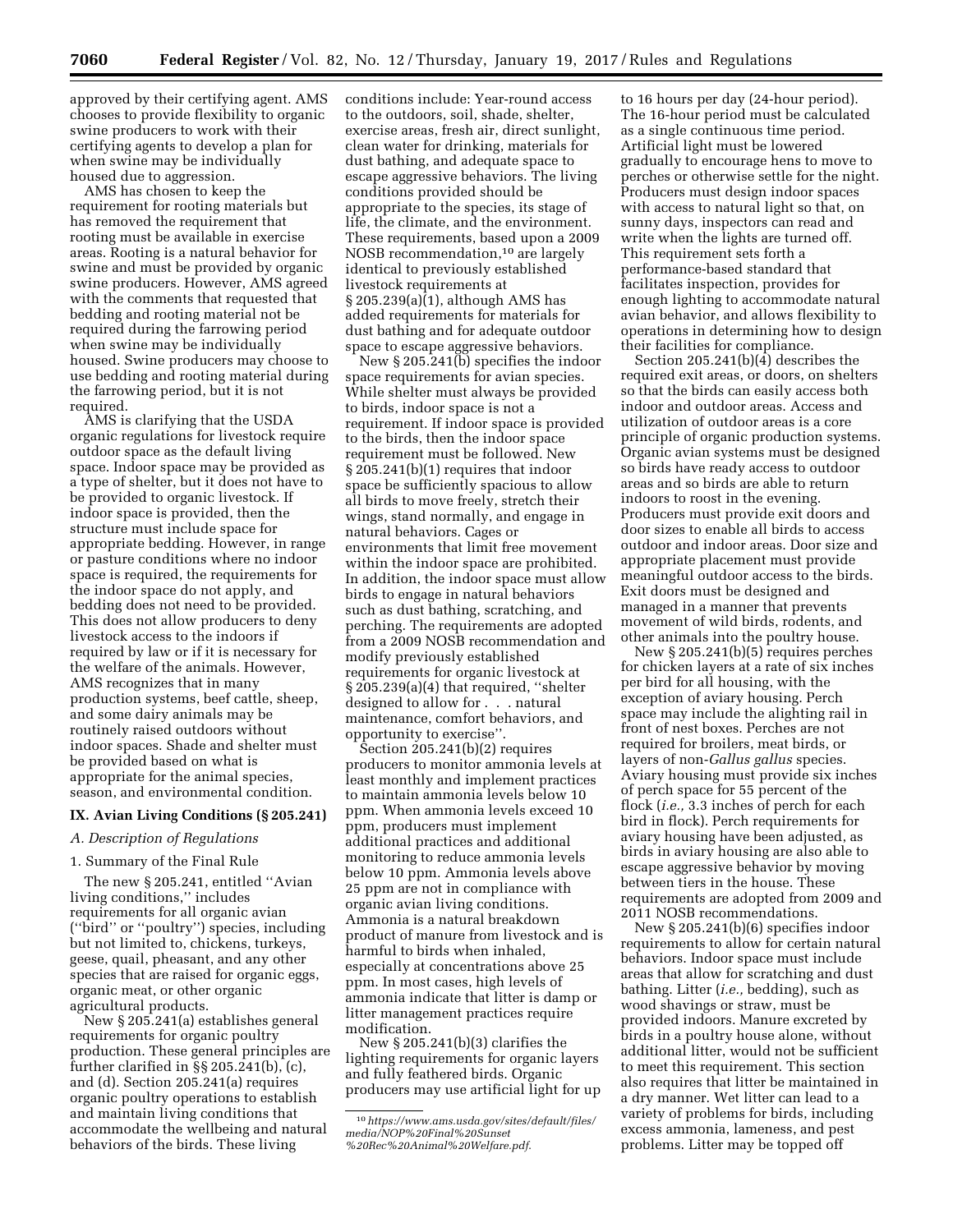when needed to maintain sufficient dryness. The requirements are adopted from 2009 and 2011 NOSB recommendations.

Section 205.241(b)(7) includes specific flooring requirements for indoor avian housing with slatted/mesh floors. These houses must provide at least 30 percent solid flooring to allow birds indoors to engage in natural behaviors, including scratching and dust bathing, without crowding. The requirement is adopted from a 2009 NOSB recommendation.

New §§ 205.241(b)(8), 205.241(b)(9), and 205.241(b)(10) list the required minimum indoor space requirements for different types of housing. These are minimum standards, and organic producers may choose to provide more indoor space than required. The indoor space requirements apply to chickens (*Gallus gallus*), with layer requirements at § 205.241(b)(8), pullet requirements at § 205.241(b)(9), and broiler requirements at § 205.241(b)(10). Indoor space requirements for layers vary by the type of housing provided. The types of housing are further defined in § 205.2 and include: Mobile housing, aviary housing, slatted/mesh floor housing, and floor litter housing. For housing that does not fit into any of these defined types, the indoor space requirement is no more than 2.25 pounds of hen per square foot. Pasture pens that are moved regularly and provide direct access to soil and vegetation are not considered indoors (see definition of ''outdoors'' in § 205.2). These requirements are adapted from 2009 and 2011 NOSB recommendations, and made in consideration of thirdparty animal welfare standards.

AMS has established indoor space requirements for common types of poultry housing. Less indoor space is required per bird in houses that provide more access to vertical space in the house, as birds have more room to move around (*e.g.,* aviary and slatted/mesh floor housing). Housing where birds have more limited access to vertical space (*e.g.,* floor litter housing) must provide more indoor space per bird. AMS has also allowed for higher stocking densities in mobile housing, as birds managed in these systems spend more time outdoors, and mobile housing must be relatively small and light, as it is moved frequently.

AMS has only established indoor space requirements for chickens in this final rule. AMS may propose space requirements for other avian species in the future. Other avian species must meet all other indoor requirements including exit doors, ammonia levels, and lighting.

AMS is using pounds of bird per square foot to establish space requirements. In other words, the minimum space that must be provided depends on the average weight of birds at that time. All weight references in §§ 205.241(b) and (c) refer to the weight of live birds and not the weight of processed birds, for example. By stating the requirement in pounds per square foot, the application of the space requirement is more consistent between breeds, where the average weight per bird can vary significantly. This unit of measurement (pounds per square foot) was recommended by the NOSB in 2011 for pullets and broilers, and AMS is extending this same unit of measurement to layers. Under this final rule, larger breeds (*i.e.,* heavier on a per bird basis) must be provided with more indoor space than smaller birds, on a per bird basis. For example, Rhode Island Red birds are heavier than White Leghorns or ISA Browns, and thus cannot be stocked as densely, in terms of number of birds per unit area.

For example, a layer in a floor litter housing system that is 32 weeks of age and weighs 4.3 pounds must be provided with 1.43 square feet per bird (equivalent to 3.0 pounds of bird for each one square foot); however, at 80 weeks of age and a weight of 4.5 pounds, each bird must be provided with 1.5 square feet per bird (3.0 pounds of bird for each one square foot). In other words, for each 10,000 square feet, a producer could stock 6,993 birds at 32 weeks of age (bird weight of 4.3 pounds) but only 6,667 birds at 80 weeks of age (bird weight of 4.5 pounds). Although older and heavier birds require more space, natural mortalities over time may result in compliance with the space requirements over a production cycle. To calculate the weight of birds, an average weight may be established for the flock by taking weights of a representative sample of the flock. The requirement is not specific to each individual bird in a flock. AMS understands that many producers already monitor and track bird weight closely during the production cycle to monitor bird development and health and calculate feed requirements. However, if weight is not monitored by a producer, the producer will need to establish the weight of birds based on objective criteria to determine the space required indoors and outdoors. Certifiers may also weigh birds at inspections to verify compliance with the requirements.

New  $\S 205.241(b)(11)$  specifies how the area of the indoor space is calculated. Indoor space must be calculated to ensure that birds are

provided with adequate indoor space to meet the space requirements at §§ 205.241(b)(8) through (10). The total size of the indoor space is calculated by including all flat areas in a house, excluding nest boxes. Elevated round perches, for example, are not flat areas and could not be included as indoor space. These requirements match various third-party animal welfare standards, which consider nest boxes to be distinct from useable floor areas of the house where birds can move around freely. They also align with the 2009 and 2011 NOSB recommendations.

New § 205.241(b)(12) clarifies that indoor space may include enclosed porches and lean-to type structures (*e.g.*  screened in, roofed) provided that the birds always have access to the space, including during temporary confinement events. The same porch must not be counted as indoor space if the birds do not have continued access to the space during temporary confinement events. This ensures that enclosed porches that are not fully accessible to birds are not counted in indoor space calculations.

Section 205.241(c) establishes the requirements for outdoor areas for organic avian species, including the amount of outdoor space that must be provided to organic avian species. The requirements of section 205.241(c) are adopted or adapted from previously established requirements at section 205.239, 2009 and 2011 NOSB recommendations, and third-party animal welfare organization standards. Section 205.241(c)(1) requires that the outdoor space be designed to promote and encourage outdoor access for all birds. Producers are required to provide access to the outdoors at an early age. This section requires door spacing to be designed to promote and encourage outdoor access and requires outdoor access to be provided on a daily basis (further described at § 205.241(b)(4)). Outdoor access may only be temporarily restricted in accordance with § 205.241(d).

Section 205.241(c)(2) requires outdoor areas for poultry to have a minimum of 50 percent soil and that the soil portion of the outdoor area include maximal vegetative cover. Vegetative cover must be maintained in a manner that does not provide harborage for rodents and other pests. For example, a producer may mow vegetation to ensure that tall vegetation does not provide harborage for pests. A maximum of 50 percent of the outdoor area may be gravel, concrete, or surfaces other than soil or soil with vegetative cover. Maximal vegetation is required, as vegetation protects soil and water quality and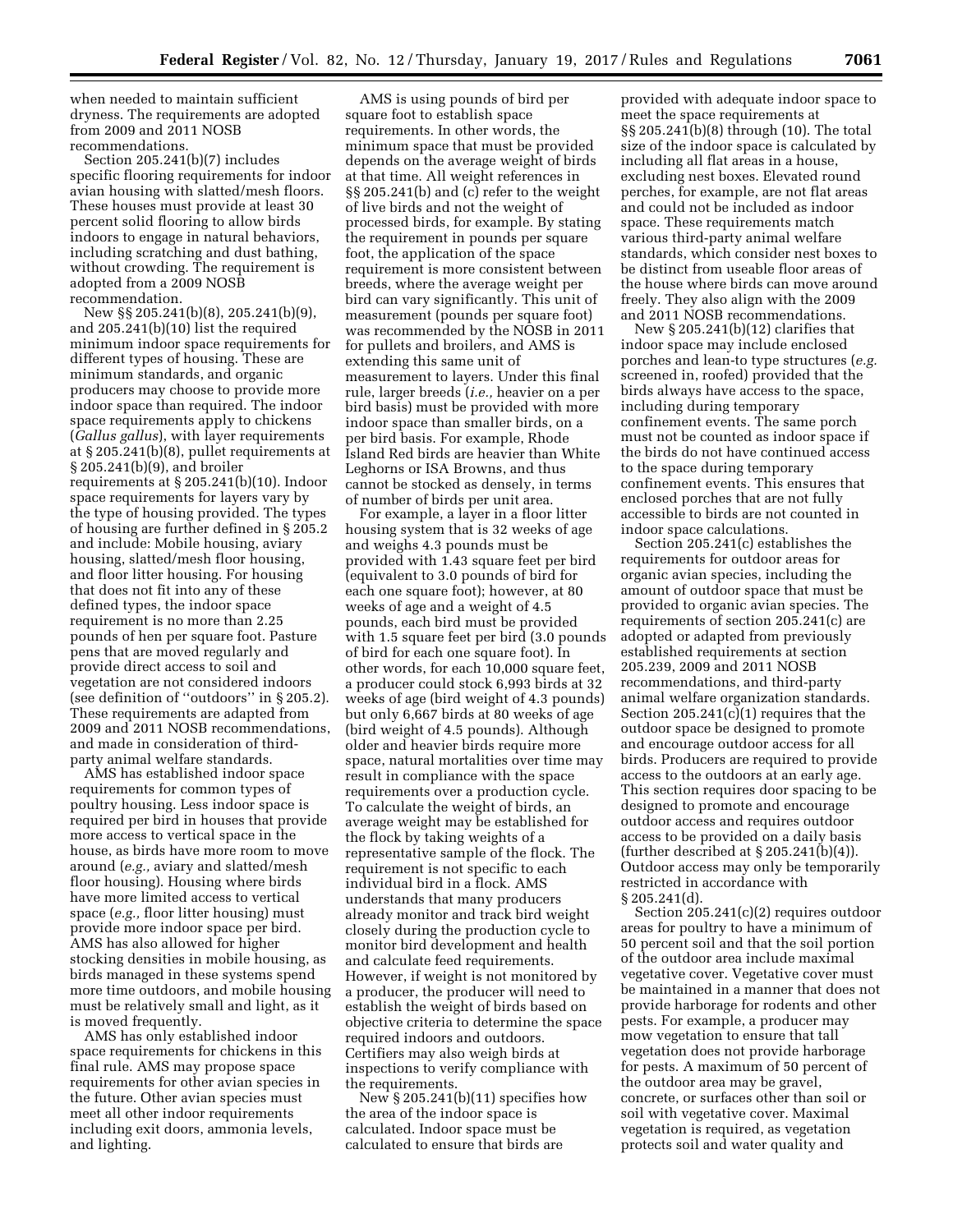allows birds to engage in natural behaviors, including foraging, pecking, and scratching. The amount of vegetation present will depend on the season, climate, geography, species, and the stage of production.

Section 205.241(c)(3) clarifies how producers may provide shade to meet the general requirements of § 205.241(a). Shade may be provided in outdoor areas by trees, shade structures, or other appropriate objects. This section addresses shade in outdoor areas; it does not permit structures that do not meet the definition of ''outdoors'' (§ 205.2) to be included in calculations of outdoor space.

New §§ 205.241(c)(4) through (6) specify minimum outdoor space requirements for chickens (*Gallus gallus*). AMS has only established outdoor stocking densities for chickens in this final rule. AMS may propose space requirements for other species in the future.

Organic layer producers must provide at least one square foot of outdoor space for every 2.25 pounds of bird in the flock. For example, if birds average 4.5 pounds, a producer must provide 2.0 square feet of outdoor space for each bird in the flock. Organic pullet producers must provide at least one square foot of outdoor space for every 3.0 pounds of bird in the flock. Organic broiler producers must provide at least one square foot of outdoor space for every 5.0 pounds of bird in the flock. Outdoor space must be provided for all birds in the flock (*i.e.,* a producer must assume that all birds are outdoors at once to calculate the outdoor space that must be provided). All weight references in §§ 205.241(b) and (c) refer to the weight of live birds and not the weight of processed birds.

New  $\S 205.241(c)(7)$  clarifies that porches and lean-to type structures that are not enclosed (*e.g.* with a roof, but with screens removed) and allow birds to freely access other outdoor areas can be counted as outdoor space. This ensures that enclosed porches are not counted as outdoor space, while providing flexibility for producers to use modified porches as outdoor space when they are open to larger outdoor areas that the birds can access.

New § 205.241(d) describes the conditions under which organic avian livestock producers may temporarily confine birds indoors (''temporary'' and ''temporarily'' further defined at § 205.2). Producers must record confinement, and should do so in a manner that will demonstrate compliance with the regulations (also see § 205.103). Records could include the reason for the confinement, the

duration of the confinement, and the flocks that were confined. Records should be sufficient for a certifier to determine if birds were confined in compliance with this section. The requirements of section 205.241(d) are adopted or adapted from previously established requirements for organic livestock at section 205.239(b), 2009 and 2011 NOSB recommendations, and third-party animal welfare organization standards.

New § 205.241(d)(1) provides an allowance for temporary confinement in response to inclement weather, which is defined at § 205.2. In addition, this provision allows birds to be confined indoors when the temperature does not exceed 40 °F. It also allows birds to be denied outdoor access or be brought inside when the daytime temperature exceeds 90 °F. In this case, producers have to provide outdoor access during parts of the day when temperatures are between 40–90 °F, unless other forms of inclement weather occur. Weather may still qualify as inclement weather (§ 205.2) within the 40–90 °F temperature range. For example, excessive precipitation and very violent weather can occur when temperatures are within 40 °F and 90 °F. Likewise, weather may meet the definition of inclement weather within the range of 40 °F and 90 °F if the relative humidity is very high and the air temperature is nearing 90 °F, or under extremely windy conditions. As inclement weather is defined, in part, as weather than can cause physical harm to a species, a producer would still be in compliance with  $\S 205.241(d)(1)$  if birds were confined at temperatures that did not exceed 90 °F, if the weather could cause physical harm.

Section 205.241(d)(2) provides an allowance for temporary confinement indoors due to a bird's stage of life. In this section, AMS has established specific requirements for confining chicken broilers and chicken pullets due to their stage of life (''stage of life'' previously defined at § 205.2). Additionally, the section includes a general provision for confining other avian species until fully feathered. Chicken broilers may be confined through 4 weeks of age and chicken pullets may be temporarily confined indoors through 16 weeks of age. The NOSB recommended 16 weeks of age as the age after which outdoor access is required to provide adequate time for pullets to complete their vaccination program before exposure to pathogens outdoors. Any confinement beyond the time when birds are fully feathered must be in accordance with § 205.241(d).

New § 205.241(d)(3) provides an allowance for temporary indoor confinement under conditions in which the health, safety, or well-being of the birds could be jeopardized. Temporary confinement must be recorded, and to confine birds under this provision, a producer must have sufficient justification to demonstrate that an animal's health, safety, or well-being could be jeopardized by access to the outdoors. Certifiers will verify compliance with this requirement. Producers and certifiers should consult with animal health officials, as appropriate, to determine when confinement of birds is warranted to protect the health, safety, or well-being of the birds. Animal health officials are also encouraged to reach out to certifiers and to AMS to discuss specific health concerns. AMS will continue to engage animal health officials, including State Departments of Agriculture and State Veterinarians, about risks to bird health and provide appropriate guidance to certifiers or producers, as necessary.

New § 205.241(d)(4) provides an allowance for indoor confinement to prevent risk to soil or water quality. This provision allows for confinement of birds when the outdoor area is being managed to reestablish vegetation. As outdoor areas must be maximally vegetated, producers may need to occasionally confine birds to meet the vegetation requirement at  $§ 205.241(c)(2).$ 

Section  $\S 205.241(d)(5)$  provides an allowance for indoor confinement for preventive health care procedures and for the treatment of illness or injury. Neither life stages nor egg laying are considered an illness for confinement purposes. For example, this provision allows producers to briefly confine a flock to administer a vaccine or to confine an individual animal that requires medical treatment.

New § 205.241(d)(6) provides an allowance for indoor confinement for sorting, shipping, and poultry sales. Birds must be managed organically during the entire time of confinement. For example, any feed provided during confinement must be organic. Confinement must be no longer than necessary to sort the birds or to catch the birds, place them in shipping containers, and conduct the sale.

New § 205.241(d)(7) provides an allowance for indoor confinement to train pullets to lay eggs in nest boxes, with a maximum period of five weeks allowed for confinement. The training period must not be any longer than required to establish the proper behavior. As soon as the behavior is established, birds must be provided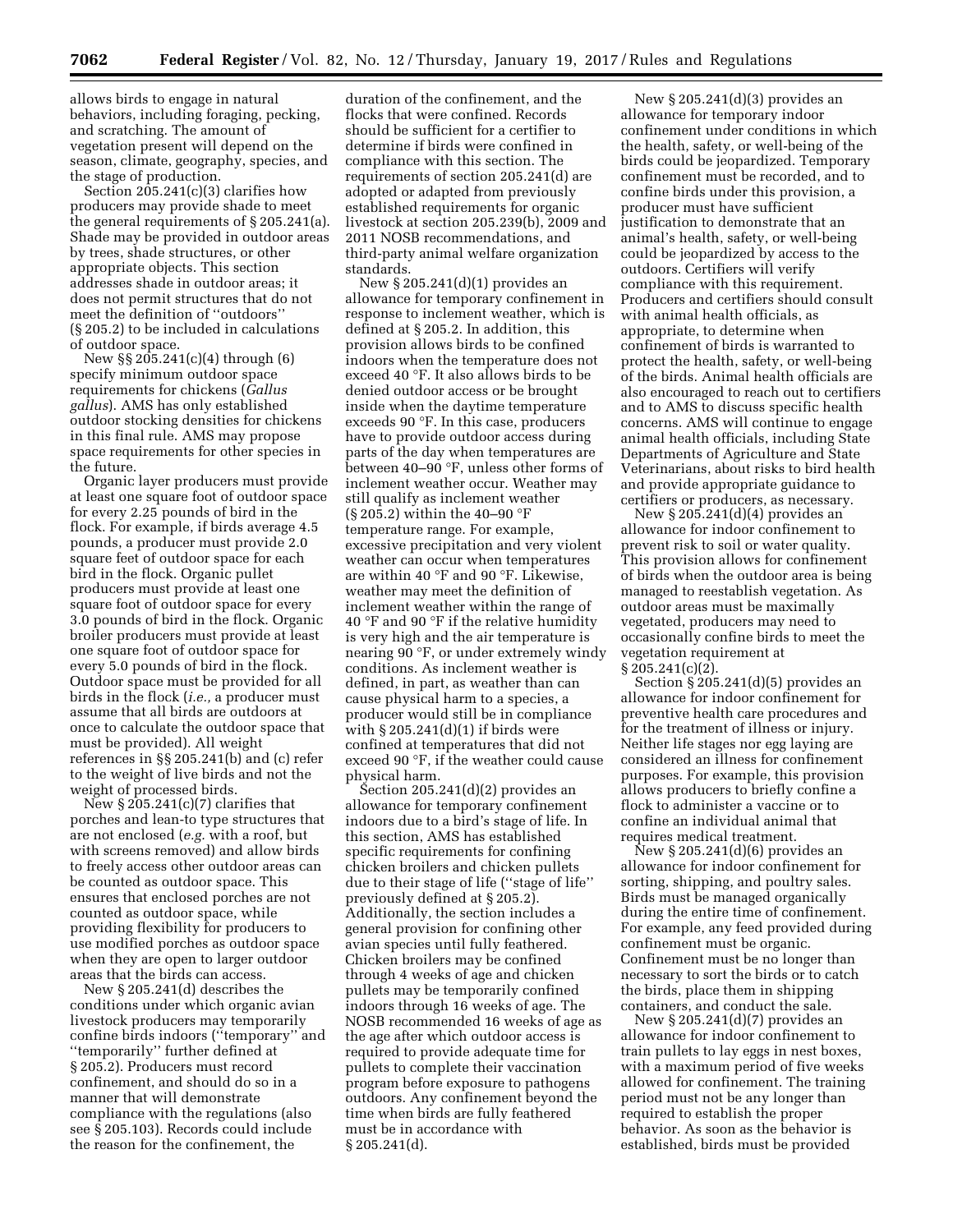with access to the outdoors, except when confined in accordance with other provisions under § 205.241(d).

Section 205.241(d)(8) provides an allowance for indoor confinement for youth exhibitions, such as with 4–H or the National FFA Organization. This provision also includes an exemption to the requirement that a livestock sales facility be certified as an organic operation. As an example, if a youth exhibition and sale is held at a livestock sales facility that is not certified organic, a youth may sell birds there as organic, provided all other requirements for organic management are met. During the youth event, the livestock may be temporarily confined indoors. Otherwise, non-certified sales facilities, such as auction barns, may not sell or represent livestock as organic. AMS is adding these provisions at § 205.241(d)(8) to encourage the next generation of organic producers.

New § 205.241(e) requires organic poultry producers to manage manure in a manner that does not contribute to contamination of crops, soil, or water quality by plant nutrients, heavy metals, or pathogenic organisms. Organic poultry producers must manage the outdoor space in a manner that does not put soil or water quality at risk. In addition, organic poultry producers must comply with all other governmental agency requirements for environmental quality. The requirements of this section are adapted from previously established requirements for organic livestock at section 205.239(e).

#### *B. Discussion of Comments Received*

### 1. Ammonia Levels

(Comment) AMS received several comments noting that it was redundant to include ammonia requirements in both § 205.238 and § 205.241, and recommending that we keep the requirement in only one section. Other comments suggested we make the requirement in § 205.238 apply to all types of livestock production rather than limit the requirement to poultry production.

(Response) AMS agrees it is not necessary to include both sections as proposed. In the final rule, we have retained the requirement in § 205.241(b)(2) and removed the requirement in § 205.238. AMS recognizes that ammonia levels may be relevant for other types of livestock production, but we have not broadened the requirement in the final rule. AMS may seek the NOSB's recommendation on this topic at a later date.

(Comment) We received comments that it was not clear if AMS was establishing a maximum ammonia limit of 10 ppm or 25 ppm. These comments noted that the consequences of exceeding 25 ppm were not clearly different than the consequences for exceeding 10 ppm. Other comments stated that birds could be continuously exposed to ammonia levels in excess of 10 ppm but below 25 ppm without any consequences, limiting the benefits to animal welfare from this requirement.

(Response) The final rule is modified to clarify that producers must implement practices to maintain ammonia levels below 10 ppm. The 10 ppm level is established so that organic birds live in an indoor environment without excessive ammonia levels, which can be harmful to bird health. If required monthly monitoring indicates ammonia levels are above 10 ppm, then the producer must conduct additional monitoring and implement additional practices to bring ammonia levels to below 10 ppm.

The rule also establishes a maximum ammonia level of 25 ppm. Ammonia levels above 25 ppm would be a violation of the organic requirements and lead to appropriate compliance actions, including potential loss of organic certification. The ammonia levels described in the final rule are consistent with the NOSB's recommendation and the thresholds established by a number of animal welfare standards.

(Comment) We received some comments that a maximum ammonia level of 25 ppm was too high and that AMS should revise the upper limit to 20 ppm to better protect animal health.

(Response) AMS has not revised the requirement in the final rule because the 25 ppm level limit was established based on NOSB's recommendation. This limit is also consistent with various third-party animal welfare standards. Furthermore, AMS notes that a producer is required to implement additional practices to reduce ammonia levels when levels exceed 10 ppm. With this 10 ppm action level, AMS does not think it is necessary to reduce the upper limit to be below 25 ppm.

(Comment) We received comments related to the monitoring and measurement of ammonia levels. One comment argued that measurement of ammonia with an objective tool such as test strips or meters should not be required and that the rule should allow for subjective measures (*e.g.,* a smell test). Another comment noted that the human nose cannot reliably or accurately detect levels of ammonia and recommended AMS clarify that

subjective measurement is not sufficient to determine ammonia levels. We also received comments that monthly testing may not be adequate to verify compliance with the limits proposed.

(Response) In the final rule, AMS has not specified how ammonia levels are to be measured. Producers and certifiers may use a number of methods to measure ammonia levels, including test strips, continuous monitoring devices, or handheld meters. Given the minimal cost of the simplest methods to test ammonia levels and that action is required by producers at a relatively low level (above 10 ppm), producers must use a non-subjective method to measure ammonia levels.

AMS agrees that monthly monitoring may not be sufficient when ammonia levels exceed 10 ppm. AMS has revised the final rule at § 205.241(b)(2) to specify that additional monitoring is required when ammonia levels exceed 10 ppm. The additional requirement is included to ensure that the additional practices implemented by the producer lower ammonia levels below 10 ppm. A producer may return to monthly ammonia monitoring when ammonia levels fall below 10 ppm.

# 2. Lighting

(Comment) AMS received many form letter comments stating that the regulations should require 8 hours of continuous darkness each day for all birds. The comments appear to prefer this to the language proposed at  $\S 205.241(b)(3)$  that states, "artificial light may be used to prolong the day length up to 16 hours.'' Comments suggested the rule as proposed would not ensure a period of darkness.

(Response) AMS has revised the final rule to state, ''artificial light may be used to prolong the day length, to provide up to 16 hours of continuous light.'' AMS has included the word ''continuous'' to ensure that layers and mature birds are not subjected to multiple periods of light and dark over the course of a 24-hour day. In most locations, except for locations in extreme latitudes during summer months, this requirement ensures that birds are provided with an 8-hour period of continuous darkness per day, as requested by comments. Producers located in extreme latitudes are not required by the final rule to provide 8 hours of total darkness.

(Comment) Several comments requested clarification about whether the time period for dimming artificial light is to be included in the 16-hour time period described in § 205.241(b)(3).

(Response) Artificial light may be used to provide up to 16 hours of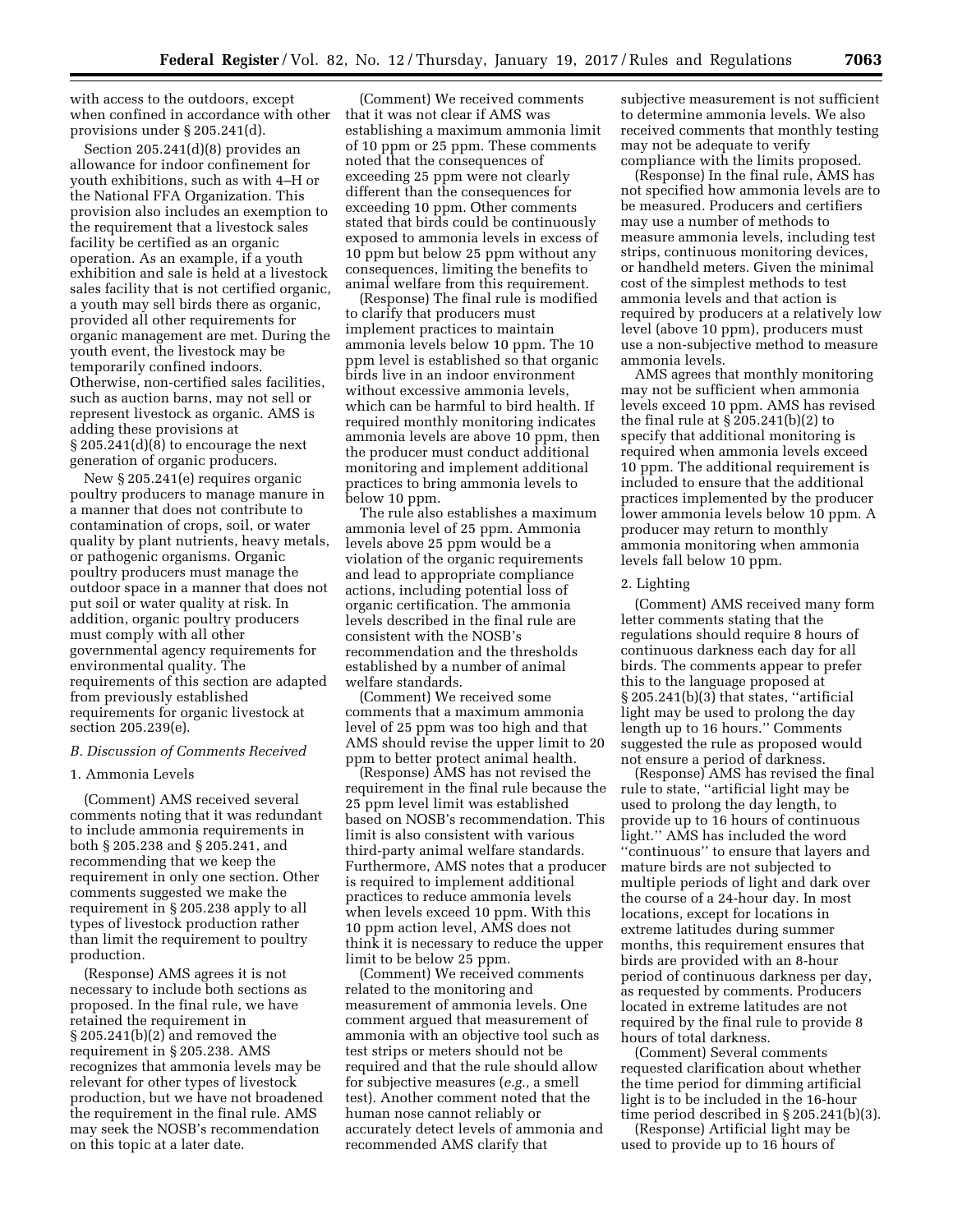continuous light. The rule does not allow for additional use of artificial light outside of this continuous 16-hour time period. If artificial lights are dimmed, the time that artificial lights are on (dim or not) must be included within the allowed 16-hour time period.

(Comment) Several comments noted that the method for evaluating the level of natural light in a poultry house  $(S 205.241(b)(3))$  was overly subjective, including a comment that different inspectors may require different light levels to read and write. Comments suggested that the requirement could be difficult to enforce or that differences between inspectors could lead to inconsistent enforcement of the requirement. Several comments requested we set a specific light requirement that could be verified with a light meter.

(Response) AMS considered alternatives to the requirement as proposed, including a requirement to measure light quantitatively. This alternative would have required producers and organic inspectors to use light meters to monitor and verify the amount of light in a poultry house. While a specific minimum light level could be established, AMS does not believe it is necessary to meet the objective of providing natural light and would impose an additional cost on producers or certifiers. AMS decided that a qualitative assessment of natural light by inspectors, as specified in the proposed rule, is adequate to ensure poultry houses include sufficient natural light. The final rule, therefore, is unchanged.

(Comment) AMS received some comments that the requirement to dim artificial light intensity gradually was not necessary and could require producers to install new equipment. One comment suggested we do not require that lights be dimmed but only recommend it, by changing the wording from, ''must be lowered gradually,'' to ''should be lowered gradually.'' Other comments stated that continuous dim lighting be prohibited.

(Response) To protect bird welfare by ensuring that birds are provided with a period of time to move to perches or settle for the night, AMS has retained the requirement that artificial light be lowered gradually at night. AMS notes that producers may turn off artificial light before the end of the natural day to allow natural light in the house to lower gradually. In this case, the total length of the day, including any use of artificial light, would not exceed 16 hours for layers and mature birds except for operations located in extreme latitudes, where natural day lengths

may exceed 16 hours per day. The requirement at § 205.241(b)(3) applies only to layers and fully feathered birds.

(Comment) We received one comment that stated that AMS should require windows on poultry houses to be evenly distributed to allow for natural light throughout the house.

(Response) The final rule requires that natural light be provided in housing for layers and mature birds, such that natural light indoors is sufficient for an inspector to read and write when all lights are turned off. As this requirement applies to indoor space and could be applied to any location indoors, AMS has not included additional requirements in the final rule for windows and skylights to be distributed evenly in a house. Housing where natural light is sufficient (*i.e.,* to read and write) in only a few localized places within the house would not meet the requirement. Natural light must be sufficient for an inspector to read and write throughout the house when all artificial lights are off in the house.

(Comment) Several comments asked why AMS only discussed ''layers and mature birds'' in the section on use of artificial light. Comments requested clarification on the use of artificial light for production of meat birds (*e.g.,*  broilers, turkeys) and for immature layers (*e.g.,* pullets). Comments stated that continuous light has negative effects on all birds and that AMS should not limit the requirement to layers and mature birds only. Similarly, several comments noted that it was unclear if the requirements for natural light indoors applied only to layers and mature birds, or if the natural light requirement applied to all poultry houses.

(Response) AMS has clarified that layers and fully feathered birds, including fully feathered broilers and fully feathered turkeys, are subject to the artificial light requirement  $(S 205.241(b)(3)$ .

#### 3. Exit Areas

(Comment) Comments suggested AMS simplify the final rule by describing all requirements about exit areas (*i.e.,*  doors) in a single section. As proposed, AMS described requirements for exit areas in §§ 205.241(b)(5) and 205.241(c)(2).

(Response) AMS agrees with these comments. In the final rule, all requirements for exit areas appear at § 205.241(b)(5). All requirements proposed at § 205.241(c)(2) have been moved to § 205.241(b)(5).

(Comment) AMS received several comments to eliminate the requirement that all birds within the house be able

go through the exit areas within one hour. Comments stated the one-hour requirement would not be easy to verify. Other comments stated that verifying compliance by forcing birds outdoors would cause birds stress. Some comments suggested that AMS establish more specific requirements for exit areas, such as a minimum width, height, and number of doors per house. Comments argued that this would allow producers to design facilities that would absolutely meet the regulations and would allow certifiers to more easily verify compliance with specific requirements.

(Response) In the final rule, AMS has removed the requirement, as proposed, that exit areas be designed so that all birds within the house can go through the exit areas within one hour. AMS removed the one hour requirement, as it is not feasible for certifying agents to verify compliance with this requirement or take enforcement actions. AMS considered specifying the number and dimensions of exit doors, but decided that setting a clear performance standard for ready access to the outdoors is preferable to specific number and size requirements. In the final rule, AMS is establishing a clear performance standard so organic poultry producers will have the flexibility to design exit doors that provide ready access to the outdoors for birds, based on the design of the poultry house and the outdoor space. In any case, exit areas must: (1) Be sized to allow all birds to exit and enter the house, (2) be distributed to ensure birds have ready access to the outdoors, and (3) be designed and managed in a manner that prevents movement of wild birds, rodents, and other animals into the poultry house. Appropriate distribution ensures that all birds are close enough to a door to be able to readily gain access to the outdoors.

(Comment) AMS received comments on the distribution of exit areas on poultry houses. Some comments recommended AMS specify that exit areas must be provided on every side of the poultry house, while others suggested AMS clarify that exit areas are only required on sides of the house adjacent to the outdoor area. Other comments recommended that AMS specify a maximum distance between a bird inside and the nearest exit area.

(Response) To clarify the requirement, AMS has revised the phrase, ''distributed around the building.'' The final rule requires, ''Poultry houses must have sufficient exit areas that are appropriately distributed to ensure that all birds have ready access to the outdoors . . .'' This requirement is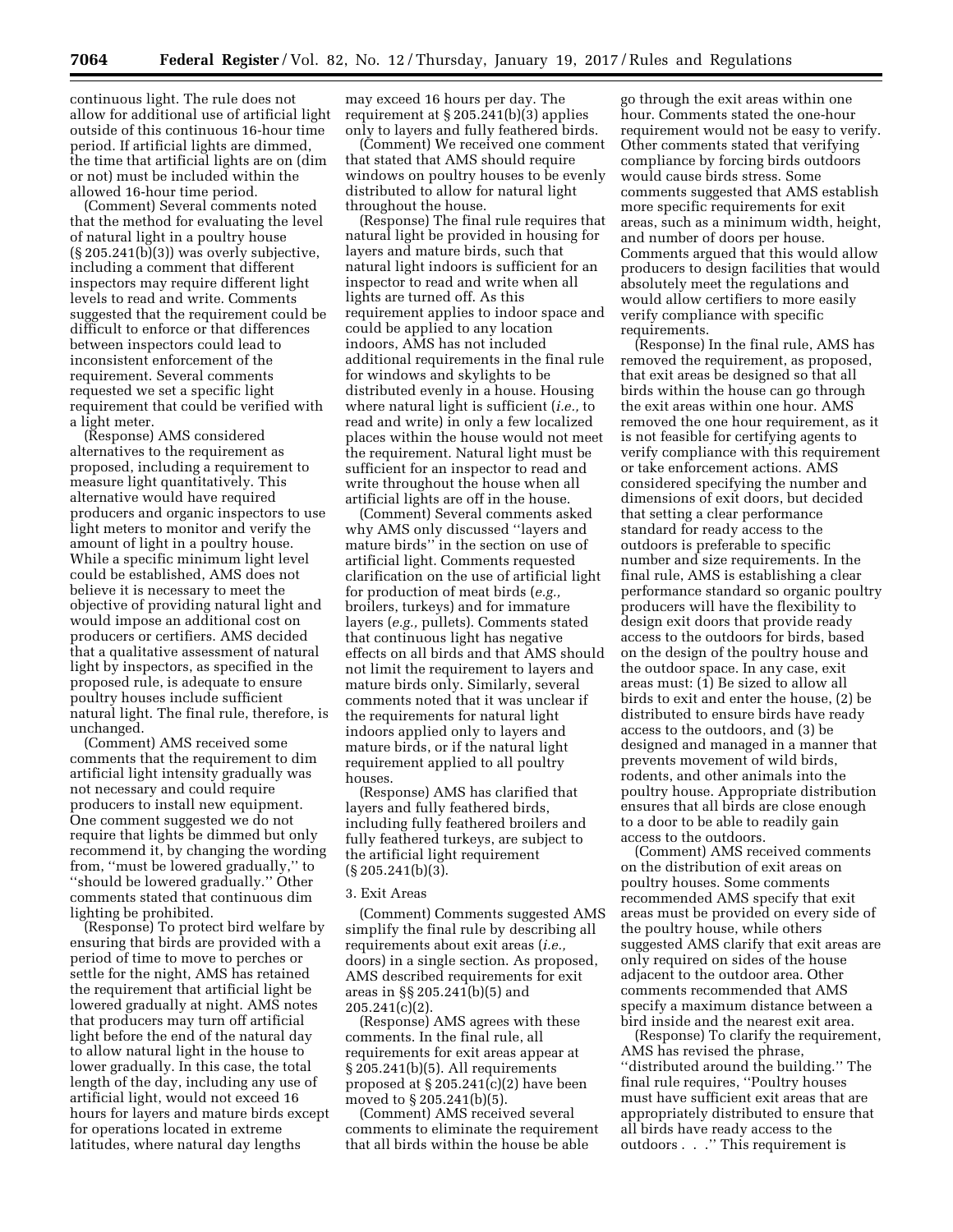reinforced at  $\S 205.241(c)(1)$  which requires, ''door spacing must be designed to promote and encourage outside access for all birds on a daily basis.'' For some producers, it may be necessary to provide exit areas on all sides of a house to provide ''ready access to the outdoors'' and to ''promote and encourage outside access,'' as required under § 205.241(c)(1). However, other producers may be able to provide exit areas to meet the requirements without providing exit areas on every side of a house. The appropriate size, design, and distribution of exit areas on a building will be different for different types of buildings. Exit areas will need to be managed and maintained in a manner that complies with the FDA Egg Safety Rule (74 FR 33030, July 9, 2009).

# 4. Perches and Roosts

(Comment) AMS received many comments related to how the requirement for perches applies to broilers. Additionally, AMS received several comments about the perch requirement for turkeys, as well as comments about how the requirement will be determined for different species or breeds. We also received comments that noted that some types of poultry, including meat type chickens, will use perches when young but then stop using perches as their weight increases, preferring to spend time on flat surfaces at that time. Other comments noted that meat type chickens can sustain leg injuries moving between perches or roosts and the ground, especially if perches or roosts are too high off the ground.

(Response) In the final rule, AMS has not included a requirement for perch space for broilers or turkeys. The final rule specifies that six inches of perch space per bird is required for layers of species *Gallus gallus.* AMS may undertake further work on this topic, with the assistance of the NOSB, as appropriate.

(Comment) Some comments stated that the requirement of six inches of perch space per bird is excessive and that, at this rate, some perch space would be unused by birds. Other comments stated that all birds in a flock may not perch simultaneously and therefore six inches per bird is not necessary.

(Response) AMS recognizes that all birds in a house may not perch simultaneously. However, we have kept a requirement for six inches per layer in the final requirement. This requirement recognizes that each layer likely requires more than six inches per layer

but that not all layers will be perching at the same time.

(Comment) We received many comments that AMS's terms ''perch'' and ''roost'' are confusing, as the terms can be used interchangeably by producers and industry. Other comments stated that the definition of ''roost'' in § 205.2 was too narrowly stated, as roosts are not always found over manure pits. One comment stated that the proposed requirement at § 205.241(b)(6) was too narrowly stated, as roosts in poultry houses can be flat, round, or oval. The comment suggested that AMS revise the requirement to simply state that roosts must allow birds to grip with their feet. Another comment suggested AMS change the term ''roost'' to ''slats'' in § 205.2 and maintain the same definition.

(Response) AMS recognizes that using both terms ''perch'' and ''roost'' could be confusing, as the terms can be used interchangeably by producers and industry. In the final rule, AMS has removed the term ''roost'' but retained the term ''perch'' in § 205.2. As defined, this term is intended to refer to various features in poultry housing, such as rods, branch type structures, and flat roost slats that accommodate roosting and are elevated to allow birds to stay off the floor of the house. Perches may be over a manure pit but this is not a requirement.

(Comment) AMS received a comment that questioned why the perch requirement is different for multi-tiered facilities than for other facilities.

(Response) We have included a perch requirement in multi-tiered facilities that is different from single-level facilities because multi-tiered facilities are designed to allow birds to utilize vertical space. Since birds in these facilities may move between levels to escape aggressive behaviors and engage in natural behaviors, less perch space per bird provides the same benefit.

### 5. Indoor Space Requirements

(Comment) AMS received many comments that AMS did not require enough indoor space. These comments argued that the requirements are similar to current space allowances used in the organic poultry industry and the rule would therefore not improve consumer confidence in the organic seal. Many comments recommended birds be provided with at least 1.5 square feet per bird, regardless of size. Other comments noted the requirements proposed by AMS fell short of the 2.0 square feet of indoor space recommended by the NOSB. Some comments stated AMS should not include different indoor space

requirements for different types of production or housing systems (*e.g.,*  pasture housing, aviary housing, slatted/ mesh floor housing, floor litter housing). These comments suggested a single requirement for all housing systems.

(Response) In this final rule, AMS has included indoor space requirements that are based on pounds per square feet rather than square feet per layer. These requirements are equivalent to (for a 4.5 pound layer): 1.5 square feet per bird for floor litter housing; 1.2 square feet per bird for slatted/mesh floor housing; and 1 square foot per bird for mobile and aviary housing. The requirements were developed by considering the NOSB's recommendations, commonly-used third-party animal welfare standards, and current practices of certified organic producers. They were designed to balance the need for clear guidance that could be applied across different breeds and types of bird, the goal of safeguarding the value of the organic seal, and the cost of diverging significantly from common practice among organic operations certified to third-party animal welfare standards. AMS also determined that the indoor space requirements differ based on housing design. Less indoor space is required per bird in houses that provide more access to vertical space in the house, as birds have more room to move around (*e.g.,* aviary and slatted/mesh floor housing). Housing where birds have more limited access to vertical space (*e.g.,* floor litter housing) must provide more indoor space per bird. We have also allowed for higher stocking densities in mobile housing, as birds managed in these systems spend more time outdoors, and mobile housing must be relatively small and light because it is moved frequently.

(Comment) We received numerous comments that the indoor space requirement for turkeys was too large and did not align with current practices of organic turkey producers, including a comment that AMS did not take into account that houses are designed to ensure all turkeys have easy access to feed and water.

(Response) AMS proposed a maximum indoor stocking rate for turkeys of 5.0 pounds per square foot. AMS established the proposed space requirements for turkeys based on a preliminary recommendation included in a ''Proposed Discussion Document'' by the NOSB, which was presented at the NOSB's spring 2012 meeting.11 The

<sup>11</sup>U.S. Department of Agriculture, Agricultural Marketing Service. ''NOSB Meetings.'' *[https://](https://www.ams.usda.gov/rules-regulations/organic/nosb/meetings) [www.ams.usda.gov/rules-regulations/organic/nosb/](https://www.ams.usda.gov/rules-regulations/organic/nosb/meetings)  [meetings.](https://www.ams.usda.gov/rules-regulations/organic/nosb/meetings)*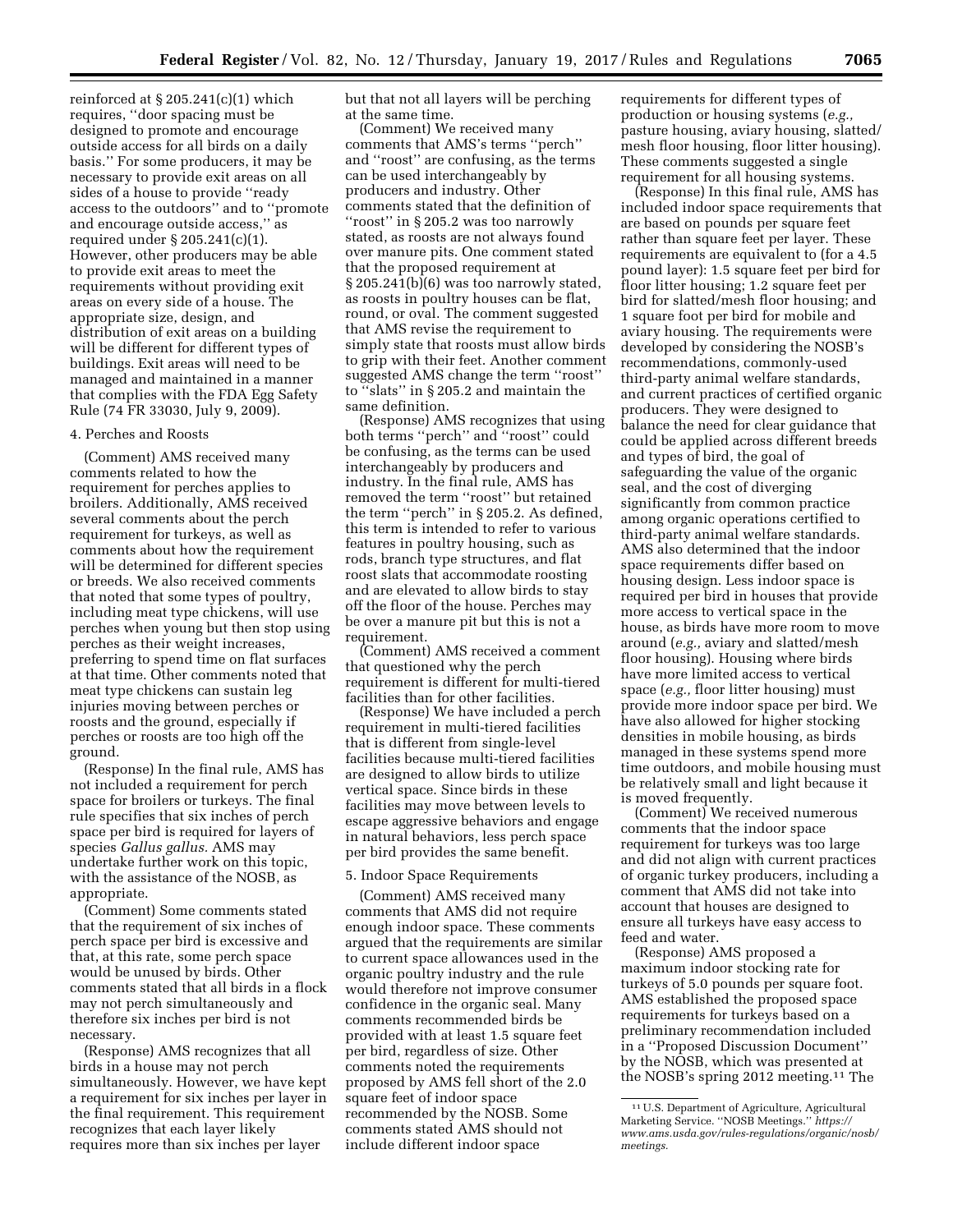NOSB never issued a final recommendation to AMS on space requirements for turkeys. In the final rule, AMS has removed the specific space requirements for turkeys and other avian species in light of: (1) Numerous comments from turkey producers that the proposed stocking density requirements would have a major impact due to current industry practices; (2) the absence of an NOSB recommendation; and (3) information that the proposed requirements were more stringent than other third-party animal welfare standards. AMS intends to address space requirements for turkeys in future rulemaking. Producers of organic turkey and other avian species are still subject to all other requirements of the final rule, including all other indoor space requirements at § 205.241(b), outdoor space requirements at § 205.241(c), and the general requirements at § 205.241(a). This includes the requirement at § 205.241(b)(1) that, ''Poultry housing must be sufficiently spacious to allow all birds to move freely, stretch their wings, stand normally, and engage in natural behaviors.'' Certifiers should verify that producers are in compliance with these requirements. For example, producers that do not provide birds with outdoor access are not in compliance with the regulations, unless birds are temporarily confined in compliance with § 205.241(d).

# 6. Outdoor Space Requirements

(Comment) AMS received many comments that the outdoor space required for birds was not large enough. Comments noted that additional outdoor space would be required to ensure vegetation would not be removed entirely from the outdoor area. Some comments stated the size of the outdoor area was insufficient to prevent buildup of manure, which could lead to contamination of nearby surface water and of the soil in the outdoor area. Additionally, some comments stated that more outdoor area was required to ensure birds could be rotated around the outdoor areas since rotation serves important functions, including vegetation regrowth, parasite and disease reduction, and nutrient management. Further, AMS also received comments claiming that this rule would not protect small farmers and was more advantageous to larger producers. These comments remarked that the indoor and outdoor stocking density requirements for layers are weak which threatens consumer confidence in the organic label and continues the economic disadvantage for farmers using more stringent practices.

(Response) AMS recognizes that a larger outdoor area requirement than proposed could have benefits as described by comments. AMS, however, retained the proposed outdoor space requirement in the final rule. The requirement aligns with the recommendation by the NOSB and is established to meet consumer expectations while recognizing the land constraints that were raised by many other commenters (see below). AMS emphasizes that the regulations established here do not limit producers from providing a larger outdoor area for birds.

(Comment) Some comments stated the outdoor space required for poultry was too large. Specifically, some comments from producers noted that all birds in a house do not go outdoors at any one time and requested that AMS reduce the outdoor area requirement to recognize this observation. Several comments noted that producers may not have the amount of land required for outdoor space, or that the land available may not be near the barns, and that these producers would be forced to cease organic production.

(Response) AMS recognizes that an entire flock may not occupy the outdoor area at the same time, as a percentage of the flock may choose to remain inside, even when presented with the opportunity to go outdoors. However, AMS has not revised the outdoor space requirements in the final rule. The outdoor space requirements in the final rule ensure birds have adequate space outdoors if all birds in the flock do go outdoors. When all birds do not use the outdoor area simultaneously, the birds that are outdoors will effectively have more space per bird. This space requirement aligns with the recommendation by the NOSB. NOSB recommendations were guided by public comment that highlighted consumer expectations, or that sought to preserve the value of the organic seal to consumers. For further discussion of land availability and costs to producers, see discussion of comments below in section titled ''Assumption about Two Barn Footprints''.

(Comment) AMS received comments that stated the outdoor area required for turkeys was too large. Comments from some organic producers said they would need to increase the size of the outdoor area by 80 percent to meet the proposed requirement.

(Response) AMS proposed a maximum outdoor stocking rate for turkeys of 5 pounds per square foot based on a preliminary recommendation included in a ''Proposed Discussion Document'' by the NOSB, which was

presented at their spring 2012 meeting.12 In the absence of a final NOSB recommendation on space requirements for turkeys and in light of the numerous comments AMS received on the topic, AMS has removed the specific space requirements for turkeys in the final rule. AMS intends to address space requirements for turkeys in future rulemaking, once we have received additional input from the NOSB. Producers of organic turkey are still subject to all other requirements of the final rule, including all other outdoor space requirements at § 205.241(c), indoor space requirements at § 205.241(b), and the general requirements at § 205.241(a). Certifiers should verify that producers are in compliance with these requirements. For example, producers that do not provide turkeys with outdoor access are not in compliance with the regulations, unless birds are temporarily confined in compliance with § 205.241(d).

(Comment) AMS received several comments that the general requirement for ''adequate space to escape from predators and aggressive behaviors'' proposed in § 205.241(a) should be revised. These comments stated that space outdoors does not necessarily help poultry escape from predators and recommended that AMS remove the language ''escape from predators.''

(Response) In the final rule, AMS has revised the wording in this section to remove the requirement for adequate space to escape predators. This should not be interpreted to mean that AMS does not recognize the importance of birds having a place to escape from predators, but simply that outdoor space may not meet this goal. The section continues to require ''adequate outdoor space to escape aggressive behaviors

. . .'' (§ 205.241(a)), as outdoor space may allow birds to escape from the aggressive behaviors of other birds in the flock.

(Comment) Some comments requested that we clarify calculations for birds kept in mobile housing units that provide direct contact with the ground. Comments asked whether birds in these production systems also require additional outdoor space.

(Response) See ''Pasture pens vs. other mobile housing'' comment and response.

7. Space Calculations—General

(Comment) AMS received many comments requesting that we describe

<sup>12</sup>U.S. Department of Agriculture, Agricultural Marketing Service. ''NOSB Meetings.'' *[https://](https://www.ams.usda.gov/rules-regulations/organic/nosb/meetings) [www.ams.usda.gov/rules-regulations/organic/nosb/](https://www.ams.usda.gov/rules-regulations/organic/nosb/meetings)  [meetings.](https://www.ams.usda.gov/rules-regulations/organic/nosb/meetings)*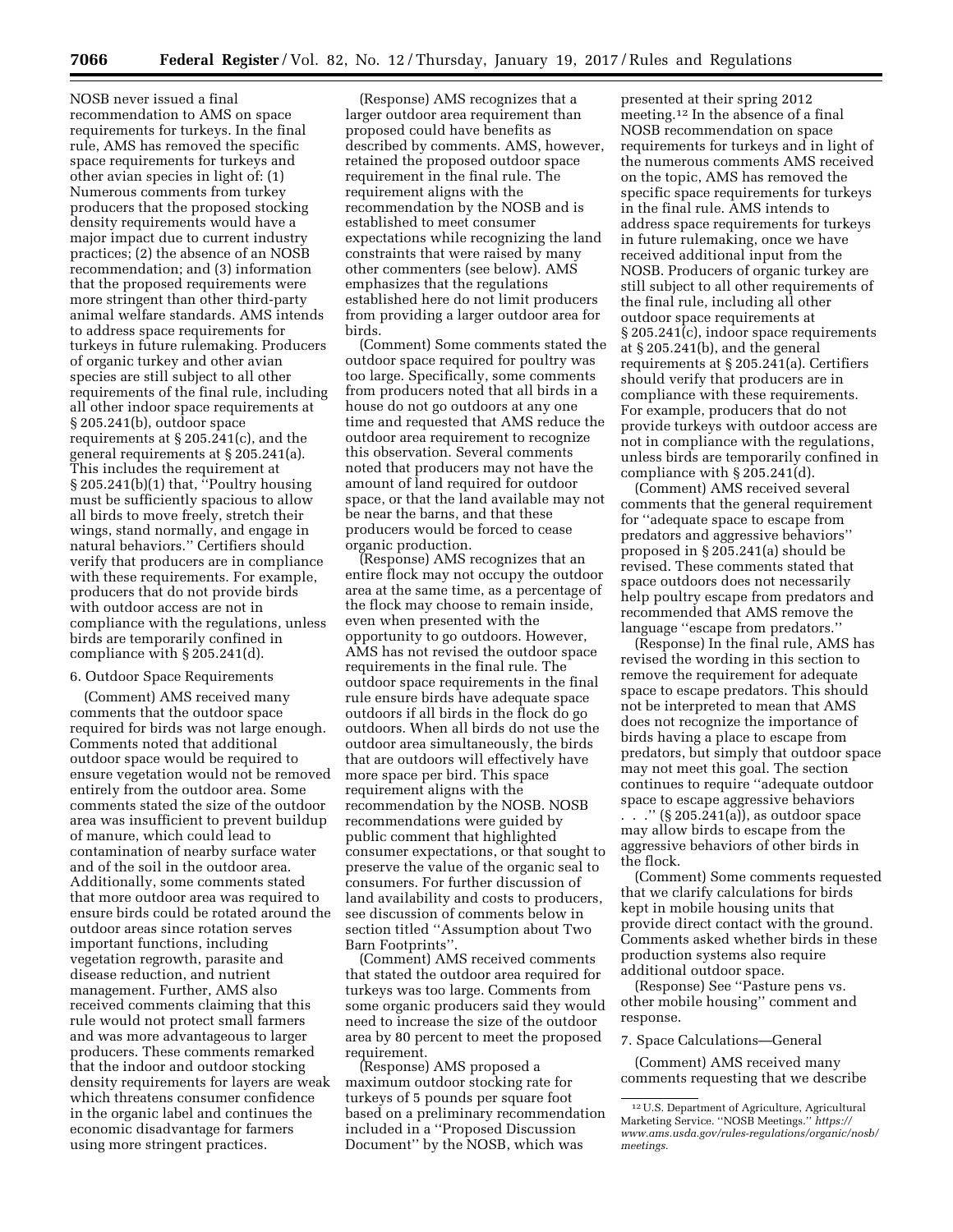the requirements for indoor and outdoor space using square feet per bird instead of setting a maximum pounds of bird per square foot, as AMS proposed. Comments stated that using square feet per bird would be more intuitive or easier to use when verifying compliance with the regulations.

(Response) AMS understands that it is simpler to think about space requirements on a per bird basis rather than as a number of pounds per square feet. However, AMS has not revised the description of the space requirements in the final rule, as pounds per square foot most fairly addresses differences between species and breeds. From comments received, AMS identified approximately half a dozen layer breeds commonly used for organic production, not including heritage breeds used by some organic producers. Each breed has slightly different characteristics, including the average weight per bird. By retaining the space requirements expressed as maximum pounds per square foot, AMS believes the requirement will be most equitable across species and breeds.

(Comment) Many comments discussed whether a porch could be calculated as either indoor or outdoor space. Some comments questioned when a porch could be included in calculations as either indoor or outdoor space (*i.e.,* whether access to the porch must be available at all times). Other comments opposed allowing porches as either indoor or outdoor space, stating that counting porches as indoor space would be a loophole that would result in less indoor space.

(Response) AMS disagrees with comments that space within a porch should never be allowed to count as space for birds. If a porch is always available to birds when inside, the porch space could be utilized by birds and the space should have the same benefits as other indoor space. However, if a porch is not accessible to birds at all times, it may not be included as indoor space. Space in porches may not be included in the calculation for indoor space if birds cannot access the porch for any reason, for example, if doors are closed due to inclement weather or threat of diseases. When calculating the space available to birds outdoors, only space that is outside an enclosed building or housing structure (see definition of ''outdoors'' at § 205.2), may be included as part of the outdoor area. However, in response to comments, AMS has added § 205.241(c)(7) to clarify that unenclosed porches and lean-to type structures (*e.g.* with roof, but with screens removed) that allow birds to access the rest of the outdoor area can

be included in the calculation of outdoor space.

(Comment) Several comments requested that AMS clarify what was meant by ''at any time'' when referring to indoor and outdoor space requirements in §§ 205.241(b) and (c). Some comments thought that this section could be interpreted to mean that space requirements apply only to the birds in the outdoor area at a specific moment rather than to all birds in the flock. Comments noted that different interpretations of the phrase could influence the amount of space provided, as all birds in a house may not be outdoors at the same time.

(Response) In the final rule, AMS has revised the wording in §§ 205.241(b) and (c) to remove the phrase ''at any time'' and to clarify that space must be provided at the established rates for all birds in the flock. In § 205.241(c), we specified that outdoor space must be provided for all birds in the flock. We have not specified that indoor space is to be calculated for every bird in the flock, as all birds in a flock are regularly indoors at the same time and the method of calculating is clear.

(Comment) Some comments requested clarification about when birds should be weighed to calculate the indoor and outdoor space requirements. Other comments asked if the rule requires that birds be weighed to determine space requirements.

(Response) AMS notes that the space requirements are not linked to any specific age. At any time in a production cycle, producers must meet the requirements. For example, a layer in a floor litter housing system that is 32 weeks of age and weighs 4.3 pounds must be provided with 1.43 square feet per bird (equivalent to 3.0 pounds of bird for each one square foot); however, at 80-weeks of age and a weight of 4.5 pounds, each bird must be provided with 1.5 square feet per bird (3.0 pounds of bird for each one square foot). In other words, for each 10,000 square feet, a producer could stock 6,993 birds at 32 weeks of age (bird weight of 4.3 pounds) but only 6,667 birds at 80 weeks of age (bird weight of 4.5 pounds). Although older and heavier birds require more space, natural mortalities over time may result in compliance with the space requirements over a production cycle. To calculate the weight of birds, an average weight may be established for the flock by taking weights of a representative sample of the flock. The requirement is not specific to each individual bird in a flock. AMS understands that many producers already monitor and track bird weight closely during the production cycle to

monitor bird development and health and calculate feed requirements. However, if weight is not monitored by a producer, the producer and/or certifier will need to establish the weight of birds based on objective criteria to determine the space required indoors and outdoors.

#### 8. Space Calculations—Indoors

(Comment) Some comments requested clarification about whether the area occupied by nest boxes in poultry houses could be included in the calculation of the available indoor space.

(Response) In the final rule, AMS has clarified in § 205.241(b)(11) how indoor space is to be calculated and that nest boxes may not be included in the calculation of indoor space. This clarification aligns with the NOSB's December 2011 recommendation on indoor space, as well as with the methods for calculating indoor space used by animal welfare groups and third-party production standards. The total size of the indoor space is calculated by including all flat areas in a house, excluding nest boxes. Elevated round perches, for example, are not flat areas and could not be included as indoor space.

(Comment) We received some comments that asked what types of housing would be subject to the indoor requirement of 2.25 pounds of hen per square foot. Another comment stated that AMS could hinder innovation by implementing a stricter requirement (*i.e.,* more indoor space per bird) than for other types of housing defined in § 205.2.

(Response) AMS is not aware of housing that does not fit within one of our housing definitions included in § 205.2, and disagrees that the requirement would disadvantage any type or size production system. In the final rule, AMS continues to include an indoor space requirement at  $\S 205.241(b)(8)(v)$  for housing that does not fit within one of the types defined in § 205.2 as ''indoors'' or ''outdoors.'' AMS also notes that requirements for new housing types could be included in the requirements at a later date, at the recommendation of the NOSB, as appropriate. If housing does not fit within one of the types described in § 205.2 and included at §§ 205.241(b)(8)(i) to (iv), producers must provide an indoor stocking density of no more than 2.25 pounds of hen per square foot.

#### 9. Space Calculations—Outdoors

(Comment) Some comments requested that AMS clarify how to calculate the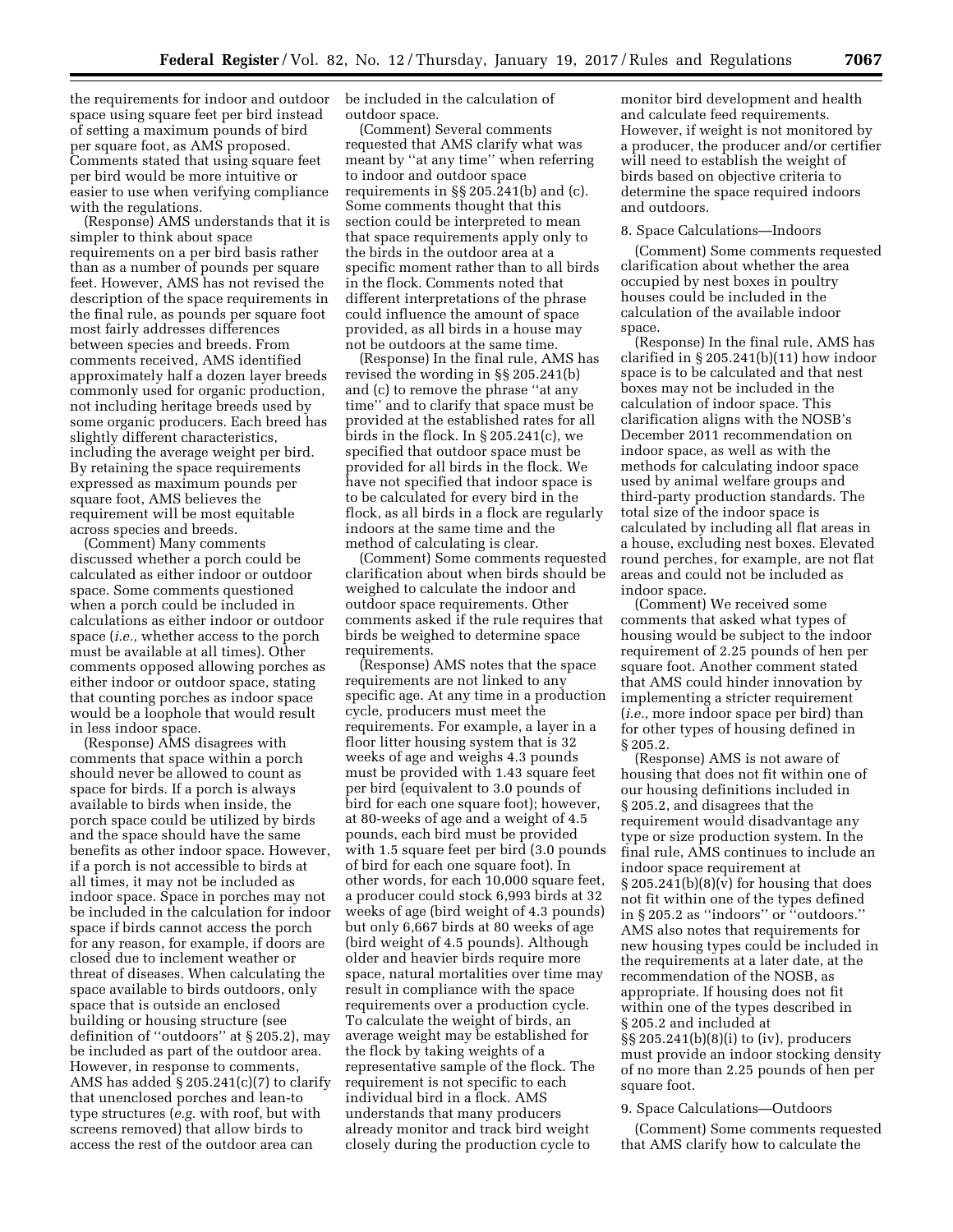outdoor stocking density. Comments asked whether producers could rotate birds around the outdoor area when this would result in a higher stocking density, as long as the stocking density as calculated over the entire outdoor area met the requirement.

(Response) The outdoor area requirement is to be calculated as the outdoor area available to all birds in the flock at any given time. For example, if a producer rotates birds between two outdoor areas, each area must be large enough to meet the stocking density requirement. Performing the calculation in this way ensures that birds are provided with the outdoor space required at all times. AMS has not revised the final rule in response to this comment.

(Comment) AMS received several comments about how the area of the outdoor space is to be calculated. Comments stated that AMS's intent to prohibit porches as outdoors was clear but that the proposed prohibition for including outdoor areas under a solid roof if attached to the structure was either confusing or overly restrictive. Some comments stated that large overhangs or other covered areas can actually encourage birds to go outdoors, as these areas provide a degree of safety for birds (*i.e.,* safety from aerial predators). Other comments mentioned that producers may create shade structures by leaning lumber against the side of building. Comments requested that AMS clarify that these areas are outdoors and can be included in outdoor space calculations.

(Response) AMS recognizes that overhangs, eaves, or other covered areas may encourage use of outdoor areas by providing overhead protection. In the final rule, AMS has removed the requirement as proposed at § 205.241(c)(6).

Additionally, AMS has revised the definition of ''outdoors'' to, ''Any area in the open air, outside a building or housing structure.'' AMS also revised the definition of ''indoors'' to, ''the space inside of an enclosed building or housing structure.'' Any outdoor space that meets the definition may be included in outdoor space calculations. AMS has also added § 205.241(c)(7), which clarifies that porches and lean-to type structures that are not enclosed, but allow free access to other outdoor areas can be counted in outdoor space calculations. These changes do not affect the decision that an enclosed porch cannot be counted as outdoor space. See AMS's response to comments on Definitions for further discussion.

(Comment) Some comments requested that AMS clarify whether producers

must have outdoor areas if they only raise pullets and the pullets are sold or moved to another location prior to 16 weeks of age.

(Response) Section 205.241(d) includes requirements for temporarily confining birds from the outdoors. When birds are temporarily confined from the outdoors in compliance with the requirements at § 205.241(d), outdoor space is not required. To establish if confinement from the outdoors is in compliance with the requirements, a producer must, as required by § 205.201, ''develop an organic . . . system plan that is agreed to by the producer . . . and an accredited certifying agent.'' Beyond 16 weeks of age, all layer producers must have land available for outdoor access at the maximum stocking rate of 2.25 pounds per square foot, unless birds are temporarily confined in accordance with § 205.241(d). Producers may not confine birds in an indefinite manner to avoid or bypass outdoor space requirements.

#### 10. Porches

(Comment) AMS received many comments that stated that porches should be considered as outdoor space in organic poultry production. Comments received in favor of porches as outdoor space argued that they allow producers to better protect bird health by reducing contact between organic birds and other animals that can carry disease (*e.g.,* wild birds, rodents, insects, cats, other animals); reducing contact between organic birds and pathogens in soil (*e.g.,* parasites, bacteria, viruses); and limiting predation. Additionally, many comments argued that production costs and, in turn, retail costs would increase if porches were prohibited. Some of the comments in favor of porches as outdoor space noted that porches also provide conditions similar to the outdoors (*e.g.,* sunlight, fresh air), and others stated that porches do in fact meet consumer expectations, as demonstrated by demand for organic eggs, many of which are produced in porch-based systems. Some comments in favor of porches recommended they be considered outdoor space for currently certified organic producers indefinitely. Another comment recommended that AMS allow porches as outdoor space but require enrichments on the porch to encourage birds to use porches.

AMS also received many comments that were opposed to any use of porches as outdoor space in organic production, including many comments stating they were unaware that currently, operations

that provide porches as the only outdoor space for birds are allowed to be certified organic. Generally, these comments expressed that birds should be outside as much as possible on soil or on pasture with sunshine, fresh air, and adequate space in order to maximize opportunities for birds to exhibit natural behavior as recognized by animal welfare experts, consume a diverse diet, and meet consumer expectations for birds raised organically. Many stated that shoppers pay more for organic food and that animals should be raised in a manner that is more in line with consumer expectations, including access to soil and vegetated areas.

(Response) In the final rule, AMS has retained a requirement for outdoor access, and AMS has defined the outdoors (§ 205.2) to clarify that birds must be in the open air, outside an enclosed building or housing structure, to be considered outdoors. AMS disagrees with comments that argued that consumers are satisfied with the use of porches, or that demand for organic eggs is evidence of their satisfaction. AMS received a vast number of comments that indicate that consumers are unaware that porches have been used for outdoor access in organic production. The comments received indicate that there is a gap between how consumers think birds are raised on organic farms and the actual practices of some—but not all—organic producers. One of the key objectives in implementing this final rule is to assure consumers that the practices used to produce organic products meet a consistent standard, including outdoor access for poultry. This objective is guided by the NOSB recommendations and public and expert comment received during those deliberations that indicated a risk to the integrity and value of the organic seal from the gap between consumer expectation and current industry practice.

For further discussion of porches, including comments and cost impacts, see section XII, ''Porches as Outdoor Areas.''

### 11. Biosecurity

(Comment) A number of comments stated that the proposed rule would compromise biosecurity measures and increase exposure of birds to disease and infection by requiring access to the outdoors. Comments stated that there would be increased exposure of organic birds to wild birds and the feces of wild birds, which could harbor and transmit diseases. Additionally, comments noted the requirements would expose organic birds to more contact with soil, other animals (*e.g.,* rodents, cats), or insects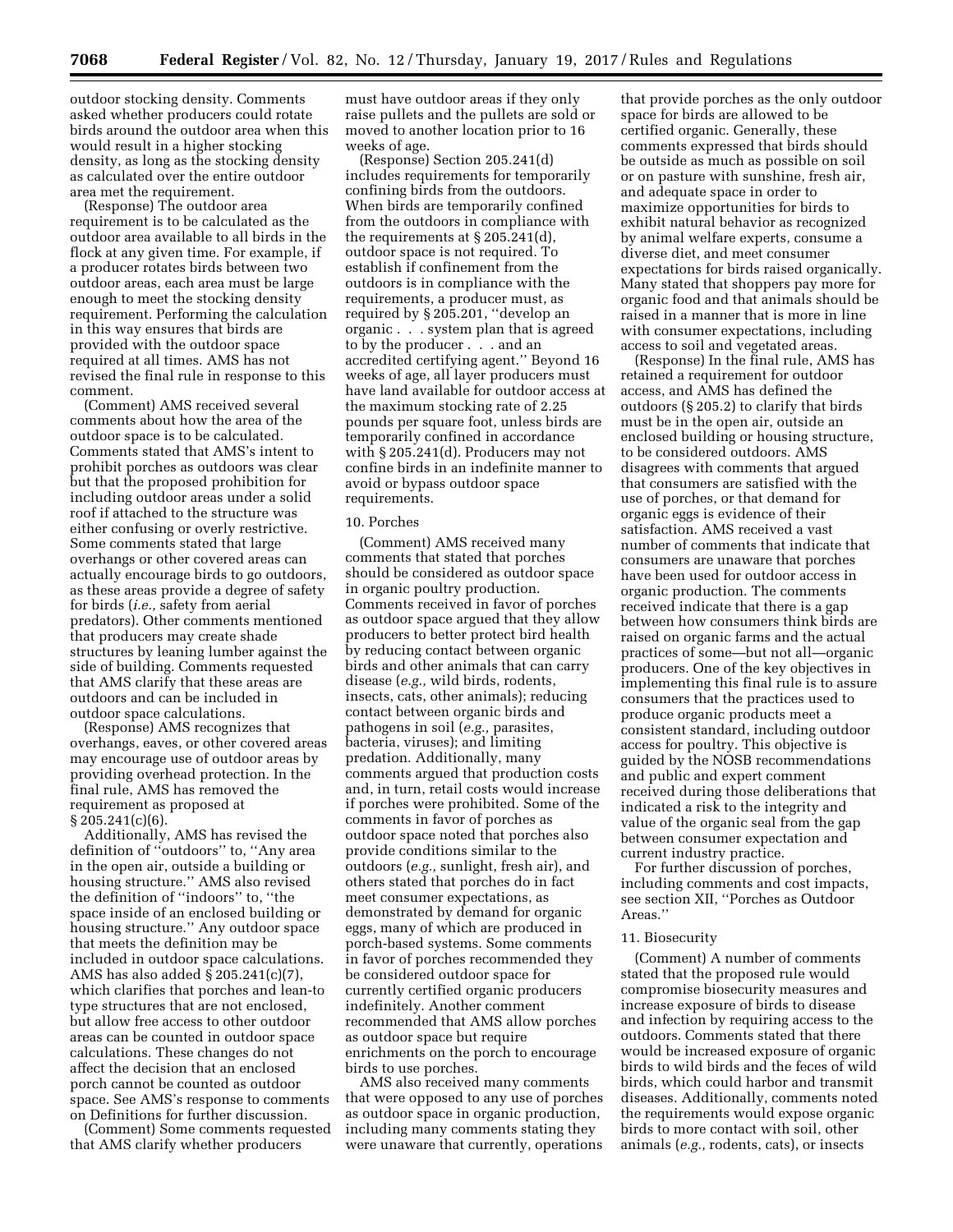(*e.g.,* flies, ticks, mites, lice) that can harbor and transmit disease to domestic poultry. Comments stated that increased exposure to disease vectors, including viruses, parasites, and bacteria, would increase bird morbidity and mortality, negatively affect production, put other farms at risk, or force producers to decide between protecting bird health and maintaining organic certification. Comments noted that soil cannot be disinfected in the same way a house can be disinfected, which could lead to an increase in disease and mortality over time. Many comments stated that rearing birds in the controlled environment of a poultry house is best for bird health.

However, several comments also noted that confinement of poultry to the indoors is not a guarantee that birds will be protected from disease. A comment noted that in the 2015 outbreak of highly pathogenic avian influenza (HPAI) in the United States, the affected poultry farms were non-organic operations that permanently confine birds from the outdoors. Commenters urged AMS to consider that outdoor access is only one component of a comprehensive biosecurity plan and that factors other than outdoor access have been implicated in confirmed cases of HPAI (*e.g.,* cross-contamination due to persons or equipment moving between poultry houses or between farms).

(Response) In the final rule, AMS has retained the requirement for outdoor access for organic birds, but the Agency engaged in extensive deliberations to align these requirements with the best practices of federal agencies focused on biosecurity and food safety. Outdoor space requirements have also been retained for layers, pullets, and broilers of species *Gallus gallus.* AMS recognizes that certain conditions may require the temporary confinement of birds to protect bird health and prevent disease and has preserved the ability of producers to take these precautionary measures, in consultation with their certifiers. AMS believes that outdoor access should be provided when conditions do not jeopardize bird health, safety, or well-being and that outdoor access requirements can be factored into comprehensive biosecurity plans. Finally this rule does not obviate the necessity to comply with all other applicable laws and regulations, including animal health regulations of APHIS.

The final rule continues to allow producers to temporarily confine birds because of conditions under which the health, safety, or well-being of the animal could be jeopardized. This

provision has been included to protect animal health. AMS also recognizes that specific disease risks may require temporary confinement to protect bird health, in the absence of a documented occurrence of disease. In response to comments, AMS has removed a provision from this section that would have required a documented occurrence of disease in the region or migratory pathway to temporarily confine animals. By revising the requirement, AMS is providing producers with additional options to address disease risks. This provision to temporarily confine birds must be part of an Organic System Plan approved by the producer's accredited certifying agent. Additional requests for temporary confinement, outside of the approved Organic System Plan, must be approved by the certifying agent. AMS encourages state departments of agriculture to coordinate with NOP and certifiers on occasions where temporary confinement may be necessary to protect animal health. See AMS's discussion of comments on ''Temporary confinement—disease'' for further discussion of confining animals under this provision.

12. Pasture Pens vs. Other Mobile Housing

(Comment) Several comments requested that AMS clarify how the regulations apply to poultry producers that use certain types of mobile pasturebased systems. The comments described these systems as providing direct access to soil and vegetation; having walls and roofs made of mesh, plastic, wood, and other materials; and having mobility. Birds in these systems are on pasture, however, roofing on all or part of the structure provides shade and protection. These comments argued that these systems should meet the definition of outdoors because they provide access to soil and vegetation and allow for natural behaviors (scratching, pecking, foraging, etc.).

(Response) For further discussion, see AMS's response to comments in the Definitions section. AMS made several revisions in the final rule in response to comments requesting more clarity around the definitions of indoors and outdoors as they apply to pasture-based systems. We revised the definition of outdoors in § 205.2 to clarify that pasture pens are outdoors. Additionally, we use the term ''mobile housing'' in § 205.241(b)(8)(1) of the final rule to distinguish pasture pens from mobile housing. Mobile housing provides indoor space while pasture pens are considered outdoors.

Birds raised in pasture pen systems must be provided with space to meet

outdoor space requirements at §§ 205.241(c)(4) through (6); specifically, space for chickens must be provided at a rate of no less than one square foot for every 2.25 pounds of layer, 3.0 pounds of pullet, or 5.0 pounds of broiler in the flock. Species other than chickens must be provided with outdoor space to meet the requirements of §§ 205.241(c)(1) through (3). AMS has determined that this type of production, which provides animals with constant access to pasture, also meets consumer expectations of organically produced birds, and expects that the outdoor space requirement ensures birds in these systems have sufficient space to express natural behaviors and meet the requirements of § 205.241(a).

### 13. FDA Regulations and Food Safety

(Comment) AMS received numerous comments stating that the proposed rule would compromise egg producers' efforts to prevent *Salmonella enterica*  serotype Enteritidis (SE) from contaminating eggs, as required by FDA regulations (21 CFR part 118). FDA requirements include: preventing stray poultry, wild birds, cats, and other animals from entering poultry houses; using appropriate methods to control rodents and flies (when monitoring indicates unacceptable activity); and removing vegetation and debris outside a poultry house that may provide harborage for pests (21 CFR 118.4). Comments stated the AMS requirements for outdoor access and for enrichments in outdoor areas would conflict with current FDA requirements to prevent SE.

(Response) AMS engaged in extensive deliberations to reduce the likelihood that requirements under this rule would jeopardize or impact practices that poultry producers have implemented to meet FDA requirements to prevent SE (21 CFR part 118) published on July 9, 2009 (74 FR 33030). Under the FDA requirements, producers must have and implement a written SE prevention plan and take measures to prevent introduction or transfer of SE into or among poultry houses (21 CFR 118.4). Under FDA regulations, the minimum requirements to prevent SE include, but are not limited to: preventing stray poultry, wild birds, cats, and other animals from entering poultry houses; and removing debris within a poultry house and vegetation and debris outside a poultry house that may provide harborage for pests. Enrichments in the outdoor area could provide harborage for rodents, and thus, could conflict with FDA requirements at 21 CFR  $118.4(c)(3)$ .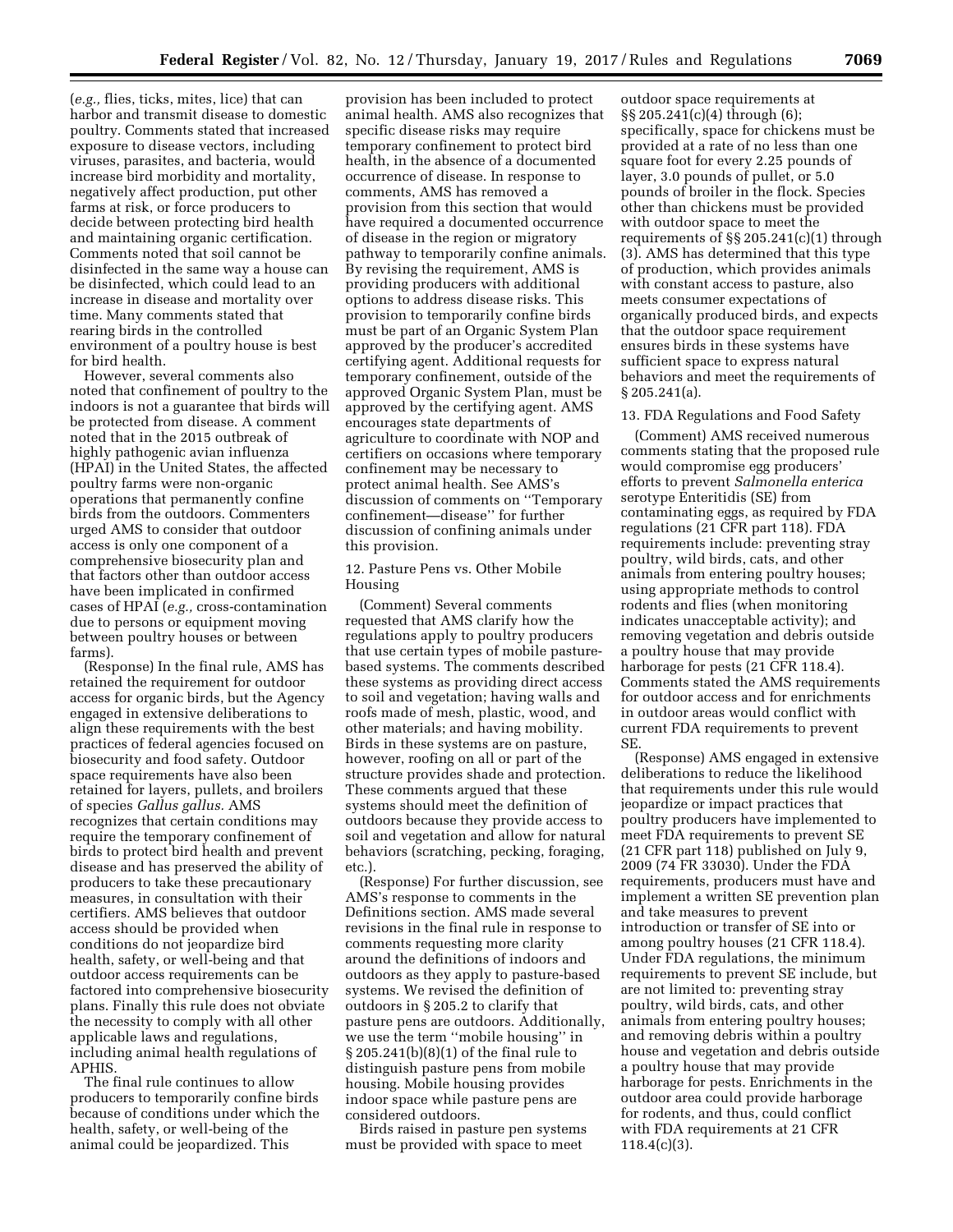In the final rule, AMS has removed the proposed requirement, ''outdoor areas must have suitable enrichment to entice birds to go outside.'' This requirement has been removed in the final rule to remove conflict with FDA rules to prevent SE contamination. Section 205.241(c)(1) requires that ''outside access and door spacing must be designed to promote and encourage outside access for all birds on a daily basis. Producers must provide access to the outdoors at an early age to encourage (*i.e.,* train) birds to go outdoors.''

Additionally, AMS has amended the rule at  $\S 205.241(c)(2)$  to require at least half of the outdoor area to be soil with vegetative cover, which encourages birds to come outdoors and accommodates natural behaviors. Organic producers must ensure that vegetation does not provide harborage to pests, as required under FDA requirements (21 CFR 118.4(c)(3)). For example, vegetation in outdoor areas must be kept at a short enough height to ensure it does not harbor pests. FDA draft guidance 13 recommends that vegetation should be maintained to less than 6 inches in height.

(Comment) Comments also stated that doors, as required by AMS, would directly conflict with the FDA requirement to prevent stray poultry, wild birds, cats, and other animals into poultry houses. Comments stated that any door to allow organic birds to move between the indoors and outdoors would inevitably lead to the movement of other animals between the outdoors and indoors, and that failure to prevent this movement would conflict with the FDA requirements.

(Response) The FDA SE rule includes required measures to prevent SE contamination, including biosecurity and pest control measures (21 CFR part 118). Under this final rule, organic producers must provide access to the outdoors (§§ 205.241(a), 205.241(c)(1)). To also comply with FDA requirements, organic producers need to take measures to prevent wild animals and pests from moving freely between the outdoors and indoors. For example, producers could: use visual deterrents to discourage wild birds in or around housing; set traps for pests outdoors and indoors; use perimeter fences to keep stray or wild animals out of outdoor areas; reduce

access to feed indoors by managing spilled feed; or design exit areas on housing to prevent wild birds from entering the house.

(Comment) Several comments noted that soil can be contaminated with persistent synthetic chemicals, including dioxins, and specifically, polychlorinated dibenzo-*p*-dioxins (PCDDs), polychlorinated dibenzofurans (PCDFs), and polychlorinated biphenyls (PCBs). The comments noted that the requirement for birds to be outdoors on soil would result in elevated levels of these substances in organic eggs through ingestion of soil or vegetation by birds—and subsequently pose health risks to humans that ingest organic eggs. Comments noted that dioxins are widespread and persistent in the environment, and comments cited studies that found that eggs from free range hens contain higher levels of dioxins. Additionally, comments noted risks of bioaccumulation into eggs of heavy metals such as lead and mercury, as well as DDT, when birds are outdoors on soil.

(Response) No provision under this rule allows for the sale of eggs that contain substances—including dioxins, heavy metals, and PCBs—in excess of levels established by the FDA or other agencies. This rule does not change the requirement that producers, regardless of whether or not they are organic, must comply with FDA requirements. Additionally, organic regulations at § 205.671 address unavoidable residual environmental contamination (further defined at § 205.2) and do not allow for the sale of contaminated agricultural products as organic. For more information on action levels published by the FDA, see FDA's Guidance for Industry: Action Levels for Poisonous or Deleterious Substances in Human Food and Animal Feed.14

#### 14. Vegetation in Outdoor Areas

(Comment) AMS received many comments stating that vegetation should be required in outdoor areas for birds. Comments noted that vegetation is important for birds to engage in the natural behavior of foraging and that denuded soil increases health risks for flocks. Additionally, comments noted that vegetated soil benefits soil and water quality compared to bare soil by reducing water runoff, preventing erosion, and taking up nutrients. Most comments recommended the outdoor area be covered with at least 50 percent vegetation, while some comments recommended AMS require up to 90 or

100 percent vegetative cover in outdoor areas.

(Response) AMS agrees that vegetation in outdoor areas has benefits that warrant this requirement. We have revised the final rule at § 205.241(c)(2) as follows: ''at least 50 percent of outdoor space must be soil. Outdoor space with soil must include maximal vegetative cover appropriate for the season, climate, geography, species of livestock, and stage of production . . .'' This requirement recognizes the important function and role of vegetation in the outdoor space, including its benefits to soil health and to birds by allowing for the expression of natural behaviors. Vegetation in outdoor areas must be maintained to ensure it does not provide harborage for rodents and other pests. For example, vegetation in outdoor areas must be kept at a short enough height to ensure it does not harbor pests. FDA draft guidance recommends that vegetation should be maintained to less than 6 inches in height.15

Additionally, AMS has included at § 205.241(d)(4) an allowance to temporarily confine birds for ''risk to soil or water quality, including to establish vegetation by reseeding the outdoor space.'' Birds may not be confined any longer than required to seed the area and allow for the vegetation to establish itself. This allowance for temporary confinement was included by AMS to acknowledge that some producers may need to reseed outdoor areas to meet the vegetation requirement included in § 205.241(c)(2) and that birds may need to be kept off the area to allow seeds to germinate and establish. The minimum outdoor space requirements do not apply when birds are temporarily confined under this provision, and a producer may still allow birds outdoors. For example, if 50 percent of the outdoor area is covered by gravel, birds may be allowed into this portion of the outdoor area. Providing a smaller outdoor area when confining animals to reseed the outdoor area and establish vegetation would be in compliance with the provision at  $\S 205.241(d)(4)$ .

(Comment) AMS received a number of comments that contact with gravel or pavement does not allow chickens to exhibit their natural instinctive behaviors. Many comments requested we reduce the amount of outdoor area that can be anything but soil (including soil with vegetative cover) from 50 percent to 25 percent or less.

<sup>13</sup>U.S. FDA. Draft Guidance for Industry: Questions and Answers Regarding the Final Rule, Prevention of Salmonella Enteritidis in Shell Eggs During Production, Storage, and Transportation (Layers with Outdoor Access). Available at *[http://](http://www.fda.gov/Food/GuidanceRegulation/GuidanceDocumentsRegulatoryInformation/ucm360028.htm) [www.fda.gov/Food/GuidanceRegulation/](http://www.fda.gov/Food/GuidanceRegulation/GuidanceDocumentsRegulatoryInformation/ucm360028.htm) [GuidanceDocumentsRegulatoryInformation/](http://www.fda.gov/Food/GuidanceRegulation/GuidanceDocumentsRegulatoryInformation/ucm360028.htm) [ucm360028.htm.](http://www.fda.gov/Food/GuidanceRegulation/GuidanceDocumentsRegulatoryInformation/ucm360028.htm)* 

<sup>14</sup>*[http://www.fda.gov/food/guidanceregulation/](http://www.fda.gov/food/guidanceregulation/ucm077969.htm)  [ucm077969.htm.](http://www.fda.gov/food/guidanceregulation/ucm077969.htm)* 

<sup>15</sup>*[http://www.fda.gov/Food/GuidanceRegulation/](http://www.fda.gov/Food/GuidanceRegulation/GuidanceDocumentsRegulatoryInformation/ucm360028.htm) [GuidanceDocumentsRegulatoryInformation/](http://www.fda.gov/Food/GuidanceRegulation/GuidanceDocumentsRegulatoryInformation/ucm360028.htm)  [ucm360028.htm.](http://www.fda.gov/Food/GuidanceRegulation/GuidanceDocumentsRegulatoryInformation/ucm360028.htm)*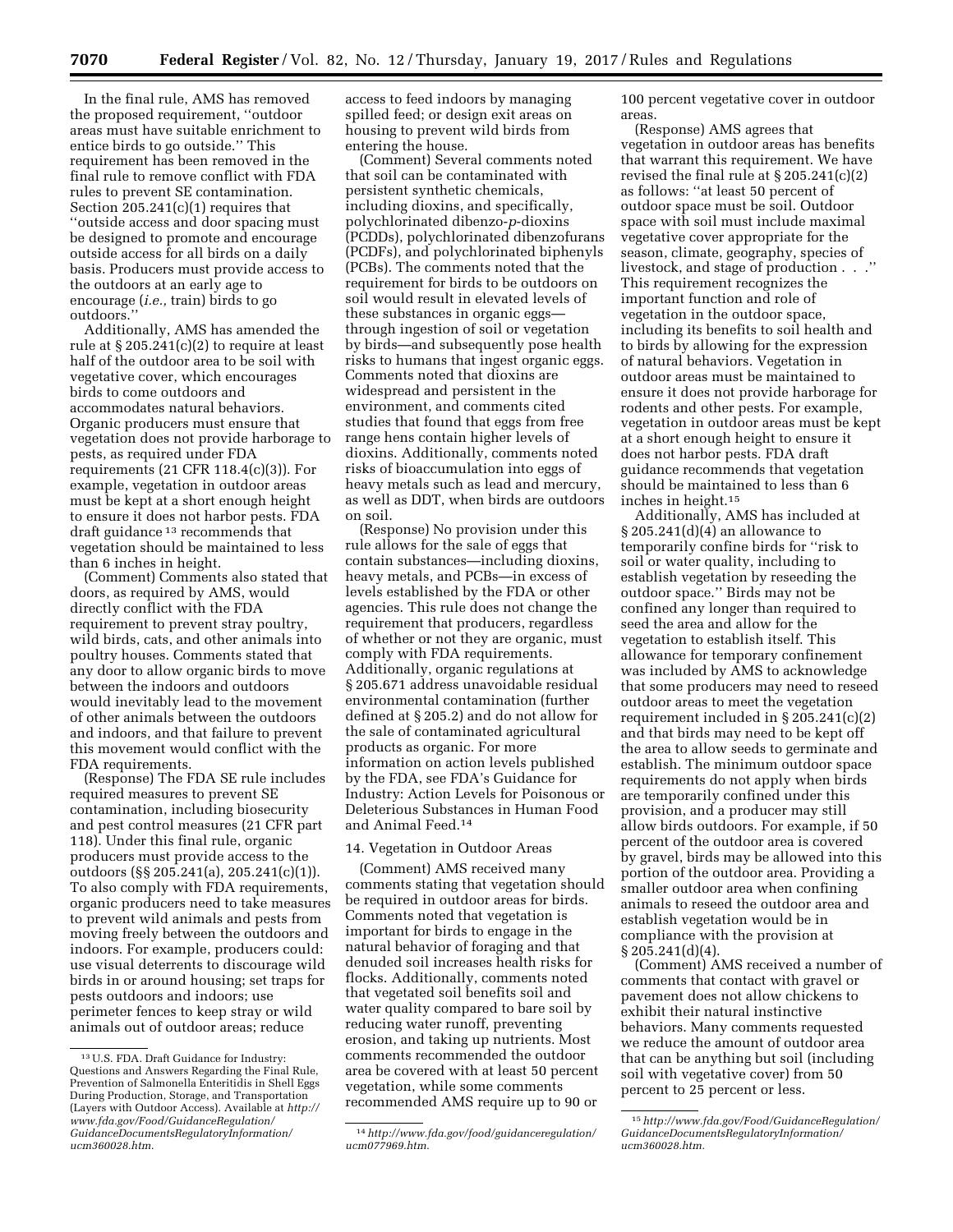(Response) AMS has retained the requirement as proposed that outdoor areas be at least 50 percent soil, but we have also revised the requirement to add a requirement for maximal vegetative cover in the outdoor soil area. We think this revision communicates the importance of contact with the ground yet still provides an allowance for producers to use other surfaces as necessary. For example, gravel surfaces may be necessary to ensure adequate drainage adjacent to a house. A producer could still provide a surface or materials in this outdoor area that would accommodate the natural behavior of birds, including scratching and dust bathing.

(Comment) AMS received many comments about whether vegetation would be permitted in outdoor areas, since the proposed rule stated at section 205.241(c)(8), ''At least 50 percent of outdoor access space *must be soil*''*.*  Comments stated that bare soil could lead to degradation of soil and the runoff from bare soil could contaminate nearby water resources.

(Response) AMS understands from comments received that there was confusion about whether outdoor areas could be vegetated or if AMS would require outdoor areas to be cleared of vegetation. In the final rule, AMS has revised the outdoor space requirement to clarify that outdoor soil areas must be covered with vegetation given sitespecific conditions.

(Comment) AMS received a few comments about whether land used for outdoor access for poultry must be certified organic and meet the same requirements as land used in the production of organic crops or pasture. One comment recommended that producers not be allowed to remove the top soil from the outdoor area and replace it with another fill material to forego the land transition period requirement (*i.e.,* a three-year period without prohibited synthetic substances).

(Response) AMS agrees that land used to provide outdoor access to poultry must be certified as part of an organic system plan. The USDA organic regulations require that organic agricultural products fed to livestock be organically produced. Additionally, the regulations require that crops be produced from land to which no prohibited substances, including synthetic chemicals, have been applied during the three years immediately preceding the harvest of the agricultural product. As birds may consume vegetation from land used to provide outdoor access, this land must meet the same requirements as used to produce

any other organic crop. The implementation period for this final rule takes into account the possibility that producers may need to transition land to meet outdoor space requirements.

### 15. Enrichments and Bird Training

(Comment) AMS received many comments that the requirement for "suitable enrichment" in outdoor areas was too subjective. Some comments recommended AMS remove this part of the requirement, while other comments recommended AMS specify the number and types of enrichments required. Many other comments noted that enrichments outdoors would attract other animals and violate FDA requirements for shell egg producers to prevent SE contamination of eggs. Some comments requested AMS clarify how the requirement for suitable enrichment outdoors applies to broiler production.

(Response) In response to comments, AMS has removed the requirement that outdoor areas must have suitable enrichment to entice birds to go outside in the final rule. See AMS's response to comments about FDA regulations in the section above on FDA regulations and food safety. AMS has, however, amended the rule at § 205.241(c)(2) to require at least half of the outdoor area to be soil with vegetative cover, which provides an environment that encourages birds to come outdoors. Additionally, we have retained the requirement in the final rule that outside access and door spacing be designed to promote and encourage outside access for all birds on a daily basis. Producers must still meet the general requirements of § 205.241(a) and provide living conditions that accommodate the health and natural behavior of birds, including: year-round access to outdoors; shade; shelter; exercise areas; fresh air; direct sunlight; clean water for drinking; materials for dust bathing; and adequate outdoor space to escape aggressive behaviors.

(Comment) Several comments noted that suitable enrichments should be required indoors for broilers. A comment stated that perches are of questionable benefit to broiler-type birds and that a general requirement for indoor enrichment for broilers would be beneficial. A comment recommended that beneficial indoor features might include straw bales, string, deep litter, and dust baths.

(Response) In the final rule, AMS has not included a perch or indoor enrichment requirement for broilers. AMS may undertake further work on this topic, with the assistance of the NOSB, as appropriate. However, broiler producers must meet the requirement at

§ 205.241(b)(1), which requires that birds be able to engage in natural behaviors indoors. Producers should work with their certifier to determine if birds are able to engage in natural behaviors indoors.

(Comment) Several comments noted the benefits of covered areas in the outdoor space for birds and recommended AMS require these features in outdoor areas. Comments noted that birds will be encouraged to go outdoors if they can seek and find safety from overhead predators under trees, roofs, or other structures.

(Response) AMS agrees that protection from predators could be important to encourage birds to use outdoor areas. Furthermore, overhead protection could reduce mortality by reducing predation. However, in the final rule, AMS has not included a specific requirement to provide covered areas outdoors. Producers are required to promote and encourage outside access in the final rule  $(\S 205.241(c)(1)),$ and overhead protection may be used to meet this requirement. However, AMS has not specified exactly how producers must promote and encourage outside access. We believe this flexibility is important to allow producers to implement practices that are best suited to their operations, while still establishing a clear standard for producers to promote and encourage outdoor access and while protecting birds from disease and predation.

# 16. Temporary Confinement—Weather

(Comment) AMS received many comments about temporary confinement for air temperatures that are under 40 °F or above 90 °F. One comment stated that allowing birds to go outdoors at 40 °F would cool down the barn quickly and create moisture issues. Other comments noted that additional fuel would be required to maintain indoor temperatures if doors were opened during cool weather and that birds would require more feed to compensate for the energy required to maintain their body temperature. Comments on the upper limit proposed by AMS noted that cooling systems in poultry houses would not work as designed with doors open, and that birds would be subjected to additional stress that could result in higher incidence of illness or death. Some alternate recommendations for the temperature range were 55–90, 50–90, 60–90, and 50–85 °F. Meanwhile, some comments supported removing any lower or upper limits and instead defining inclement weather. Additionally, several comments requested AMS clarify if producers are required to provide birds with access to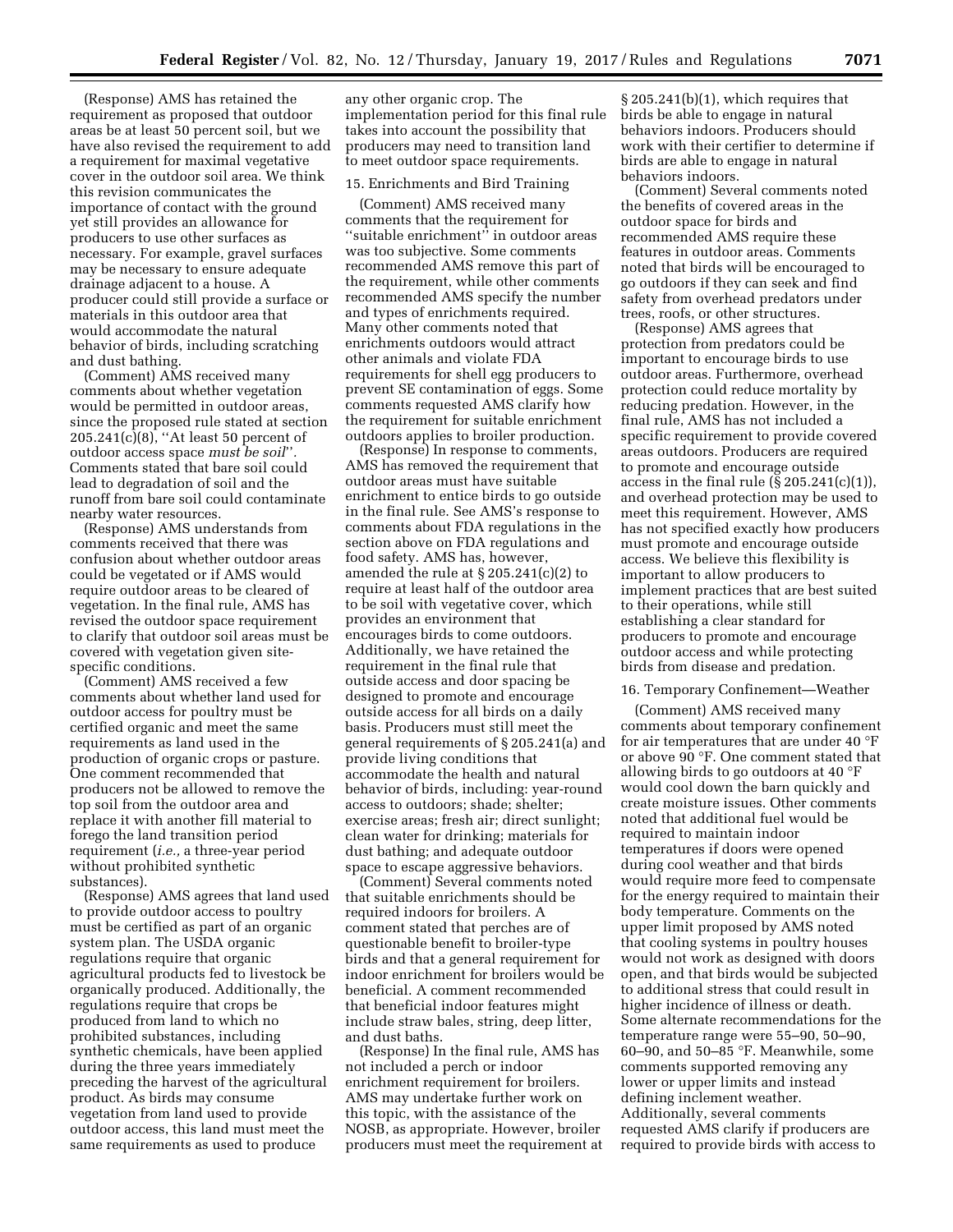the outdoors if the temperature is only within the range of 40 °F and 90 °F for a short period of time in the day. Comments stated that such a requirement could be impractical for producers that may not be available to open doors at any time on a given day.

(Response) Organic regulations already include a definition of the term ''inclement weather'' at § 205.2 In the proposed rule, AMS did not suggest changes to this definition, but we did propose to include a specific temperature range, outside of which producers could temporarily confine birds. The temperature range was proposed to ensure consistent practices between producers for temporarily confining birds due to weather. However, as noted by comments, temperature alone is not necessarily an indicator of inclement weather. For example, humidity can amplify the effect of high temperatures. Information from one poultry breeding company indicates birds experience extreme heat stress at a temperature of 82 °F when the relative humidity exceeds 75 percent. However, at 20% relative humidity, birds experience a similar degree of heat stress once the temperature reaches 100 °F.16

The final rule allows for temporary confinement of birds for, ''inclement weather, including when air temperatures are under 40 °F or above 90 °F.'' AMS notes that weather may still qualify as inclement weather (§ 205.2) even within this temperature range. For example, excessive precipitation and very violent weather can occur when temperatures are within 40 °F and 90 °F. Likewise, weather may meet the definition of inclement weather within the range of 40 °F and 90 °F if the relative humidity is very high and the air temperature is nearing 90 °F, or under extremely windy conditions. As inclement weather is defined as weather than can cause physical harm to a species, a producer would still be in compliance with § 205.241(d)(1) if birds were confined at temperatures that did not exceed 90 °F but when the weather could cause physical harm.

17. Temporary Confinement—Stage of Life

(Comment) AMS received comments that layers should be required to go outdoors before 16 weeks of age. Other comments noted that pullets can be moved from dedicated pullet rearing facilities to dedicated layer houses when pullets are older than 16 weeks;

these comments also requested additional time to allow for confinement until pullets are moved to layer houses. One comment cited that the allowance for 16 weeks of temporary confinement conflicts with AMS's proposed requirement at § 205.241(c) that producers, ''provide access to the outdoors at an early age to encourage (*i.e.,* train) birds to go outdoors.'' Comments noted at least one study that found birds used outdoor areas more when allowed outdoor access earlier in life. Some comments noted that layers are fully feathered around 8 weeks of age and should therefore be provided with access to the outdoors at 8 weeks of age.

(Response) The final rule allows producers to temporarily confine layers for up to 16 weeks of age. AMS agrees that 16 weeks of confinement from the outdoors is not always required. In fact, many organic producers already provide outdoor access for layers prior to 16 weeks of age. AMS also recognizes, however, that many layer operations use vaccination programs to protect bird health and prevent disease, and in many cases, birds receive vaccines during the first 16 weeks of life. Requiring outdoor access before this age could compromise bird health. Birds that are over 16 weeks of age may not be confined under the provision at  $\S 205.241(d)(2(ii)$ . Any confinement of birds beyond 16 weeks of age must be done only in accordance with other provisions at § 205.241(d). In any case, producers must describe their practices for confining birds in their Organic System Plan, and certifiers must approve these plans.

(Comment) AMS received several comments that turkeys are not ready to go outdoors by four weeks of age, as proposed by AMS, because full feather plumage is not complete until approximately seven weeks of age. The comments requested turkeys be addressed specifically in the regulations, as turkeys have different requirements than chickens or other bird species.

(Response) AMS recognizes that turkeys may require a longer period of time than chickens for feather development. In response to comments, AMS has revised the final rule at § 205.241(d)(2)(iii) to allow temporary confinement of turkeys and other species until fully feathered. The requirement for chickens (*Gallus gallus*) remains unchanged from the proposed rule and allows temporary confinement for the first 4 weeks of life for broilers and the first 16 weeks of life for pullets.

#### 18. Temporary Confinement—Disease

(Comment) AMS received many comments about temporary confinement for bird health, safety, or well-being at § 205.241(d)(3). Specifically, comments showed concern that the requirement for a documented disease in the region or relevant migratory pathway would compromise a producer's ability to proactively confine animals to prevent exposure of a flock to disease. One comment suggested that AMS allow birds to be kept inside when there is a reasonable expectation of disease that can rapidly spread through poultry. Another comment suggested that detection of a disease, rather than occurrence of a disease, should be sufficient grounds to confine birds. Other comments urged AMS to allow confinement when recommended by a State or Federal animal health official. Additionally, comments stated that the terms ''region,'' ''migratory pathway,'' and ''documented occurrence'' were not clear and could lead to varying interpretations, including extended periods of confinement for birds in the absence of real risk. One comment suggested that AMS remove references to ''region'' and ''migratory pathway'' and allow confinement only in the case of a current local occurrence of a disease.

(Response) The organic livestock and poultry standards allow temporary confinement of poultry for ''conditions under which the health, safety, or wellbeing of the animal could be jeopardized.'' In the case of risks posed by highly contagious and rapidly spreading disease, AMS recognizes that it is complicated to precisely assess disease threats, and AMS recognizes that various animal health experts, including State and Federal officials, serve important roles in monitoring disease threats and communicating those threats to producers. In response to comments, AMS has revised the final rule to provide additional flexibility for confining animals to prevent the spread of disease and protect bird health. To temporarily confine birds under this provision, producers must be able to demonstrate that the birds' health, safety, or well-being are jeopardized by access to the outdoors. Plans to temporarily confine birds must be part of the producer's organic system plan approved by the certifying agent. Producers must keep records of confinement and records to justify confinement (see §§ 205.103 and 205.241(d)).

<sup>16</sup>*[http://www.hyline.com/userdocs/pages/TB](http://www.hyline.com/userdocs/pages/TB_HEAT_ENG.pdf)*\_ *HEAT*\_*[ENG.pdf.](http://www.hyline.com/userdocs/pages/TB_HEAT_ENG.pdf)*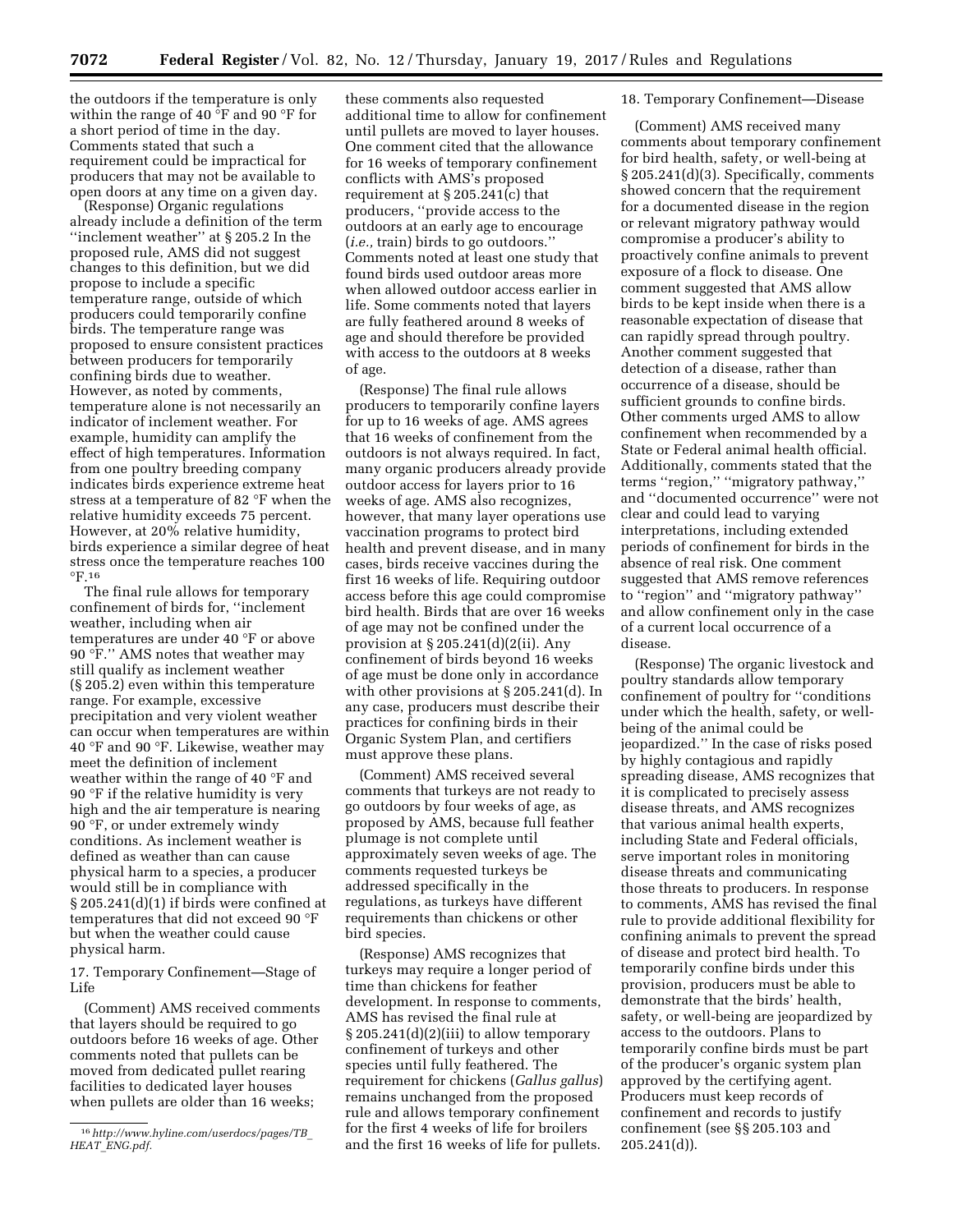19. Temporary Confinement—Nest Box Training

(Comment) AMS received several comments that the allowed period (2 weeks) for confining birds for nest box training (*i.e.,* to train birds to lay eggs in designated nest areas) was inadequately short. Comments stated that additional time was required to ensure birds would lay eggs in nest boxes. Comments stated that more time than proposed would reduce the number of eggs laid outside of nest boxes and the time required to collect these eggs. Comments also noted that eggs laid outside of nest boxes could be more at risk of *Salmonella*  contamination through direct contact with manure and dirt. Some comments suggested that AMS modify the requirement to allow as much time as required for birds to reach a certain percentage of the total expected egg production. For example, a comment suggested we allow birds to be confined for nest box training until at least 80 percent of the expected daily egg production could be documented. Other comments recommended increasing the allowed time period to three or four weeks, while others recommended a period of six to eight weeks for nest box training.

(Response) AMS recognizes that nest box training is important, as it reduces eggs laid outside of nests; simplifies management; and reduces contact between eggs and manure, dirt, and other substances. AMS understands that different species and breeds may require different amounts of time for nest box training. In response to comments, AMS has revised the final rule to align with the NOSB's recommendation. Birds may be confined to train birds to use nests, but the period must not exceed five weeks.

# 20. Temporary Confinement—Other

(Comment) One comment recommended AMS add the word ''temporarily'' to the last sentence of § 205.241(d) to be clear that confinement cannot be permanent or lasting (see definition of ''temporary and temporarily'' in § 205.2).

(Response) AMS agrees with the comment, and we have revised § 205.241(d) to clarify, ''Operations may *temporarily* confine birds'' for reasons at  $\S 205.241(d)$ .

(Comment) AMS received several comments that the proposed requirement ''each instance of confinement must be recorded'' was unnecessary. Comments cited the existing requirement for recordkeeping and did not think it was practical or reasonable to require producers to

record every single instance of confinement, such as every time birds were put inside at night. Some comments noted that producers have written standard operating procedures that describe when birds are confined and this would serve as a sufficient record of confinement.

(Response) AMS agrees that the value of requiring producers to record each instance of confinement may be limited, especially when the confinement is routine, such as confinement of birds inside a poultry house at night for the birds' safety. However, AMS thinks it is also important that certifiers be able to readily assess a producer's compliance with the regulations. By requiring producers to record each instance of confinement, certifiers can easily identify instances of confinement, including the reason for confinement. These records can then be reviewed with third-party information to verify the reason for confinement. For example, a certifier can check weather information for the area to confirm there was inclement weather on the dates when animals were confined or confirm the occurrence of a disease in the region for that time. Meanwhile, AMS has been promoting recordkeeping requirements for organic producers (*i.e.* Sound and Sensible 17 initiative), aimed at making organic certification more accessible, attainable, and affordable while maintaining high standards, ensuring compliance, and protecting organic integrity. AMS agrees that the proposed requirement at § 205.241(d) to record each instance of confinement may not result in records that would help certifiers ensure compliance. In the final rule, AMS has revised § 205.241(d) to clarify that confinement must be recorded. Producers do not need to record each instance of confinement if the producer has described the reasons for routine temporary confinement (*i.e.,*  a standard operating procedure) in their Organic System Plan. For example, a producer may describe that birds are confined nightly, or that pullets are confined until 8 weeks of age, in their OSP instead of recording these instances of confinement on a daily basis. AMS notes that producers must also comply with § 205.103, including § 205.103(b)(4) which requires records be sufficient to demonstrate compliance with the regulations. If a certifier determines that the description of practices in the producer's standard operation procedure, for example, are not sufficient to demonstrate when birds are actually confined, the certifier may

require as a corrective measure that the producer modify their standard operation procedure or keep records that will be sufficient to demonstrate animals are provided with outdoor access in compliance with the regulations.

(Comment) AMS received a comment that producers should be required to provide additional indoor space if poultry are confined for more than one week. The comment suggested that AMS require indoor space equivalent to the total combined indoor and outdoor space that is otherwise required when birds are not temporarily confined.

(Response) AMS recognizes that the total space per bird is reduced when birds are temporarily confined. However, producers are not able to predict events that require temporary confinement, such as disease outbreaks. If it were necessary to confine animals for more than one week, a producer may need to cull perhaps half of the entire flock in order to meet the requirement proposed by the commenter. In cases where birds could not be sold as organic, the financial loss to producers would be great, or a producer could be forced to destroy a large portion of the flock. AMS does not think this is warranted for circumstances that are beyond a producer's control.

(Comment) AMS received a comment that the period for temporary confinement for youth projects following the conclusion of a fair or demonstration should be extended from 24 hours to one week, to ensure that birds are healthy and will not pass any sickness or disease acquired at these events to other birds.

(Response) The final rule maintains an allowance to confine birds up to 24 hours after the birds have arrived home at the conclusion of a youth event. However, AMS notes that birds may be temporarily confined for a longer period of time in accordance with § 205.241(d)(3), which allows for temporary confinement because of conditions under which the health, safety, or well-being of animals could be jeopardized. Producers must describe their practices in their organic system plan and work with their certifier to ensure that temporary confinement practices meet the requirements.

#### 21. Soil and Water Quality

(Comment) AMS received comments that increased outdoor access could contaminate water systems, as a result of birds being outside on soil. Comments stated that water runoff from outdoor areas containing manure would need to be managed to comply with U.S. Environmental Protection Agency

<sup>17</sup>*[https://www.ams.usda.gov/report-presentation/](https://www.ams.usda.gov/report-presentation/sound-sensible) [sound-sensible.](https://www.ams.usda.gov/report-presentation/sound-sensible)*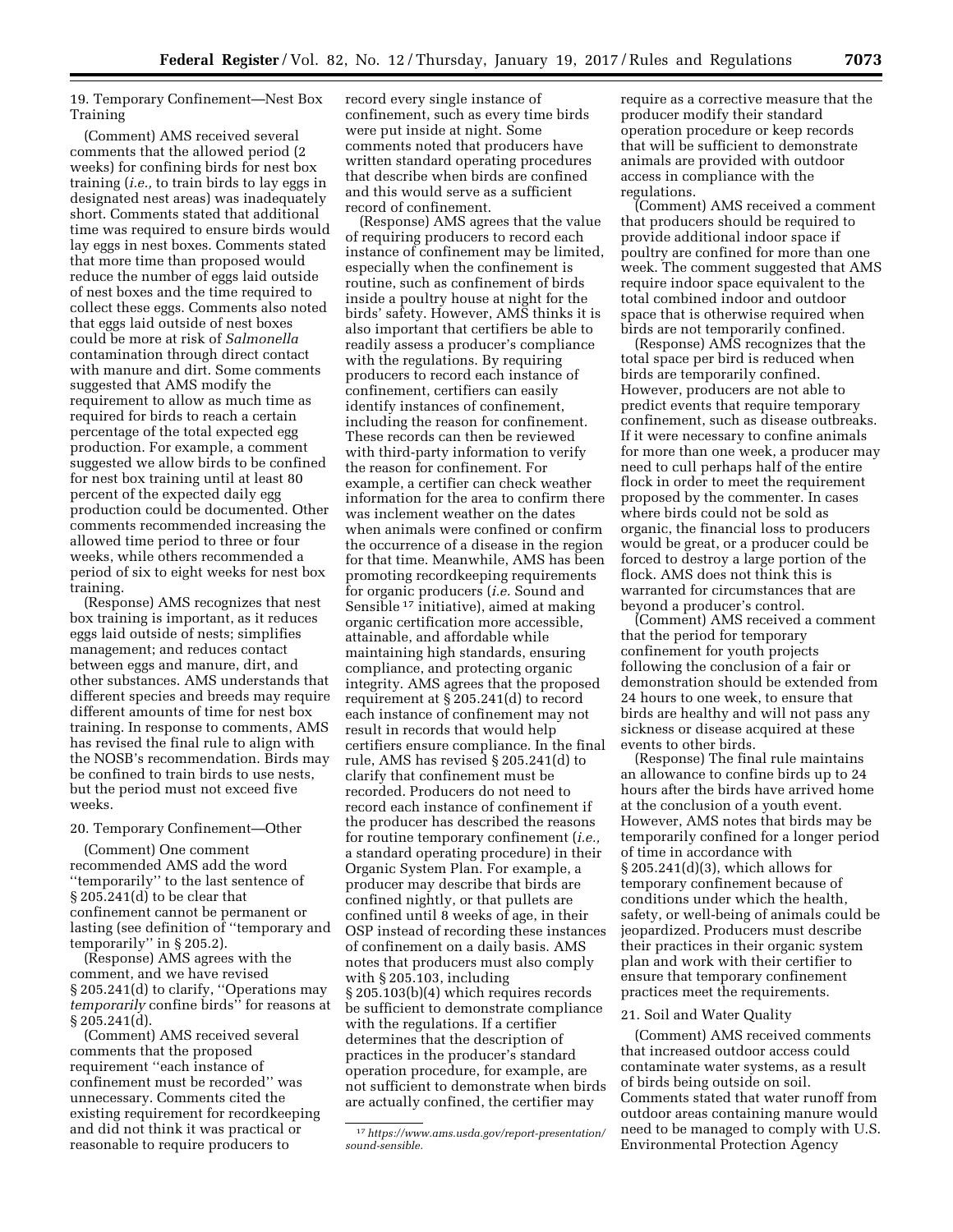(EPA), state, or local requirements. Comments stated that compliance could require landscape modifications, such as installation of berms or drainage systems around poultry barns. These modifications could be expensive and burdensome, as they can require federal and state permits.

(Response) An overarching requirement of organic production is that soil and water quality be maintained or improved (7 CFR 205.200). To minimize potential impacts to soil or water quality from livestock with outdoor access, AMS has included a requirement in the final rule for vegetation in outdoor areas  $(\S 205.241(c)(2))$ . Vegetation acts to hold soil, reduce water runoff, and take up nutrients deposited in animal feces. Clean Water Act National Pollutant Discharge Elimination System (NPDES) permit requirements for concentrated animal feeding operations do not encompass outdoor areas that have vegetation in the normal growing season. (*See* 40 CFR 122.23(1)(ii)). Therefore, AMS does not expect this rule would adversely alter an organic operation's status or costs of compliance with respect to EPA regulations for concentrated animal feeding operations, nor does it expect the rule to subject operations to additional requirements. This rule does not affect NPDES compliance requirements for other aspects of the poultry growing areas. Other federal, state, or local regulatory requirements may apply to the facilities as well.

(Comment) AMS received comments that requiring birds to be outside on soil would lead to contamination of soil due to excess nutrients from manure. Comments requested that AMS not require outdoor access.

(Response) AMS recognizes concerns about impacts to soil quality, and the final rule includes provisions to protect soil quality. However, AMS disagrees with comments that soil quality should be addressed by removing the requirement for outside access altogether. In the final rule, § 205.241(e) requires producers to manage manure in a manner that does not contribute to contamination of crops, soil, or water. Section 205.241(d)(4) allows for temporary confinement of birds because of risk to soil quality. Each producer will need to manage soil quality as appropriate to their climate, soil type, and size of outdoor area. AMS notes that managing soil in outdoor areas may also include feed management, as excess nutrients provided in feed are excreted by birds. Producers may attain resources and assistance with feed management and manure management by contacting

the USDA's Natural Resources Conservation Service (NRCS).18

22. Other Comments—Avian Living Conditions

(Comment) AMS received several recommendations to include requirements for slow-growing poultry breeds or for breeds that are suited to free-range conditions. Some comments recommended that AMS set a minimum age at slaughter or a maximum daily growth rate requirement to ensure sustainable weight gain and animal health.

(Response) AMS has not included a requirement for slow-growing breeds or minimum age requirements for slaughter in the final rule. AMS agrees that this topic may deserve further attention and input from stakeholders, and we may ask the NOSB to explore this topic.

(Comment) AMS received comments that current organic regulations require access to the outdoors and that these new rules are not necessary for AMS to require outside access or for AMS to prohibit porches as outside access. The comments cited existing regulations at § 205.239(a)(1), which include a requirement that producers establish and maintain ''year-round access for all animals to the outdoors . . . Continuous total confinement of any animal indoors is prohibited.''

(Response) AMS acknowledges that current organic regulations require outdoor access for poultry, but we disagree with the argument that current regulations could achieve the same results as the regulations revised by this final rule. As recommended by the NOSB, AMS is implementing this final rule to establish specific regulations for the care of livestock, as authorized under OFPA (7 U.S.C. 6509(d)(2)).

(Comment) Some comments stated that the requirements in  $\S 205.241(b)(1)$ and § 205.241(b)(11) were duplicative and that the sections should be combined in a single requirement to streamline the requirements.

(Response) AMS agrees with these comments and has moved the text from § 205.241(b)(11) as proposed to § 205.241(b)(1). We have removed the originally proposed text at § 205.241(b)(1) in the final rule.

(Comment) A comment suggested moving the requirement on litter at § 205.241(b)(4)(iii) to clarify that the requirement applies to all types of poultry houses and not just houses with slatted or mesh floors.

(Response) AMS agrees with the comment that the requirement, ''litter must be provided and maintained in a dry condition,'' proposed at § 205.241(b)(4)(iii) is more appropriately placed as a standalone requirement. In the final rule, this requirement has been moved to § 205.241(b)(6).

(Comment) A comment noted that proposed § 205.241(b)(4)(i), which allows, ''mesh or slatted flooring under drinking areas to provide drainage,'' was unnecessary and did not actually impose a requirement since the section only states this type of flooring ''may'' be used.

(Response) AMS agrees that the allowance for mesh or slatted flooring under drinking areas is not necessary, as nothing else in the requirements prohibits use of mesh or slatted flooring under drinking areas. We have included a separate requirement to maintain litter in a dry condition. In the final rule, AMS has removed  $\S 205.241(b)(4)(i)$  as proposed. Additionally, AMS has removed § 205.241(b)(4) of the proposed rule, and moved the requirement proposed at  $\S 205.241(b)(4)(ii)$  to § 205.241(b)(7). The requirements on scratch areas, dust baths, and litter now appear at §§ 205.241(b)(6) and (7).

(Comment) Some comments asked for clarification on the meaning of the term "litter" as used in the avian living section. Comments stated that it was not clear if producers are required to add litter material for birds or if dehydrated manure would suffice without any additional litter. Another comment recommended AMS use the term ''bedding'' in place of litter, as this term is used elsewhere in the regulations.

(Response) AMS has used the term "litter" in  $\S 205.241$ , as this term is commonly used by avian producers. The term has not been further defined in § 205.2. Litter includes substrates used to absorb moisture and dilute manure. Litter also provides birds with the opportunity to dust bathe and to express foraging and scratching behaviors. Common types of litter include wood shavings or chips, straw, rice hulls, and sand. The final rule at § 205.241(b)(6) requires that litter be provided and maintained in a dry condition. AMS has not specified the amount of litter that must be provided. However, the rule does require that litter be provided. An absence of litter would not be in compliance with this requirement. Litter should be provided in amounts required to absorb moisture, dilute manure, and to allow birds to express natural behaviors such as dust bathing, foraging, and scratching.

(Comment) Some comments stated AMS's requirements were not based on scientific evidence and appeared to be made by AMS arbitrarily, including the

<sup>18</sup>*[http://offices.sc.egov.usda.gov/locator/app.](http://offices.sc.egov.usda.gov/locator/app)*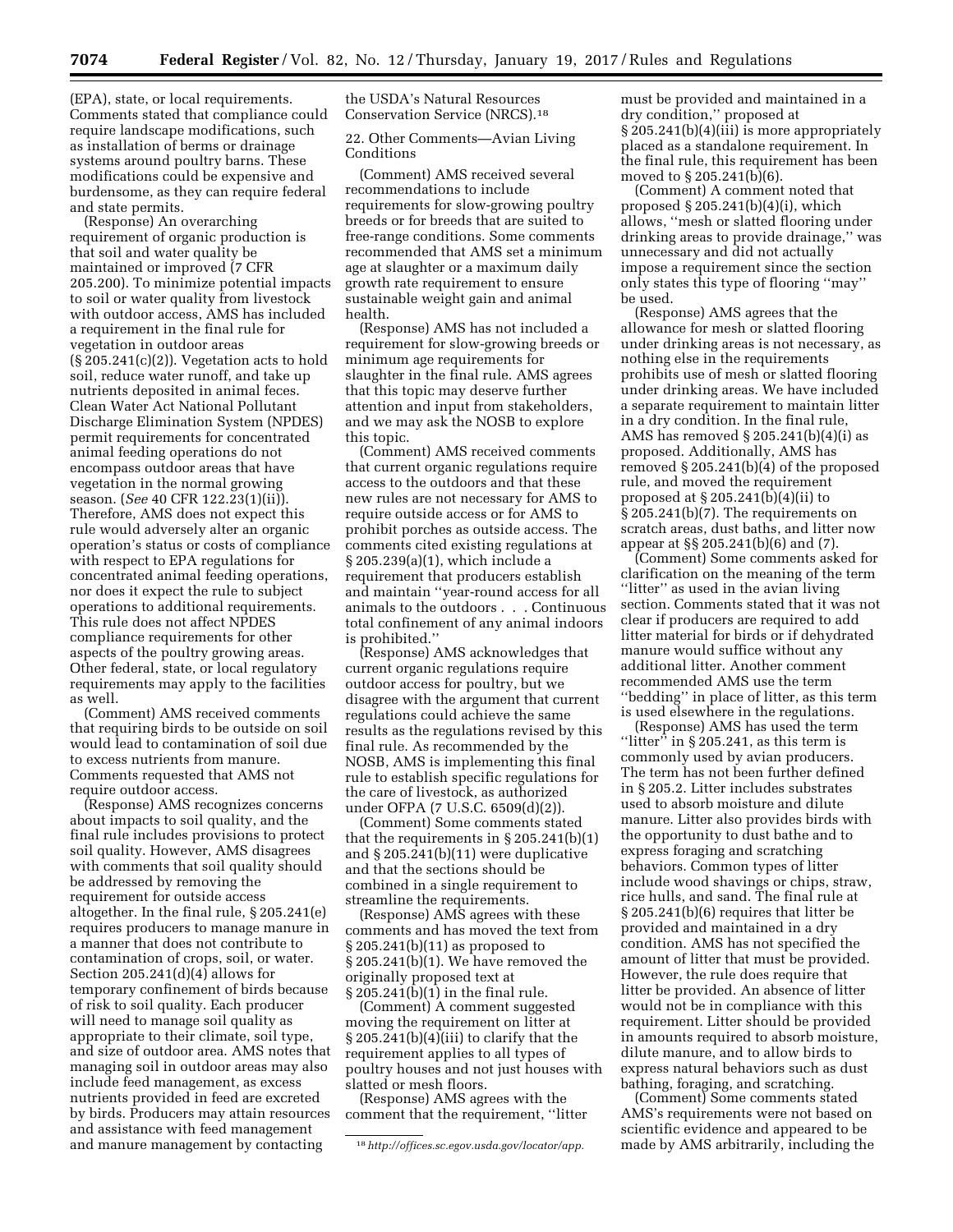specific indoor and outdoor space requirements for birds.

(Response) The provision on indoor and outdoor space requirements in this rule are based on nine separate NOSB recommendations submitted to the Secretary. In developing these recommendations at their public meetings, the NOSB considered technical information and public comments, including comments from organic livestock producers, animal welfare experts and the scientific community. AMS is establishing these requirements, in consideration of the NOSB's recommendations, to assure consumers that organically produced products meet a consistent standard.

### **X. Transport (§ 205.242(a))**

#### *A. Description of the Final Rule*

### 1. Summary of the Final Rule

New  $\S 205.242(a)(1)$  requires that animals are clearly identified during transport. AMS's approach requires that animals are clearly identified but provides flexibility on how the identity is maintained during transport.

New  $\S 205.242(a)(2)$  sets minimum fitness requirements for livestock to be transported. Section 205.242(a)(2)(i) requires that calves have a dry navel cord and the ability to stand and walk without assistance, if they are to be transported. This provision would apply to transport to buyers, auction facilities, or slaughter facilities. Beef cattle and dairy cattle producers may transport calves on the farm before the navel is dried and the calves can walk. Section 205.242(a)(2)(ii) prohibits transport of non-ambulatory animals to buyers, auction facilities, or slaughter facilities. These animals may either be given medical treatments and cared for until their health conditions improve, so that they are able to walk, or they may be euthanized.

New §§ 205.242(a)(3) and (4) set minimum standards for the trailer, truck, or shipping container used for transporting organic livestock. The mode of transportation is required to provide seasonal-appropriate ventilation to protect animals against cold or heat stress. This provision requires that air flow be adjusted depending on the season and temperature. In addition, bedding is required to be provided on trailer floors as needed to keep livestock clean, dry, and comfortable. If roughage is used as bedding, the bedding needs to be organically produced and handled. Bedding is not required for poultry crates.

Section 205.242(a)(5) requires that all livestock be provided with organic feed and clean water if transport time

exceeds 12 hours. The 12-hour time period includes all times during which the animals are on the trailer, truck, or shipping container, even if these modes of transportation are not moving. In cases such as poultry slaughter in which requirements do not allow feed 24 hours before slaughter, producers and slaughter facilities need to ensure that transport time does not exceed 12 hours. After 12 hours of transport, the birds would need to be fed, which may prolong the time to slaughter. The certified operation must present records—which verify that transport times meet the 12 hour requirement—to the certifying agent during inspections or upon request.

New § 205.242(a)(6) requires that operations that transport livestock to sales or slaughter have emergency plans in place that adequately address problems reasonably possible during transport. Such emergency plans could include how to provide feed and water if transport time exceeds 12 hours, what to do if livestock escape during transport, or how to euthanize an animal injured during transport. Shipping and/or receiving operations need to include these plans in their OSPs.

### *B. Discussion of Comments Received*

1. General Transport, Transport to Slaughter, and Identification of Organic Livestock

(Comment) One comment asked AMS to clarify whether § 205.242(a)(1), which regulates transportation of organic livestock, applies to transport in general or only transportation to slaughter. Other comments expressed concern over the requirement that organic livestock must be transported in designated pens. The comments noted that while identification of organic livestock during transport is essential, requiring designated pens would be burdensome. In practice, identification is generally done through ear tags or other methods, and that requiring designated pens is burdensome.

(Response) Section 205.242(a)(1) applies to transport of organic livestock to buyers, auction, and slaughter facilities. AMS agrees that requiring identification of pens during transport for organic livestock may not be necessary to maintain an audit trail and organic integrity. AMS has amended the language in  $\S 205.242(a)(1)$  to remove the requirement for designating and identifying organic pens during transport, changing the text to read: Certified organic livestock must be clearly identified as organic, and the identity must be traceable during

transport to buyers, auction, and slaughter facilities.

#### 2. Fit for Transport

(Comment) Several comments pointed out that the term 'sick' in § 205.242(a)(2)(ii) should be defined to reduce the possibility that animals are withheld from slaughter due to a minor ailment that does not impact the quality of slaughter products. The comments suggested that the language, ''sick, injured, weak, disabled, blind, and lame'' in this section be replaced with ''non-ambulatory,'' which is consistent with humane slaughter practices and readily verified. Several comments also requested that  $\S 205.242(a)(2)$  be changed to specify that livestock must be ambulatory to be fit for transport to buyers, auctions, or slaughter facilities.

(Response) AMS agrees that animals should not be withheld from slaughter due to a minor ailment that does not impact the quality of slaughter products and has made the suggested change in § 205.242(a)(2)(ii). In the final rule, the terms ''Sick, injured, weak, disabled, blind, and lame,'' have been replaced with ''non-ambulatory.'' As defined in defined at 9 CFR 309.2(b), nonambulatory is a condition recognized within the industry and provides a more standardized criterion to evaluate.19 AMS points out that the definition at 9 CFR 309.2(b) lists examples of conditions that may make livestock nonambulatory. However, some of these animals may still be able to ambulate. Every situation is case-specific and needs to be evaluated by the certified operator.

#### 3. Transport of Calves

(Comment) Two comments were concerned with the requirement in the proposed rule that calves must not be transported to auction or slaughter facilities until their navel cords are dried and they have the ability to stand and walk on their own. Both comments suggested changes to the rule to allow for more flexibility around when calves could be transported. One comment requested changes to the rule to allow calves with a dry, clean, and disinfected navel cord to be transported, and the other suggested that the rule be revised to set a minimum age for calf transport

<sup>19</sup> 9 CFR 309.2(b): All seriously crippled animals and non-ambulatory disabled livestock shall be identified as U.S. Suspects and disposed of as provided in § 311.1 of this subchapter unless they are required to be classed as condemned under § 309.3. Non-ambulatory disabled livestock are livestock that cannot rise from a recumbent position or that cannot walk, including, but not limited to, those with broken appendages, severed tendons or ligaments, nerve paralysis, fractured vertebral column, or metabolic conditions.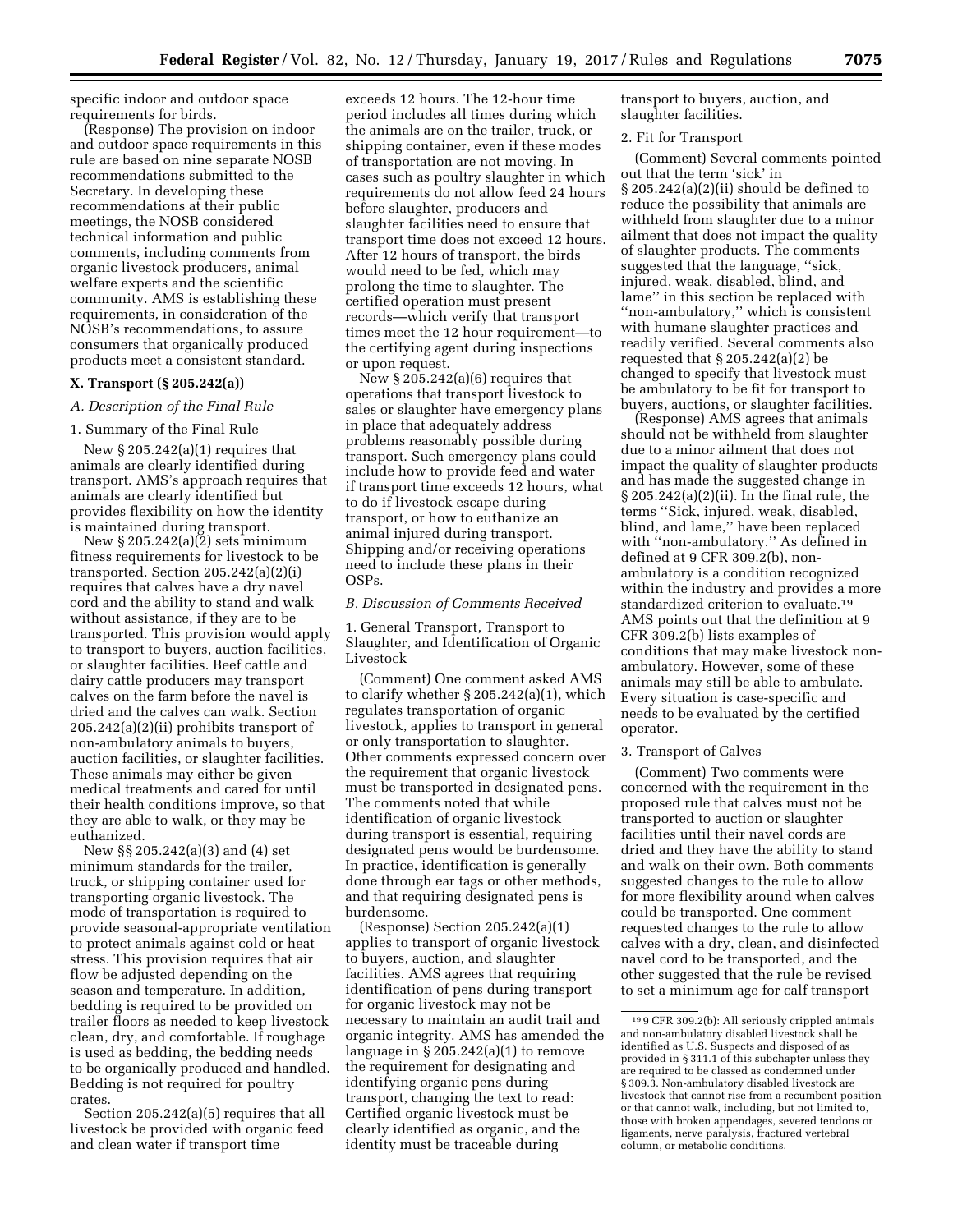instead of specific navel characteristics. AMS also received comments from organizations that represent hundreds of organic dairy operations. These organizations supported the proposed requirement in § 205.242(a)(2)(i).

(Response) AMS reviewed and considered comments from all organizations that reviewed and analyzed the proposed rule. Based on the widespread support of this subsection, AMS did not feel that a change to the regulation was warranted.

### 4. Bedding

(Comment) Several comments expressed opposition to the use of bedding for transport of livestock over long distances because of the risk of animal injury due to certain types of bedding or the need to discourage laying down in trailers where crowding may be an issue. One comment asked for clarification on whether rubber mats would be an acceptable form of bedding during transport. Several comments from stakeholders recommended that bedding also be a requirement for poultry crates, stating that poultry should also be kept clean, dry, and comfortable during transport.

(Response) Section 205.242(a)(4) includes the phrase ''as needed,'' which allows for the discretion of the certified operation and their certifier when determining if the use of bedding is appropriate based on risk of injury to the livestock and other welfare concerns. AMS believes that this language describes the requirements with sufficient clarity, while not being overly prescriptive. Certified operations should describe in their organic system plan how they will determine whether or not bedding is necessary during transport. Certifying agents should assess this information when reviewing the certified operators' organic system plan for compliance. In some cases, bedding may not be required because of other animal welfare considerations. Regarding the acceptability of rubber mats during transport, there is nothing in the proposed rule that prohibits the use of rubber mats. The bedding exemption for poultry crates is consistent with the 2011 NOSB recommendation, and AMS is not making changes to require bedding for these livestock. However, a minor change has been made to § 205.242(a)(4) to clarify that bedding is not required for poultry crates.

(Comment) One certifying agent addressed a position AMS made in the preamble to the proposed rule regarding the use of nonorganic bedding in transport, which would render animals nonorganic. While the commenter does

not feel that the use of nonorganic bedding should be allowed, they suggested that if it were used unintentionally, the stated sanction is impractical and harsh since bedding in trailers and temporary pens would be in contact with animals for only a short period of time.

(Response) Certifiers are responsible for taking appropriate enforcement actions depending on the nature of the violation. AMS agrees that stating specific sanctions for non-compliant practices is not appropriate. Compliance procedures under the USDA organic regulations are specified under 7 CFR 205.660–668.

### 5. Transport Exceeding 12 Hours

(Comment) Opposing comments were received on the topic of transport exceeding 12 hours. Several comments indicated that 12 hours was too long for livestock to go without feed and water because animals may have been without feed and water prior to loading for transport. These comments stated that it is cruel not to provide feed and water either continuously or at least every 6 to 8 hours. Conversely, several comments stated that livestock are rarely trucked for longer than 12 hours but that, if they are, they can go without feed and water for longer than 12 hours. One comment stated that if livestock are to be trucked for longer than 12 hours to slaughter or auction, it is likely that the transportation load will be larger and may not be exclusively organic. This comment stated that if the 12-hour rule is to be implemented, it will decrease the availability of transport for organic livestock and increase transport cost, especially for small- to mid-size operations. It was recommended that AMS rely on the federally mandated Twenty Eight Hour Law and remove the requirement for access to feed and water after 12 hours of transport. Another comment stated that the 12-hour requirement may be a hardship to the industry and is not important to birds in transit or waiting for slaughter. The comment stated that birds in strange cages or transport racks are not concerned about food. Several comments requested clarification on whether the 12-hour time period included lairage at the slaughter facility.

(Response) The 12-hour time period was recommended by the NOSB in their 2011 NOSB recommendation on *Animal Handling and Transport to Slaughter.*  AMS has determined that the NOSB recommendation, which states that water and organic feed must be available if transport time exceeds 12 hours, is practical and humane. AMS's decision on transport time also aligns

with several animal welfare organization positions. With regard to transporting poultry, one animal welfare organization has a 10-hour limit for broilers, and another has no specific time limit for broilers but recommends that animals are taken without delay to their destination. With regard to whether this time frame includes lairage at the slaughter facility, once livestock arrive at the slaughter facility, they must be handled in compliance with § 205.242(b)(1) for mammalian species or  $\S 205.242(c)(1)$  for avian species.

### 6. Twenty-Eight Hour Law

(Comment) Several comments received stated that the Twenty-Eight Hour Law provides minimal protection for animals, excludes poultry, and is under-enforced by APHIS. Some comments stated that the law is out of date and inhumane, and they recommended that the proposed rule be amended to limit transport of organically raised animals (including poultry) without food, water, and rest to no more than eight hours. These comments further recommended that the USDA develop a specific inspection program to adequately ensure compliance with these transportation standards. One comment recommended that the Twenty-Eight Hour Law and the requirement regarding noncompliance records also apply to poultry. Even though this regulation currently excludes poultry, this comment noted that the NOP definition of livestock includes poultry and that the consumer expectation of meat carrying the organic label is that all livestock is subject to the same requirements. Another comment requested that the final rule provide a transport limit for poultry since it is not covered under any federal regulation.

Certifying agents and other industry groups commented that § 205.242(a)(5)(i) does not clearly specify the regulation for which the noncompliance records and subsequent corrective actions must be provided. They suggested that this section, specifically § 205.242(a)(5)(ii), directly reference the Federal Twenty-Eight Hour Law (4 U.S.C. 80502) and the regulations at 9 CFR 89.1–89.5. In addition, one comment suggested that a ''Memorandum of Interview (MOI)'' be added for incidents related to the transport of poultry; noncompliance records are currently not issued for incidents involving poultry since the transport and slaughter of birds are not covered by any federal regulation.

(Response) The intention of §§ 205.242(a)(5)(i) and 205.242(a)(5)(ii) in the proposed rule was to clarify the authority of the NOP, certifying agents,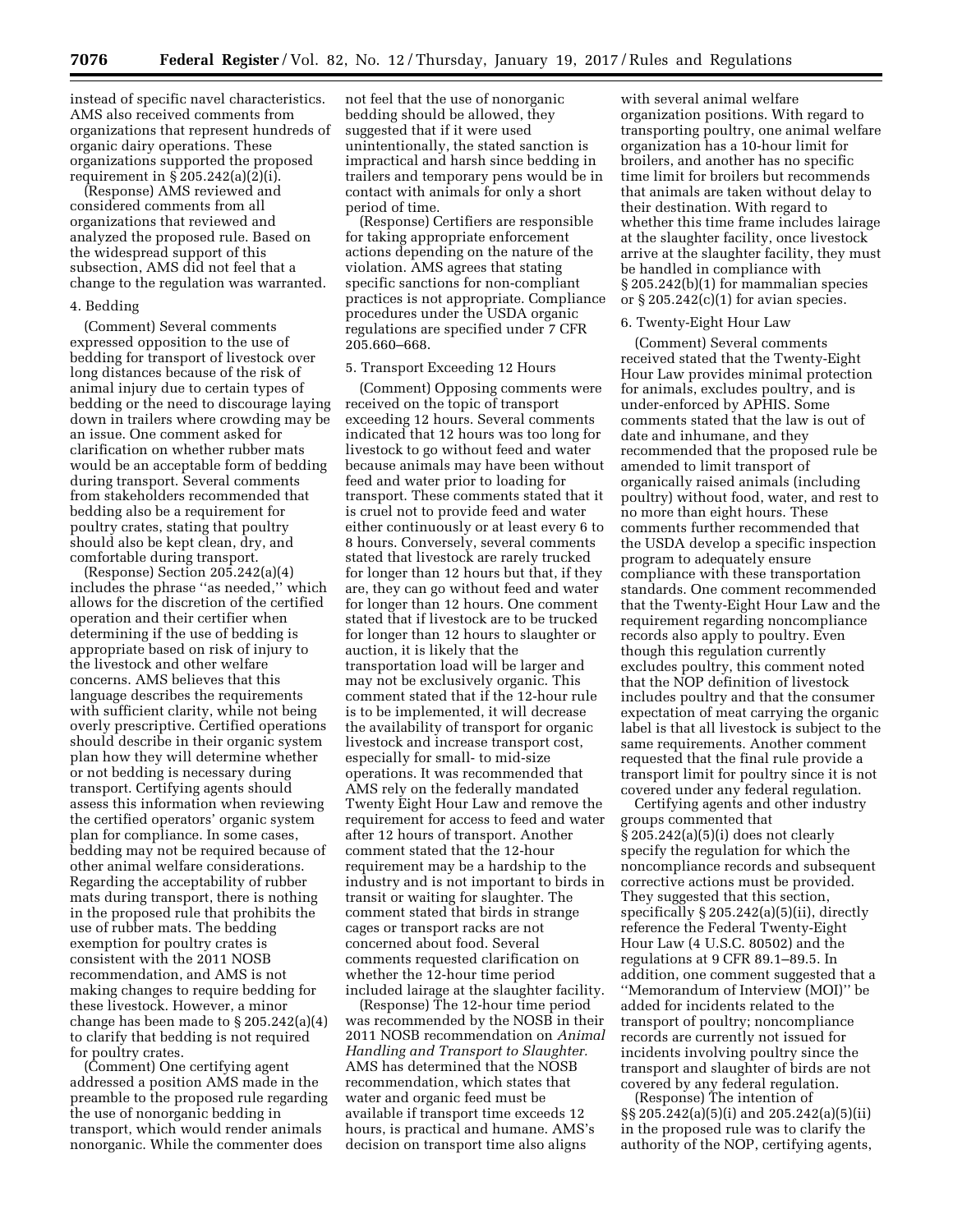and State organic programs to initiate compliance action if certified operations, or the transport operation that has been contracted by the certified operation to transport organic livestock, are found to have violated the Twenty-Eight Hour Law (49 U.S.C. 80502) and its regulations at 9 CFR 89.1–89.5. However, after consultation with APHIS, AMS has decided to remove reference to the Twenty-Eight Hour Law in the final rule. This is based upon the fact that common carriers are already subject to this law under APHIS. In addition, § 205.242(a)(5) provides that animals may not be transported for more than 12 consecutive hours without feeding and watering. This requirement is more stringent than the Twenty-Eight Hour Law. The USDA Animal and Plant Health Inspection Service (APHIS) can already take enforcement action based on the Twenty-Eight Hour Law and has standards for in-transit feed, water, and rest stations. Animals should be transported to the final destination in a manner that is not detrimental to the welfare of the animals. The role of Accredited Certifying Agents is to review transport times to verify that certified operations are in compliance with the 12 hour requirement and that the transport is not detrimental to the animal's welfare.

Accordingly, after consultation with APHIS, AMS has decided to remove reference to the Twenty-Eight Hour Law in the final rule. The final rule has been amended accordingly.

7. Responsibility and Organic Integrity During Transport and/or at Auction Facilities

(Comment) Several comments expressed concern over whose responsibility it is to maintain organic integrity/compliance with standards during transport. Some comments asserted that non-certified truckers would be responsible for compliance with bedding and feed requirements. One comment suggested adding language to the final rule to clarify that if animals are off-loaded during transport, the location must be certified if the animal is to retain organic status. One comment asked whether it is possible for organic livestock to maintain their organic status when they are kept at non-certified auction facilities while they are marketed and sold. The same comment asked whether the length of time the animal is at the facility or away from the original operation of origin and out of oversight of organic certification inspections impacts the organic status of the animal. One comment indicated that the proposed rule implies that the

responsibility for compliance of transportation would fall back solely on the producer and that often it is the purchaser of the livestock (a broker or slaughter company for example) that would be paying for the transportation. This comment states that the entity who pays is the one with the most leverage to set requirements for transportation and obtain records that will verify practices. There is concern that the new requirements cannot be verified adequately without direct observation. The commenter suggested that § 205.242(a)(5)(ii) and 205.242(a)(6) be changed to specify that the operation responsible for documenting that transportation adequately meets the requirements is the certified operation that arranged the transport.

(Response) The criteria for who is responsible for maintaining organic integrity and who has to be certified are provided in NOP 5031: Certification Requirements for Handling Unpackaged Organic Products Guidance and the NOP Instruction 4009: Who Needs to be Certified? Both documents can be found on the AMS Web site: *[https://](https://www.ams.usda.gov/) [www.ams.usda.gov/](https://www.ams.usda.gov/)*. An operation that handles bulk, unpackaged organic products (such as cattle, milk, or grain) must be certified organic. If animals are off-loaded, the site or facility must be certified organic. Operations that are only transporting livestock, and whose handling practices are supervised and approved by the certified operation and their certifying agent, are not required to be certified. In this case, organic compliance is the responsibility of the certified operator who is responsible for the transportation and is verified by their certifier. AMS has changed §§ 205.242(a)(5)(i) and 205.242(a)(6) to specify that the certified operation responsible for overseeing the transport of organic livestock is responsible for keeping verification records that demonstrate organic compliance during transport.

# **XI. Slaughter (§ 205.242(b) and (c))**

*A. Description of Regulations* 

# 1. Summary of the Final Rule

Slaughter and the Handling of Livestock in Connection With Slaughter

The requirements with regard to slaughter and handling of livestock in connection with slaughter are governed by separate authority applicable to both certified organic and non-organic livestock products. The final rule reiterates that compliance with these regulations, as determined by FSIS, is required for certified organic livestock operations.

New § 205.242(b) regarding mammalian slaughter clarifies the authority of the NOP, certifying agents, and State organic programs to review records related to humane handling and slaughter issued by the controlling national, federal, or state authority, and records of any required corrective actions if certified operations are found to have violated FSIS regulations governing the humane handling of mammalian livestock in connection with slaughter (note that AMS has separated mammalian from avian slaughter requirements due to the differences in how mammalian and avian livestock are handled and slaughtered). This new section, titled ''Mammalian Slaughter,'' governs mammals defined as ''livestock'' or ''exotic animals'' under the FSIS regulations. Under the FSIS regulations, ''livestock'' are cattle, sheep, swine, goat, horse, mule, or other equine. ''Exotic animals'' include antelope, bison, buffalo, cattalo, deer, elk, reindeer, and water buffalo. These regulations govern the handling and slaughter of the majority of mammalian animals used for food in the United States and apply to all operations that slaughter these animals.

New § 205.242(b)(1) requires certified organic slaughter facilities to be in full compliance with the Humane Methods of Slaughter Act (HMSA) of 1978 (7 U.S.C. 1901 *et seq.*) and its implementing FSIS regulations, as determined by FSIS. The HMSA requires that humane methods be used for handling and slaughtering livestock and defines humane methods of slaughter. In the HMSA, Congress found ''that the use of humane methods in the slaughter of livestock prevents needless suffering; results in safer and better working conditions for persons engaged in the slaughtering industry; brings about improvement of products and economies in slaughtering operations; and produces other benefits for producers, processors, and consumers which tend to expedite an orderly flow of livestock and livestock products in interstate and foreign commerce.'' The HMSA is referenced in the FMIA at 21 U.S.C. 603 and is implemented by FSIS humane handling and slaughter regulations found at 9 CFR part 309 and 9 CFR part 313. The FMIA provides that, for the purposes of preventing inhumane slaughter of livestock, the Secretary of Agriculture will assign inspectors to examine and inspect the methods by which livestock are slaughtered and handled in connection with slaughter in slaughtering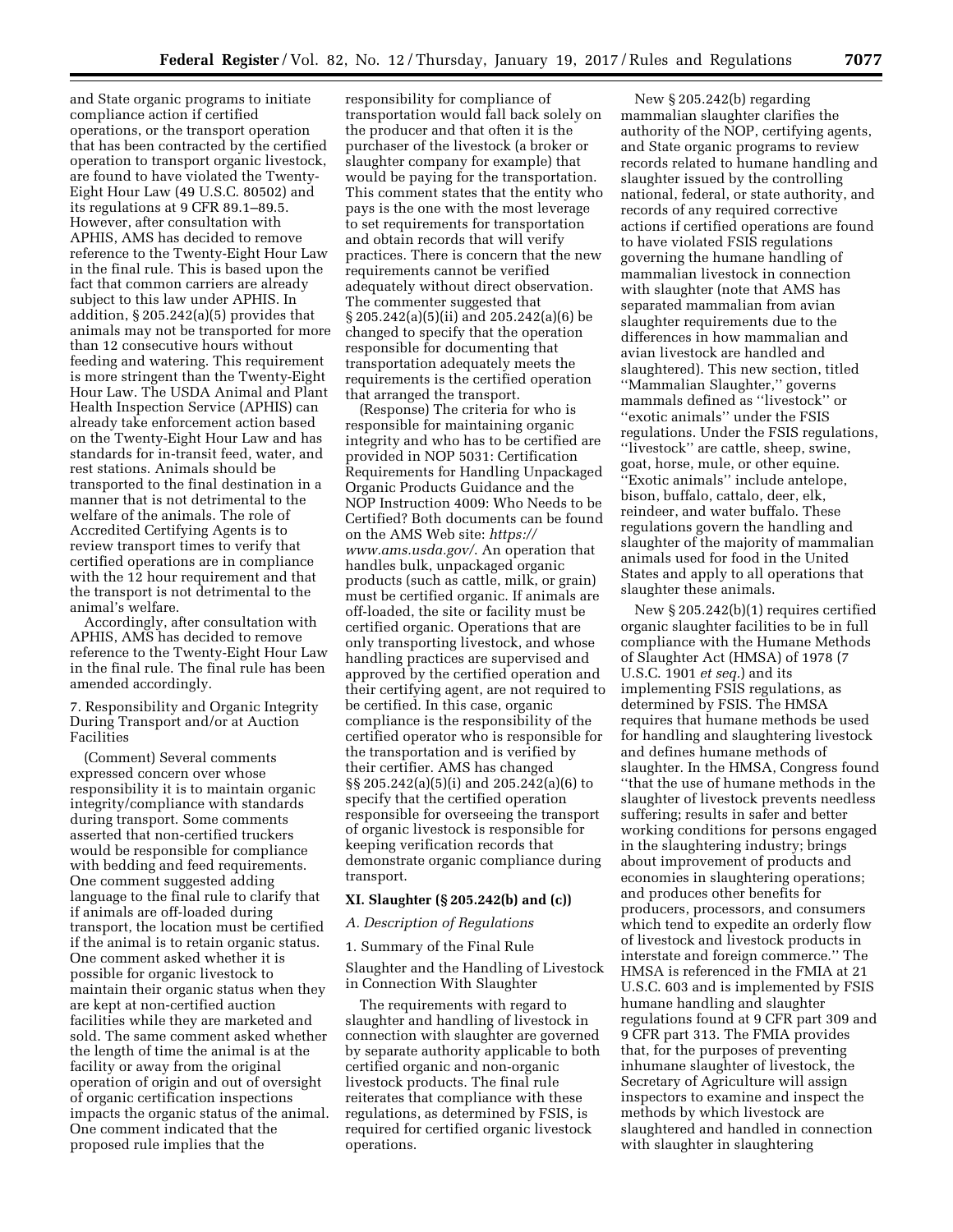establishments subject to inspection (21 U.S.C. 603(b)).

All establishments that slaughter livestock, which include any certified organic operations that slaughter livestock, must meet the humane handling and slaughter requirements the entire time they hold livestock in connection with slaughter. FSIS provides for continuous inspection in livestock slaughter establishments, and inspection program personnel verify compliance with the humane handling regulations during each shift that animals are slaughtered, or when animals are on site, even during a processing-only shift. The regulations at 9 CFR part 313 govern the maintenance of pens, driveways, and ramps; the handling of livestock, focusing on their movement from pens to slaughter; and the use of different stunning and slaughter methods. Notably, FSIS inspection program personnel verify compliance with the regulations at 9 CFR part 313 through the monitoring of many of the same parameters proposed by the NOSB in 2011, including prod use, slips and falls, stunning effectiveness, and incidents of egregious inhumane handling.20 The regulations at 9 CFR part 309 govern ante-mortem inspection and ensure that only healthy ambulatory animals are slaughtered and that non-ambulatory are euthanized and disposed of promptly. FSIS has a range of enforcement actions available regarding violations of the humane slaughter requirements for livestock, including noncompliance records, regulatory control actions, and suspensions of inspection.

Further, FSIS encourages livestock slaughter establishments to use a systematic approach to humane handling and slaughter to best ensure that they meet the requirements of the HMSA, FMIA, and implementing regulations.21 With a systematic approach, establishments focus on treating livestock in such a manner as to minimize excitement, discomfort, and accidental injury the entire time they hold livestock in connection with slaughter. Establishments may develop written animal handling plans and share them with FSIS inspection program personnel.

AMS added a new § 205.242(b)(2) for those certified organic facilities that slaughter exotic animals and voluntarily request FSIS inspection. FSIS also

provides, upon request, voluntary inspection of certain exotic animal species on a fee-for-service basis under the authority of the Agricultural Marketing Act of 1946. FSIS regulates the humane handling of the slaughter of exotic animals under the regulations at 9 CFR part 352.10, which require that exotic animals be slaughtered and handled in connection with slaughter in accordance with the requirements for livestock at 9 CFR part 309 and 9 CFR part 313. Violation of these regulations can result in a denial of service by FSIS.

New § 205.242(b)(3) requires that all certified organic slaughter facilities provide any FSIS noncompliance records or corrective action records relating to humane handling and slaughter to certifying agents during inspections or upon request. Not all violations of FSIS regulations result in a suspension of FSIS inspection services. In some cases, FSIS will issue a noncompliance record and the slaughter facility must perform corrective actions to bring the slaughter facility back into compliance. These records must be provided to certifying agents during inspection or upon request to verify that the slaughter facility is in full compliance and has taken all corrective actions. In addition, AMS recognizes that in the U.S. some slaughter facilities are regulated by the State for intra-state meat sales. In foreign countries, foreign governments may be the appropriate regulatory authority for humane slaughter inspections. In all cases, the relevant humane slaughter noncompliance records and corrective action records must be provided to certifying agents during the inspections or upon request.

Slaughter and the Handling of Poultry in Connection With Slaughter

AMS added a new § 205.242(c) regarding avian slaughter facilities. Section 202.242(c)(1) clarifies the authority of the NOP, certifying agents, and State organic programs to review noncompliance records related to the use of good manufacturing practices in connection with slaughter issued by the controlling national, federal, or state authority and records of subsequent corrective action if certified operations are found to have violated the Poultry Products Inspection Act (PPIA) requirements regarding poultry slaughter, violated the FSIS regulations regarding the slaughter of poultry, or failed to use good commercial practices in the slaughter of poultry, as determined by FSIS. Under the PPIA and the FSIS regulations, poultry are defined as chickens, turkeys, ducks, geese, guineas, ratites, and squabs.

These species constitute the majority of avian species slaughtered for human food in the U.S. However, the organic standards for avian slaughter apply to all species biologically considered avian or birds. The NOSB did not directly address avian slaughter requirements. However, AMS added avian slaughter requirements for consistency with the new mammalian slaughter requirements and to provide consistent slaughter requirements for certified organic operations.

While the HMSA does not apply to poultry, under the PPIA at 21 U.S.C. 453(g)(5) a poultry product is considered adulterated if it is in whole, or in part, the product of any poultry which has died by other means than slaughter. FSIS regulations, in turn, require that poultry be slaughtered in accordance with good commercial practices in a manner that will result in thorough bleeding of the poultry carcass and will ensure that breathing has stopped before scalding (9 CFR 381.65 (b)). Compliance with FSIS Directives 6100.3 and 6910.1, as determined by FSIS is required under the final rule.

In a 2005 **Federal Register** Notice, FSIS reminded all poultry slaughter establishments that live poultry:

. . . must be handled in a manner that is consistent with good commercial practices, which means they should be treated humanely. Although there is no specific federal humane handling and slaughter statute for poultry, under the PPIA, poultry products are more likely to be adulterated if, among other circumstances, they are produced from birds that have not been treated humanely, because such birds are more likely to be bruised or to die other than by slaughter.<sup>22</sup>

Also in this Notice, FSIS suggested that poultry slaughter establishments consider a systematic approach to handling poultry in connection with slaughter. FSIS defined a systematic approach as one in which establishments focus on treating poultry in such a manner as to minimize excitement, discomfort, and accidental injury the entire time that live poultry is held in connection with slaughter. Although the adoption of such an approach is voluntary, it would likely better ensure that poultry carcasses are unadulterated.

FSIS inspection program personnel verify that poultry slaughter is conducted in accordance with good commercial practices in the pre-scald area of slaughter establishments, where they observe whether establishment employees are mistreating birds or

<sup>20</sup>FSIS Directive 6900.2, Revision 2, *Humane Handling and the Slaughter of Livestock,* August 15, 2011.

<sup>21</sup>*Humane Handling and Slaughter Requirements and the Merits of a Systematic Approach to Meet Such Requirements,* FSIS, 69 FR 54625, September 9, 2004.

<sup>22</sup>*Treatment of Live Poultry before Slaughter,*  FSIS, 70 FR 56624, September 28, 2005.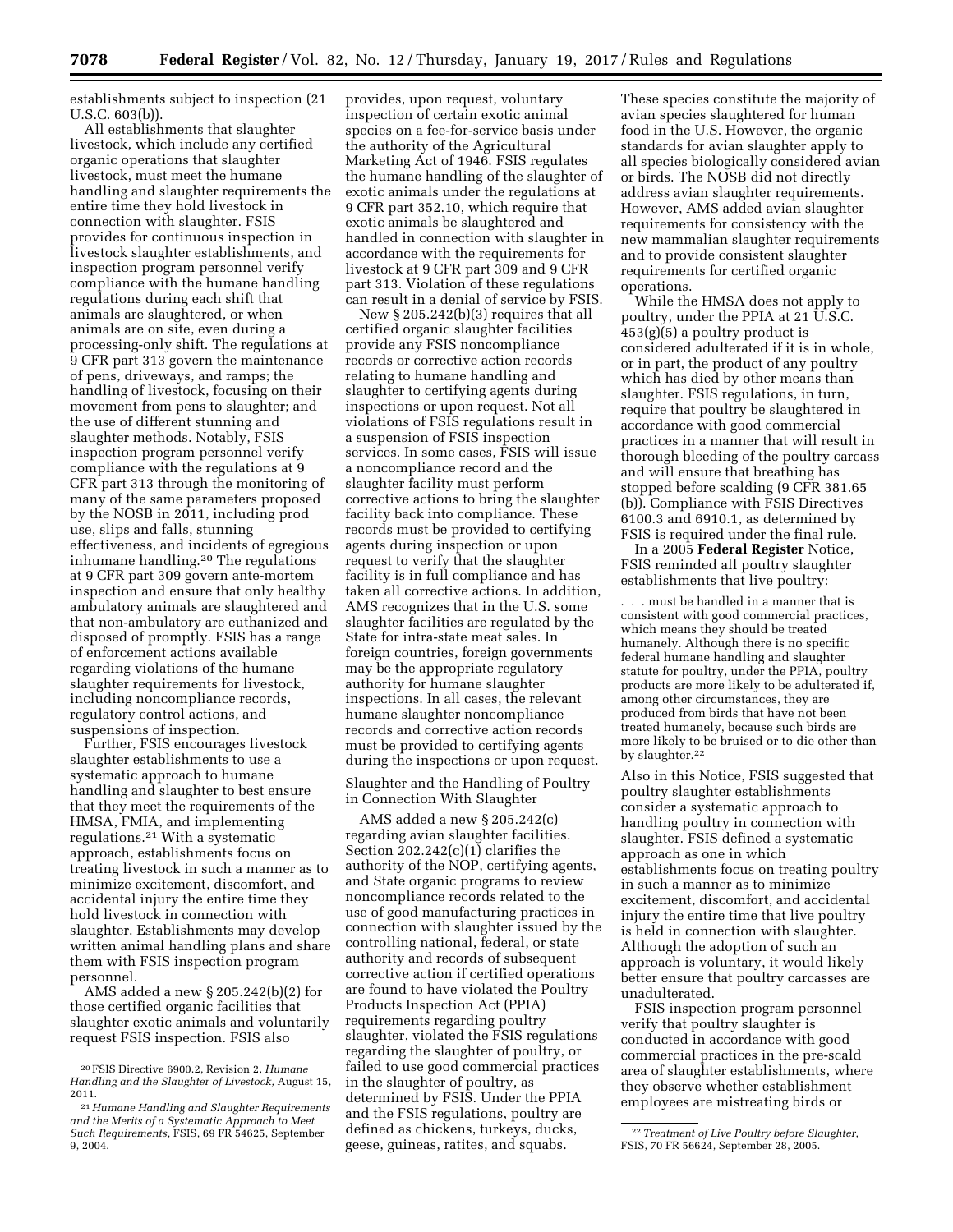handling them in a way that will cause death or injury, prevent thorough bleeding, or result in excessive bruising. Examples of noncompliant mistreatment could include breaking the legs of birds to hold the birds in the shackle, birds suffering or dying from heat exhaustion, and breathing birds entering the scalder.23 Also, in 2015, FSIS issued specific instructions to inspection program personnel for recording noncompliance with the requirement for the use of good commercial practices in poultry slaughter.24

New  $\S 205.242(c)(2)$  requires that all certified organic slaughter facilities provide, during the annual organic inspection, any FSIS noncompliance records and corrective action records related to the use of good manufacturing practices in the handling and slaughter of poultry in order to determine that slaughter facilities have addressed any outstanding FSIS noncompliances and are in good standing with FSIS. Not all violations of FSIS regulations result in a suspension of inspection services. In some cases, FSIS will issue a noncompliance record and the slaughter facility must perform corrective actions to bring the slaughter facility back into compliance. These records must be provided to the certifying agent at inspection or upon request to verify that the slaughter facility is operating in compliance with FSIS regulations and is addressing/has addressed all corrective actions. In addition, AMS recognizes that some poultry slaughter facilities in the U.S. are regulated by the State for intra-state poultry sales. In foreign countries, foreign governments may be the appropriate regulatory authority for poultry slaughter inspections. In all cases, the relevant noncompliance records and corrective action records must be provided to the certifying agent during inspections or upon request.

Unlike the requirements for livestock slaughter inspection, exemptions from poultry slaughter inspection exist for some poultry that is going to be sold to the public. AMS added handling and slaughter standards for such poultry that is either exempt from or not covered by the inspection requirement of the PPIA. Section 205.242(c)(3) would prohibit hanging, carrying, or shackling any lame birds by their legs. Birds with broken legs or injured feet may suffer needlessly if carried or hung by their legs. Such birds must either be

euthanized or made insensible before being shackled.

New § 205.242(c)(3)(i) through (iii) require poultry slaughter operations that are either exempt or not covered by the requirements of the PPIA to meet the standards that non-exempt slaughter operations must meet. AMS included a requirement that no lame birds be hung on shackles by their feet. AMS also included a requirement that all birds that were hung or shackled on a chain or automated slaughter system be stunned prior to exsanguination. This requirement does not apply to smallscale producers who do not shackle the birds or use an automated system but who instead place the birds in killing cones before exsanguinating them without stunning. This requirement would not apply to ritual slaughter establishments (*e.g.,* Kosher or Halal slaughter facilities), who are required to meet all the humane handling regulatory requirements except stunning prior to shackling, hoisting, throwing, cutting, or casting. New § 205.242(c)(3)(iii) requires that all birds be irreversibly insensible prior to being placed in the scalding tank.

B. Discussion of Comments Received

1. Special Animal Welfare Requirements for Certified Organic Slaughter Facilities

(Comment) Several comments stated that the organic standards should require that only organic animals are handled at a certified organic slaughter facility and that the organic standards should go above and beyond the FSIS requirements for humane slaughter. For example, comments recommended that there should be more severe sanctions if noncompliances related to animal welfare are repeated, that the NOP should train slaughter facility staff on the USDA organic regulations, that the organic standards should be as explicit as NOSB recommendations on slaughter, and that the standards include a recommended hierarchy identifying the most humane methods of slaughter for each species. Comments also requested that the organic requirements include more detailed language regarding humane and prohibited forms of euthanasia of nonambulatory animals upon arrival at the slaughter facility. Several comments recommended adding to 205.242(b)(1): 9 CFR part 309 regarding ante-mortem inspection to ensure that only healthy ambulatory animals are slaughtered and that non-ambulatory animals are euthanized and disposed of promptly. This regulation has recently been updated to include veal calves.

(Response) The USDA organic regulations provide for enforcement options that are implemented by the certifying agent when there are repeated violations of humane handling and slaughter regulations. AMS is not ranking allowed methods of slaughter for preference based on humane considerations as that would be challenging to enforce. AMS agrees with the suggestion to add reference to 9 CFR part 309 in the final rule in §§ 205.242(b)(1) and 205.242(b)(2), which cover the requirements for the humane and prompt euthanizing and disposing of non-ambulatory animals at the slaughter facility. Additionally, AMS has determined that the FSIS regulations are sufficient for protecting animal welfare because they include many of the provisions recommended by the NOSB for livestock slaughter. Adding requirements beyond the FSIS regulations may be overly prescriptive for organic production. AMS will provide trainings on this regulation, which will be available to all interested parties, including certifying agents, organic producers, and handlers who would like further clarification on these requirements.

### 2. Inspectors Not Trained in FSIS Requirements

(Comment) Several comments expressed concern over the requirement for organic inspectors to verify the mitigation of noncompliances found during FSIS inspections. The comments stated that inspectors do not have the expertise to determine if corrective actions to FSIS noncompliances are sufficient. Comments stated that verifying FSIS regulatory requirements is beyond the scope of organic certification and that this would place an unnecessary burden on inspectors and certifying agents. Other comments stated that FSIS personnel are specifically trained in identifying and responding to the PPIA and good commercial practice regulations, whereas certifying agents are not. They expressed concern that the new requirements for transporting livestock and poultry to sale or slaughter are redundant and unnecessary since FSIS already has regulations in place for slaughter. They assert that the duty of identifying and responding to noncompliance events remains exclusively under the oversight of trained FSIS personnel in order to protect the welfare of poultry during slaughter. In addition, several certifying agents were concerned that cross-references to external statutes may render the organic standards obsolete and in need of future revision should

<sup>23</sup>FSIS Directive 6100.3, Revision 1, *Ante-Mortem and Post-Mortem Poultry Inspection,* April 30, 2009.

<sup>24</sup>FSIS Notice 07–15, *Instructions for Writing Poultry Good Commercial Practices Noncompliance Records and Memorandum of Interview Letters for Poultry Mistreatment,* January 21, 2015.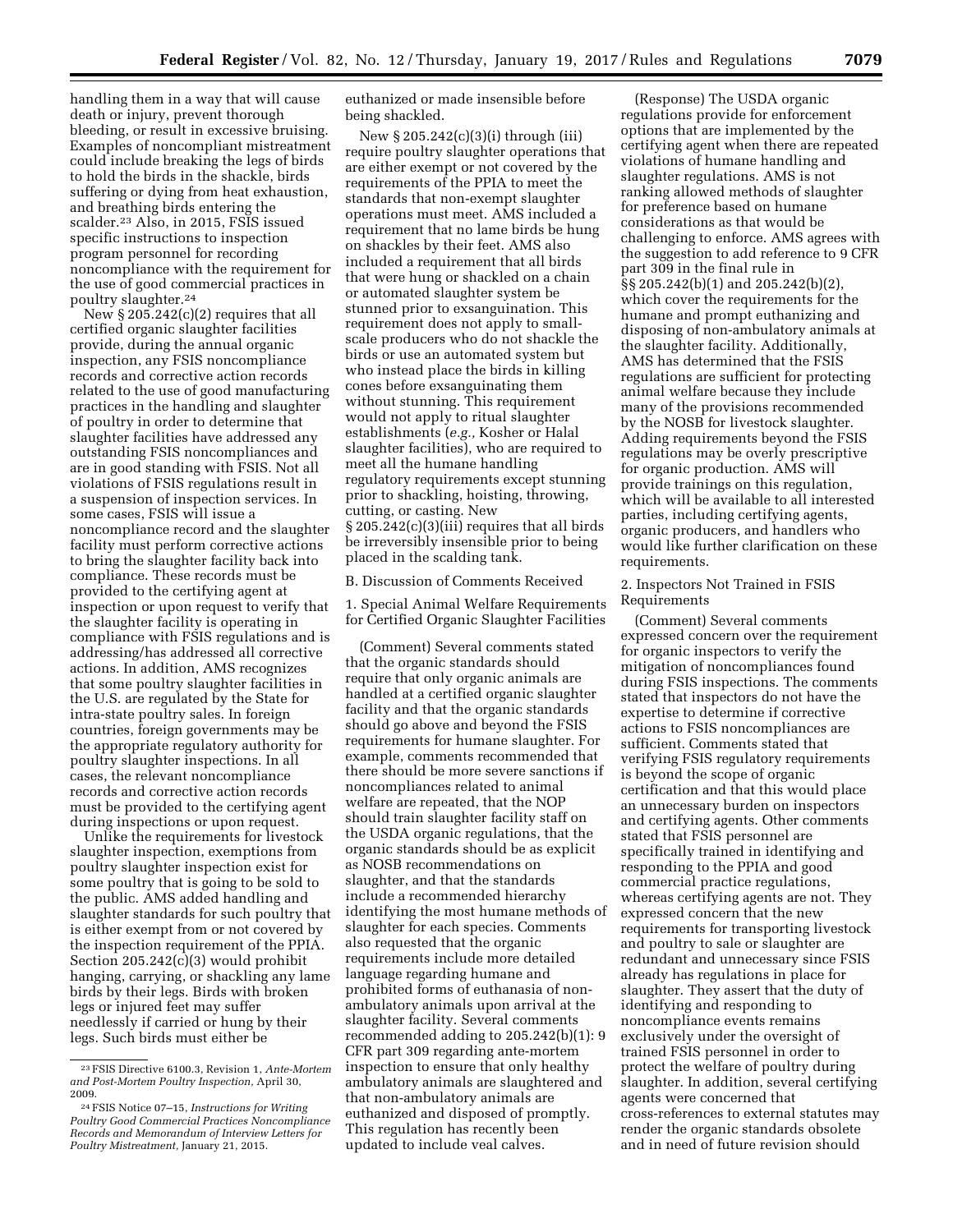the external statutes significantly change. Comments cited the USDA organic standards cross-referencing of the EPA's List 4 of Inerts as an example. Comments recommended that AMS determine the specific elements of the cited laws they wish to incorporate into the standards and include generic language that reflect those requirements. Several comments recommended that there be trained inspectors dedicated exclusively to observing compliance (ideally daily or at least on a weekly rotating basis) with animal welfare conditions on site at all organic slaughter facilities, with particular attention at the point of slaughter.

(Response) Through this final rule, AMS has established requirements that govern mammalian and avian species that are slaughtered by organic operations. Because these requirements are consistent with existing federal regulations for livestock slaughter, AMS expects that the organic producers and handlers will comply with these requirements. FSIS standards apply to organic and non-organic livestock, and FSIS is already carrying out inspections to this regulation. The role of the organic certifier/inspector is to verify whether FSIS has issued noncompliance records and if so, to verify that the certified operation has resolved or is working to revolve any FSIS noncompliances and is in good standing with FSIS. If not, the organic certifier is required to take appropriate enforcement action of organic rules under the USDA organic regulations. For example, if FSIS noncompliances have not been resolved, the certifying agent may issue a noncompliance to the certified facility to request verification that FSIS noncompliances have been resolved with FSIS as a condition for ongoing organic certification. Otherwise, this regulation would not change the current scope of the organic inspection of certified slaughter facilities. Organic inspectors are not required to know how to inspect slaughter facilities according to FSIS regulatory requirements and are not required to determine if corrective actions mitigate FSIS noncompliances.

However, as with any inspection, inspectors need to be highly qualified in the type of operation they are inspecting. AMS conducts annual trainings for certifying agents and will ensure that FSIS issues are also covered during those trainings. AMS will provide guidance to certifiers (agents) and inspectors on issues that may need further clarification once this rule is in effect. Regarding cross-referencing other federal regulations, AMS has determined that this does not pose a

significant risk as stated in the comments. The FSIS regulation may be amended over time, but it is less likely to become obsolete. Furthermore, AMS will ensure updates and trainings are provided when FSIS regulations or procedures change.

# 3. Vocalization Thresholds

(Comment) One comment suggested that specific vocalization thresholds be included in the regulation, as provided in the 2011 NOSB recommendation and the Certified Humane Slaughter Standards. Vocalizations of livestock in slaughter facilities can be associated with animal distress and welfare problems in the plant. The NOSB recommended that: (1) No more than 3% of cattle vocalize as they move through the restrainer, stunning box, and stunning area; (2) no more than 5% of hogs squeal in the restrainer due to human provocation; (3) no more than 5% of livestock vocalize when a head holder is used during stunning or slaughter; and (4) no more than 1% of hogs vocalize due to hot wanding. Vocalization scoring, as suggested by the NOSB recommendation, could be used as an objective method for detecting welfare problems during slaughter since cattle and hogs will vocalize during handling if stressed, injured, or scared but they will not vocalize if calm. The percentages provided in the NOSB recommendation would indicate well-managed slaughter plants; skilled, careful handlers; adequate equipment design and condition, and calm animals.

(Response) Facilities that meet the FSIS humane handling and slaughter requirements will ensure that animal distress during handling/slaughter is minimized, achieving the same impact as using vocalization threshold scoring. FSIS inspection program personnel verify compliance with the regulations at 9 CFR part 313 through the monitoring of many of the parameters recommended by the NOSB in 2011, including prod use, slips and falls, stunning effectiveness, and incidents of egregious inhumane handling. AMS did not feel that a change to the rule to include vocalization thresholds was warranted.

# 4. International Animal Welfare Requirements

(Comment) Several comments asked how an established final rule would impact existing organic trade agreements, such as equivalency agreements and recognition agreements. For example, some comments highlighted specific provisions in the proposed rule that differ from

established regulations in some foreign countries. Some of the comments questioned whether existing equivalency agreements would require renegotiation when the final rule becomes effective.

(Response) When the USDA organic regulations are amended, the USDA follows a set of steps with respect to international trade agreements. Under equivalency arrangements, the USDA notifies the foreign country of any amended USDA organic regulation that may affect the terms of the existing equivalency determination. The foreign country reviews the information and may initiate discussion to determine whether renegotiation is needed. With recognition agreements, the certification bodies in the foreign country are accredited by the recognized foreign government authority to certify operations under the USDA organic regulations. As a result, the USDA notifies the foreign government of the amended USDA organic regulation, and the foreign government authority informs its accredited certification bodies of the amended regulation.

(Comment) Comments were received regarding meat and poultry imports and how AMS will regulate livestock slaughter by certified organic operations in foreign countries. One comment provided country-specific recommendations regarding cattle transport and slaughter requirements. This comment recommended a modification of the new rules to stipulate that while cattle are in other countries that must adhere to state and/ or federal animal welfare standards, these countries must abide by the standards and guidelines prescribed in their domestic animal welfare standards for the transport and slaughter of livestock. Additionally, one comment indicated that U.S. certifiers are currently unequipped to verify compliance with these other rules/laws for producers outside of the U.S.

(Response) Many facilities in other countries are already producing meat and poultry for the U.S. market that complies with FSIS export program requirements, regardless of whether the facility is certified organic. Certifying agents operating in countries outside of the U.S. are accredited by the USDA and will need to incorporate this final rule into their NOP certification programs. Foreign certifying agents will need to verify that livestock are being transported and handled according to the requirements of the final rule as well as FSIS equivalent programs. Noncompliance records related to these equivalent programs will be reviewed during annual organic certification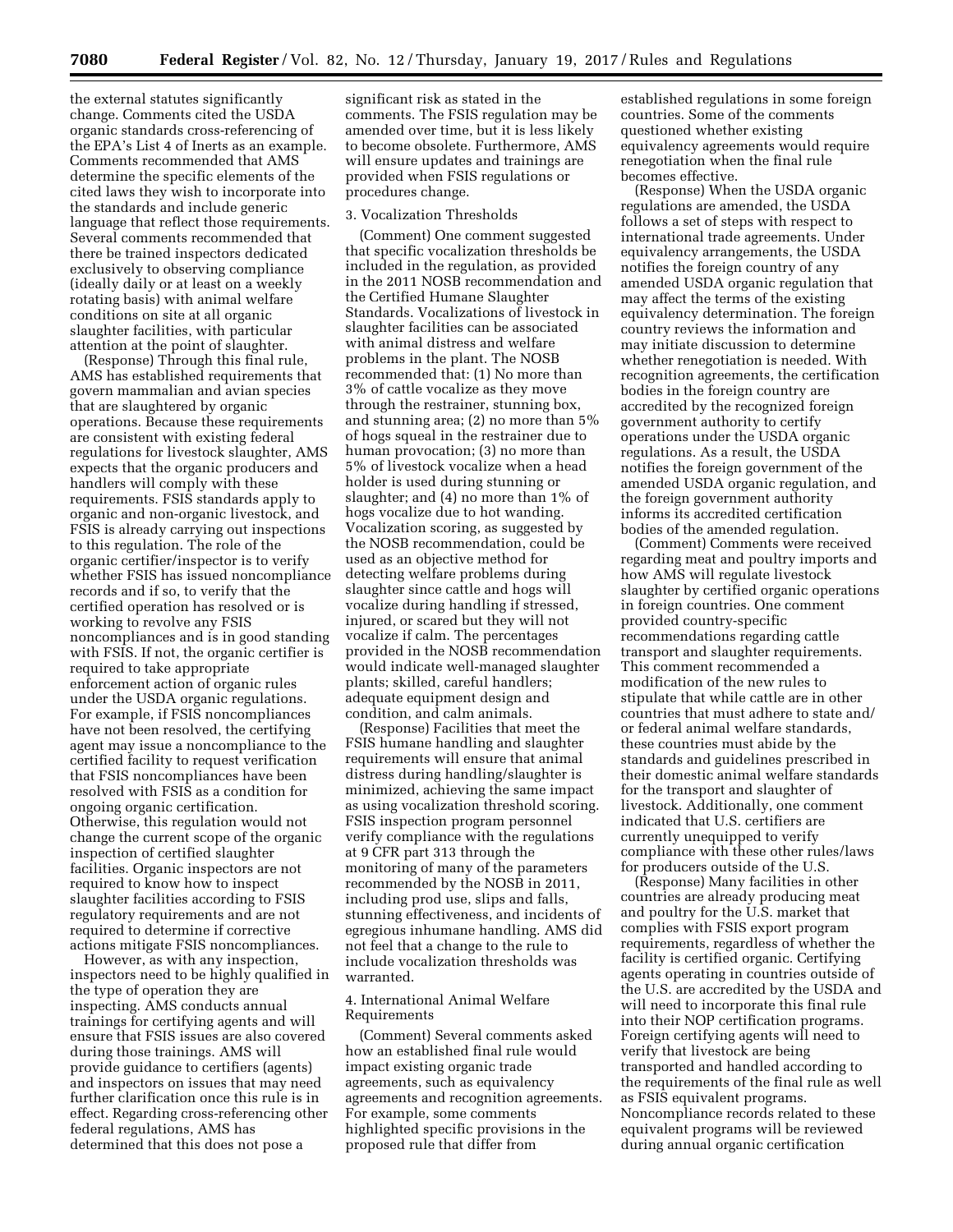assessments and verified through annual organic inspections or upon request by the certifier. When noncompliances are observed by the appropriate authority under the FSIS equivalency program, the certifying agent will implement the necessary enforcement actions under the organic program, as applicable.

### 5. Humane Methods of Slaughter Act

(Comments) Some comments received expressed concern that the proposed rule § 205.242(b)(1) contains no reference to the Humane Methods of Slaughter Act (HMSA). Instead, it refers to the Federal Meat Inspection Act (which itself references the HMSA) and parenthetically to the FSIS regulations at 9 CFR part 313. Comments recommended that this omission be corrected to include a direct reference to the HMSA by name and citation and to clarify that the HMSA provides minimum standards. The same comments recommended that provisions from the National Organic Standards Board (NOSB) recommendations on transport and slaughter be added.

(Response) The final rule requires certified organic slaughter facilities to be in full compliance with the Humane Methods of Slaughter Act (HMSA) of 1978 (7 U.S.C. 1901 *et seq.*) and its implementing FSIS regulations, as determined by FSIS. The HMSA requires that humane methods be used for handling and slaughtering livestock and defines humane methods of slaughter. The HMSA is referenced in the FMIA at 21 U.S.C. 603 and is implemented by FSIS humane handling and slaughter regulations found at 9 CFR part 313. The FMIA provides that, for the purposes of preventing inhumane slaughter of livestock, FSIS assigns inspectors to examine and inspect the methods by which livestock are slaughtered and handled in connection with slaughter in slaughtering establishments subject to inspection (21 U.S.C. 603(b)). The final rule references the FSIS regulation 9 CFR part 313 because the regulation clearly conveys how operators must comply with the HMSA Act.

### 6. Avian Slaughter

(Comment) Several comments expressed concern that the proposed rule addresses avian slaughter, which is not covered by the Humane Methods of Slaughter Act (HMSA) and therefore is not currently governed by clearly defined humane standards. Other comments received state that the requirements of  $\S 205.242(c)(3)$  for organic poultry slaughter operations

exempt from or not covered by the requirements of the PPIA—which provide that no lame birds may be shackled, hung, or carried by their legs; that birds must be stunned prior to exsanguination; and that all birds must be irreversibly insensible prior to scalding—should apply to *all* organic poultry slaughter, and that it is not clear from the language of the proposed rule that these same requirements apply to slaughter plants exempt from or not covered by the PPIA. Comments also stated that FSIS has not codified the contents of the ''good manufacturing practices'' Directives 6100.3 and 6910.1. These comments argued that the avian slaughter section, as proposed, creates a discrepancy in which slaughter plants covered by the PPIA would implement less stringent requirements than those proposed for exempt/non-covered plants under § 205.242(c)(3). Several comments provided additional conditions for humane avian slaughter that should be incorporated into the final rule.

(Response) Section 202.242(c)(1) clarifies the authority of the NOP, certifying agents, and State organic programs to initiate compliance action if certified operations are found to have violated the Poultry Products Inspection Act (PPIA) requirements regarding poultry slaughter, as well as the FSIS regulations regarding the slaughter of poultry and the use of good commercial practices in the slaughter of poultry. The NOSB did not directly address avian slaughter requirements. However, AMS is implementing avian slaughter requirements for consistency with the mammalian slaughter requirements and to better ensure the welfare of all animals slaughtered by certified operations. While the HMSA does not apply to poultry, under the PPIA at 21 U.S.C. 453(g)(5), a poultry product is considered adulterated if it is in whole, or in part, the product of any poultry which has died otherwise than by slaughter. FSIS regulations require that poultry be slaughtered in accordance with good commercial practices, in a manner that will result in thorough bleeding of the poultry carcass and that will ensure that breathing has stopped before scalding (9 CFR 381.65 (b)). In a 2005 **Federal Register** Notice, FSIS reminded all poultry slaughter establishments that live poultry: ''. . . must be handled in a manner that is consistent with good commercial practices, which means they should be treated humanely.'' Also in this Notice, FSIS suggested that poultry slaughter establishments consider a systematic approach to handling poultry in

connection with slaughter. FSIS defined a systematic approach as one in which establishments focus on treating poultry in such a manner as to minimize excitement, discomfort, and accidental injury the entire time that live poultry is held in connection with slaughter. FSIS inspection program personnel verify that poultry slaughter is conducted in accordance with good commercial practices in the pre-scald area of slaughter establishments, where they observe whether employees are mistreating birds or handling them in a way that will cause death or injury, prevent thorough bleeding, or result in excessive bruising. AMS agrees with the suggestion to include reference to the FSIS Directives 6100.3 and 6910.1 in 205.242(c)(1) and has made this change in the final rule.

(Comment) Some comments expressed concern that learning and enforcing FSIS rules could present an undue/unreasonable burden for certifiers and producers, especially for on-farm poultry processing. They request information on how a processor can prove they are in compliance with FSIS requirements and on how an operation slaughtering poultry on-farm under exemption can prove compliance with FSIS requirements.

(Response) A certified organic operation must meet the requirements of the USDA organic regulation. Operations must be compliant with all regulations that impact products they produce. Certifying agents are not assessing compliance with other regulations but only verifying compliance through review and inspection of a certified operation's noncompliance records issued by the regulatory authority. This final rule recognizes that some operations are exempt from poultry slaughter inspection and proposed handling and slaughter standards for such poultry that is either exempt from or not covered by the inspection requirement of the PPIA. Section 205.242(c)(3) prohibits hanging, carrying, or shackling any lame birds by their legs. Birds with broken legs or injured feet may suffer needlessly if carried or hung by their legs. Such birds must either be euthanized or made insensible before being shackled.

In addition, the final rule includes §§ 205.242(c)(3)(i) through (iii) to require poultry slaughter operations that are either exempt or not covered by the requirements of the PPIA to meet animal welfare standards that non-exempt slaughter operations must meet. This final rule requires that no lame birds be hung on shackles by their feet and that all birds that were hung or shackled on a chain or automated slaughter system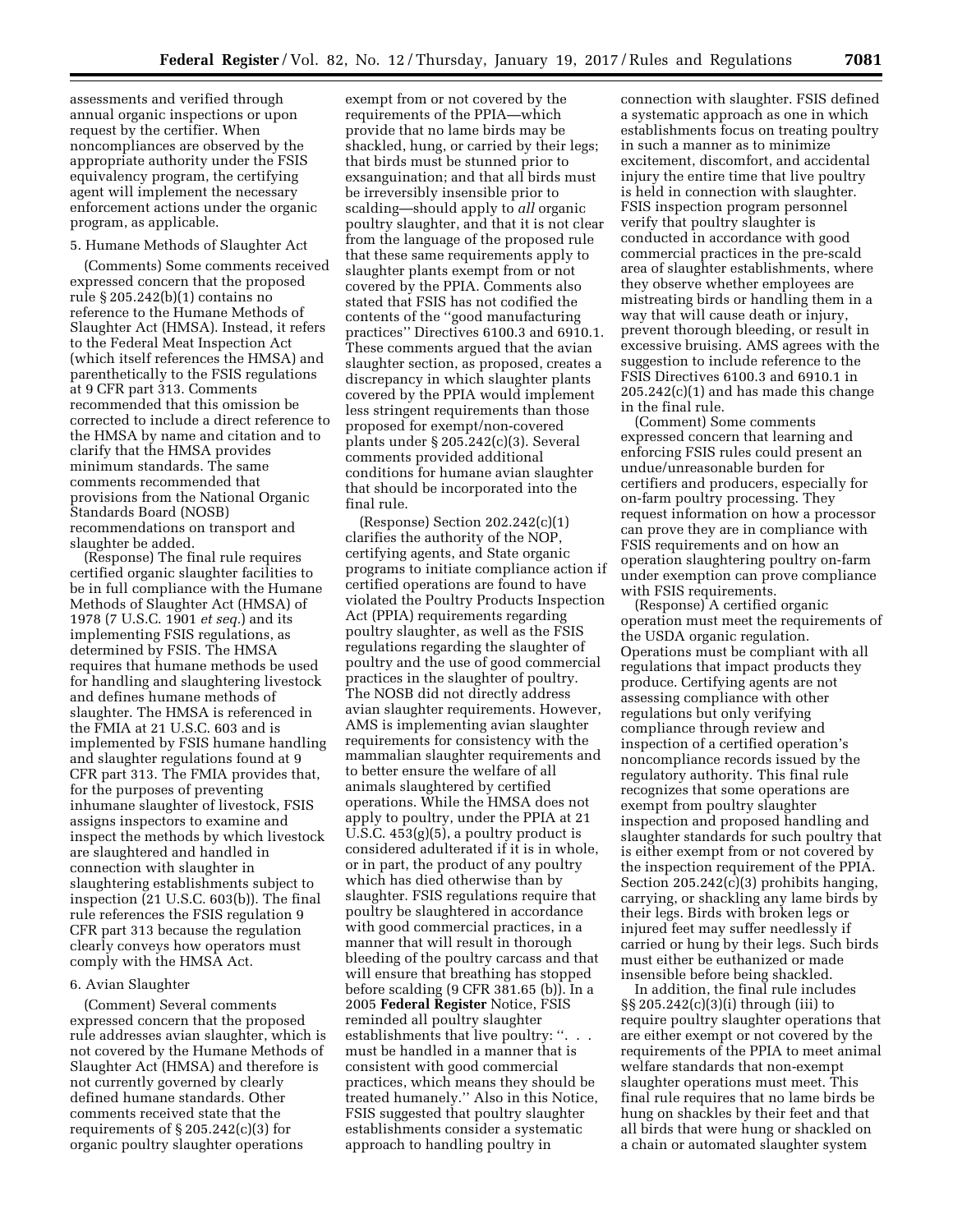be stunned prior to exsanguination. This requirement would not apply to smallscale producers who do not shackle the birds or use an automated system but who instead place the birds in killing cones before exsanguinating them without stunning. This requirement would also not apply to ritual slaughter establishments (*e.g.,* Kosher or Halal slaughter facilities), who are required to meet all the humane handling regulatory requirements except stunning prior to shackling, hoisting, throwing, cutting, or casting. Additionally, § 205.242(c)(3)(iii) requires that all birds be irreversibly insensible prior to being placed in the scalding tank.

7. Religious Slaughter and Avian Slaughter by Exempt Operations

(Comment) Several comments expressed concern that the rule may require that Kosher or Halal slaughter facilities use a stunning step prior to exsanguination. These comments indicated that the rule is not clear on whether the stunning requirement is mandatory for operations that are exempt from or not covered by the requirements of the Poultry Products Inspection Act. While this requirement is directed at processors operating under state inspection who do not fall under the USDA FSIS inspection requirements, designated religious slaughter facilities are exempt from certain aspects of the Poultry Products Inspection Act, necessitating additional clarity. One comment recommended that slaughter not be limited to stunning prior to exsanguination and include other methods, such as the hand slaughter of birds in killing cones by way of exsanguination. The comment suggested that this should apply to both small/exempt and large/non-exempt producers.

(Response) Sections 205.242(c)(3)(i) through (iii) of the final rule requires that poultry slaughter operations that are either exempt or not covered by the requirements of the PPIA meet animal welfare standards that non-exempt slaughter operations must meet. Except as described below, the final rule requires that all birds that are hung or shackled on a chain or automated slaughter system be stunned prior to exsanguination. This requirement would not apply to handling operations, including small-scale exempt producers, that do not shackle the birds or use an automated system but that instead place the birds in killing cones, or use other methods, before exsanguinating the birds without stunning. This requirement would also not apply to ritual slaughter establishments (*e.g.,*  Kosher or Halal slaughter facilities),

who are required to meet all the humane handling regulatory requirements except stunning prior to shackling, hoisting, throwing, cutting, or casting. Nonexempt operations must meet the requirements of PPIA.

#### 8. Records

(Comment) Several comments were received that suggested amending the term ''noncompliant records'' to ''noncompliance records'' in all relevant sections of 202.242 as this is the typical title of enforcement documents issued by the USDA Food Safety and Inspection Service (FSIS), as well as state departments of agriculture.

(Response) AMS agrees that reference to ''noncompliant records'' should be ''noncompliance records'' and has made the necessary changes to all relevant sections of the final rule.

#### 9. Scope of Inspection

(Comment) One comment stated that, while the proposed rule proposes that sick, injured, weak, disabled, blind, and lame animals must not be transported for sale or slaughter, an organic producer can withdraw livestock from certification. Once this certification is withdrawn, certification agencies have limited authority to document a noncompliance. The comment requested clarification regarding the enforcement of this scenario.

(Response) Only animals certified organic and identified/traceable as such during transport are subject to the requirements of this rule.

### 10. OIE Terrestrial Animal Health Code

(Comment) One comment proposed that the organic animal welfare rule should be more consistent with the OIE Terrestrial Animal Health Code as it applies to transport and slaughter of organic livestock.

(Response) The NOSB reviewed many regulatory references when developing its organic transport and slaughter recommendations. AMS considered OIE Terrestrial Animal Health Code but is not making changes based on the OIE Terrestrial Animal Health Code at this time. However, AMS may provide these standards to the NOSB for their consideration in the future.

### **XII. Executive Orders 12866 and 13563—Executive Summary**

Executive Orders 12866 and 13563 direct agencies to assess all costs and benefits of available regulatory alternatives, and, if regulation is necessary, to select regulatory approaches that maximize net benefits (including potential economic, environmental, public health and safety effects, distributive impacts, and equity). Executive Order 13563 emphasizes the importance of quantifying both costs and benefits, reducing costs, harmonizing rules, and promoting flexibility. This rulemaking has been designated as an ''economically significant regulatory action'' under section 3(f) of Executive Order 12866, and, therefore, has been reviewed by the Office of Management and Budget (OMB).

AMS is conducting this rulemaking to maintain consumer confidence in the USDA organic seal. This action is necessary to augment the USDA organic livestock production regulations with clear provisions to fulfill one purpose of the Organic Foods Production Act (OFPA) (7 U.S.C. 6501–6522): To assure consumers that organically-produced products meet a consistent and uniform standard. OFPA mandates that detailed livestock regulations be developed through notice and comment rulemaking and intends for the involvement of the National Organic Standards Board (NOSB) in that process (7 U.S.C. 6508(g)). In 2010, AMS published a final rule (75 FR 7154, February 17, 2010) clarifying the pasture and grazing requirements for organic ruminant livestock, which partially addressed OFPA's objective for more detailed livestock standards. This rule extends that level of detail and clarity to all organic livestock and poultry, and would ensure that organic standards cover their entire lifecycle, consistent with recommendations provided by USDA's Office of Inspector General and nine separate recommendations from the NOSB.

This rule adds requirements for the production, transport, and slaughter of organic livestock and poultry. The provisions for outdoor access and space for organic poultry production are the focal areas of this rule. Currently, organic poultry are required to have outdoor access, but this varies widely in practice. Some organic poultry operations provide large, open-air outdoor areas, while other operations provide minimal outdoor space or use screened and covered enclosures commonly called ''porches'' to meet outdoor access requirements. This variability perpetuates an uneven playing field among producers and sows consumer confusion about the meaning of the USDA organic label. This final rule will resolve the current ambiguity about outdoor access for poultry and address the wide disparities in production practices among the organic poultry sector. Greater clarity about the significance of the USDA organic seal in the marketplace will help to maintain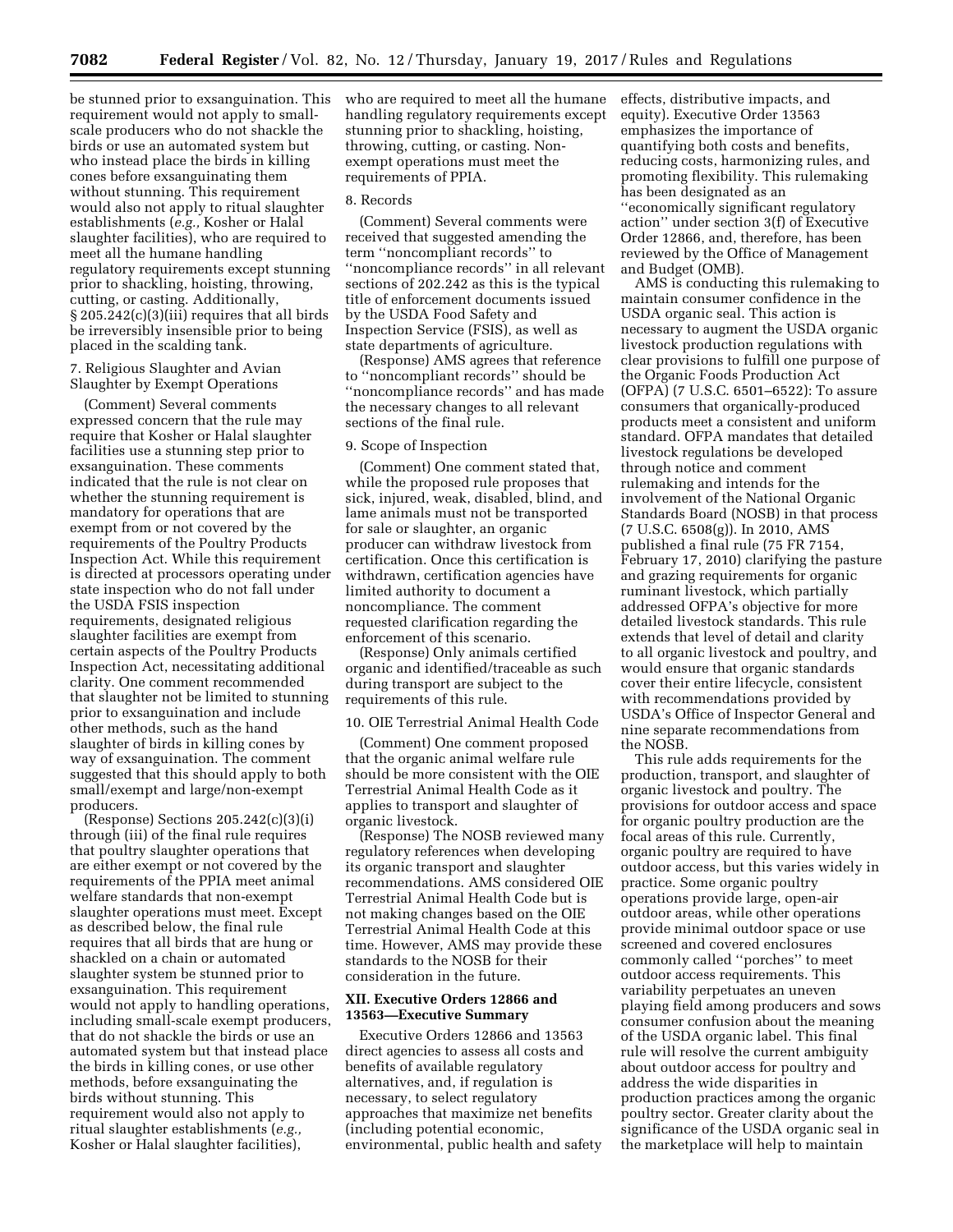consumer confidence in the organic label, which drives the \$43 billion in sales of organic products, and support a fair, viable market for producers who chose to pursue organic certification.

The economic impact analysis describes the potential impacts for organic egg and broiler producers, because these types of operations will face additional production costs as a result of this rule, and the potential benefits of greater clarity in the requirements for organic poultry. The following provisions will require producers to incur costs to provide:

• Additional indoor space for broilers;

• Additional outdoor space for layers; To project costs, AMS assessed current, or baseline, conditions and considered how producers might respond to the above requirements. Based on public comment, NOSB deliberations and surveys of organic poultry producers, we determined that the indoor stocking density requirements for broilers and the outdoor access/stocking density requirements for layers drive the costs of this rule. For organic layers, the key factor affecting compliance is the availability of land to accommodate all birds at the required stocking density. We considered two potential scenarios of how producers would respond: (1) All affected organic egg producers make operational changes to comply with the rule and maintain current levels of production; or, (2), 50 percent of organic egg operations move to the cage-free market because they choose to leave the organic market. Based on public comment, AMS assumed that organic broiler producers would build new facilities to maintain their current production level and remain in the organic market. In this analysis, AMS accounts for costs that accrue to legacy producers and new entrants; the full compliance costs recur annually and are included in the total. Legacy producers are producers who decided to go into the organic business with no knowledge of the costs that would be imposed by this rulemaking. Costs do not accrue

until this rule is fully implemented, *i.e.,*  three years after publication for broiler producers and five years after publication for layer producers.

In summary, AMS estimates that production costs will range between \$8.2 million to \$31 million annually. This range spans three producer response scenarios, which are summarized in the table below.

• We estimate that the annualized costs for organic broiler and egg producers are \$28.7 to \$31 million (over 15 years), if all certified organic egg production in 2022 complies with this rule and all certified organic broiler production in 2020 complies with this rule. The timeframe corresponds to the end of the implementation period for the outdoor access requirements for layers and indoor space requirements for broilers. In this scenario, the potential reduced feed efficiency and increased mortality from greater outdoor access are the key variables that impact costs for layers.

• We estimate the annualized costs for organic broiler and organic egg production is \$11.7 to \$12.0 million if 50 percent of organic egg production in 2022 transitions to the cage-free egg market. Under the latter scenario, the shift would also result in foregone profits of nearly \$80 to \$86 million (annualized) for production that moves from organic to cage-free egg production. (Because foregone revenues are not a direct cost of compliance with the rule, they are totaled separately from estimated compliance costs). In this scenario, the difference in price between organic and cage-free eggs accounts for the transfer impact.

• We estimate the annualized costs for organic broiler and organic egg production is \$8.2 million if 50 percent of organic egg production in 2022 transitions to the cage-free egg market and producers who cannot comply with the rule do not enter organic production during the implementation timeframe.

• In the above scenarios, we estimate the annualized costs for organic broiler production account for \$3.5 million to \$4.0 million of the above totals. This

reflects costs to build additional housing for more space per bird to meet the indoor stocking density requirement.

This rule will have broad, important benefits for the organic sector as a whole which are difficult to quantify. Clear and consistent standards, which more closely align to consumer expectations, are essential to sustaining demand and supporting the growth of the \$43 billion U.S. organic market. Clear parameters for production practices will ensure fair competition among producers by facilitating equitable certification and enforcement decisions.

To monetize the benefits of this rule, AMS used research that has measured consumers' willingness to pay for outdoor access between \$0.21 and \$0.49 per dozen eggs. Based on this, AMS estimates that the annualized benefits would range between \$4.1 million to \$49.5 million annually. The range in benefits accounts for several producer response scenarios, which correspond to those described above for the cost estimates.

In the Regulatory Flexibility Analysis, we report that large poultry operations would have significantly higher compliance costs than small operations on average. Larger organic layer operations, in particular, will have demand greater land areas for outdoor access.

AMS estimates that business revenues for small organic layer operations are \$736 million, or about \$1.03 million per firm. For small egg producers, business revenues would need to be less than \$867,000 to \$967,000 per firm for the rule to cost more than 3% of revenue. The estimated business revenue is calculated from the projected organic egg production from small producers using AMS Market News data on the U.S. organic layer population, estimated lay rate of 308 eggs/hen/year and the wholesale price for organic eggs \$2.83/ dozen (AMS Market News).

A summary of the estimated costs and benefits associated with this rule is provided in Table A.

# TABLE A—SUMMARY OF BENEFITS, COSTS, AND DISTRIBUTIONAL EFFECTS OF FINAL RULE

| Assumed conditions                                                                                                                                                               | Affected population                                                                                                                  | Costs.<br>millions <sup>a</sup> | Benefits.<br>millions | Transfers.<br>millions |
|----------------------------------------------------------------------------------------------------------------------------------------------------------------------------------|--------------------------------------------------------------------------------------------------------------------------------------|---------------------------------|-----------------------|------------------------|
| All producers remain in organic market; Or-<br>ganic layer and broiler populations con-<br>tinue historical growth rates after rule.                                             | Organic layer and organic broiler production<br>at full implementation of rule, <i>i.e.</i> , 2022 for<br>layers; 2020 for broilers. | \$28.7-\$31.0                   | \$16.3-\$49.5         | N/A                    |
| 50% of organic layer production in year 6<br>(2022), moves to the cage-free market. Or-<br>ganic layer and broiler populations con-<br>tinue historical growth rates after rule. | Organic layer and organic broiler production<br>at full implementation of rule, <i>i.e.</i> , 2022<br>for layers; 2020 for broilers. | $$11.7 - $12.0$                 | $$4.5 - $13.8$        | \$79.5 - \$86.3        |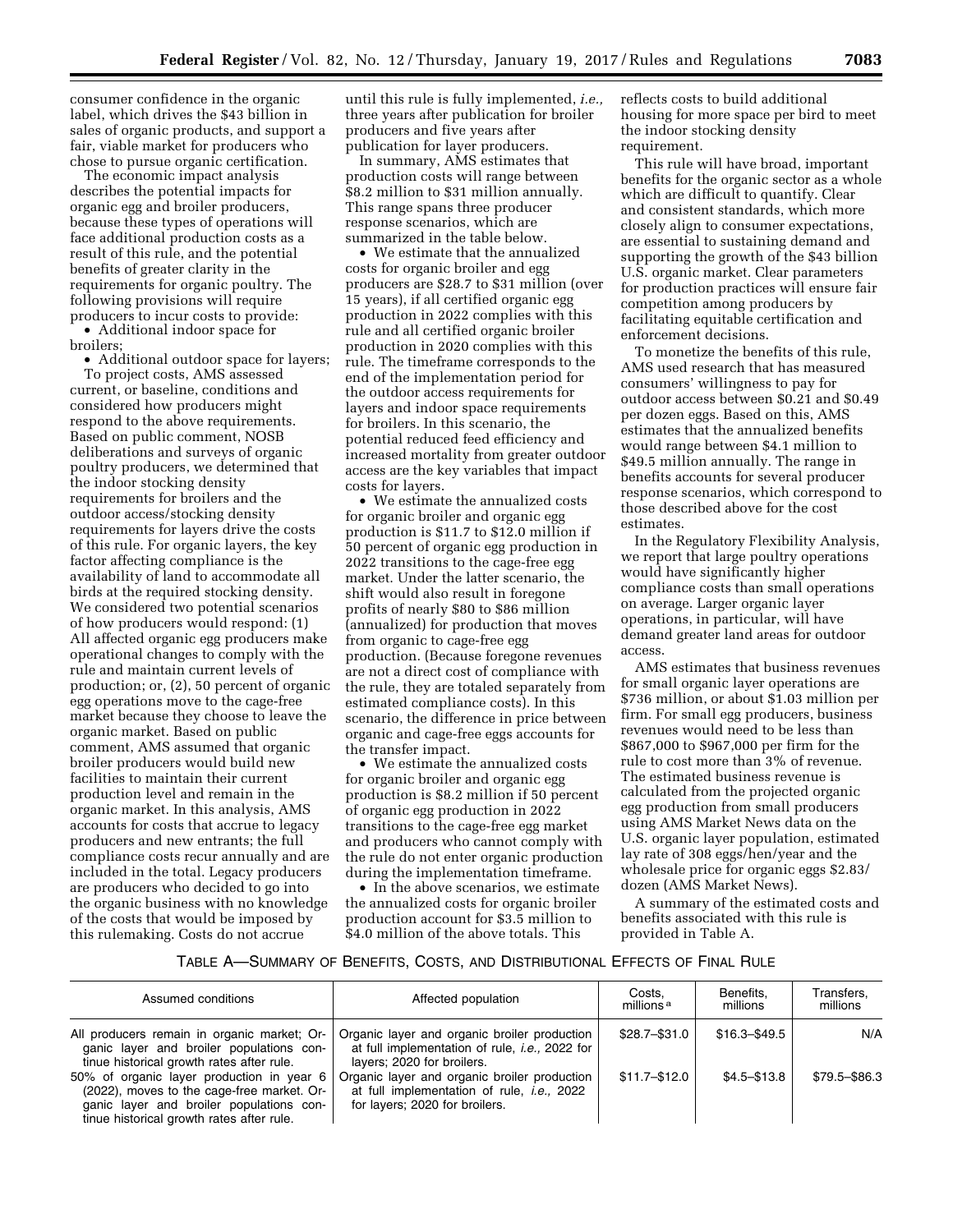|  |  | Table A—Summary of Benefits, Costs, and Distributional Effects of Final Rule—Continued |  |  |
|--|--|----------------------------------------------------------------------------------------|--|--|
|--|--|----------------------------------------------------------------------------------------|--|--|

| Assumed conditions                                                                                                                                                            | Affected population                                                                                        | Costs.<br>millions <sup>a</sup> | Benefits.<br>millions | Transfers,<br>millions |
|-------------------------------------------------------------------------------------------------------------------------------------------------------------------------------|------------------------------------------------------------------------------------------------------------|---------------------------------|-----------------------|------------------------|
| 50% of current organic layer production<br>moves to the cage-free market in year 6<br>(2022). There are no new entrants after<br>publication of this rule that cannot comply. | Current organic layer production; organic<br>broiler production at full implementation of<br>rule in 2020. | \$8.2                           | $$4.1 - $12.4$        | \$45.6-\$49.5          |

Other impacts: Estimated paperwork burden: \$3.9 million.

a All values in the costs, benefits and transfers columns of this table are annualized and discounted at 3% and 7% rates.

### **XIII. Retrospective Analysis**

Within 3–5 years of full implementation, the Administrator shall conduct and make publicly available a retrospective analysis of the impacts of this rulemaking. This analysis will include a retrospective evaluation of the benefits, costs and transfers of the rule, along with a comparison of these impacts to the prospective estimates contained in this final regulatory impact analysis. The retrospective analysis should include consideration of factors such as: The impacts on exit and entry of affected entities; market shares of affected entities, as well as market competition and concentration; the impacts on the number of producers participating in the organic program; impacts on organic egg production volume, impacts on secondary (*e.g.,*  feed/grain) markets; impacts on supply and price of eggs; and impacts on consumer understanding. An opportunity for public comment on this analysis will be provided.

#### **XIV. Executive Order 12988**

Executive Order 12988 instructs each executive agency to adhere to certain requirements in the development of new and revised regulations in order to avoid unduly burdening the court system. This final rule cannot be applied retroactively.

States and local jurisdictions are preempted under the OFPA from creating programs of accreditation for private persons or State officials who want to become certifying agents of organic farms or handling operations. A governing State official would have to apply to USDA to be accredited as a certifying agent, as described in section 6514(b) of the OFPA. States are also preempted under sections 6503 and 6507 of the OFPA from creating certification programs to certify organic farms or handling operations unless the State programs have been submitted to, and approved by, the Secretary as meeting the requirements of the OFPA.

Pursuant to section 6507(b)(2) of the OFPA, a State organic certification program may contain additional

requirements for the production and handling of organically produced agricultural products that are produced in the State and for the certification of organic farm and handling operations located within the State under certain circumstances. Such additional requirements must: (a) Further the purposes of the OFPA, (b) not be inconsistent with the OFPA, (c) not be discriminatory toward agricultural commodities organically produced in other States, and (d) not be effective until approved by the Secretary.

Pursuant to section 6519(f) of the OFPA, this final rule would not alter the authority of the Secretary under the Federal Meat Inspection Act (21 U.S.C. 601–624), the Poultry Products Inspection Act (21 U.S.C. 451–471), or the Egg Products Inspection Act (21 U.S.C. 1031–1056), concerning meat, poultry, and egg products, nor any of the authorities of the Secretary of Health and Human Services under the Federal Food, Drug and Cosmetic Act (21 U.S.C. 301–399), nor the authority of the Administrator of the EPA under the Federal Insecticide, Fungicide and Rodenticide Act (7 U.S.C. 136–136(y)).

Section 6520 of the OFPA provides for the Secretary to establish an expedited administrative appeals procedure under which persons may appeal an action of the Secretary, the applicable governing State official, or a certifying agent under this title that adversely affects such person or is inconsistent with the organic certification program established under this title. The OFPA also provides that the U.S. District Court for the district in which a person is located has jurisdiction to review the Secretary's decision.

#### **XV. Executive Order 13175**

This final rule has been reviewed in accordance with the requirements of Executive Order 13175, ''Consultation and Coordination with Indian Tribal Governments.'' Executive Order 13175 requires Federal agencies to consult and coordinate with tribes on a governmentto-government basis on policies that

have tribal implications, including regulations, legislative comments or proposed legislation, and other policy statements or actions that have substantial direct effects on one or more Indian tribes, on the relationship between the Federal Government and Indian tribes or on the distribution of power and responsibilities between the Federal Government and Indian tribes.

AMS assessed the impact of this rule on Indian tribes and determined that this rule does not, to our knowledge, have tribal implications that require tribal consultation under E.O. 13175. If a Tribe requests consultation, AMS will work with the Office of Tribal Relations to ensure meaningful consultation is provided where changes, additions and modifications identified herein are not expressly mandated by Congress.

### **XVI. Paperwork Reduction Act**

### *A. Summary*

In accordance with the Paperwork Reduction Act of 1995 (44 U.S.C. 3501– 3520) (PRA), AMS is requesting OMB approval for a new information collection totaling 131,683 hours for the reporting and recordkeeping requirements contained in this final rule. OMB previously approved information collection requirements associated with the NOP and assigned OMB control number 0581–0191. AMS intends to merge this new information collection, upon OMB approval, into the approved 0581–0191 collection. Below, AMS has described and estimated the annual burden, *i.e.,* the amount of time and cost of labor, for entities to prepare and maintain information to participate in this voluntary labeling program. The OFPA, as amended, provides authority for this action.

*Title:* National Organic Program: Organic Livestock and Poultry Practices. *OMB Control Number:* 0581–0293.

*Expiration Date of Approval:* 3 years from OMB date of approval.

*Type of Request:* New collection. *Abstract:* Information collection and recordkeeping is necessary to implement reporting and recordkeeping necessitated by amendments to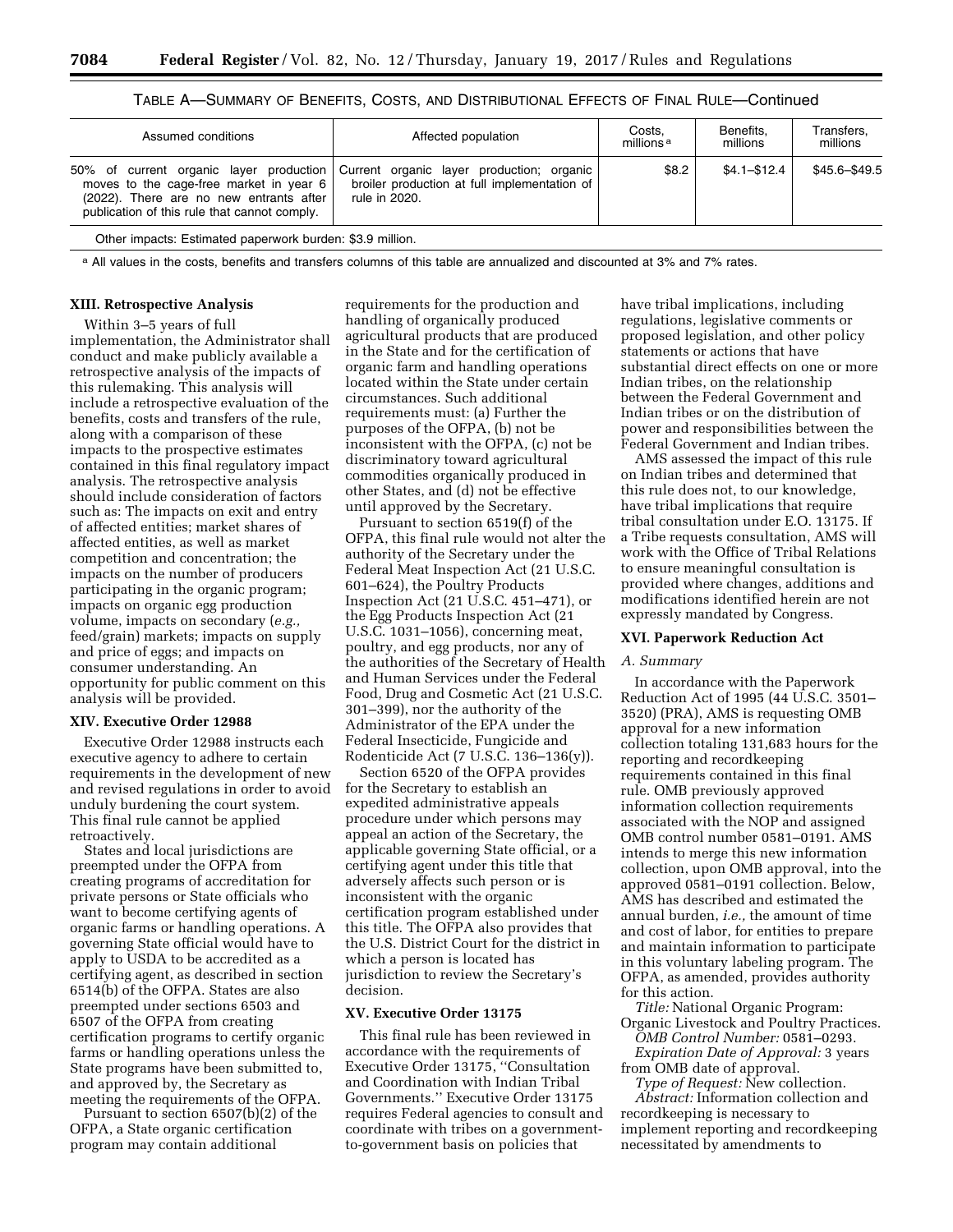§§ 205.238, 205.239, 205.241, 205.242 and 205.290 for additional animal welfare standards for organic livestock production under the USDA organic regulations. OFPA authorizes the further development of livestock production standards (7 U.S.C. 6513(c)). This action is necessary to address multiple recommendations provided to USDA by the NOSB to add specificity about animal welfare practices with the purpose of ensuring consumers that conditions and practices for livestock products labeled as organic encourage and accommodate natural behaviors and utilize preventive health care slaughter practices.

All certified organic operations must develop and maintain an organic system plan for certification (§ 205.201). The OSP must include a description of practices and procedures to be performed and maintained, including the frequency with which they will be performed; under this final rule, organic livestock operations are subject to additional reporting requirements. The amendments to §§ 205.238, 205.239, 205.241, 205.242, and 205.290 require livestock operations to provide specific documentation as part of an organic system plan to include conditions on livestock living conditions to permit natural behavior, including minimum space requirements, outdoor access, and utilization of preventive health care practices (*e.g.* physical alterations, euthanasia).

The PRA also requires AMS to measure the recordkeeping burden. Under the USDA organic regulations each producer is required to maintain and make available upon request, for 5 years, such records as are necessary to verify compliance (§ 205.103). Certifying agents are required to maintain records for 5 to 10 years, depending on the type of record (§ 205.510(b)), and make these records available for inspection upon request (§ 205.501(a)(9)). The new information that livestock operations must provide for certification will assist certifying agents and inspectors in the efficient and comprehensive evaluation of these operations and will impose an additional recordkeeping burden for livestock operations. Certifying agents currently involved in livestock certification are required to observe the same recordkeeping requirements to maintain accreditation, therefore AMS expects that this final rule does not significantly increase the recordkeeping burden on certifying agents.

Reporting and recordkeeping are essential to the integrity of the organic certification system. A clear paper trail is a critical tool for verifying that practices meet the mandate of OFPA

and the USDA organic regulations. The information collected supports the AMS mission, program objectives, and management needs by enabling us to assess the efficiency and effectiveness of the NOP. The information also affects decisions because it is the basis for evaluating compliance with OFPA and USDA organic regulations, administering the NOP, establishing the cost of the program, and facilitating management decisions and planning. It also supports administrative and regulatory actions to address noncompliance with OFPA and USDA organic regulations.

This information collection is only used by the certifying agent and authorized representatives of USDA, including AMS and NOP staff. Certifying agents, including any affiliated organic inspectors, and USDA are the primary users of the information.

#### Respondents

AMS identified three types of entities (respondents) that will need to submit and maintain information in order to participate in organic livestock certification. For each type of respondent, we describe the general paperwork submission and recordkeeping activities and estimate: (i) the number of respondents; (ii) the hours they spend, annually, completing the paperwork requirements of this labeling program; and, (iii) the costs of those activities.

1. *Certifying agents.* Certifying agents are State, private, or foreign entities accredited by USDA to certify domestic and foreign livestock producers and handlers as organic in accordance with OFPA and USDA organic regulations. Certifying agents determine if a producer or handler meets organic requirements, using detailed information from the operation about its specific practices and on-site inspection reports from organic inspectors. Currently, there are 79 certifying agents accredited under NOP; many of which certify operations based in the U.S. and abroad. AMS assumes all currently accredited certifying agents evaluate livestock operations for compliance with the USDA organic regulations and will therefore be subject to the amendments at §§ 205.238, 205.239, 205.241, 205.242, and 205.290.

Each entity seeking to continue USDA accreditation for livestock will need to submit information documenting its business practices including certification, enforcement and recordkeeping procedures and personnel qualifications (§ 205.504). AMS will review that information during its next scheduled on-site

assessment to determine whether to continue accreditation for the scope of livestock. Certifying agents will need to annually update the above information and provide results of personnel performance evaluations and the internal review of its certification activities (§ 205.510).

AMS projects that the additional components of organic system plans for livestock may entail longer review times than those for other types of production systems. AMS estimates the annual collection cost per certifying agent will be \$3,053.27. This estimate is based on an estimated 91.8 labor hours per year at \$33.26 per hour for a total salary component of \$3,053.27 per year. This value is assumed to be an underestimate as the certifying agent bears a portion of the burden of the inspector and certifying agents employ varying numbers of inspectors. The source of the hourly rate is the May 2015 National Occupational Employment and Wage Estimates, United States, published annually by the Bureau of Labor Statistics. The rate is the mean hourly wage for compliance officers (occupation code 13–1041). This classification was selected as an occupation with similar duties and responsibilities to that of a certifying agent.25

2. *Organic inspectors.* Inspectors conduct on-site inspections of certified operations and operations applying for certification and report the findings to the certifying agent. Inspectors may be the agents themselves, employees of the agents, or individual contractors. The USDA organic regulations call for certified operations to be inspected annually; a certifying agent may call for additional inspections on an as needed basis (§ 205.403(a)). Any individual who applies to conduct inspections of livestock operations will need to submit information documenting their qualifications to the certifying agent  $(\S 205.504(a)(3))$ . Inspectors will need to provide an inspection report to the certifying agent for each operation inspected (§ 205.403(e)). AMS projects that on average, inspectors will spend 3 hours longer than their current timeframe (10 hours) to complete an inspection report for livestock operations. This estimate is due to the additional components of the organic system plan that will need to be

<sup>25</sup>Compliance officers examine, evaluate, and investigate eligibility for or conformity with laws and regulations governing contract compliance of licenses and permits, and perform other compliance and enforcement inspection and analysis activities not classified elsewhere. Bureau of Labor Statistics, Occupational Employment and Wages, May 2015, 13–1041 Compliance Officers.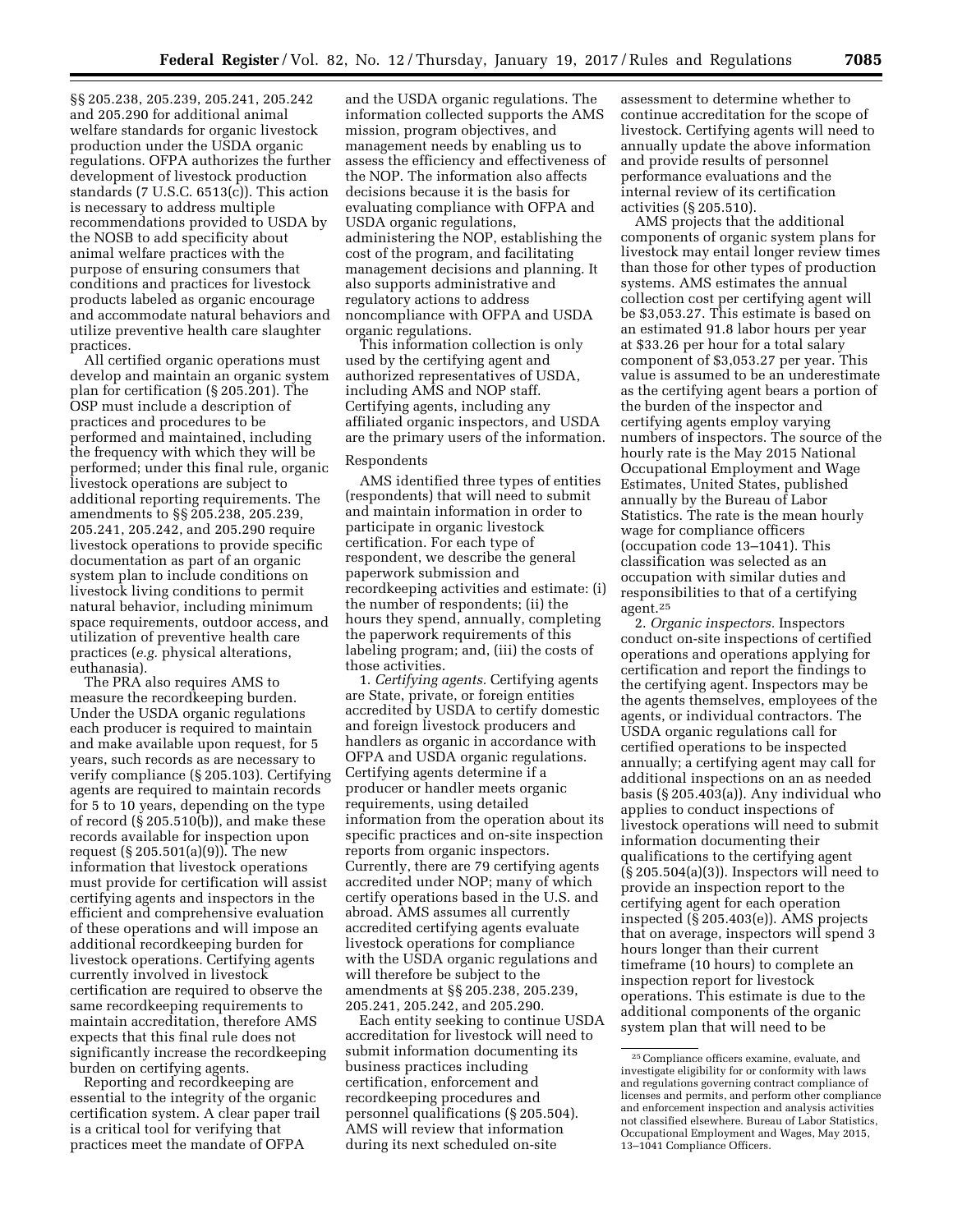inspected. Inspectors do not have recordkeeping obligations; certifying agents maintain records of inspection reports.

According to the International Organic Inspectors Association (IOIA), there are approximately 250 inspectors currently inspecting crop, livestock, handling, and/or wild crop operations that are certified or have applied for certification. AMS assumes that approximately half (125) of these inspectors inspect livestock operations.

AMS estimates the annual collection cost per inspector to be \$6,760. This estimate is based on an estimated 321 additional labor hours per year at \$21.06 per hour for a total salary component of \$6,760 per year. The source of the hourly rate is the May 2015 National Occupational Employment and Wage Estimates, United States, published annually by the Bureau of Labor Statistics. The rate is the mean hourly wage for agricultural inspectors (occupation code 45–2011).26

3. *Producers and handlers.* Domestic and foreign livestock producers and handlers will submit the following information to certifying agents: An application for certification, detailed descriptions of specific practices, annual updates to continue certification, and changes in their practices. Handlers include those who produce or transport livestock and may include bulk distributors, food and feed manufacturers, processors, or packers. Some handlers may be part of a retail operation that processes organic products in a location other than the premises of the retail outlet.

In order to obtain and maintain certification, livestock producers and handlers will need to develop and maintain an organic system plan. This is a requirement for all organic operations and the USDA organic regulations describe what information must be included in an organic system plan (§ 205.201). This final rule describes the additional information (§§ 205.238, 205.239, 205.241, 205.242, and 295.290) that will need to be included in a livestock operation's organic system plan in order to assess compliance. Certified operations are required to keep records about their organic production and/or handling for five years  $(\S 205.103(b)(3))$ .

AMS used the Organic Integrity Database to estimate the number of livestock operations that would be affected by this action.27 According to that source, AMS estimates that 4,844 currently certified foreign and domestic livestock operations will be subject to the amendments at §§ 205.238, 205.239, 205.240, 205.241, 205.242, and 205.290. To estimate the number of livestock operations that will apply for and become certified on an annual basis, AMS assumed that this would be proportional to the estimated annual increase in certified operations (350). Therefore, AMS estimates that there will be 69 new certified organic livestock operations annually.

AMS estimates the annual collection and recordkeeping costs per organic livestock producer to be \$559.45. This estimate is based on an estimated 16.65 labor hours per year at \$33.60 per hour for a total salary component of \$559.45 per year. AMS estimates that as producers adapt to the requirements introduced by the amendments at §§ 205.238, 205.239, 205.241, 205.242, and 205.290, the number of labor hours per year for currently certified operators will decrease. The source of the hourly rate is the May 2015 National Occupational Employment and Wage Estimates, United States, published annually by the Bureau of Labor Statistics. The rate is the mean hourly wage for farmers, ranchers and other agricultural managers (occupation code 11–9013).28 Administrative costs for reporting and recordkeeping will vary among certified operators. Factors affecting costs include the type and size of operation, and the type of systems maintained.

#### Reporting Burden

*Estimate of Burden:* Public reporting burden for the collection of information is estimated to be 20.3 hours per year.

*Respondents:* Certifying agents, inspectors, and certified livestock operations.

*Estimated Number of Respondents:*  5,117.

*Estimated Number of Responses:*  42,522.

*Estimated Total Annual Burden on Respondents:* 104,124 hours. *Total Cost:* \$2,992,895.

*Recordkeeping Burden* 

*Estimate of Burden:* Public recordkeeping burden is estimated to be an annual total of 5.18 hours per respondent.

*Respondents:* Livestock operations (including exempt operations).

*Estimated Number of Respondents:*  5,396.

*Estimated Total Annual Burden on Respondents:* 27,954 hours.

*Total Cost:* \$939,240. Grand Total of Reporting, Training &

Recordkeeping Costs: \$3,932,134 *Comments:* For the proposed rule,

AMS invited comments from all interested parties concerning the information collection and recordkeeping required as a result of the proposed amendments to 7 CFR part 205. Comments were invited on: (1) Whether the proposed collection of information is necessary for the proper performance of the functions of the agency, including whether the information will have practical utility; (2) the accuracy of the agency's estimate of the burden of the proposed collection of information including the validity of the methodology and assumptions used; (3) ways to enhance the quality, utility, and clarity of the information to be collected; and (4) ways to minimize the burden of the collection of information on those who are to respond, including the use of appropriate automated, electronic, mechanical, or other technological collection techniques or other forms of information technology.

#### *B. Discussion of Comments Received*

AMS received a total of 6,675 written comments on the proposed rule, which addressed the proposed requirements for organic livestock production practices. AMS received 12 comments that addressed the information collection and recordkeeping burden estimates; two of these comments were duplicative. AMS did not make changes based on comments for several reasons. AMS received eight comments specifically objecting to the recordkeeping requirements, relative to the population of respondents. AMS expects that this is because this rule refers to specific, narrow documentation requirements that are already within the scope of the general recordkeeping requirements for organic producers and the components of an organic system plan. Specifically, such records fully disclose all activities in sufficient detail to be readily understood and audited and be sufficient to demonstrate compliance with the USDA organic regulations (7 CFR 205.103); and that an organic system plan must contain a description of practices and procedures to be performed, and monitoring

<sup>26</sup>Agricultural Inspectors inspect agricultural commodities, processing equipment, and facilities, and fish and logging operations, to ensure compliance with regulations and laws governing health, quality, and safety. Bureau of Labor Statistics, Occupational Employment and Wages, May 2015, 45-2011 Agricultural Inspectors.

<sup>27</sup>NOP 2016 List of certified USDA organic operations. Available at the USDA National Organic Program Organic Integrity Database, *[http://apps.](http://apps.ams.usda.gov/nop/) [ams.usda.gov/nop/](http://apps.ams.usda.gov/nop/)*.

<sup>28</sup>Farmers, Ranchers, and Other Agricultural Managers plan, direct, or coordinate the management or operation of farms, ranches, greenhouses, aquacultural operations, nurseries, timber tracts, or other agricultural establishments. Excludes ''First-Line Supervisors of Farming, Fishing, and Forestry Workers'' (45–1011).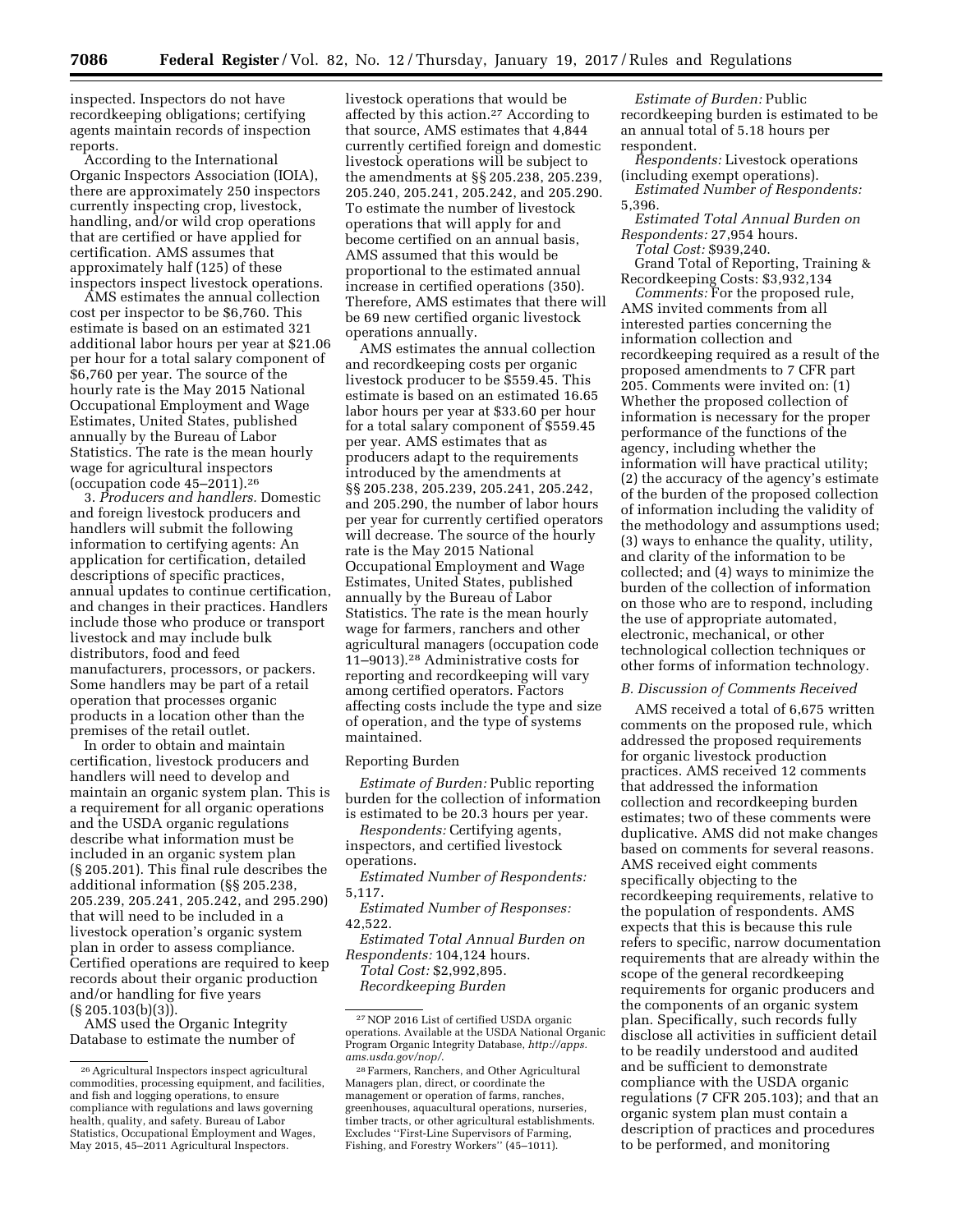practices to ensure the plan implemented (7 CFR 205.201). AMS believes, and some comments support this conclusion, that many organic producers already maintain the records that are specified in this rule as part of their organic system plans. In addition, AMS understands that numerous organic livestock producers also participate in third-party animal welfare certification programs and would likely maintain records concerning animal health/condition to participate in those programs. The comments to the questions posed in the proposed rule concerning reporting and recordkeeping requirements and AMS's responses are described below.

1. Whether the Proposed Collection of Information Is Necessary for the Proper Performance of the Functions of the Agency, Including Whether the Information Will Have Practical Utility

(Comment) While stating their support for more specific standards regarding the care of poultry and livestock in organic operations, four out of the ten comments expressed concerns about the specific records that would be required to document how animal illness and injury would be prevented and treated. In particular, these comments stated that body condition scoring and monitoring the causes and treatments of lameness as well as having a parasite management strategy and a written plan for the use of euthanasia was too prescriptive. One comment indicated that providing written justification for the use of teeth trimming and tail docking in pigs on a per litter basis would be burdensome while another comment was concerned about needing to document every instance of indoor confinement of poultry.

One comment indicated that quantifiable measures in the 2012 pasture rule had not necessarily increased consistency in interpretation or implementation by certifying agents or producers. This comment also noted that the prescriptive requirements and quantifiable measures in this new regulation would burden producers and certifying agents. The comment contends that this recordkeeping burden would lessen time for producers to perfect solutions on their operation and increase certifying agent and inspector focus on paper trail rather than assessing the livestock system as a whole.

(Response) Recordkeeping is a core principle of the organic program and an important tool for producers to demonstrate, and certifying agents to verify, compliance with the regulations. We believe that the requirements which specify specific documentation are minimal and are essential for verifying the rule is being implemented successfully.

2. The Accuracy of the Agency's Estimate of the Burden of the Proposed Collection of Information Including the Validity of the Methodology and Assumptions Used

(Comment) Two of the ten comments questioned the validity of the \$3000.94 estimate of their annual costs, stating that it underestimated the direct labor hours that will be necessary to implement the new requirements. These comments spoke to the need for new forms, extensive training for personnel and certified operations, and processing additional compliance-related correspondence after the rule takes effect.

One comment estimated that each livestock file would require an additional 1-hour review which would amount to about 900 direct labor hours annually for this entity; this estimate is higher than the proposed rule estimate of 91.8 hours as an average for all certifying agents. Consequently, the comment stated that the additional annual labor costs would be \$27,000 at \$30 per hour. Alternatively, this comment expects most of their livestock operation inspections to require only one additional hour to inspect rather than the AMS estimate of three hours of additional inspection time per operation in the proposed rule. Whether the inspection takes one or three hours to verify these new requirements, the comments acknowledged that it is the client operations that will ultimately absorb the increased costs of inspections, and they will need time to prepare.

One comment from a certifying agent included a survey of its certified operations to determine if the records described in the proposed rule are necessary to enforce compliance with the standards. Overall, their clients (74.5 percent) reported that additional records are not needed with the largest group (40.1 percent) responding that they already keep more records than would be needed to enforce compliance. While a smaller proportion (25 percent) of their clients said that the records are needed to enforce compliance, the largest portion of that group of responders (21.8 percent) feel more records will be needed. The certifying agent also asked their clients to estimate how much additional time would be spent maintaining records with 89.3 percent stating somewhere between 1– 40 hours annually. A much smaller

portion expected to spend more than 40 hours per year maintaining records. In conclusion, the certifying agent acknowledged the difficulties with accurately estimating the labor hours that will be needed to establish and maintain the records, and affirmed that some requirements will be met through the current records already kept.

(Response) The estimates of total recordkeeping and reporting burden are average per-operation estimates based on the number of operations and animals across the whole industry. A certifying agent with a large number of livestock and poultry operation clients will have larger annual respective costs.

Describing the illness and injury prevention and treatment strategies in writing with useful monitoring and recordkeeping systems unique to the needs, species, and breeds of each operation in an organic system plan will require an initial investment of labor that may need to be absorbed. In actuality, these prevention strategies and monitoring systems should already be in place at least informally.

Based on one certifying agent's query, 75 percent of their client operations are already keeping the necessary records. The majority of the operations that reported the need for more recordkeeping reported that they see them as necessary, and one hour per week (greater than 40 hours annually) was the most direct labor hours reported by a small percentage of the certified operations queried. The query did not ask certified operations whether or not they perceived the necessary records as a burden. These recordkeeping systems should become routine over time and help operations become more efficient, thus reducing their management burden. The regulation provides marketplace assurance through verification.

3. Ways To Enhance the Quality, Utility, and Clarity of the Information To Be Collected

(Comment) One certifying agent affirmed that assessing the condition of the animals as well as the dietary rations provided is needed. This comment noted that a broad, integrated approach that observed the overall wellness of the animals was more appropriate. Indicators of poor health could be flagged without requiring the systemized use of body condition scoring.

A Land Grant College that works with smaller scale farmers through their extension services expressed general concern that some small farmers may no longer choose to be certified organic due to the costs and burdens of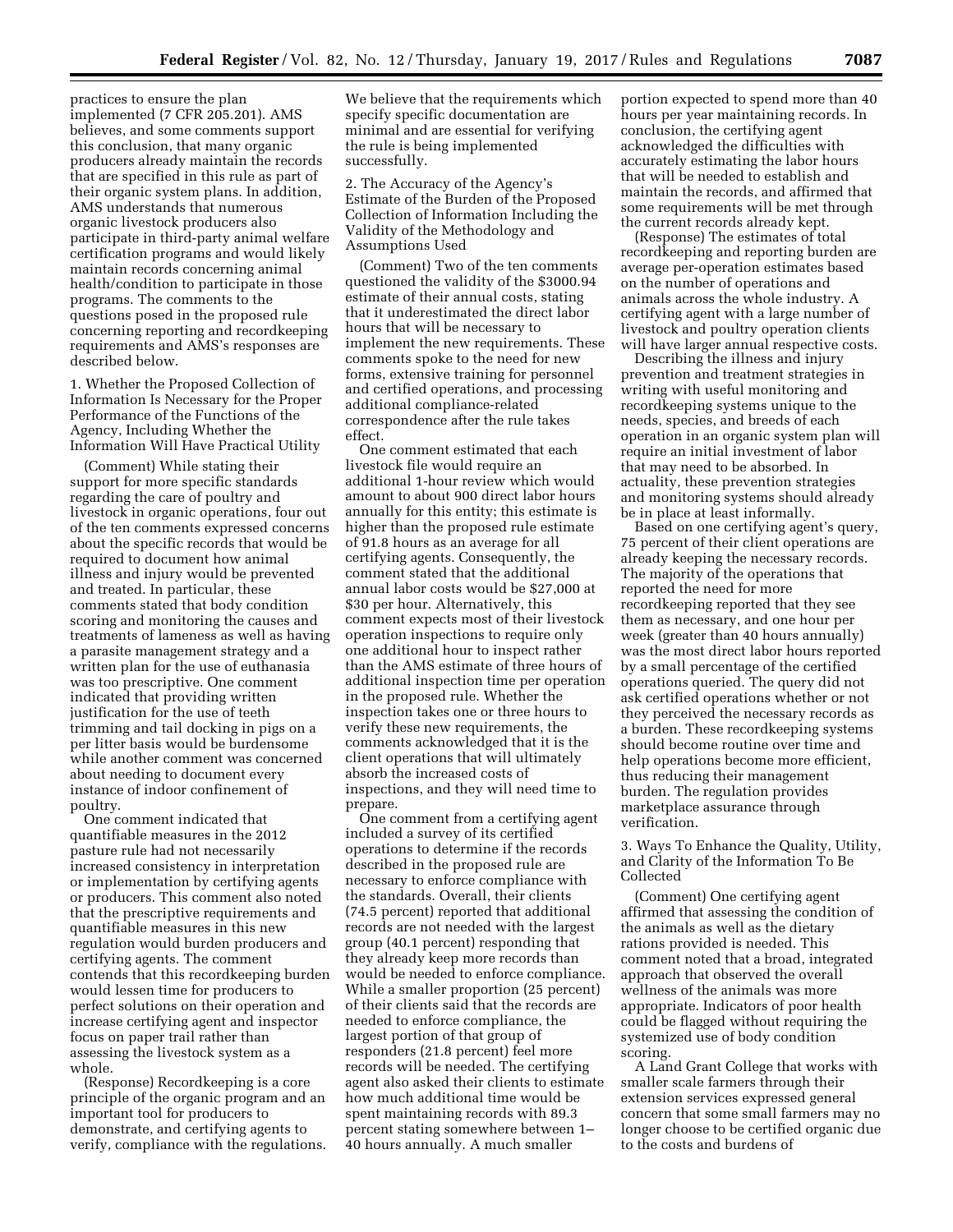recordkeeping. The organization perceived a duplication in reporting requirements being imposed on organic livestock operations. The comment also noted that the recordkeeping required to document food safety, labor, and environmental compliance has been increasing exponentially in recent decades as well, and is exacerbating the recordkeeping burden of farmers of all scales.

(Response) We agree that a broad integrated approach which observes the overall wellness of the animals, flags indicators of poor health, and scores body condition is important. Using a consistent recordkeeping system within an operation is more important than all operations using the same system, although it may be more efficient for inspectors if all certifying agents voluntarily select the same system.

AMS is not seeking to collect and compare data from one operation to another, or from one certifying agent to another. Body condition scoring is considered a low-cost, hands-on, internally consistent method to assess and monitor the condition of individual animals, herds, or flocks. Using a body scoring system is more accurate and efficient than relying on memory about animals' respective conditions, and helps producers identify the need for treatment or intervention. In addition, certifying agents should make every effort to be sure their recordkeeping requirements are not duplicative and coordinate with the requirements of other standards, where possible, that are outside of the direct scope of AMS.

4. Ways To Minimize the Burden of the Collection of Information on Those Who Are To Respond, Including the Use of Appropriate Automated, Electronic, Mechanical, or Other Technological Collection Techniques or Other Forms of Information Technology

(Comment) Three commenters requested that AMS provide monitoring form templates, training, and other resources in producer-friendly language and format, especially for body condition scoring. One certifying agent requested that we provide the tables that show the original rule language side-byside with the final rule changes as a separate document for use in outreach materials and training.

A Land Grant College offered that they were likely to prepare new tools and templates to assist organic farmers with monitoring and recording lameness in individual animals. This comment also noted that new records would be needed to document when animals are restricted from outdoor access due to

temperature fluctuations within the ranges specified in the rule.

(Response) AMS is considering developing tools to assist producers and certifying agents, especially for body condition scoring. These optional resources will be available on the NOP Web-site. AMS also plans to offer four regional trainings for producers and certifying agents—most likely in Pennsylvania, Iowa, California, and Texas. Other agricultural extension services and agents, the Natural Resources Conservation Service, and other Federal, state, and nonprofit organizations have tools and resources for monitoring animal health and living conditions that can be adapted.

### **XVII. Civil Rights Impact Analysis**

AMS has reviewed this final rule in accordance with the Department Regulation 4300–4, Civil Rights Impact Analysis (CRIA), to address any major civil rights impacts the rule might have on minorities, women, and persons with disabilities. After a careful review of the rule's intent and provisions, AMS determined that this rule would only impact the organic practices of organic producers and that this rule has no potential for affecting producers in protected groups differently than the general population of producers. This rulemaking was initiated to clarify a regulatory requirement and enable consistent implementation and enforcement.

Protected individuals have the same opportunity to participate in the NOP as non-protected individuals. The USDA organic regulations prohibit discrimination by certifying agents. Specifically, § 205.501(d) of the current regulations for accreditation of certifying agents provides that ''No private or governmental entity accredited as a certifying agent under this subpart shall exclude from participation in or deny the benefits of the NOP to any person due to discrimination because of race, color, national origin, gender, religion, age, disability, political beliefs, sexual orientation, or marital or family status.'' Section 205.501(a)(2) requires ''certifying agents to demonstrate the ability to fully comply with the requirements for accreditation set forth in this subpart'' including the prohibition on discrimination. The granting of accreditation to certifying agents under § 205.506 requires the review of information submitted by the certifying agent and an on-site review of the certifying agent's client operation. Further, if certification is denied, § 205.405(d) requires that the certifying agent notify the applicant of their right

to file an appeal to the AMS Administrator in accordance with § 205.681.

These regulations provide protections against discrimination, thereby permitting all producers, regardless of race, color, national origin, gender, religion, age, disability, political beliefs, sexual orientation, or marital or family status, who voluntarily choose to adhere to the rule and qualify, to be certified as meeting NOP requirements by an accredited certifying agent. This action in no way changes any of these protections against discrimination.

#### **List of Subjects in 7 CFR Part 205**

Administrative practice and procedure, Agriculture, Animals, Archives and records, Imports, Labeling, Organically produced products, Plants, Reporting and recordkeeping requirements, Seals and insignia, Soil conservation.

For the reasons set forth in the preamble, 7 CFR part 205 is amended as follows:

### **PART 205—NATIONAL ORGANIC PROGRAM**

■ 1. The authority citation for part 205 continues to read as follows:

**Authority:** 7 U.S.C. 6501–6522.

■ 2. Section 205.2 is amended by adding definitions for ''Beak trimming'', ''Caponization'', ''Cattle wattling'', ''Debeaking'', ''De-snooding'', ''Dubbing'', ''Indoors or indoor space'', ''Mulesing'', ''Non-ambulatory'', ''Outdoors or outdoor space'', ''Perch'', ''Pullets'', ''Religious slaughter'', ''Soil'', ''Stocking density'', ''Toe clipping'', and ''Vegetation'' in alphabetical order to read as follows:

#### **§ 205.2 Terms defined.**  \* \* \* \* \*

*Beak trimming.* The removal of not more than one-quarter to one-third of the upper beak or the removal of onequarter to one-third of both the upper and lower beaks of a bird in order to control injurious pecking and cannibalism.

\* \* \* \* \* *Caponization.* Castration of chickens, turkeys, pheasants, and other avian species.

*Cattle wattling.* The surgical separation of two layers of the skin from the connective tissue for along a 2 to 4 inch path on the dewlap, neck, or shoulders used for ownership identification.

\* \* \* \* \*

*De-beaking.* The removal of more than one-third of the upper beak or removal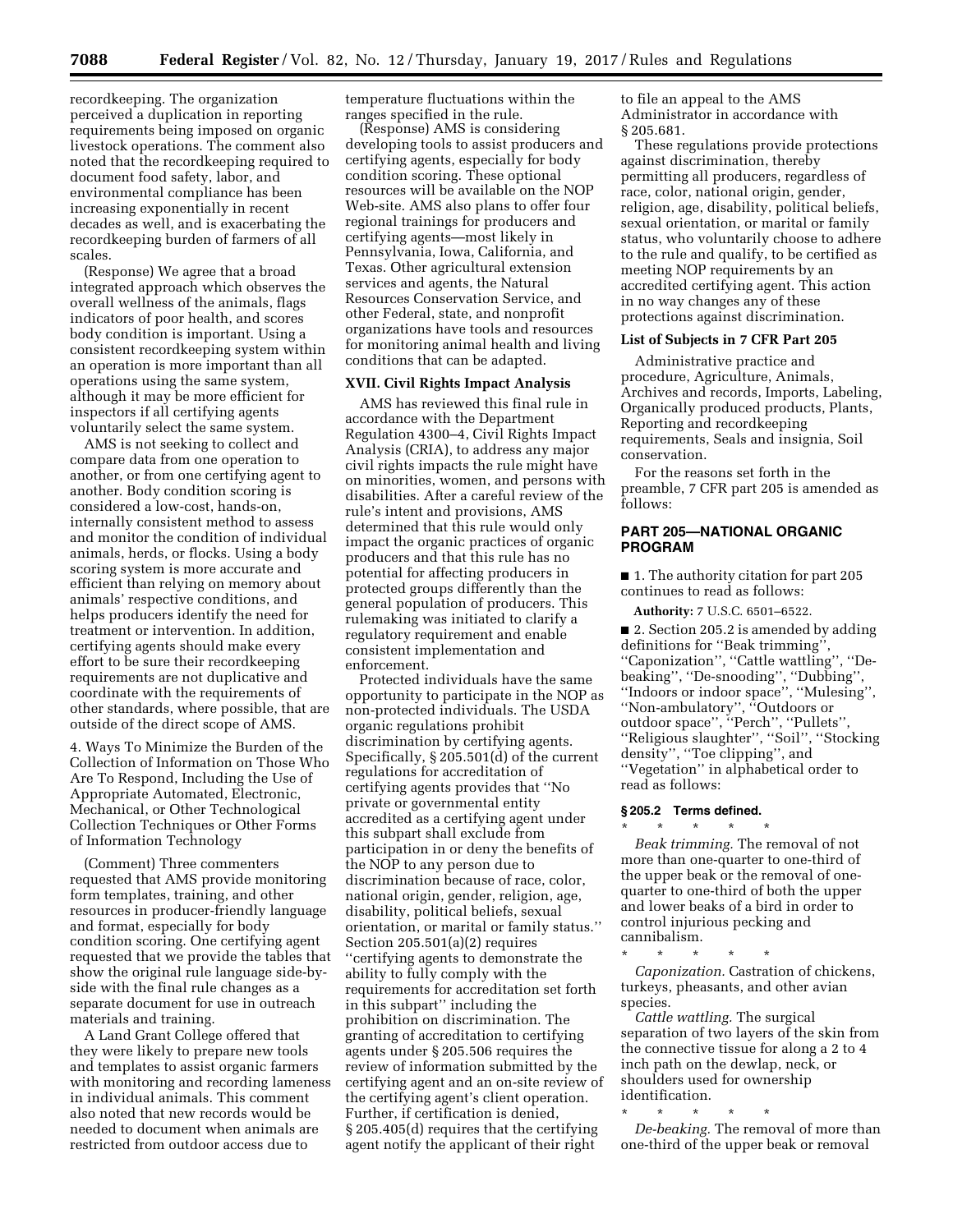of more than one-third of both the upper and lower beaks of a bird.

*De-snooding.* The removal of the turkey snood (a fleshy protuberance on the forehead of male turkeys).

\* \* \* \* \*

*Dubbing.* The removal of poultry combs and wattles.

\* \* \* \* \* *Indoors or indoor space.* The space inside of an enclosed building or housing structure available to livestock. Indoor space for avian species includes, but is not limited to:

(1) *Mobile housing.* A mobile structure for avian species with solid or perforated flooring that is moved regularly during the grazing season.

(2) *Aviary housing.* A fixed structure for avian species that has multiple tiers or levels.

(3) *Slatted/mesh floor housing.* A fixed structure for avian species that has both: (1) A slatted floor where perches, feed, and water are provided over a pit or belt for manure collection; and

(ii) Litter covering the remaining solid floor.

(4) *Floor litter housing.* A fixed structure for avian species that has absorbent litter covering the entire floor.

\* \* \* \* \* *Mulesing.* The removal of skin from the buttocks of sheep, approximately 2 to 4 inches wide and running away from the anus to the hock to prevent fly strike.

\* \* \* \* \* *Non-ambulatory.* As defined in 9 CFR 309.2(b).

\* \* \* \* \*

*Outdoors or outdoor space.* Any area outside an enclosed building or enclosed housing structure, including roofed areas that are not enclosed. Outdoor space for avian species includes, but is not limited to:

(1) *Pasture pens.* Floorless pens, with full or partial roofing, that are moved regularly and provide direct access to soil and vegetation.

(2) *[Reserved]* 

\* \* \* \* \* *Perch.* A rod or branch type structure above the floor of the house that accommodates roosting, allowing birds to utilize vertical space in the house

\* \* \* \* \*

*Pullets.* Female chickens being raised for egg production that have not yet started to lay eggs.

\* \* \* \* \* *Ritual slaughter.* Slaughtering in accordance with the ritual requirements of the Jewish faith or any other religious faith that prescribes a method of slaughter whereby the animal suffers

loss of consciousness by anemia of the brain caused by the simultaneous and instantaneous severance of the carotid arteries with a sharp instrument and handling in connection with such slaughtering.

\* \* \* \* \* *Soil.* The outermost layer of the earth comprised of minerals, water, air, organic matter, fungi, and bacteria in which plants may grow roots.  $\star$   $\qquad$   $\star$   $\qquad$   $\star$   $\qquad$   $\star$ 

*Stocking density.* The weight of animals on a given area or unit of land. \* \* \* \* \*

*Toe clipping.* The removal of the nail and distal joint of the back two toes of a bird.

\* \* \* \* \* *Vegetation.* Living plant matter that is anchored in the soil by roots and provides ground cover.

■ 3. Section 205.238 is revised to read as follows:

\* \* \* \* \*

#### **§ 205.238 Livestock care and production practices standard.**

(a) The producer must establish and maintain preventive health care practices, including:

(1) Selection of species and types of livestock with regard to suitability for site-specific conditions and resistance to prevalent diseases and parasites.

(2) Provision of a feed ration sufficient to meet nutritional requirements, including vitamins, minerals, proteins and/or amino acids, fatty acids, energy sources, and fiber (ruminants), resulting in appropriate body condition.

(3) Establishment of appropriate housing, pasture conditions, and sanitation practices to minimize the occurrence and spread of diseases and parasites.

(4) Provision of conditions which allow for exercise, freedom of movement, and reduction of stress appropriate to the species.

(5) Physical alterations may be performed to benefit the welfare of the animals, for identification purposes, or for safety purposes. Physical alterations must be performed on livestock at a reasonably young age, with minimal stress and pain and by a competent person.

(i) The following practice may not be routinely used and must be used only with documentation that alternative methods to prevent harm failed: Needle teeth clipping (no more than top onethird of the tooth) in pigs and tail docking in pigs.

(ii) The following practices are prohibited: De-beaking, de-snooding, caponization, dubbing, toe clipping of chickens, toe clipping of turkeys unless with infra-red at hatchery, beak trimming after 10 days of age, tail docking of cattle, wattling of cattle, face branding of cattle, tail docking of sheep shorter than the distal end of the caudal fold, and mulesing of sheep.

(6) Administration of vaccines and other veterinary biologics.

(7) All surgical procedures necessary to treat an illness shall be undertaken in a manner that employs best management practices in order to minimize pain, stress, and suffering, with the use of appropriate and allowed anesthetics, analgesics, and sedatives.

(8) Monitoring of lameness and keeping records of the percent of the herd or flock suffering from lameness and the causes. Certified operations may monitor lameness in a manner prescribed by the NOP.

(b) Producers may administer medications that are allowed under 205.603 to alleviate pain or suffering, and when preventive practices and veterinary biologics are inadequate to prevent sickness. Parasiticides allowed under § 205.603 may be used on:

(1) Breeder stock, when used prior to the last third of gestation but not during lactation for progeny that are to be sold, labeled, or represented as organically produced; and

(2) Dairy stock, when used a minimum of 90 days prior to the production of milk or milk products that are to be sold, labeled, or represented as organic.

(c) An organic livestock operation must not:

(1) Sell, label, or represent as organic any animal or product derived from any animal treated with antibiotics, any substance that contains a synthetic substance not allowed under § 205.603, or any substance that contains a nonsynthetic substance prohibited in § 205.604. Milk from animals undergoing treatment with synthetic substances allowed under § 205.603 cannot be sold as organic but may be fed to calves on the same operation. Milk from animals undergoing treatment with prohibited substances cannot be sold as organic or fed to organic livestock.

(2) Administer synthetic medications unless:

(i) In the presence of illness or to alleviate pain and suffering, and

(ii) That such medications are allowed under § 205.603.

(3) Administer hormones for growth promotion, production, or reproduction, except as provided in § 205.603.

(4) Administer synthetic parasiticides on a routine basis.

(5) Administer synthetic parasiticides to slaughter stock.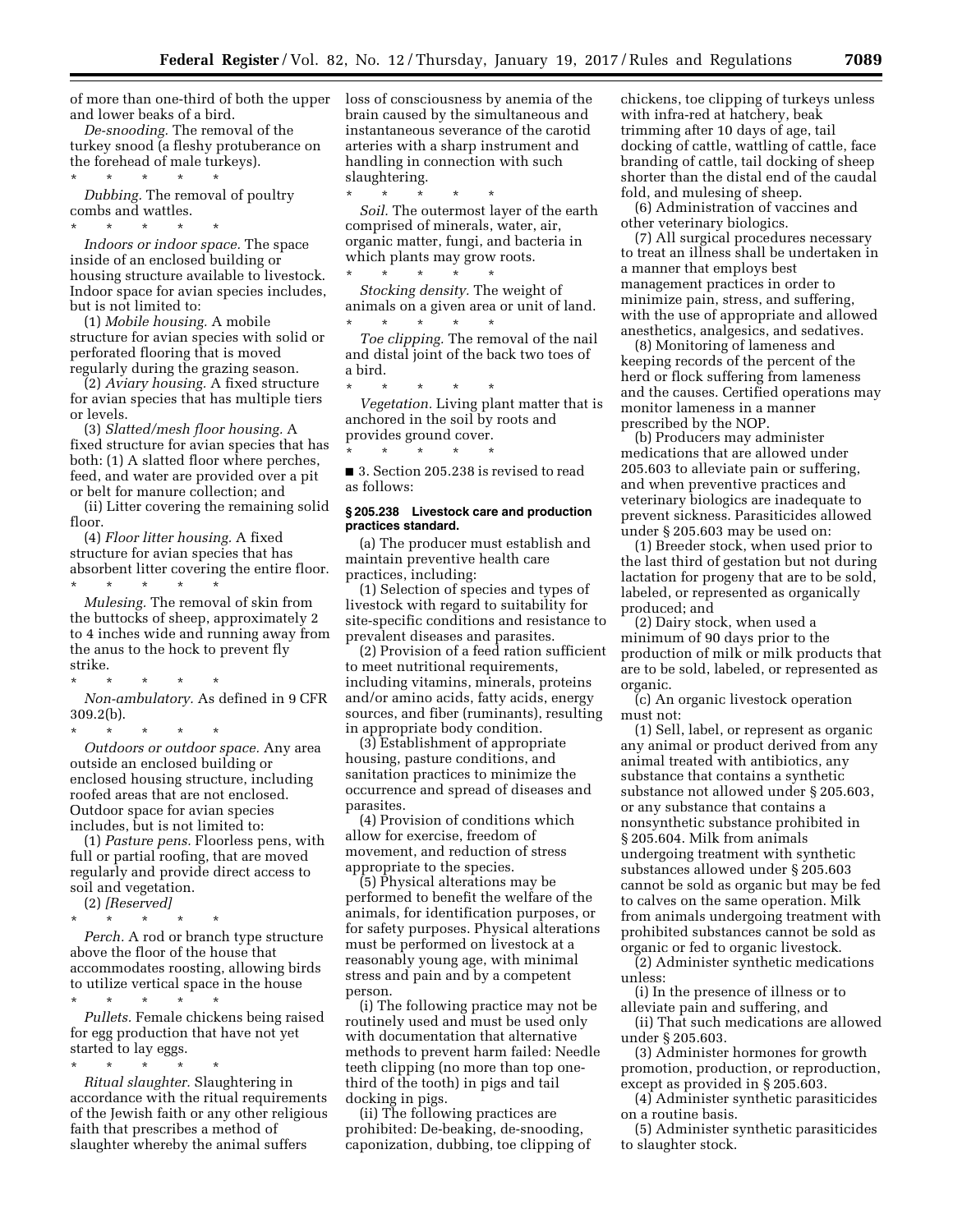(6) Administer animal drugs in violation of the Federal Food, Drug, and Cosmetic Act; or

(7) Withhold medical treatment from a sick animal in an effort to preserve its organic status. All appropriate medications must be used to restore an animal to health when methods acceptable to organic production fail. Livestock treated with a prohibited substance must be clearly identified and neither the animal nor its products shall be sold, labeled, or represented as organically produced.

(8) Withhold individual treatment designed to minimize pain and suffering for injured, diseased, or sick animals, which may include forms of euthanasia as recommended by the American Veterinary Medical Association.

(9) Neglect to identify and record treatment of sick and injured animals in animal health records.

(10) Practice forced molting or withdrawal of feed to induce molting.

(d) Organic livestock operations must have comprehensive plans to minimize internal parasite problems in livestock. The plan will include preventive measures such as pasture management, fecal monitoring, and emergency measures in the event of a parasite outbreak. Parasite control plans shall be approved by the certifying agent.

(e) *Euthanasia.* (1) Organic livestock operations must have written plans for prompt, humane euthanasia for sick or injured livestock.

(2) The following methods of euthanasia are not permitted: suffocation; manual blow to the head by blunt instrument or manual blunt force trauma; and the use of equipment that crushes the neck, including killing pliers or Burdizzo clamps.

(3) Following a euthanasia procedure, livestock must be carefully examined to ensure that they are dead.

■ 4. Section 205.239 is revised to read as follows:

#### **§ 205.239 Mammalian livestock living conditions.**

(a) The producer of an organic livestock operation must establish and maintain year-round livestock living conditions which accommodate the wellbeing and natural behavior of animals, including:

(1) Year-round access for all animals to the outdoors, shade, shelter, exercise areas, fresh air, clean water for drinking, and direct sunlight, suitable to the species, its stage of life, the climate, and the environment: Except, that, animals may be temporarily denied access to the outdoors in accordance with paragraphs (b) and (c) of this section. Yards, feeding pads, and feedlots may be used to

provide ruminants with access to the outdoors during the non-grazing season and supplemental feeding during the grazing season. Yards, feeding pads, and feedlots shall be large enough to allow all ruminant livestock occupying the yard, feeding pad, or feedlot to feed without competition for food. Continuous total confinement of any animal indoors is prohibited. Continuous total confinement of ruminants in yards, feeding pads, and feedlots is prohibited.

(2) For all ruminants, management on pasture and daily grazing throughout the grazing season(s) to meet the requirements of § 205.237, except as provided for in paragraphs (b), (c), and (d) of this section.

(3) Appropriate clean, dry bedding. When roughages are used as bedding, they shall have been organically produced in accordance with this part by an operation certified under this part, except as provided in § 205.236(a)(2)(i), and, if applicable, organically handled by operations certified to the NOP.

(4) Shelter designed to allow for:

(i) Over a 24-hour period, sufficient space and freedom to lie down, turn around, stand up, fully stretch their limbs, and express normal patterns of behavior;

(ii) Temperature level, ventilation, and air circulation suitable to the species;

(iii) Reduction of potential for livestock injury; and

(iv) If indoor housing is provided, areas for bedding and resting that are sufficiently large, solidly built, and comfortable so that animals are kept clean, dry, and free of lesions.

(5) The use of yards, feeding pads, feedlots and laneways that shall be welldrained, kept in good condition (including frequent removal of wastes), and managed to prevent runoff of wastes and contaminated waters to adjoining or nearby surface water and across property boundaries.

(6) Housing, pens, runs, equipment, and utensils shall be properly cleaned and disinfected as needed to prevent cross-infection and build-up of diseasecarrying organisms.

(7) Dairy young stock may be housed in individual pens until completion of the weaning process but no later than 6 months of age, provided that they have enough room to turn around, lie down, stretch out when lying down, get up, rest, and groom themselves; individual animal pens shall be designed and located so that each animal can see, smell, and hear other calves.

(8) Swine must be housed in a group, except:

(i) Sows may be housed individually at farrowing and during the suckling period;

(ii) Boars; and

(iii) Swine with documented instance of aggression or recovery from an illness.

(9) Piglets shall not be kept on flat decks or in piglet cages.

(10) For swine, rooting materials must be provided, except during the farrowing and suckling period.

(11) In confined housing with stalls for mammalian livestock, enough stalls must be present to provide for the natural behaviors of the animals. A cage must not be called a stall. For grouphoused swine, the number of individual feeding stalls may be less than the number of animals, as long as all animals are fed routinely over a 24-hour period. For group-housed cattle, bedded packs, compost packs, tie-stalls, freestalls, and stanchion barns are all acceptable housing as part of an overall organic system plan.

(12) Outdoor space must be provided year-round. When the outdoor space includes soil, maximal vegetative cover must be maintained as appropriate for the season, climate, geography, species of livestock, and stage of production.

(b) The producer of an organic livestock operation may provide temporary confinement or shelter for an animal because of:

(1) Inclement weather;

(2) The animal's stage of life, however, lactation is not a stage of life that would exempt ruminants from any of the mandates set forth in this part;

(3) Conditions under which the health, safety, or well-being of the animal could be jeopardized;

(4) Risk to soil or water quality;

(5) Preventive healthcare procedures or for the treatment of illness or injury (neither the various life stages nor lactation is an illness or injury);

(6) Sorting or shipping animals and livestock sales, provided that the animals shall be maintained under continuous organic management, including organic feed, throughout the extent of their allowed confinement;

(7) Breeding: Except, that, animals shall not be confined any longer than necessary to perform the natural or artificial insemination. Animals may not be confined to observe estrus; and

(8) 4–H, National FFA Organization, and other youth projects, for no more than one week prior to a fair or other demonstration, through the event, and up to 24 hours after the animals have arrived home at the conclusion of the event. These animals must have been maintained under continuous organic management, including organic feed,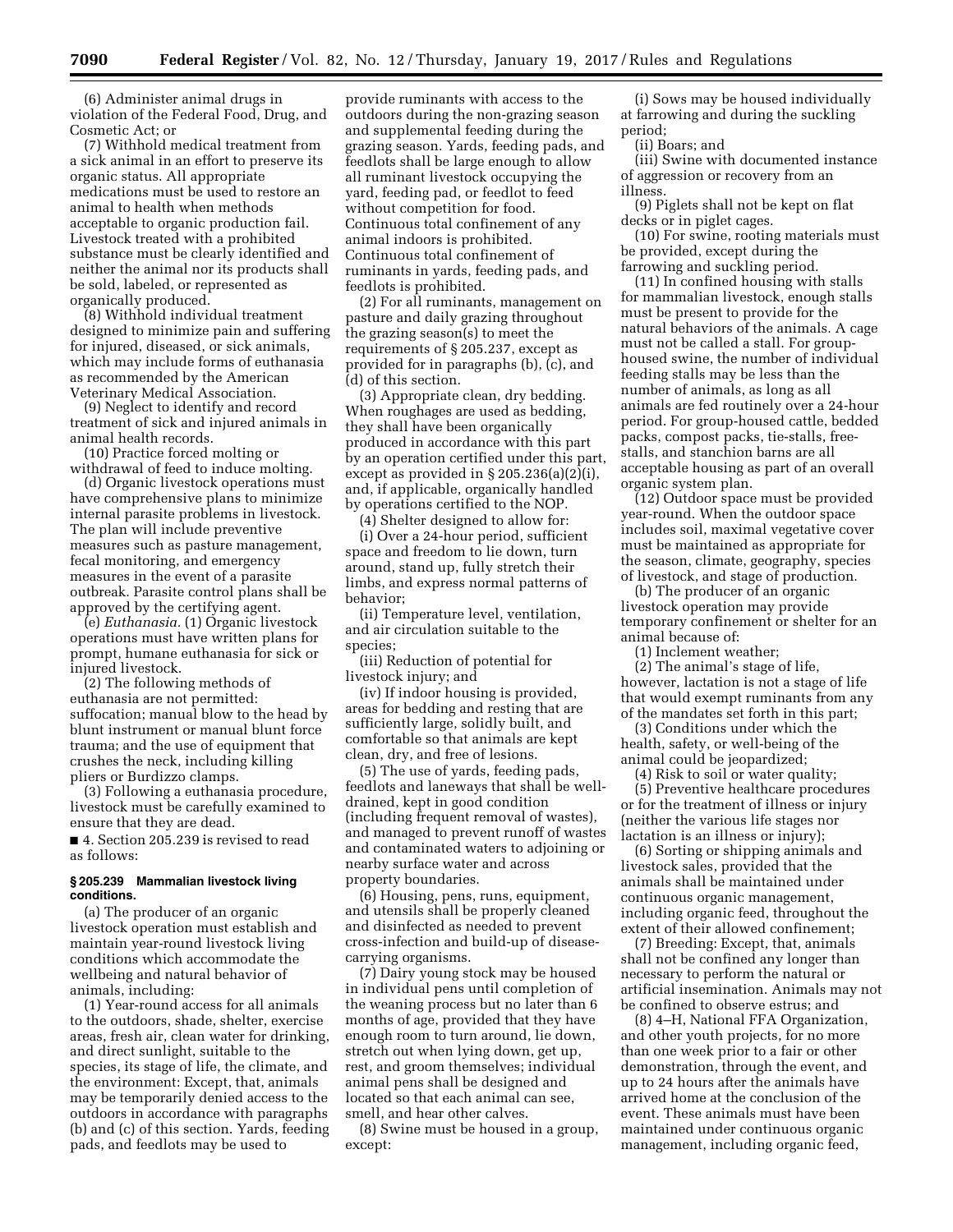during the extent of their allowed confinement for the event. Notwithstanding the requirements in paragraph (b)(6) of this section, facilities where 4–H, National FFA Organization, and other youth events are held are not required to be certified organic for the participating animals to be sold as organic, provided all other organic management practices are followed.

(c) The producer of an organic livestock operation may, in addition to the times permitted under paragraph (b) of this section, temporarily deny a ruminant animal pasture or outdoor access under the following conditions:

(1) One week at the end of a lactation for dry off (for denial of access to pasture only), three weeks prior to parturition (birthing), parturition, and up to one week after parturition;

(2) In the case of newborn dairy cattle for up to six months, after which they must be on pasture during the grazing season and may no longer be individually housed: Except, That, an animal shall not be confined or tethered in a way that prevents the animal from lying down, standing up, fully extending its limbs, and moving about freely;

(3) In the case of fiber bearing animals, for short periods for shearing; and

(4) In the case of dairy animals, for short periods daily for milking. Milking must be scheduled in a manner to ensure sufficient grazing time to provide each animal with an average of at least 30 percent DMI from grazing throughout the grazing season. Milking frequencies or duration practices cannot be used to deny dairy animals pasture.

(d) Ruminant slaughter stock, typically grain finished, shall be maintained on pasture for each day that the finishing period corresponds with the grazing season for the geographical location. Yards, feeding pads, or feedlots may be used to provide finish feeding rations. During the finishing period, ruminant slaughter stock shall be exempt from the minimum 30 percent DMI requirement from grazing. Yards, feeding pads, or feedlots used to provide finish feeding rations shall be large enough to allow all ruminant slaughter stock occupying the yard, feeding pad, or feed lot to feed without crowding and without competition for food. The finishing period shall not exceed one-fifth (1/5) of the animal's total life or 120 days, whichever is shorter.

(e) The producer of an organic livestock operation must manage manure in a manner that does not contribute to contamination of crops, soil, or water by plant nutrients, heavy

metals, or pathogenic organisms and optimizes recycling of nutrients and must manage pastures and other outdoor access areas in a manner that does not put soil or water quality at risk. ■ 5. Section 205.241 is added to read as follows:

#### **§ 205.241 Avian living conditions.**

(a) The producer of an organic poultry operation must establish and maintain year-round poultry living conditions that accommodate the health and natural behavior of poultry, including: Year-round access to outdoors; shade; shelter; exercise areas; fresh air; direct sunlight; clean water for drinking; materials for dust bathing; and adequate outdoor space to escape aggressive behaviors suitable to the species, its stage of life, the climate, and environment. Poultry may be temporarily denied access to the outdoors in accordance with paragraph (d) of this section.

(b) Indoor space requirements— (1) Poultry housing must be sufficiently spacious to allow all birds to move freely, stretch their wings, stand normally, and engage in natural behaviors.

(2) Producers must monitor ammonia levels at least monthly and implement practices to maintain ammonia levels below 10 ppm. When ammonia levels exceed 10 ppm, producers must implement additional practices and additional monitoring to reduce ammonia levels below 10 ppm. Ammonia levels must not exceed 25 ppm.

(3) For layers and fully feathered birds, artificial light may be used to prolong the day length, to provide up to 16 hours of continuous light. Artificial light intensity must be lowered gradually to encourage hens to move to perches or settle for the night. Natural light must be sufficient indoors on sunny days so that an inspector can read and write when all lights are turned off.

(4) Exit areas—poultry houses must have sufficient exit areas that are appropriately distributed to ensure that all birds have ready access to the outdoors.

(5) Perches—for layers (*Gallus gallus*), six inches of perch space must be provided per bird. Perch space may include the alighting rail in front of the nest boxes. All layers must be able to perch at the same time except for aviary housing, in which 55 percent of layers must be able to perch at the same time.

(6) All birds must have access to areas in the house that allow for scratching and dust bathing. Litter must be provided and maintained in a dry condition.

(7) Houses with slatted/mesh floors must have 30 percent minimum of solid floor area available with sufficient litter available for dust baths so that birds may freely dust bathe without crowding.

(8) For layers (*Gallus gallus*), indoor stocking density must not exceed (live bird weight):

(i) Mobile housing: 4.5 pounds per square foot.

(ii) Aviary housing: 4.5 pounds per square foot.

(iii) Slatted/mesh floor housing: 3.75 pounds per square foot.

(iv) Floor litter housing: 3.0 pounds per square foot.

(v) Other housing: 2.25 pounds per square foot.

(9) For pullets (*Gallus gallus*), indoor stocking density must not exceed 3.0 pounds of bird per square foot.

(10) For broilers (*Gallus gallus*), indoor stocking density must not exceed 5.0 pounds of bird per square foot.

(11) Indoor space includes flat areas available to birds, excluding nest boxes.

(12) Indoor space may include enclosed porches and lean-to type structures (*e.g.* screened in, roofed) as long as the birds always have access to the space, including during temporary confinement events. If birds do not have continuous access to the porch during temporary confinement events, this space must not be considered indoors.

(c) Outdoor space requirements— (1) Access to outdoor space and door spacing must be designed to promote and encourage outside access for all birds on a daily basis. Producers must provide access to the outdoors at an early age to encourage (*i.e.,* train) birds to go outdoors. Birds may be temporarily denied access to the outdoors in accordance with § 205.241(d).

(2) At least 50 percent of outdoor space must be soil. Outdoor space with soil must include maximal vegetative cover appropriate for the season, climate, geography, species of livestock, and stage of production. Vegetative cover must be maintained in a manner that does not provide harborage for rodents and other pests.

(3) Shade may be provided by structures, trees, or other objects in the outdoor area.

(4) For layers (*Gallus gallus*), outdoor space must be provided at a rate of no less than one square foot for every 2.25 pounds of bird in the flock.

(5) For pullets (*Gallus gallus*), outdoor space must be provided at a rate of no less than one square foot for every 3.0 pounds of bird in the flock.

(6) For broilers (*Gallus gallus*), outdoor space must be provided at a rate of no less than one square foot for every 5.0 pounds of bird in the flock.